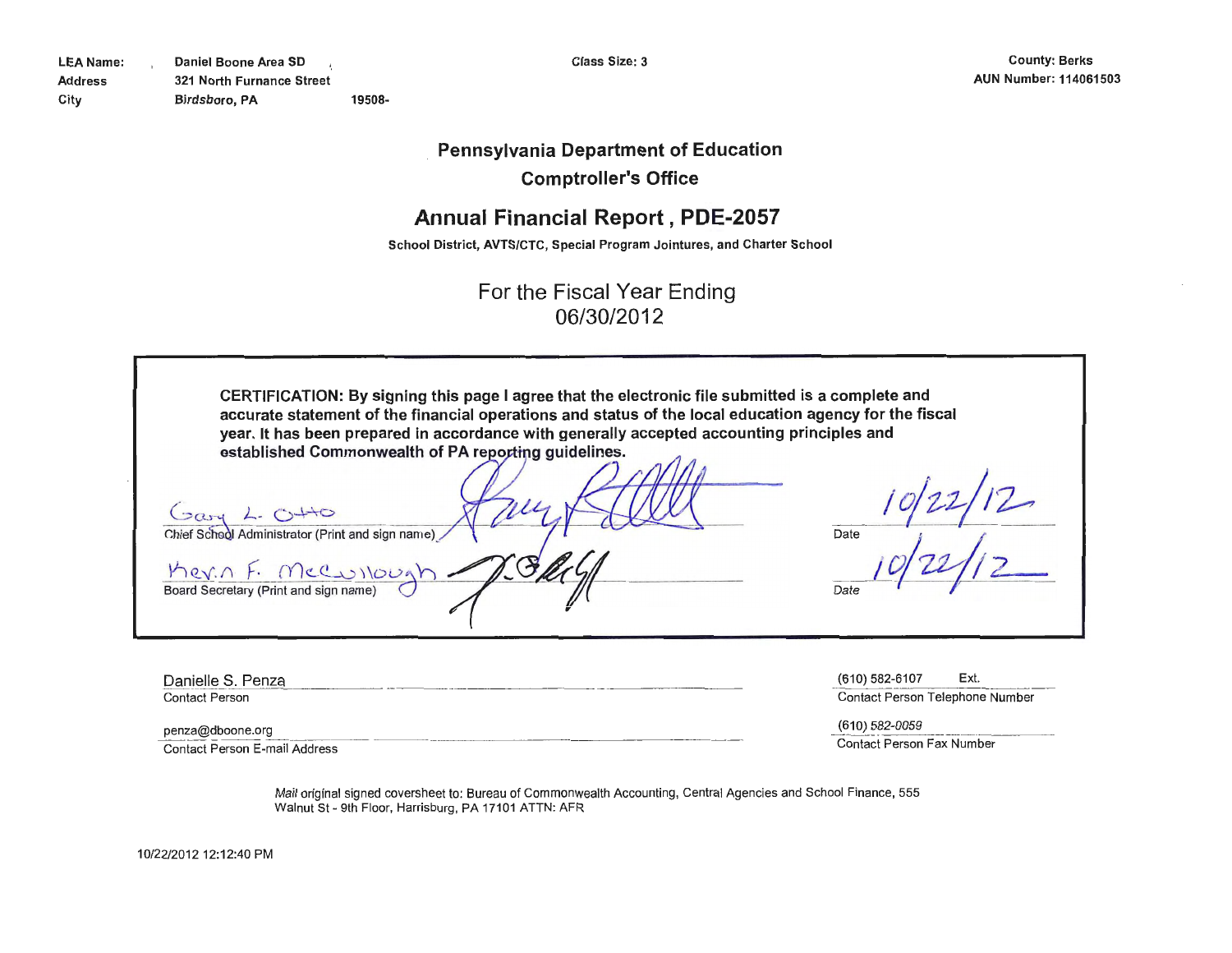$\Box$ 

|               | Amounts Expressed in Whole Dollars                   | General<br>(10) | <b>Public Purpose</b><br><b>Trust</b><br>(27) | <b>Other Compt</b><br>Approved<br>(28) | Athletic/<br><b>Activity</b><br>(29) | <b>Capital Reserve</b><br>1431<br>(31) |
|---------------|------------------------------------------------------|-----------------|-----------------------------------------------|----------------------------------------|--------------------------------------|----------------------------------------|
|               | ASSETS AND DEFERRED OUTFLOWS OF RESOURCES            |                 |                                               |                                        |                                      |                                        |
| <b>Assets</b> |                                                      |                 |                                               |                                        |                                      |                                        |
| 0100          | Cash and Cash Equivalents                            | 5,035,558       |                                               |                                        | 126,325                              |                                        |
| 0110          | Investments                                          |                 |                                               |                                        |                                      |                                        |
| 0120          | Taxes Receivable (Net)                               | 1,451,340       |                                               |                                        |                                      |                                        |
| 0130          | Due From Other Funds                                 | 56,376          |                                               |                                        |                                      |                                        |
| 0141          | Due from Other Governments                           | 1,308,510       |                                               |                                        |                                      |                                        |
| 0142          | State Revenue Receivable                             |                 |                                               |                                        |                                      |                                        |
| 0143          | Federal Revenue Receivable                           |                 |                                               |                                        |                                      |                                        |
| 0145          | Other Intergovernmental Revenue Receivable           |                 |                                               |                                        |                                      |                                        |
| 0146          | Due From Primary Governments                         |                 |                                               |                                        |                                      |                                        |
| 0147          | Due From Component Units                             |                 |                                               |                                        |                                      |                                        |
| 0150          | Other Receivables (Include Bond Proceeds Receivable) | 3,004           |                                               |                                        |                                      |                                        |
| 0160          | Advances to Other Funds (Long-Term Loans)            |                 |                                               |                                        |                                      |                                        |
| 0170          | Inventories                                          |                 |                                               |                                        |                                      |                                        |
| 0180          | Prepaid Expenses / Expenditures                      | 195,408         |                                               |                                        |                                      |                                        |
| 0190          | <b>Other Current Assets</b>                          |                 |                                               |                                        |                                      |                                        |
|               | <b>TOTAL ASSETS</b>                                  | 8,050,196       |                                               |                                        | 126,325                              |                                        |
| 0910          | Deferred Outflows Of Resources                       |                 |                                               |                                        |                                      |                                        |
|               | TOTAL ASSETS AND DEFERRED OUTFLOWS OF RESOURCES      | 8,050,196       |                                               |                                        | 126,325                              |                                        |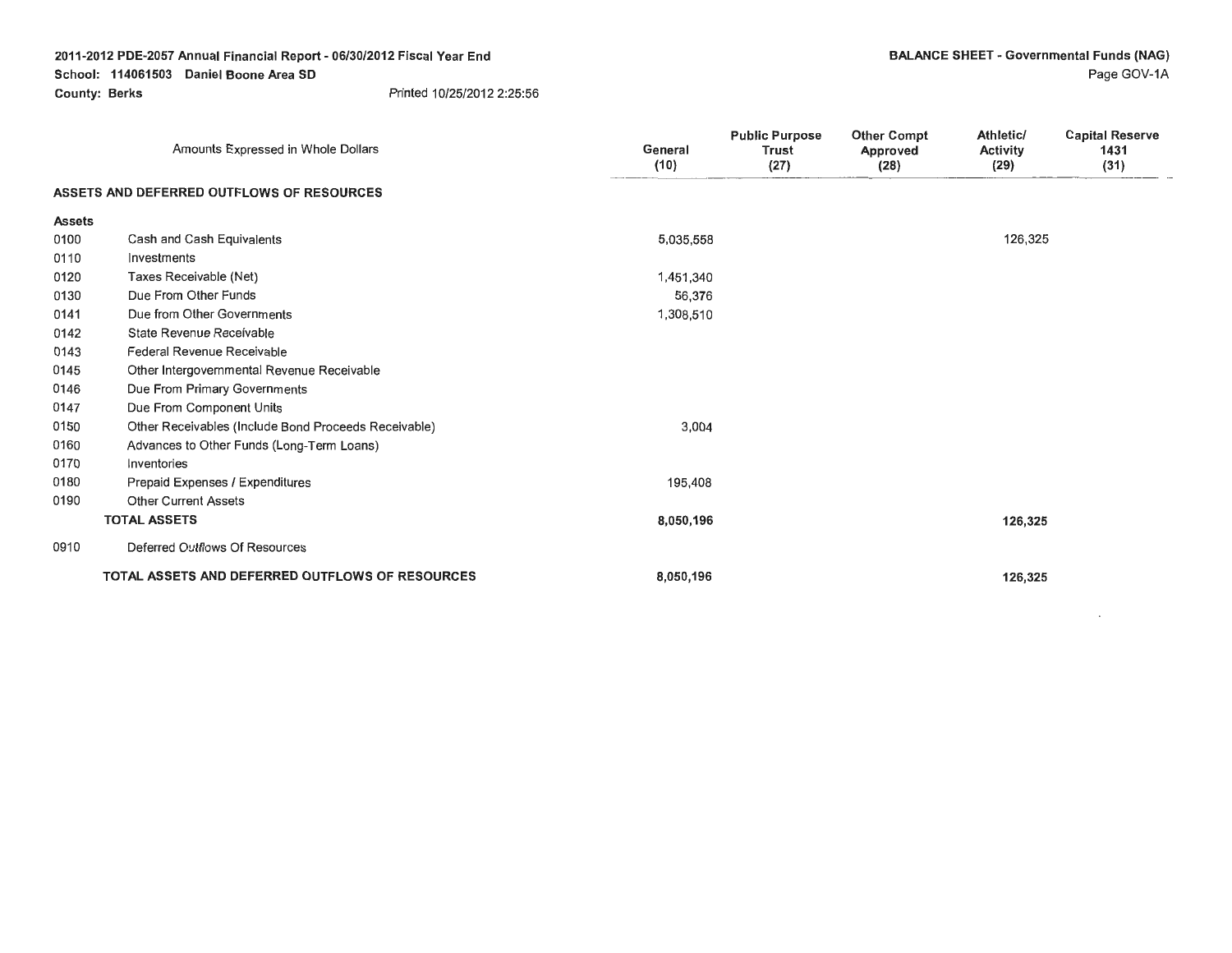$\overline{\phantom{a}}$ 

 $\sim$ 

| <b>Capital Reserve</b><br>1432<br>(32) | <b>Other Capital</b><br><b>Projects Funds</b><br>(39) | Debt<br>Service<br>(40) | Permanent<br>(90) | Total<br>Governmental<br><b>Funds</b> |               |
|----------------------------------------|-------------------------------------------------------|-------------------------|-------------------|---------------------------------------|---------------|
|                                        |                                                       |                         |                   |                                       | <b>Assets</b> |
| 1,654,027                              |                                                       | 1,246,105               |                   | 8,062,015                             | 0100          |
|                                        |                                                       |                         |                   |                                       | 0110          |
|                                        |                                                       |                         |                   | 1,451,340                             | 0120          |
|                                        |                                                       |                         |                   | 56,376                                | 0130          |
|                                        |                                                       |                         |                   | 1,308,510                             | 0141          |
|                                        |                                                       |                         |                   |                                       | 0142          |
|                                        |                                                       |                         |                   |                                       | 0143          |
|                                        |                                                       |                         |                   |                                       | 0145          |
|                                        |                                                       |                         |                   |                                       | 0146          |
|                                        |                                                       |                         |                   |                                       | 0147          |
|                                        |                                                       |                         |                   | 3,004                                 | 0150          |
|                                        |                                                       |                         |                   |                                       | 0160          |
|                                        |                                                       |                         |                   |                                       | 0170          |
|                                        |                                                       |                         |                   | 195,408                               | 0180          |
|                                        |                                                       |                         |                   |                                       | 0190          |
| 1,654,027                              |                                                       | 1,246,105               |                   | 11,076,653                            |               |
|                                        |                                                       |                         |                   |                                       | 0910          |
| 1,654,027                              |                                                       | 1,246,105               |                   | 11,076,653                            |               |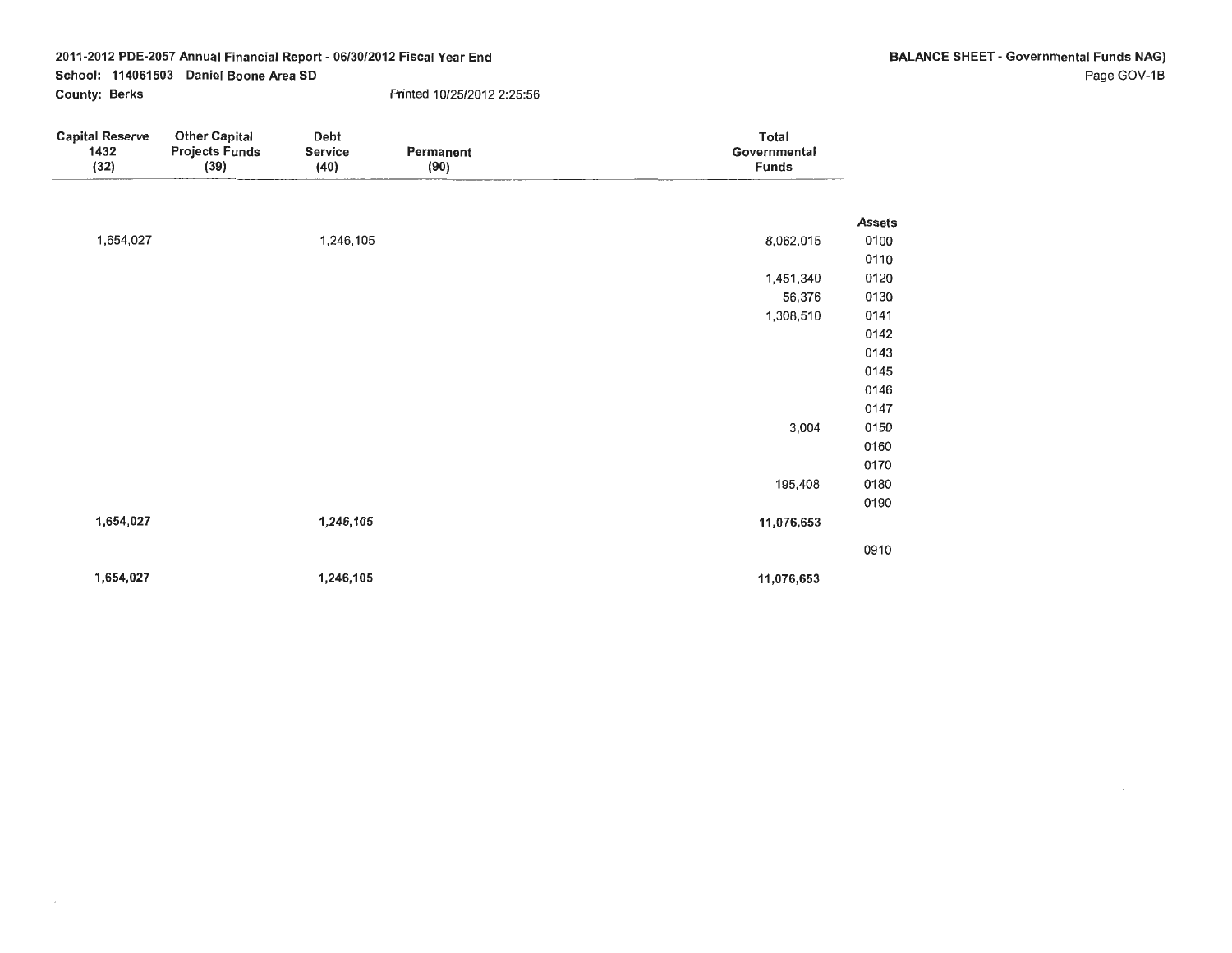### **2011-2012 PDE-2057 Annual Financial Report** - **06/30/2012 Fiscal Year End School: 114061503 Daniel Boone Area SD**

**County: Berks** Printed 10/25/2012 2:25:56

|                      | Amounts Expressed in Whole Dollars                                 | General<br>(10) | <b>Public Purpose</b><br><b>Trust</b><br>(27) | <b>Other Compt</b><br>Approved<br>(28) | Athletic/<br>Activity<br>(29) | <b>Capital Reserve</b><br>1431<br>(31) |
|----------------------|--------------------------------------------------------------------|-----------------|-----------------------------------------------|----------------------------------------|-------------------------------|----------------------------------------|
|                      | LIABILITIES AND DEFERRED INFLOWS OF RESOURCES AND FUND BALANCES    |                 |                                               |                                        |                               |                                        |
| <b>Liabilities</b>   |                                                                    |                 |                                               |                                        |                               |                                        |
| 0400                 | Due to Other Funds                                                 | 43,088          |                                               |                                        |                               |                                        |
| 0411                 | Due to Other Governments                                           |                 |                                               |                                        |                               |                                        |
| 0412                 | Due to Primary Government                                          |                 |                                               |                                        |                               |                                        |
| 0413                 | Due to Component Units                                             |                 |                                               |                                        |                               |                                        |
| 0420                 | Accounts Payable                                                   | 318,461         |                                               |                                        | 636                           |                                        |
| 0430                 | Contracts Payable                                                  |                 |                                               |                                        |                               |                                        |
| 0440                 | Curr. Portion of LT Debt (incl. ST Comp Abs, OPEB)                 |                 |                                               |                                        |                               |                                        |
| 0450                 | Short-Term Payables                                                |                 |                                               |                                        |                               |                                        |
| 0461                 | <b>Accrued Salaries and Benefits</b>                               | 2,110,370       |                                               |                                        |                               |                                        |
| 0462                 | Payroll Deductions and Withholdings                                | 67,068          |                                               |                                        |                               |                                        |
| 0470                 | Advances from Other Funds                                          |                 |                                               |                                        |                               |                                        |
| 0480                 | <b>Deferred Revenues</b>                                           | 1,165,635       |                                               |                                        |                               |                                        |
| 0490                 | <b>Other Current Liabilities</b>                                   |                 |                                               |                                        |                               |                                        |
|                      | <b>TOTAL LIABILITIES</b>                                           | 3,704,622       |                                               |                                        | 636                           |                                        |
| 0950                 | Deferred Inflows Of Resources                                      |                 |                                               |                                        |                               |                                        |
| <b>Fund Balances</b> |                                                                    |                 |                                               |                                        |                               |                                        |
| 0810                 | Nonspendable Fund Balance                                          | 195,408         |                                               |                                        |                               |                                        |
| 0820                 | <b>Restricted Fund Balance</b>                                     | 220,663         |                                               |                                        |                               |                                        |
| 0830                 | <b>Committed Fund Balance</b>                                      |                 |                                               |                                        |                               |                                        |
| 0840                 | Assigned Fund Balance                                              | 1,318,818       |                                               |                                        | 125,689                       |                                        |
| 0850                 | Unassigned Fund Balance                                            | 2,610,685       |                                               |                                        |                               |                                        |
|                      | <b>TOTAL FUND BALANCES</b>                                         | 4,345,574       |                                               |                                        | 125,689                       |                                        |
|                      | TOTAL LIABILITIES, DEFERRED INFLOWS OF RESOURCES AND FUND BALANCES | 8,050,196       |                                               |                                        | 126,325                       |                                        |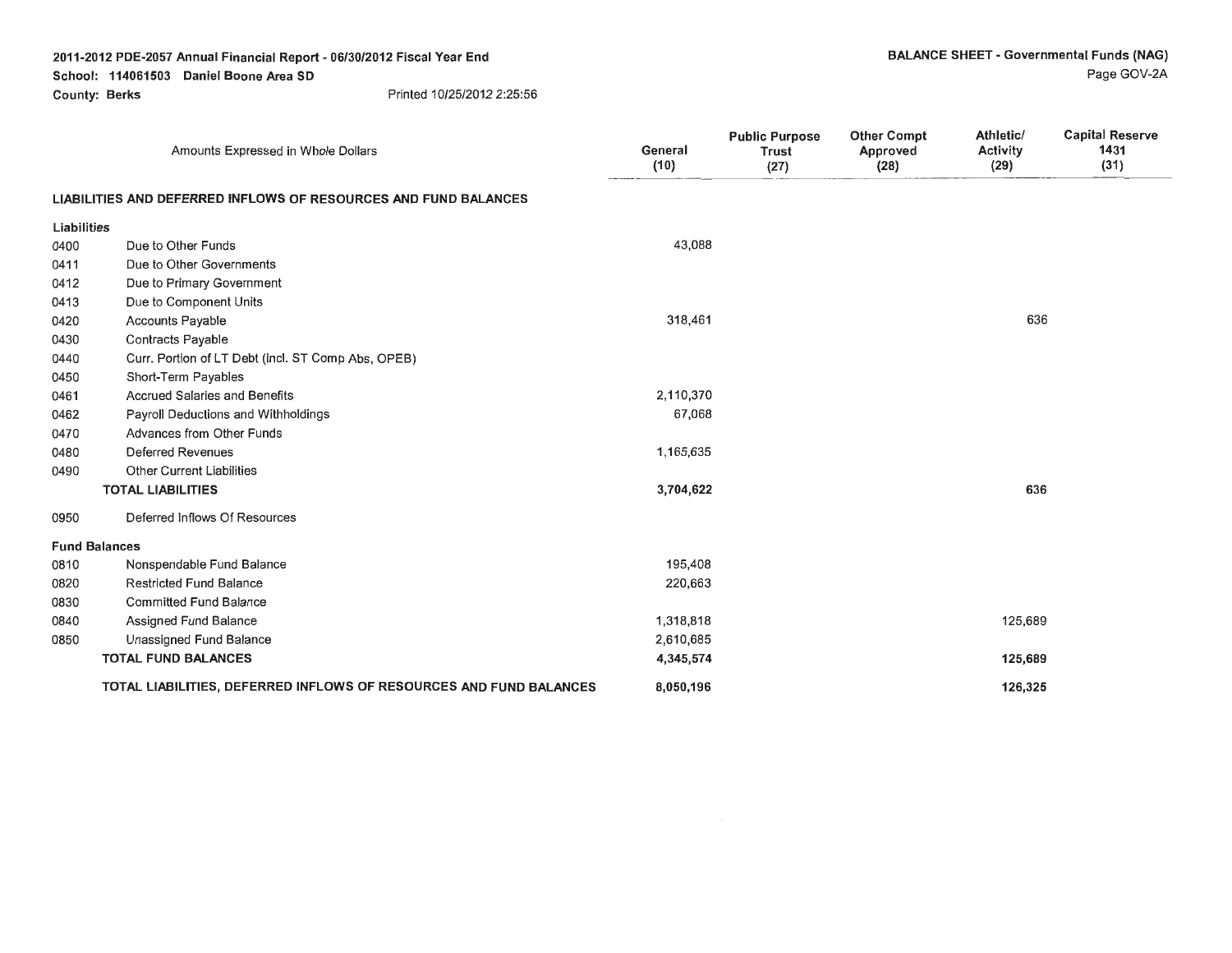BALANCE SHEET - Governmental Funds **NAG)**  Page GOV-2B

2011-2012 PDE-2057 Annual Financial Report - 06/30/2012 Fiscal Year End School: 114061503 Daniel Boone Area SD County: Berks Printed 10/25/2012 2:25:56

 $\sim 10^7$ 

 $\sim$ 

| <b>Capital Reserve</b><br>1432<br>(32) | <b>Other Capital</b><br><b>Projects Funds</b><br>(39) | Debt<br><b>Service</b><br>(40) | Permanent<br>(90) | Total<br>Governmental<br><b>Funds</b> |                      |
|----------------------------------------|-------------------------------------------------------|--------------------------------|-------------------|---------------------------------------|----------------------|
|                                        |                                                       |                                |                   |                                       | Liabilities          |
|                                        |                                                       |                                |                   | 43,088                                | 0400                 |
|                                        |                                                       |                                |                   |                                       | 0411                 |
|                                        |                                                       |                                |                   |                                       | 0412                 |
|                                        |                                                       |                                |                   |                                       | 0413                 |
| 1,596                                  |                                                       |                                |                   | 320,693                               | 0420                 |
|                                        |                                                       |                                |                   |                                       | 0430                 |
|                                        |                                                       |                                |                   |                                       | 0440                 |
|                                        |                                                       |                                |                   |                                       | 0450                 |
|                                        |                                                       |                                |                   | 2,110,370                             | 0461                 |
|                                        |                                                       |                                |                   | 67,068                                | 0462                 |
|                                        |                                                       |                                |                   | 1,165,635                             | 0470<br>0480         |
|                                        |                                                       |                                |                   |                                       | 0490                 |
| 1,596                                  |                                                       |                                |                   | 3,706,854                             |                      |
|                                        |                                                       |                                |                   |                                       |                      |
|                                        |                                                       |                                |                   |                                       | 0950                 |
|                                        |                                                       |                                |                   |                                       | <b>Fund Balances</b> |
|                                        |                                                       |                                |                   | 195,408                               | 0810                 |
| 1,057,841                              |                                                       |                                |                   | 1,278,504                             | 0820                 |
|                                        |                                                       |                                |                   |                                       | 0830                 |
| 594,590                                |                                                       | 1,246,105                      |                   | 3,285,202                             | 0840                 |
|                                        |                                                       |                                |                   | 2,610,685                             | 0850                 |
| 1,652,431                              |                                                       | 1,246,105                      |                   | 7,369,799                             |                      |
| 1,654,027                              |                                                       | 1,246,105                      |                   | 11,076,653                            |                      |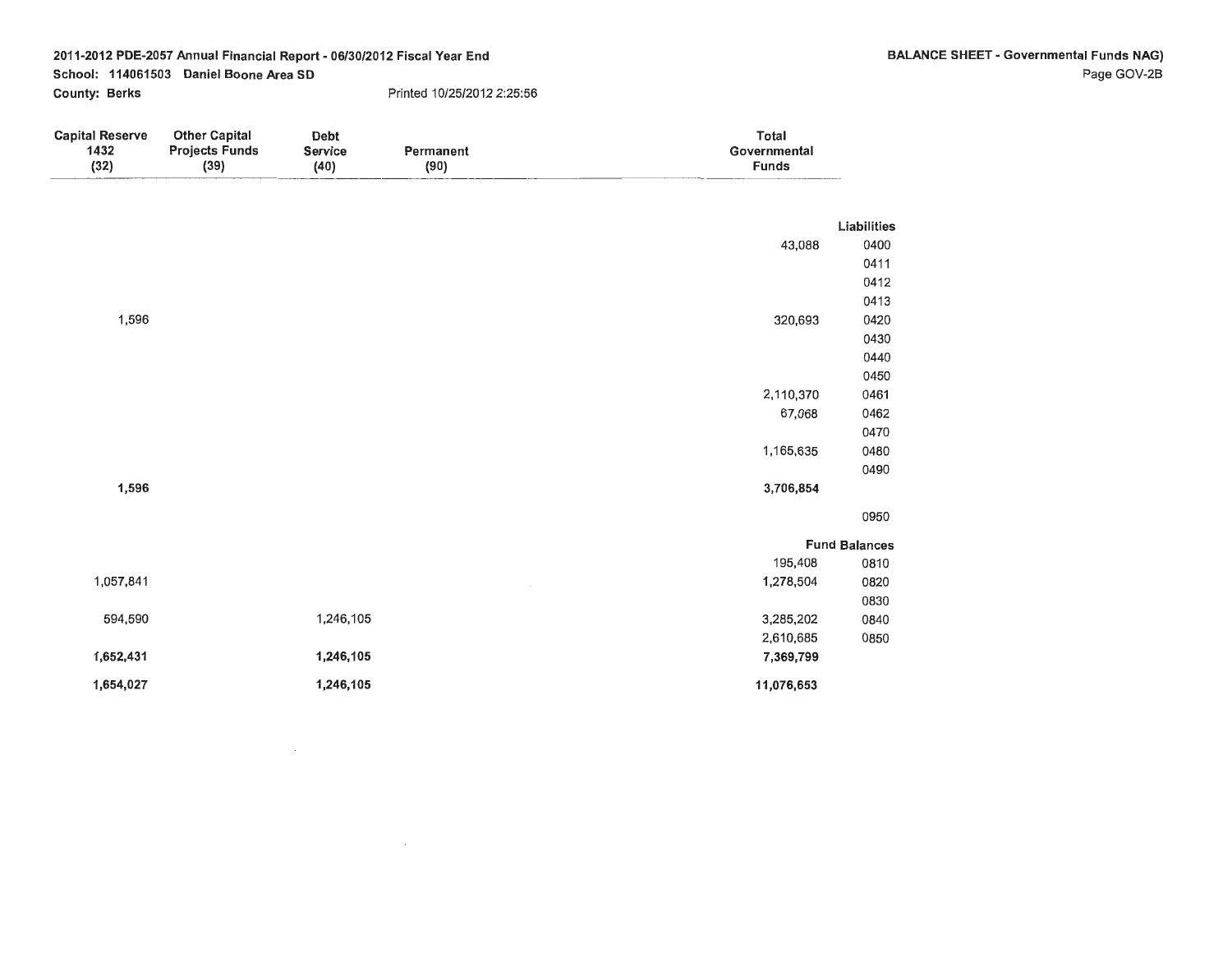**2011-2012 PDE-2057 Annual Financial Report- 06/30/2012 Fiscal Year End School: 114061503 Daniel Boone Area SD** 

**County: Berks 10/25/2012 2:25:58** 

**Governmental Funds** 

Page GOV-3A

|                           | Amounts Expressed in Whole Dollars                                 | General<br>(10) | <b>Public Purpose</b><br><b>Trust</b><br>(27) | <b>Other Compt</b><br>Approved<br>(28) | Athletic/<br>Activity<br>(29) | <b>Capital Reserve</b><br>1431<br>(31) |
|---------------------------|--------------------------------------------------------------------|-----------------|-----------------------------------------------|----------------------------------------|-------------------------------|----------------------------------------|
| <b>REVENUES</b>           |                                                                    |                 |                                               |                                        |                               |                                        |
| 6000                      | <b>Local Sources</b>                                               | 33,189,486      |                                               |                                        | 222,107                       |                                        |
| 7000                      | <b>State Sources</b>                                               | 15,089,171      |                                               |                                        |                               |                                        |
| 8000                      | <b>Federal Sources</b>                                             | 927,805         |                                               |                                        |                               |                                        |
| <b>TOTAL REVENUES</b>     |                                                                    | 49,206,462      |                                               |                                        | 222,107                       |                                        |
| <b>EXPENDITURES</b>       |                                                                    |                 |                                               |                                        |                               |                                        |
| 1000                      | Instruction                                                        | 27,398,359      |                                               |                                        |                               |                                        |
| 2000                      | <b>Support Services</b>                                            | 14,106,760      |                                               |                                        |                               |                                        |
| 3000                      | Noninstructional Services                                          | 633,219         |                                               |                                        | 177,175                       |                                        |
| 4000                      | Fac Acq, Const, and Imp                                            |                 |                                               |                                        |                               |                                        |
| 5110                      | Debt Service (Principal & Interest)                                | 6,955,302       |                                               |                                        |                               |                                        |
| 5130                      | Refund of Prior Year Receipts                                      | 14,828          |                                               |                                        |                               |                                        |
| 5140                      | Short Term Borrowing - Interests and Costs                         |                 |                                               |                                        |                               |                                        |
| <b>TOTAL EXPENDITURES</b> |                                                                    | 49,108,468      |                                               |                                        | 177,175                       |                                        |
|                           | <b>EXCESS (DEFICIENCY) OF REVENUES OVER EXPENDITURES</b>           | 97,994          |                                               |                                        | 44,932                        |                                        |
|                           | <b>OTHER FINANCING SOURCES (USES)</b>                              |                 |                                               |                                        |                               |                                        |
| 9110                      | Bonds Issued (Face Value) (Do not include Refunded Bonds)          |                 |                                               |                                        |                               |                                        |
| 9120                      | Refunding Bonds Issued                                             |                 |                                               |                                        |                               |                                        |
| 9130                      | <b>Bond Premiums</b>                                               |                 |                                               |                                        |                               |                                        |
| 9200                      | Proceeds From Extended Term Financing                              |                 |                                               |                                        |                               |                                        |
| 9300                      | Interfund Transfers - IN (from other funds)                        | 18,956          |                                               |                                        |                               |                                        |
| 9400                      | Sale / Compensation for Fixed Assets                               |                 |                                               |                                        |                               |                                        |
| 9500                      | <b>Capital Contributions</b>                                       |                 |                                               |                                        |                               |                                        |
| 9710                      | Transfers from Component Unit                                      |                 |                                               |                                        |                               |                                        |
| 9720                      | <b>Transfers From Primary Govt</b>                                 |                 |                                               |                                        |                               |                                        |
| 9900                      | Other Financing Sources Not Listed (9000 Series)                   |                 |                                               |                                        |                               |                                        |
| 5120                      | Debt Service - Refunded Bond Issues (Pmt to Ref Bond Escrow Agent) |                 |                                               |                                        |                               |                                        |
| 5150                      | <b>Bond Discounts</b>                                              |                 |                                               |                                        |                               |                                        |
| 5200                      | Interfund Transfers - Out (to other funds)                         |                 |                                               |                                        | 12,645                        |                                        |
| 5300                      | Transfer to Component Unit or Primary Government                   |                 |                                               |                                        |                               |                                        |
|                           | TOTAL OTHER FINANCING SOURCES (USES)                               | 18,956          |                                               |                                        | (12, 645)                     |                                        |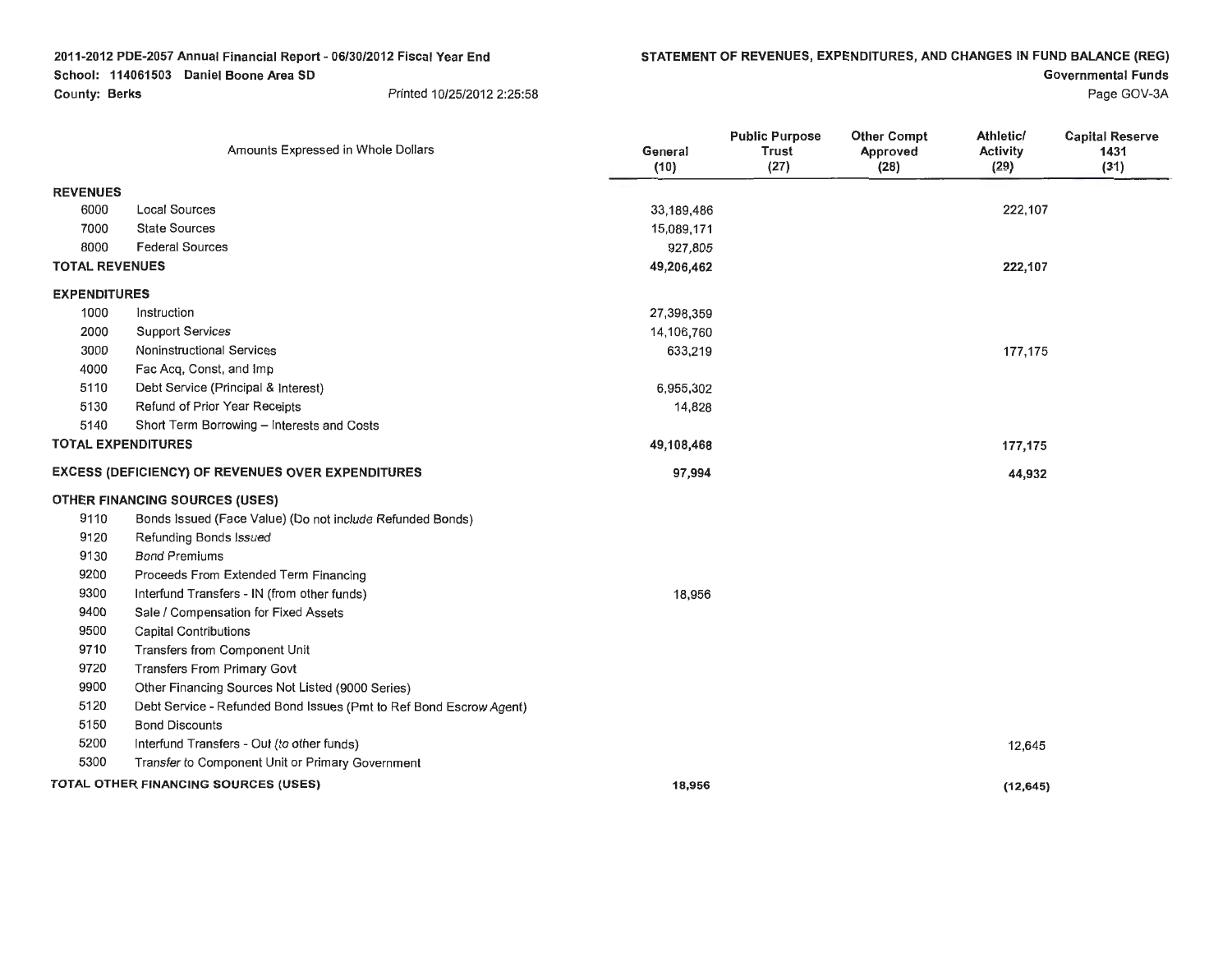Page GOV-3B

| <b>Capital Reserve</b><br>1432<br>(32) | <b>Other Capital</b><br><b>Projects Funds</b><br>(39) | Debt<br><b>Service</b><br>(40) | Permanent<br>(90) | Total<br>Governmental<br><b>Funds</b> |      |
|----------------------------------------|-------------------------------------------------------|--------------------------------|-------------------|---------------------------------------|------|
| 28,506                                 |                                                       | 10,062                         |                   | 33,450,161                            | 6000 |
|                                        |                                                       |                                |                   | 15,089,171                            | 7000 |
|                                        |                                                       |                                |                   | 927,805                               | 8000 |
| 28,506                                 |                                                       | 10,062                         |                   | 49,467,137                            |      |
|                                        |                                                       |                                |                   | 27,398,359                            | 1000 |
| 157,425                                |                                                       |                                |                   | 14,264,185                            | 2000 |
|                                        |                                                       |                                |                   | 810,394                               | 3000 |
| 92,855                                 |                                                       |                                |                   | 92,855                                | 4000 |
|                                        |                                                       | 6,227                          |                   | 6,961,529                             | 5110 |
|                                        |                                                       |                                |                   | 14,828                                | 5130 |
|                                        |                                                       |                                |                   |                                       | 5140 |
| 250,280                                |                                                       | 6,227                          |                   | 49,542,150                            |      |
| (221, 774)                             |                                                       | 3,835                          |                   | (75, 013)                             |      |
|                                        |                                                       |                                |                   |                                       | 9110 |

|        | 9110 |
|--------|------|
|        | 9120 |
|        | 9130 |
|        | 9200 |
| 18.956 | 9300 |
|        | 9400 |
|        | 9500 |
|        | 9710 |
|        | 9720 |
|        | 9900 |
|        | 5120 |
|        | 5150 |
| 12.645 | 5200 |
|        | 5300 |
| 6,311  |      |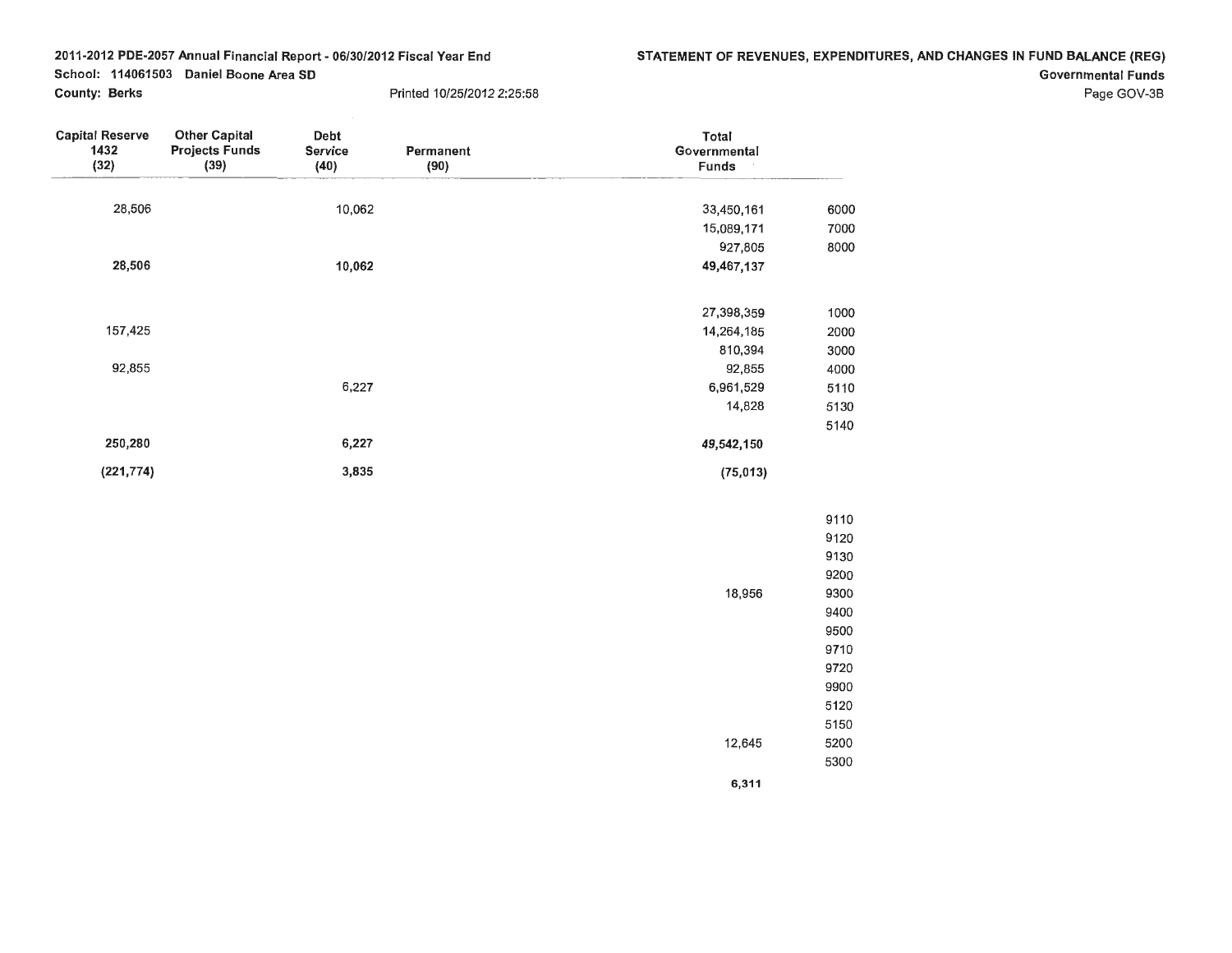|                      | 2011-2012 PDE-2057 Annual Financial Report - 06/30/2012 Fiscal Year End<br>School: 114061503 Daniel Boone Area SD |                 |                                        |                                        |                                      | STATEMENT OF REVENUES, EXPENDITURES, AND CHANGES IN FUND BALANCE (REG)<br><b>Governmental Funds</b> |
|----------------------|-------------------------------------------------------------------------------------------------------------------|-----------------|----------------------------------------|----------------------------------------|--------------------------------------|-----------------------------------------------------------------------------------------------------|
| <b>County: Berks</b> | Printed 10/25/2012 2:25:58                                                                                        |                 |                                        |                                        |                                      | Page GOV-4A                                                                                         |
|                      | Amounts Expressed in Whole Dollars                                                                                | General<br>(10) | <b>Public Purpose</b><br>Trust<br>(27) | <b>Other Compt</b><br>Approved<br>(28) | Athletic/<br><b>Activity</b><br>(29) | <b>Capital Reserve</b><br>1431<br>(31)                                                              |
|                      | <b>SPECIAL AND EXTRAORDINARY ITEMS</b>                                                                            |                 |                                        |                                        |                                      |                                                                                                     |
| 8888                 | Special Items                                                                                                     |                 |                                        |                                        |                                      |                                                                                                     |
| 8889                 | <b>Extraordinary Items</b>                                                                                        |                 |                                        |                                        |                                      |                                                                                                     |
|                      | <b>NET CHANGE IN FUND BALANCES</b>                                                                                | 116,950         |                                        |                                        | 32,287                               |                                                                                                     |
| 0040<br>0050         | Fund Balance - Beginning of Fiscal Year<br>Prior Period Adjustment                                                | 4,228,624       |                                        |                                        | 93,402                               |                                                                                                     |
|                      | <b>FUND BALANCE - END OF YEAR</b>                                                                                 | 4,345,574       |                                        |                                        | 125,689                              |                                                                                                     |

 $\mathcal{L}(\mathcal{L}(\mathcal{L}))$  and  $\mathcal{L}(\mathcal{L}(\mathcal{L}))$  . The set of  $\mathcal{L}(\mathcal{L})$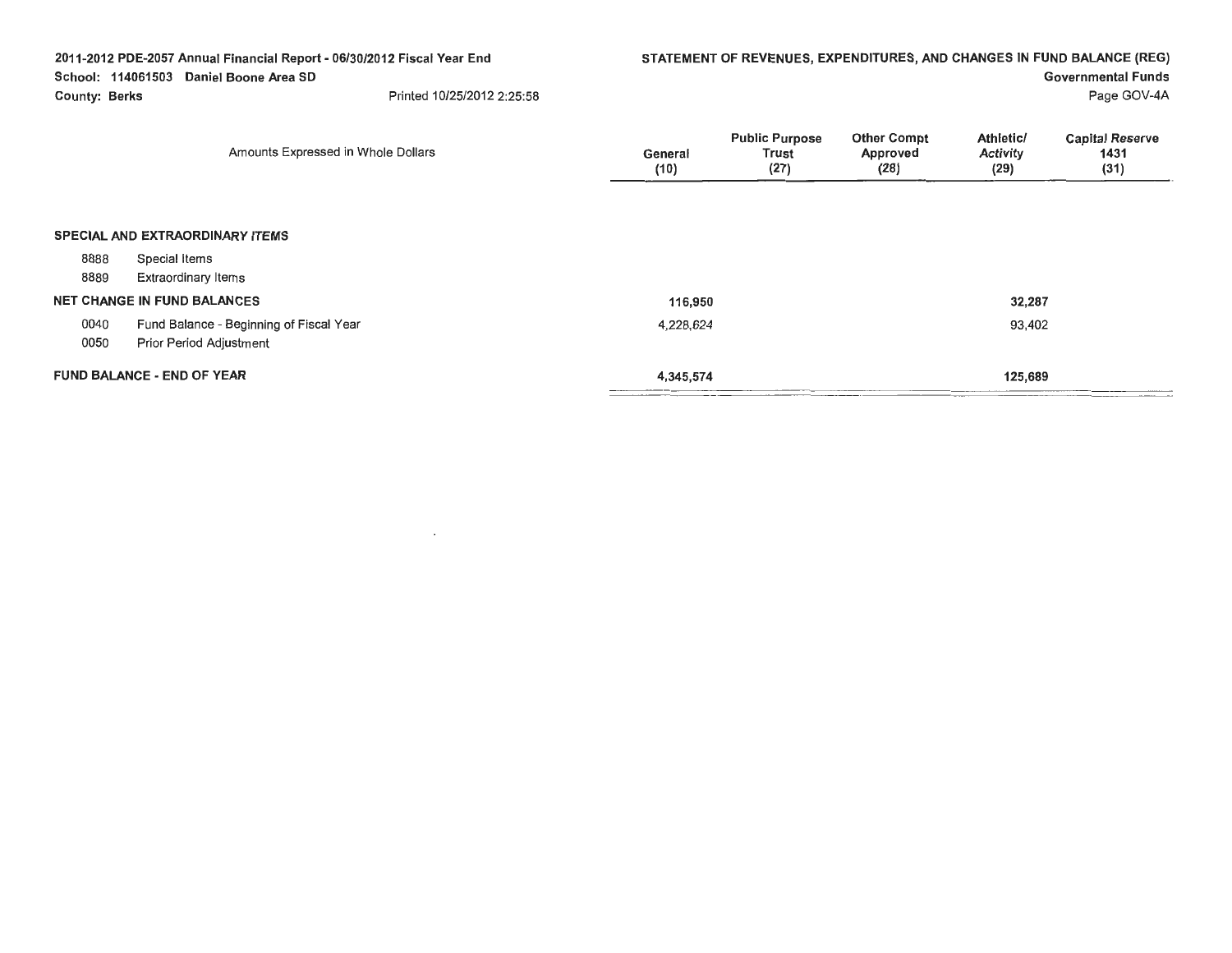STATEMENT OF REVENUES, EXPENDITURES, AND CHANGES IN FUND BALANCE (REG) Governmental Funds

Page GOV-48

| <b>Capital Reserve</b><br>1432<br>(32) | <b>Other Capital</b><br><b>Projects Funds</b><br>(39) | <b>Debt</b><br><b>Service</b><br>(40) | Permanent<br>(90) | <b>Total</b><br>Governmental<br><b>Funds</b> |              |
|----------------------------------------|-------------------------------------------------------|---------------------------------------|-------------------|----------------------------------------------|--------------|
|                                        |                                                       |                                       |                   |                                              |              |
|                                        |                                                       |                                       |                   |                                              | 8888<br>8889 |
| (221, 774)                             |                                                       | 3,835                                 |                   | (68, 702)                                    |              |
| 1,874,205                              |                                                       | 1,242,270                             |                   | 7,438,501                                    | 0040<br>0050 |
| 1,652,431                              |                                                       | 1,246,105                             |                   | 7,369,799                                    |              |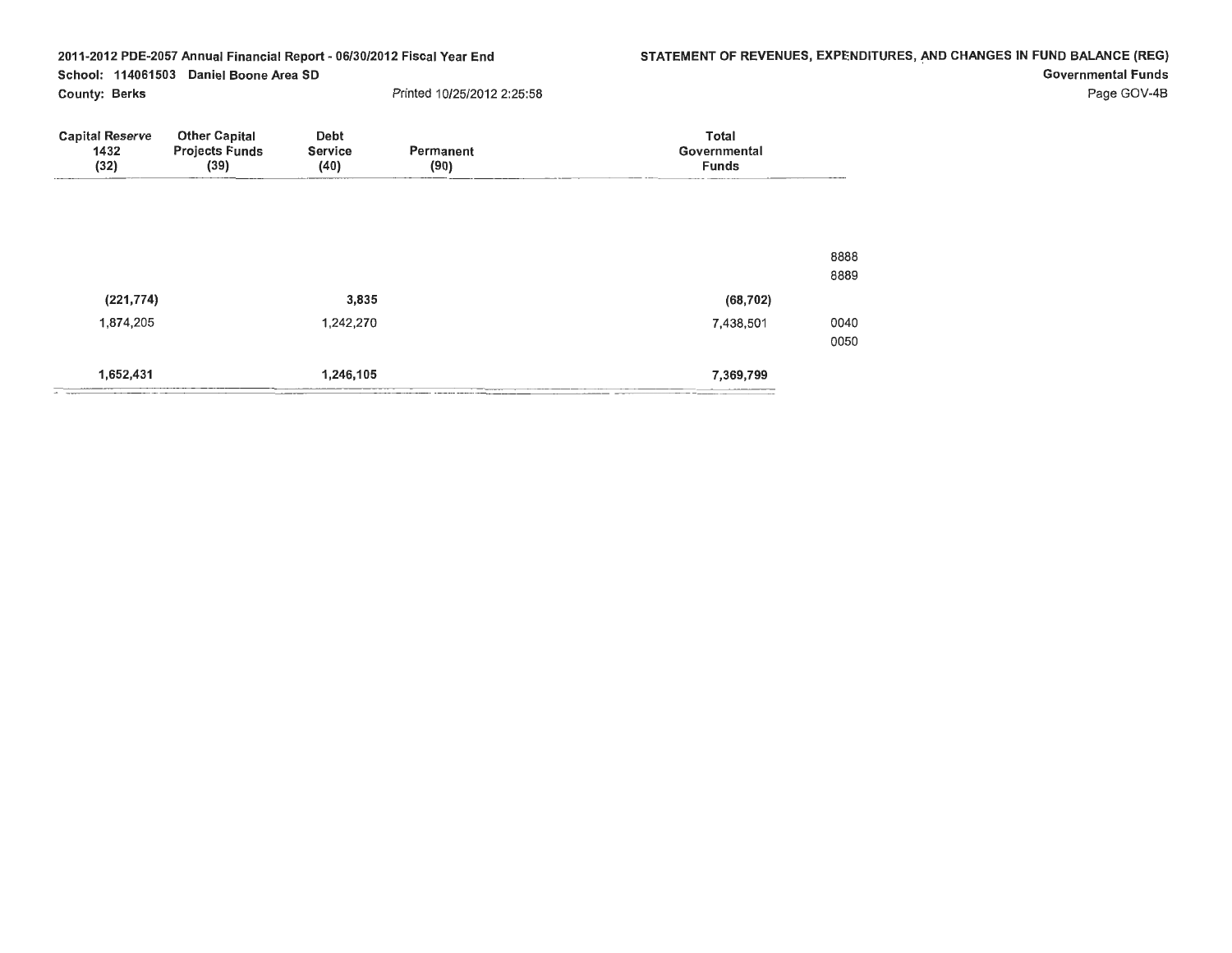**2011 -2012 PDE-2057 Annual Financial Report - 06/30/2012 Fiscal Year End School: 114061503 Daniel Boone Area SD** 

**County: Berks** Printed 10/25/2012 2:26:00

**BUDGET AND ACTUAL** 

**General Fund** 

Page GOV-5

|                           | Amounts Expressed in Whole Dollars                       | <b>Budgeted Amounts</b><br>Original | Final      | Actual<br>(Budgetary<br>Basis) | Variance With<br><b>Final Budget</b><br><b>Positive</b><br>(Negative) |  |
|---------------------------|----------------------------------------------------------|-------------------------------------|------------|--------------------------------|-----------------------------------------------------------------------|--|
| <b>REVENUES</b>           |                                                          |                                     |            |                                |                                                                       |  |
| 6000                      | <b>Local Sources</b>                                     | 33,233,909                          | 33,233,910 | 33,189,486                     | (44, 424)                                                             |  |
| 7000                      | <b>State Sources</b>                                     | 14,633,185                          | 14,633,184 | 15,089,171                     | 455,987                                                               |  |
| 8000                      | <b>Federal Sources</b>                                   | 950,606                             | 950,606    | 927,805                        | (22, 801)                                                             |  |
| <b>TOTAL REVENUES</b>     |                                                          | 48,817,700                          | 48,817,700 | 49,206,462                     | 388,762                                                               |  |
| <b>EXPENDITURES</b>       |                                                          |                                     |            |                                |                                                                       |  |
| 1100                      | Regular Programs                                         | 20,118,695                          | 19,930,803 | 19,964,963                     | (34, 160)                                                             |  |
| 1200                      | <b>Special Programs</b>                                  | 5,946,500                           | 6,143,191  | 6,370,611                      | (227, 420)                                                            |  |
| 1300                      | <b>Vocational Programs</b>                               | 1,046,891                           | 1,046,891  | 1,018,557                      | 28,334                                                                |  |
| 1400                      | Other Instructional Programs                             | 60,372                              | 39,295     | 39,295                         |                                                                       |  |
| 1500                      | Nonpublic School Programs                                | 5,115                               | 5,115      | 4,934                          | 181                                                                   |  |
| 1600                      | <b>Adult Education Programs</b>                          |                                     |            |                                |                                                                       |  |
| 1700                      | Community/Junior College Programs                        |                                     |            |                                |                                                                       |  |
| 1800                      | Pre-Kindergarten                                         |                                     |            |                                |                                                                       |  |
| 2100                      | <b>Pupil Personnel Services</b>                          | 1,244,720                           | 1,265,864  | 1,262,838                      | 3,026                                                                 |  |
| 2200                      | <b>Instructional Staff Services</b>                      | 1,711,983                           | 1,697,008  | 1,608,546                      | 88,462                                                                |  |
| 2300                      | <b>Administrative Services</b>                           | 2,573,832                           | 2,557,425  | 2,531,329                      | 26,096                                                                |  |
| 2400                      | Pupil Health                                             | 561,272                             | 593,848    | 591,639                        | 2,209                                                                 |  |
| 2500                      | <b>Business Services</b>                                 | 427,128                             | 446,456    | 441,019                        | 5,437                                                                 |  |
| 2600                      | Operation and Maintenance of Plant Services              | 4,545,349                           | 4,545,349  | 4,306,495                      | 238,854                                                               |  |
| 2700                      | <b>Student Transportation Services</b>                   | 3,225,885                           | 3,225,485  | 3,035,120                      | 190,365                                                               |  |
| 2800                      | Central & Other Support Services                         | 303,401                             | 307,245    | 291,484                        | 15,761                                                                |  |
| 2900                      | Other Support Services                                   | 45,000                              | 45,000     | 38,290                         | 6,710                                                                 |  |
| 3100                      | <b>Food Services</b>                                     |                                     |            |                                |                                                                       |  |
| 3200                      | <b>Student Activities</b>                                | 649,579                             | 652,247    | 632,321                        | 19,926                                                                |  |
| 3300                      | <b>Community Services</b>                                | 10,000                              | 10,000     | 897                            | 9,103                                                                 |  |
| 3400                      | Scholarships and Awards                                  |                                     |            |                                |                                                                       |  |
| 4000                      | Fac Acq, Const, and Imp                                  |                                     |            |                                |                                                                       |  |
| 5110                      | Debt Service (Principal & Interest)                      | 6,953,350                           | 6,967,850  | 6,955,302                      | 12,548                                                                |  |
| 5130                      | Refund of Prior Year Receipts                            |                                     |            | 14,828                         | (14, 828)                                                             |  |
| 5140                      | Short Term Borrowing - Interests and Costs               |                                     |            |                                |                                                                       |  |
| <b>TOTAL EXPENDITURES</b> |                                                          | 49,429,072                          | 49,479,072 | 49,108,468                     | 370,604                                                               |  |
|                           | <b>EXCESS (DEFICIENCY) OF REVENUES OVER EXPENDITURES</b> | (611, 372)                          | (661, 372) | 97,994                         | 759,366                                                               |  |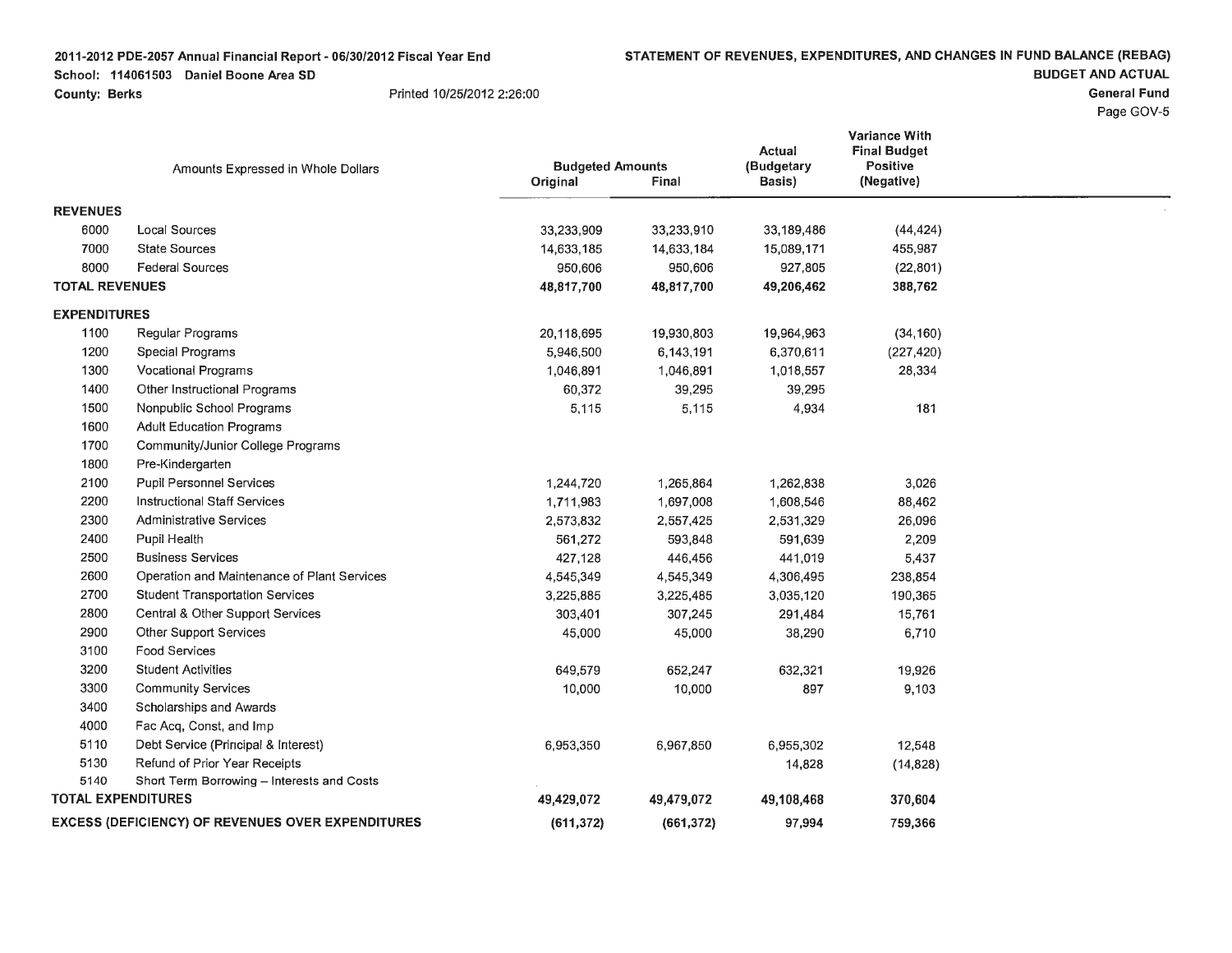# 2011-2012 PDE-2057 Annual Financial Report- 06/30/2012 Fiscal Year End

School: 114061503 Daniel Boone Area SD

# **BUDGET AND ACTUAL**

**General Fund** 

Page GOV-6

|      | Amounts Expressed in Whole Dollars               | <b>Budgeted Amounts</b> |            | Actual<br>(Budgetary | <b>Variance With</b><br><b>Final Budget</b><br><b>Positive</b> |  |
|------|--------------------------------------------------|-------------------------|------------|----------------------|----------------------------------------------------------------|--|
|      |                                                  | Original                | Final      | Basis)               | (Negative)                                                     |  |
|      | <b>OTHER FINANCING SOURCES (USES)</b>            |                         |            |                      |                                                                |  |
| 9100 | Sale of Bonds                                    |                         |            |                      |                                                                |  |
| 9200 | Proceeds From Extended Term Financing            |                         |            |                      |                                                                |  |
| 9300 | Interfund Transfers - IN (from other funds)      | 20,648                  | 20,648     | 18,956               | (1,692)                                                        |  |
| 9400 | Sale / Compensation for Fixed Assets             |                         |            |                      |                                                                |  |
| 9700 | Transfers from Comp Unit / Primary Govt          |                         |            |                      |                                                                |  |
| 9900 | Other Financing Sources Not Listed (9000 Series) |                         |            |                      |                                                                |  |
| 5120 | Debt Service - Refunded Bond Issues              |                         |            |                      |                                                                |  |
| 5150 | <b>Bond Discounts</b>                            |                         |            |                      |                                                                |  |
| 5200 | Interfund Transfers - Out (to other funds)       |                         |            |                      |                                                                |  |
| 5300 | Transfer to Component Unit or Primary Government |                         |            |                      |                                                                |  |
| 5900 | <b>Budgetary Reserve</b>                         | 50,000                  |            |                      |                                                                |  |
|      | TOTAL OTHER FINANCING SOURCES (USES)             | (29, 352)               | 20,648     | 18,956               | (1,692)                                                        |  |
|      | SPECIAL AND EXTRAORDINARY ITEMS                  |                         |            |                      |                                                                |  |
| 8888 | Special Items                                    |                         |            |                      |                                                                |  |
| 8889 | <b>Extraordinary Items</b>                       |                         |            |                      |                                                                |  |
|      | <b>NET CHANGE IN FUND BALANCES</b>               | (640, 724)              | (640, 724) | 116,950              | 757,674                                                        |  |
| 0040 | Fund Balance - Beginning of Fiscal Year          |                         |            | 4,228,624            | 4,228,624                                                      |  |
| 0050 | Prior Period Adjustment                          |                         |            |                      |                                                                |  |
|      | <b>FUND BALANCE - END OF YEAR</b>                | (640, 724)              | (640, 724) | 4,345,574            | 4,986,298                                                      |  |

# County: Berks **Printed 10/25/2012 2:26:00**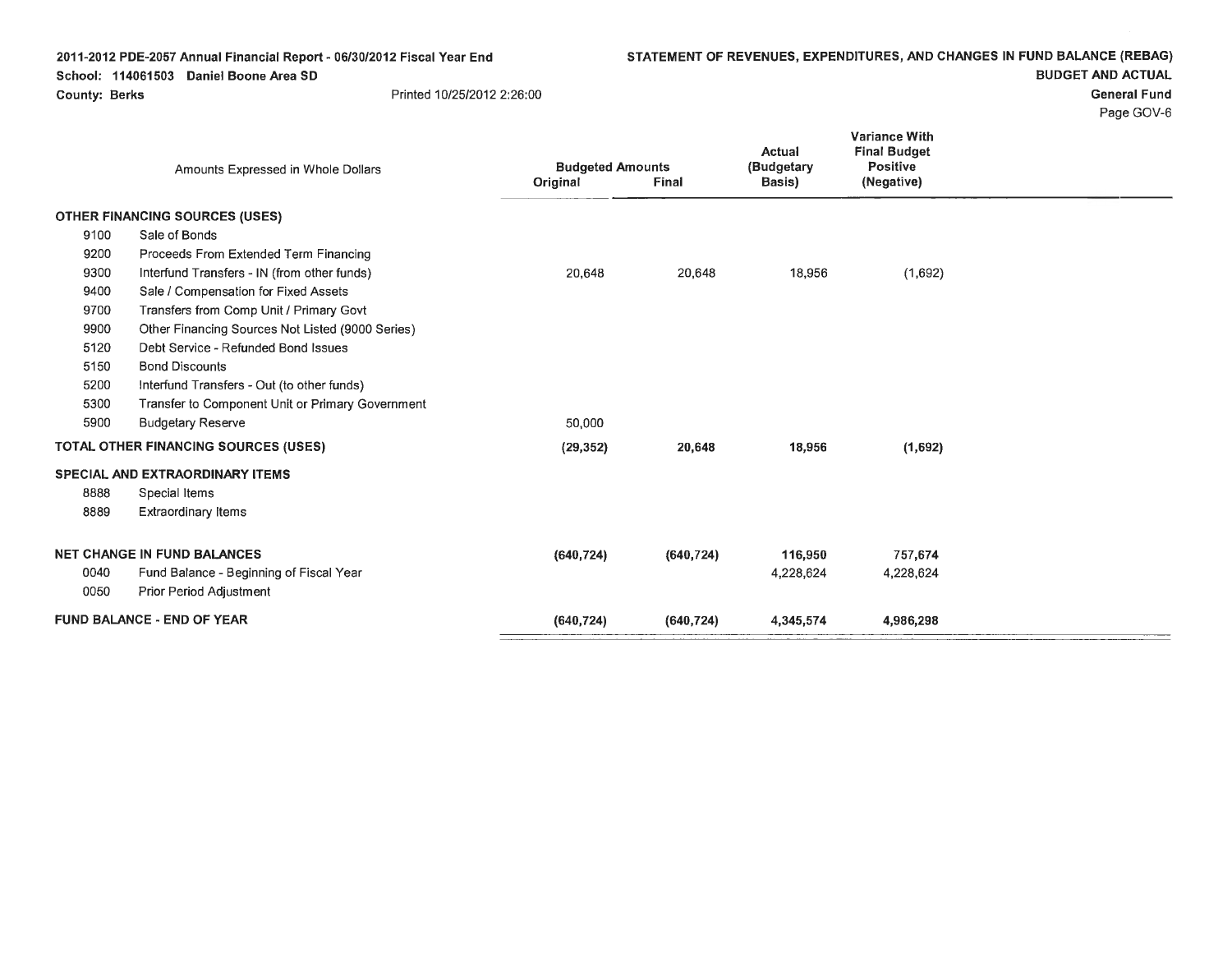**2011-2012 PDE-2057 Annual Financial Report- 06/30/2012 Fiscal Year End** 

Amounts Expressed in Whole Dollars

**School: 114061503 Daniel Boone Area SD** 

**County: Berks** 

**TOTAL** 

**Internal Service** 

**TOTAL** 

|  | Printed 10/25/2012 2:26:02 |  |
|--|----------------------------|--|
|--|----------------------------|--|

|                        |                                                      | (51)    | (52) | (58)    | (60) |
|------------------------|------------------------------------------------------|---------|------|---------|------|
|                        |                                                      |         |      |         |      |
|                        |                                                      |         |      |         |      |
|                        | ASSETS AND DEFERRED OUTFLOWS OF RESOURCES            |         |      |         |      |
| <b>Current Assets:</b> |                                                      |         |      |         |      |
| 0100                   | Cash and Cash Equivalents                            | 246,336 |      | 246,336 |      |
| 0110                   | Investments                                          |         |      |         |      |
| 0130                   | Due From Other Funds                                 | 43,088  |      | 43,088  |      |
| 0141                   | Due from Other Governments                           | 50,940  |      | 50,940  |      |
| 0146                   | Due From Primary Governments                         |         |      |         |      |
| 0147                   | Due From Component Units                             |         |      |         |      |
| 0150                   | Other Receivables (Include Bond Proceeds Receivable) | 32,316  |      | 32,316  |      |
| 0170                   | Inventories                                          |         |      |         |      |
| 0180                   | Prepaid Expenses / Expenditures                      |         |      |         |      |
| 0190                   | <b>Other Current Assets</b>                          |         |      |         |      |
|                        | <b>Total Current Assets</b>                          | 372,680 |      | 372,680 |      |
|                        | <b>Noncurrent Assets:</b>                            |         |      |         |      |
| 0108                   | Restricted Cash and Cash Equivalents                 |         |      |         |      |
| 0160                   | Advances to Other Funds (Long-Term Loans)            |         |      |         |      |
| 0211                   | Land                                                 |         |      |         |      |
| 0212                   | Site Improvements (net)                              |         |      |         |      |
| 0220                   | Building & Building Improvements (net)               |         |      |         |      |
| 0230                   | Furniture & Equipment (net)                          | 41,650  |      | 41,650  |      |
| 0250                   | <b>Construction in Progress</b>                      |         |      |         |      |
| 0260                   | LT Prepayments (net Acc Amort LT Prepayments)        |         |      |         |      |
|                        | <b>Total NonCurrent Assets</b>                       | 41,650  |      | 41,650  |      |
| 0910                   | Deferred Outflows Of Resources                       |         |      |         |      |
|                        | TOTAL ASSETS AND DEFERRED OUTFLOW OF RESOURCES       | 414,330 |      | 414,330 |      |

**Food Service** 

**Child Care Operations** 

**Other Enterprise Funds**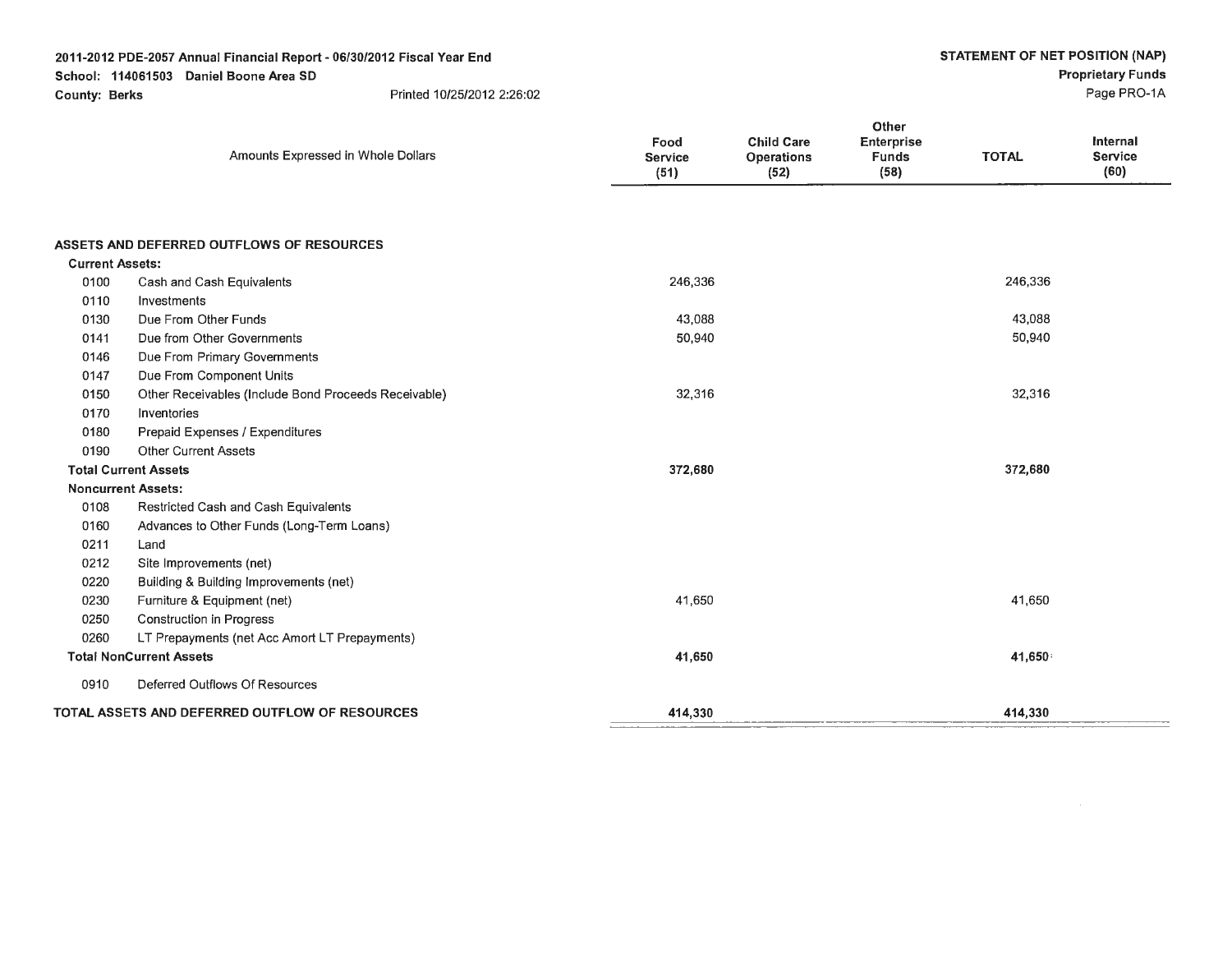**2011-2012 PDE-2057 Annual Financial Report** - **06/30/2012 Fiscal Year End** 

**School: 114061503 Daniel Boone Area SD** 

**County: Berks** Printed 10/25/2012 2:26:02

# **Proprietary Funds**

Page PR0-2A

|                           | Amounts Expressed in Whole Dollars                                | Food<br>Service<br>(51) | <b>Child Care</b><br>Operations<br>(52) | Other<br>Enterprise<br>Funds<br>(58) | <b>TOTAL</b> | Internal<br><b>Service</b><br>(60) |
|---------------------------|-------------------------------------------------------------------|-------------------------|-----------------------------------------|--------------------------------------|--------------|------------------------------------|
|                           |                                                                   |                         |                                         |                                      |              |                                    |
|                           | LIABILITIES, DEFERRED INFLOWS OF RESOURCES AND NET POSITION       |                         |                                         |                                      |              |                                    |
|                           | <b>Current Liabilities:</b>                                       |                         |                                         |                                      |              |                                    |
| 0400                      | Due to Other Funds                                                | 56,376                  |                                         |                                      | 56,376       |                                    |
| 0411                      | Due to Other Governments                                          |                         |                                         |                                      |              |                                    |
| 0413                      | Due to Component Units                                            |                         |                                         |                                      |              |                                    |
| 0420                      | Accounts Payable                                                  | 95,537                  |                                         |                                      | 95,537       |                                    |
| 0430                      | Contracts Payable                                                 |                         |                                         |                                      |              |                                    |
| 0440                      | Curr. Portion of LT Debt (incl. ST Comp Abs, OPEB)                |                         |                                         |                                      |              |                                    |
| 0450                      | Short-Term Payables                                               |                         |                                         |                                      |              |                                    |
| 0461                      | Accrued Salaries and Benefits                                     | 1,926                   |                                         |                                      | 1,926        |                                    |
| 0462                      | Payroll Deductions and Withholdings                               |                         |                                         |                                      |              |                                    |
|                           | <b>Total Current Liabilities</b>                                  | 153,839                 |                                         |                                      | 153,839      |                                    |
|                           | <b>Noncurrent Liabilities:</b>                                    |                         |                                         |                                      |              |                                    |
| 0470                      | Advances from Other Funds                                         |                         |                                         |                                      |              |                                    |
| 0480                      | Deferred Revenues                                                 | 25,864                  |                                         |                                      | 25,864       |                                    |
| 0490                      | <b>Other Current Liabilities</b>                                  | 18,137                  |                                         |                                      | 18,137       |                                    |
| 0510                      | Bonds Payable                                                     |                         |                                         |                                      |              |                                    |
| 0520                      | Extended Term Financing Agreements Payable                        |                         |                                         |                                      |              |                                    |
| 0530                      | Lease Purchase Obligations                                        |                         |                                         |                                      |              |                                    |
| 0540                      | LT Portion of Compensated Absences                                |                         |                                         |                                      |              |                                    |
| 0550                      | Authority Lease Obligations                                       |                         |                                         |                                      |              |                                    |
| 0599                      | Other Long-Term Liabilities                                       |                         |                                         |                                      |              |                                    |
|                           | <b>Total NonCurrent Liabilities</b>                               | 44,001                  |                                         |                                      | 44,001       |                                    |
| <b>TOTAL LIABILITIES</b>  |                                                                   | 197,840                 |                                         |                                      | 197,840      |                                    |
| 0950                      | Deferred Inflows Of Resources                                     |                         |                                         |                                      |              |                                    |
| <b>NET POSITION</b>       |                                                                   |                         |                                         |                                      |              |                                    |
| 0791                      | Invested in Capital Assets Net of Related Debt                    | 41,650                  |                                         |                                      | 41,650       |                                    |
| 0798                      | Restricted for Legal Purposes (0792-0798)                         |                         |                                         |                                      |              |                                    |
| 0799                      | Unrestricted                                                      | 174,840                 |                                         |                                      | 174,840      |                                    |
| <b>TOTAL NET POSITION</b> |                                                                   | 216,490                 |                                         |                                      | 216,490      |                                    |
|                           | TOTAL LIABILITIES, DEFERRED INFLOWS OF RESOURCES AND NET POSITION | 414,330                 |                                         |                                      | 414,330      |                                    |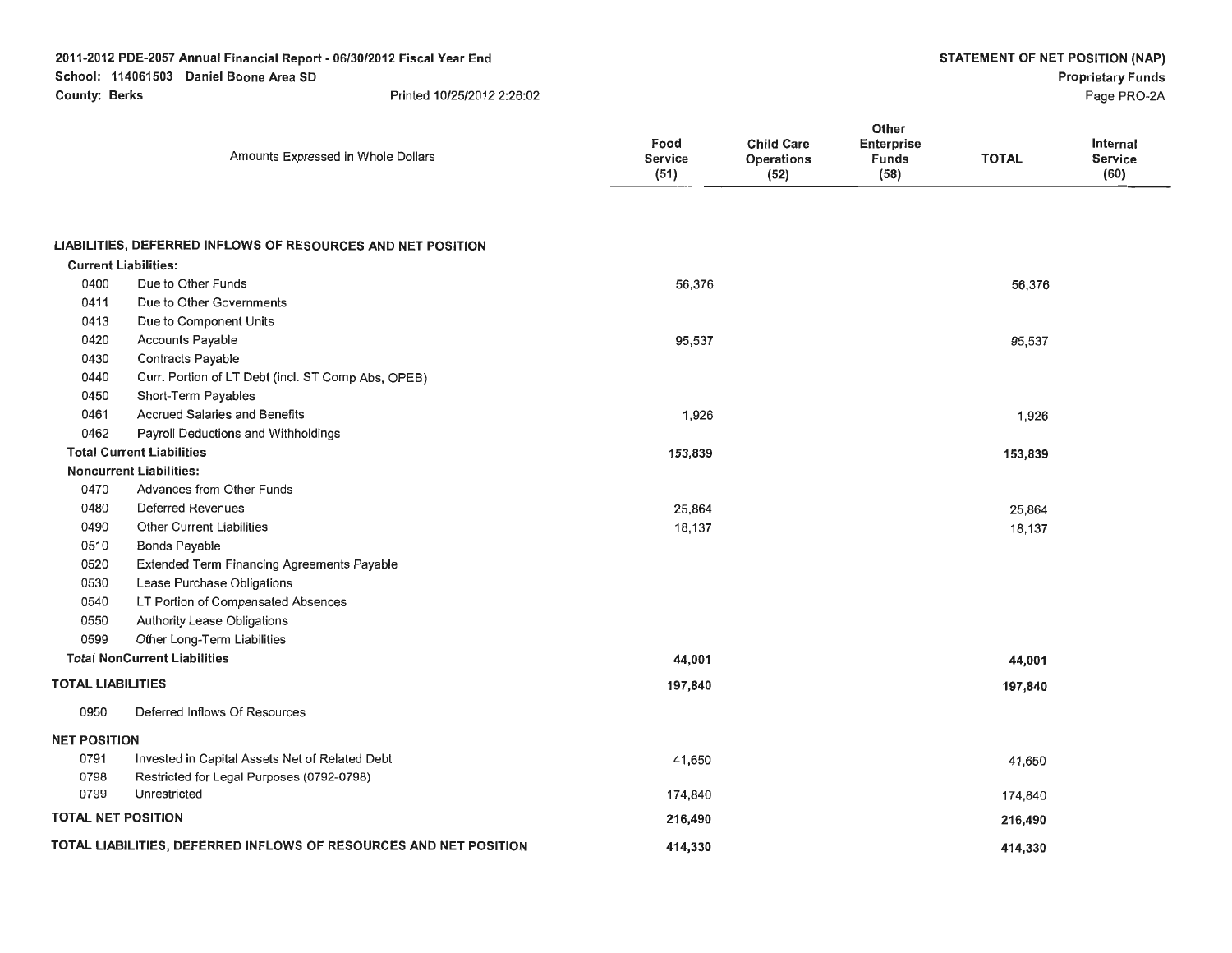**Proprietary Funds** 

|                           | Amounts Expressed in Whole Dollars                   | Food<br><b>Service</b><br>(51) | <b>Child Care</b><br><b>Operations</b><br>(52) | Other<br><b>Enterprise</b><br><b>Funds</b><br>(58) | <b>TOTAL</b> | <b>Internal</b><br>Service<br>(60) |
|---------------------------|------------------------------------------------------|--------------------------------|------------------------------------------------|----------------------------------------------------|--------------|------------------------------------|
| <b>OPERATING REVENUES</b> |                                                      |                                |                                                |                                                    |              |                                    |
| 6600                      | <b>Food Service Revenue</b>                          | 990,515                        |                                                |                                                    | 990,515      |                                    |
| 6900                      | <b>Charges for Services</b>                          |                                |                                                |                                                    |              |                                    |
| 6999                      | <b>Other Operating Revenues</b>                      |                                |                                                |                                                    |              |                                    |
|                           | <b>TOTAL OPERATING REVENUES</b>                      | 990,515                        |                                                |                                                    | 990,515      |                                    |
| <b>OPERATING EXPENSES</b> |                                                      |                                |                                                |                                                    |              |                                    |
| 100                       | Salaries                                             | 548,428                        |                                                |                                                    | 548,428      |                                    |
| 200                       | <b>Employee Benefits</b>                             | 116,744                        |                                                |                                                    | 116,744      |                                    |
| 300                       | Purchased Professional and Technical Service         |                                |                                                |                                                    |              |                                    |
| 400                       | <b>Purchased Property Services</b>                   |                                |                                                |                                                    |              |                                    |
| 500                       | <b>Other Purchased Service</b>                       | 812,792                        |                                                |                                                    | 812,792      |                                    |
| 600                       | Supplies                                             | 99,743                         |                                                |                                                    | 99,743       |                                    |
| 700                       | Depreciation                                         | 6,305                          |                                                |                                                    | 6,305        |                                    |
| 810                       | Dues and Fees                                        |                                |                                                |                                                    |              |                                    |
| 890                       | Other Operating Expenditures                         | 7,044                          |                                                |                                                    | 7,044        |                                    |
|                           | <b>TOTAL OPERATING EXPENSES</b>                      | 1,591,056                      |                                                |                                                    | 1,591,056    |                                    |
|                           | <b>OPERATING INCOME (LOSS)</b>                       | (600, 541)                     |                                                |                                                    | (600, 541)   |                                    |
|                           | <b>NONOPERATING REVENUES (EXPENSES)</b>              |                                |                                                |                                                    |              |                                    |
| 6500                      | Earnings on Investments                              | 1,009                          |                                                |                                                    | 1,009        |                                    |
| 6920                      | <b>Contributions and Donations - Private Sources</b> |                                |                                                |                                                    |              |                                    |
| 6930                      | Gain / Loss on Sale of Fixed Assets                  |                                |                                                |                                                    |              |                                    |
| 6991                      | Refunds of Prior Year Expenditures                   |                                |                                                |                                                    |              |                                    |
| 7000                      | <b>State Sources</b>                                 | 95,385                         |                                                |                                                    | 95,385       |                                    |
| 8000                      | <b>Federal Sources</b>                               | 402,523                        |                                                |                                                    | 402,523      |                                    |
| 820                       | Claims and Judgements                                |                                |                                                |                                                    |              |                                    |
| 830                       | <b>Interest Expenses</b>                             |                                |                                                |                                                    |              |                                    |
|                           | TOTAL NONOPERATING REVENUES (EXPENSES)               | 498,917                        |                                                |                                                    | 498,917      |                                    |
|                           | INCOME (LOSS) BEFORE CONTRIBUTIONS AND TRANSFERS     | (101, 624)                     |                                                |                                                    | (101, 624)   |                                    |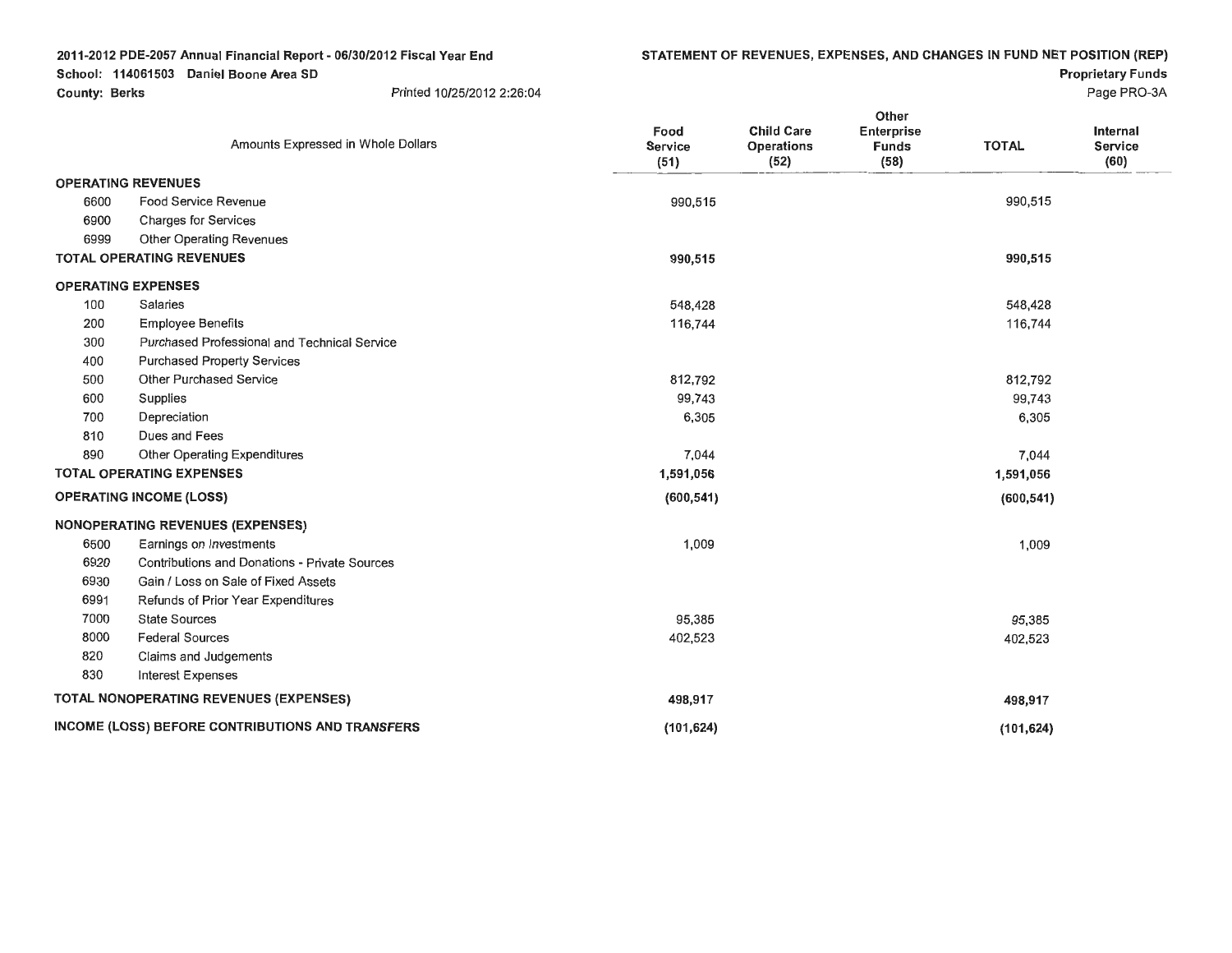| STATEMENT OF REVENUES, EXPENSES, AND CHANGES IN FUND NET POSITION (REP)<br>2011-2012 PDE-2057 Annual Financial Report - 06/30/2012 Fiscal Year End<br>School: 114061503<br>Daniel Boone Area SD<br><b>County: Berks</b><br>Printed 10/25/2012 2:26:04 |                                                     |                                |                                                | <b>Proprietary Funds</b><br>Page PRO-4A                   |              |                                    |
|-------------------------------------------------------------------------------------------------------------------------------------------------------------------------------------------------------------------------------------------------------|-----------------------------------------------------|--------------------------------|------------------------------------------------|-----------------------------------------------------------|--------------|------------------------------------|
|                                                                                                                                                                                                                                                       | Amounts Expressed in Whole Dollars                  | Food<br><b>Service</b><br>(51) | <b>Child Care</b><br><b>Operations</b><br>(52) | <b>Other</b><br><b>Enterprise</b><br><b>Funds</b><br>(58) | <b>TOTAL</b> | Internal<br><b>Service</b><br>(60) |
|                                                                                                                                                                                                                                                       | <b>CONTRIBUTIONS AND TRANSFERS</b>                  |                                |                                                |                                                           |              |                                    |
| 9500                                                                                                                                                                                                                                                  | Capital Contributions                               |                                |                                                |                                                           |              |                                    |
| 9998                                                                                                                                                                                                                                                  | Transfers from (to) Component Units or Primary Govt |                                |                                                |                                                           |              |                                    |
| 9999                                                                                                                                                                                                                                                  | Transfers In (Out)                                  |                                |                                                |                                                           |              |                                    |
|                                                                                                                                                                                                                                                       | <b>CHANGE IN NET POSITION</b>                       | (101, 624)                     |                                                |                                                           | (101, 624)   |                                    |
| 0041                                                                                                                                                                                                                                                  | Net Position - Beginning of Fiscal Year             | 318,114                        |                                                |                                                           | 318,114      |                                    |
| 0057                                                                                                                                                                                                                                                  | Accounting Changes / Residual Equity Transfers      |                                |                                                |                                                           |              |                                    |
| 0061                                                                                                                                                                                                                                                  | Prior Period Adjustment                             |                                |                                                |                                                           |              |                                    |
|                                                                                                                                                                                                                                                       | <b>NET POSITION - END OF YEAR</b>                   | 216,490                        |                                                |                                                           | 216,490      |                                    |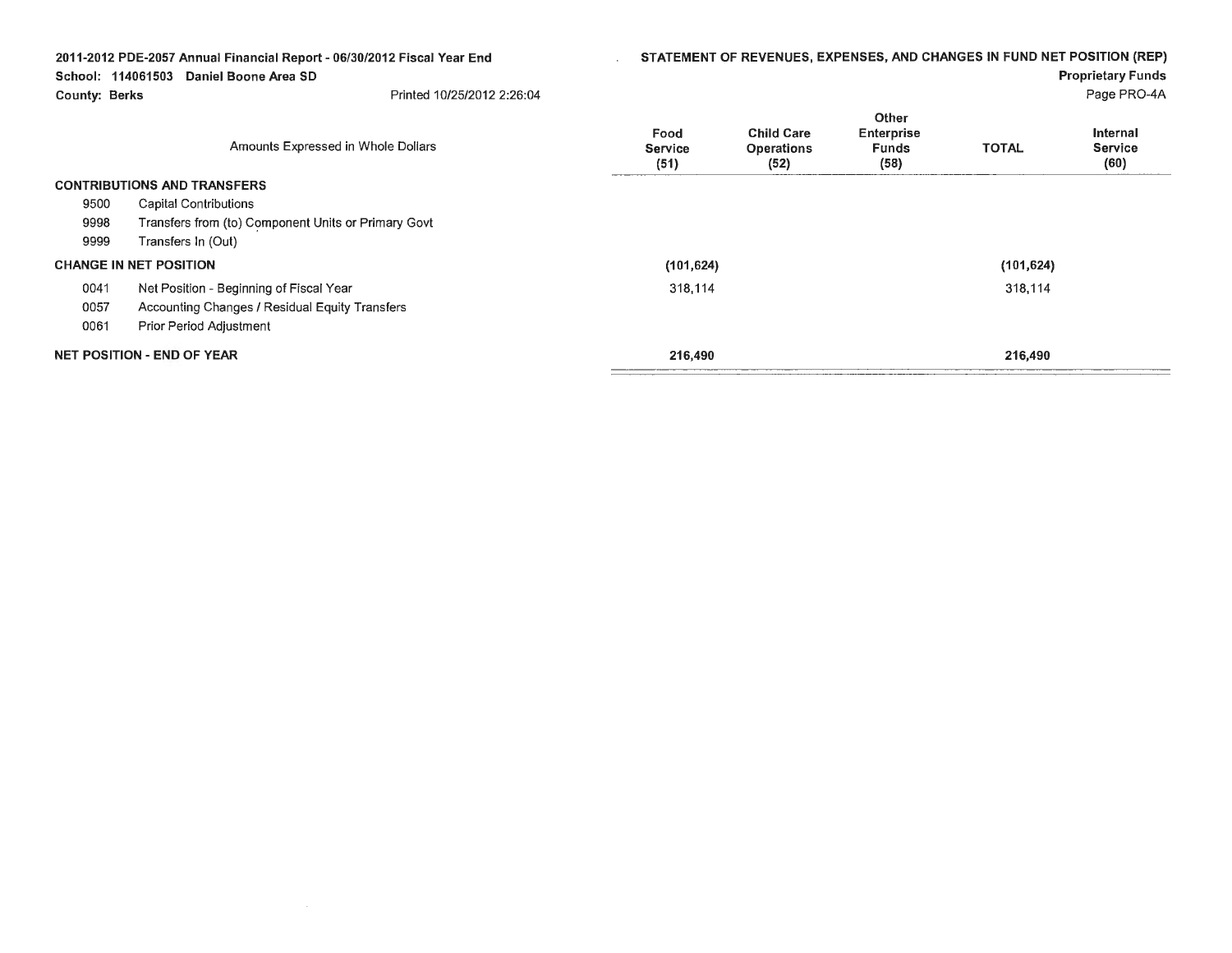|      |                                                                      | Food<br><b>Service</b><br>(51) | <b>Child Care</b><br>Operations<br>(52) | Other<br><b>Enterprise</b><br><b>Funds</b><br>(58) | <b>TOTAL</b> | <b>Internal</b><br><b>Service</b><br>(60) |
|------|----------------------------------------------------------------------|--------------------------------|-----------------------------------------|----------------------------------------------------|--------------|-------------------------------------------|
|      | <b>Cash Flows From Operating Activities</b>                          |                                |                                         |                                                    |              |                                           |
| 9937 | Cash Received From Users                                             | 1,026,329                      |                                         |                                                    | 1,026,329    |                                           |
| 9938 | Cash Received From Assessments Made to Other Funds                   |                                |                                         |                                                    |              |                                           |
| 9939 | Cash Received From Earnings on Investments                           |                                |                                         |                                                    |              |                                           |
| 9940 | Cash Received From Other Operating Revenue                           |                                |                                         |                                                    |              |                                           |
| 9941 | Cash Payments to Employees For Services                              | 663,186                        |                                         |                                                    | 663,186      |                                           |
| 9942 | Cash Payments For Insurance Claims                                   |                                |                                         |                                                    |              |                                           |
| 9943 | Cash Payments to Suppliers For Goods and Services                    | 786,164                        |                                         |                                                    | 786,164      |                                           |
| 9944 | Cash Payments For Other Operating Expenses                           |                                |                                         |                                                    |              |                                           |
|      | Net Cash Provided By (Used For) Operating Activities                 | (423, 021)                     |                                         |                                                    | (423, 021)   |                                           |
|      | <b>Cash Flows From Non-Capital Financing Activities</b>              |                                |                                         |                                                    |              |                                           |
| 6000 | <b>Local Sources</b>                                                 |                                |                                         |                                                    |              |                                           |
| 7000 | <b>State Sources</b>                                                 | 90,771                         |                                         |                                                    | 90,771       |                                           |
| 8000 | <b>Federal Sources</b>                                               | 310,824                        |                                         |                                                    | 310,824      |                                           |
| 9917 | Notes and Loans Received (Repaid)                                    |                                |                                         |                                                    |              |                                           |
| 9918 | Interest Paid on Notes/Loans (5100-830)                              |                                |                                         |                                                    |              |                                           |
| 9919 | Operating Transfers In (Out)/Residual Equity Trans                   |                                |                                         |                                                    |              |                                           |
| 9920 | Operating Transfers In (Out) Primary Government                      |                                |                                         |                                                    |              |                                           |
| 9921 | Operating Transfers In (Out) Component Units                         |                                |                                         |                                                    |              |                                           |
| 9922 | Refund of Prior Year Expenditures (6991)                             |                                |                                         |                                                    |              |                                           |
|      | Net Cash Prov By (Used for) Non-Capital Financing Activities         | 401,595                        |                                         |                                                    | 401,595      |                                           |
|      | <b>Cash Flows From Capital and Related Financing Activities</b>      |                                |                                         |                                                    |              |                                           |
| 4000 | Fac Acq, Const, and Imp                                              |                                |                                         |                                                    |              |                                           |
| 6930 | Gain / Loss on Sale of Fixed Assets                                  |                                |                                         |                                                    |              |                                           |
| 9200 | Proceeds From Extended Term Financing                                |                                |                                         |                                                    |              |                                           |
| 9925 | Principal Paid on Financing Agreements                               |                                |                                         |                                                    |              |                                           |
| 9926 | Interest Paid on Financing Agreements (5100-830)                     |                                |                                         |                                                    |              |                                           |
| 9927 | (Inc) Dec in Contributed Capital                                     |                                |                                         |                                                    |              |                                           |
|      | Net Cash Prov By (Used for) Capital and Related Financing Activities |                                |                                         |                                                    |              |                                           |
|      | <b>Cash Flows From Investing Activities</b>                          |                                |                                         |                                                    |              |                                           |
| 6500 | Earnings on Investments                                              | 1,009                          |                                         |                                                    | 1,009        |                                           |
| 9929 | Purchase of Inv Securities / Deposits to Inv Pools                   |                                |                                         |                                                    |              |                                           |
| 9930 | Withdrawls from Investment Pools                                     |                                |                                         |                                                    |              |                                           |
| 9931 | Proceeds from Sale and Maturity of Inv Securities                    |                                |                                         |                                                    |              |                                           |
| 9932 | Loans Received (Paid)                                                |                                |                                         |                                                    |              |                                           |
|      | Net Cash Prov By (Used for) Investing Activities                     | 1,009                          |                                         |                                                    | 1,009        |                                           |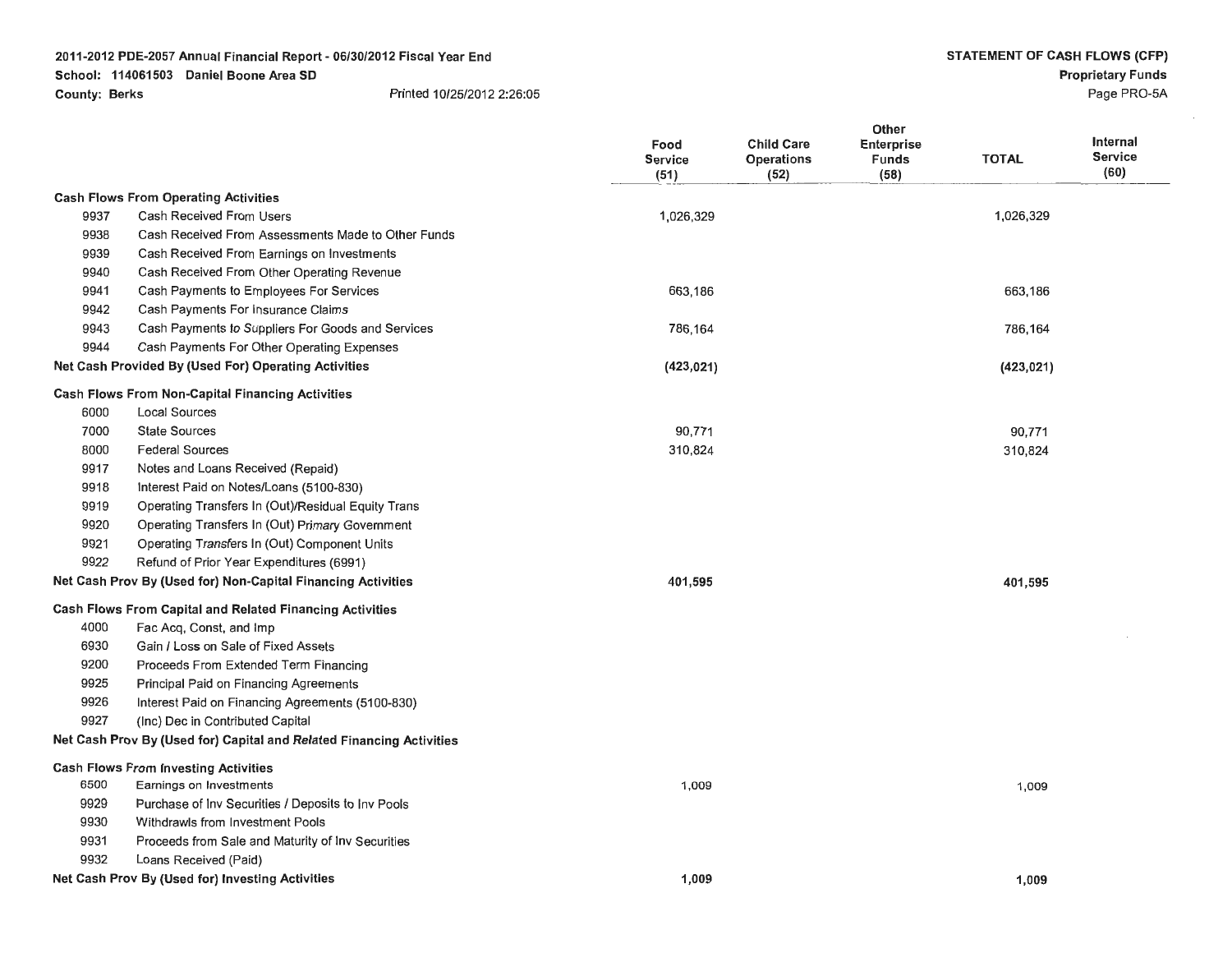| Food<br><b>Service</b><br>(51) | <b>Child Care</b><br><b>Operations</b><br>(52) | Other<br><b>Enterprise</b><br><b>Funds</b><br>(58) | <b>TOTAL</b> | Internal<br><b>Service</b><br>(60) |  |
|--------------------------------|------------------------------------------------|----------------------------------------------------|--------------|------------------------------------|--|
| (20, 417)                      |                                                |                                                    | (20, 417)    |                                    |  |
| 266,753                        |                                                |                                                    | 266,753      |                                    |  |
| 246,336                        |                                                | 246,336                                            |              |                                    |  |
|                                |                                                |                                                    |              |                                    |  |

| 9900                     | Other Financing Sources Not Listed (9000 Series)                                     | (600, 541) | (600, 541) |
|--------------------------|--------------------------------------------------------------------------------------|------------|------------|
|                          | Adjustments to Reconcile Operating Income (Loss) to Net Cash Provided by (Used for): |            |            |
| 9901                     | Depreciation and Net Amortization                                                    | 6,305      | 6,305      |
| 9902                     | <b>Provision for Uncollectible Accounts</b>                                          |            |            |
| 9903                     | Other Adjustments                                                                    | 59,737     | 59,737     |
| 9904                     | (Inc) Dec In Accounts Receivable (0120-0150)                                         | (6,076)    | (6,076)    |
| 9905                     | Advances to Other Funds (0160)                                                       |            |            |
| 9906                     | (Inc) Dec in Inventories (0170)                                                      |            |            |
| 9907                     | (Inc) Dec in Prepaid Expenses (0180)                                                 |            |            |
| 9908                     | (Inc) Dec in Other Current Assets (0190)                                             | 49,324     | 49,324     |
| 9909                     | Inc (Dec) in Accounts Payable (0400-0450)                                            | 73,678     | 73,678     |
| 9910                     | Inc (Dec) in Accrued Salaries/Benefits (0461)                                        | (2,848)    | (2,848)    |
| 9911                     | Inc (Dec) in Payroll Deductions/Withholding (0462)                                   | 4,184      | 4,184      |
| 9912                     | Inc (Dec) in Advances from Other Funds (0470)                                        |            |            |
| 9913                     | Inc (Dec) in Deferred Revenue (0480)                                                 | (7, 434)   | (7, 434)   |
| 9914                     | Inc (Dec) in Other Current Liabilities (0490)                                        | 650        | 650        |
| <b>Total Adjustments</b> |                                                                                      | 177,520    | 177,520    |
|                          | Cash Provided By (Used For) Total                                                    | (423, 021) | (423, 021) |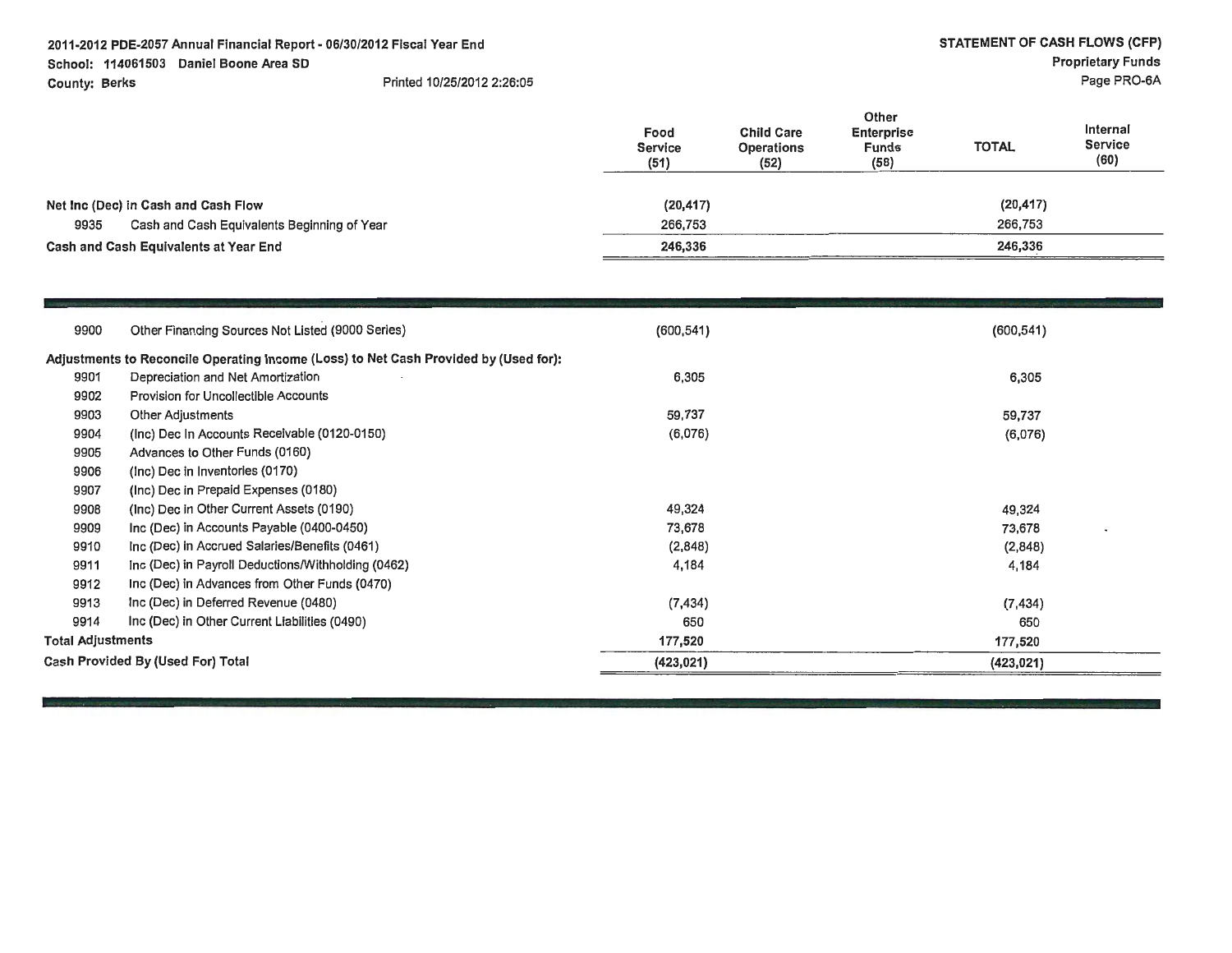|               | 2011-2012 PDE-2057 Annual Financial Report - 06/30/2012 Fiscal Year End |                                                |                                    |                                 | STATEMENT OF NET POSITION (NAF) |                         |
|---------------|-------------------------------------------------------------------------|------------------------------------------------|------------------------------------|---------------------------------|---------------------------------|-------------------------|
|               | School: 114061503 Daniel Boone Area SD                                  |                                                |                                    |                                 |                                 | <b>Fiduciary Funds</b>  |
|               | Printed 10/25/2012 2:26:07<br><b>County: Berks</b>                      |                                                |                                    |                                 |                                 | Page FID-1A             |
|               | Amounts Expressed in Whole Dollars                                      | <b>Private Purpose</b><br><b>Trust</b><br>(71) | Investment<br><b>Trust</b><br>(72) | Pension<br><b>Trust</b><br>(73) | Activity<br>(81)                | Other<br>Agency<br>(89) |
|               | ASSETS AND DEFERRED OUTFLOWS OF RESOURCES                               |                                                |                                    |                                 |                                 |                         |
| <b>Assets</b> |                                                                         |                                                |                                    |                                 |                                 |                         |
| 0100          | Cash and Cash Equivalents                                               | 9,987                                          |                                    |                                 | 162,705                         |                         |
| 0110          | Investments                                                             |                                                |                                    |                                 |                                 |                         |
| 0130          | Due From Other Funds                                                    |                                                |                                    |                                 |                                 |                         |
| 0147          | Due From Component Units                                                |                                                |                                    |                                 |                                 |                         |
| 0150          | <b>Other Receivables</b>                                                |                                                |                                    |                                 |                                 |                         |
| 0160          | Advances to Other Funds                                                 |                                                |                                    |                                 |                                 |                         |
| 0170          | Inventories                                                             |                                                |                                    |                                 |                                 |                         |
| 0180          | Prepaid Expenses / Expenditures                                         |                                                |                                    |                                 |                                 |                         |
| 0190          | <b>Other Current Assets</b>                                             |                                                |                                    |                                 |                                 |                         |
| 0220          | Building & Building Improvements (net)                                  |                                                |                                    |                                 |                                 |                         |
| 0230          | Furniture & Equipment (net)                                             |                                                |                                    |                                 |                                 |                         |
|               | <b>TOTAL ASSETS</b>                                                     | 9,987                                          |                                    |                                 | 162,705                         |                         |
| 0910          | Deferred Outflows Of Resources                                          |                                                |                                    |                                 |                                 |                         |
|               | TOTAL ASSETS AND DEFERRED OUTFLOWS OF RESOURCES                         | 9,987                                          |                                    |                                 | 162,705                         |                         |

 $\mathcal{L}(\mathcal{L}^{\mathcal{L}})$  and  $\mathcal{L}(\mathcal{L}^{\mathcal{L}})$  and  $\mathcal{L}(\mathcal{L}^{\mathcal{L}})$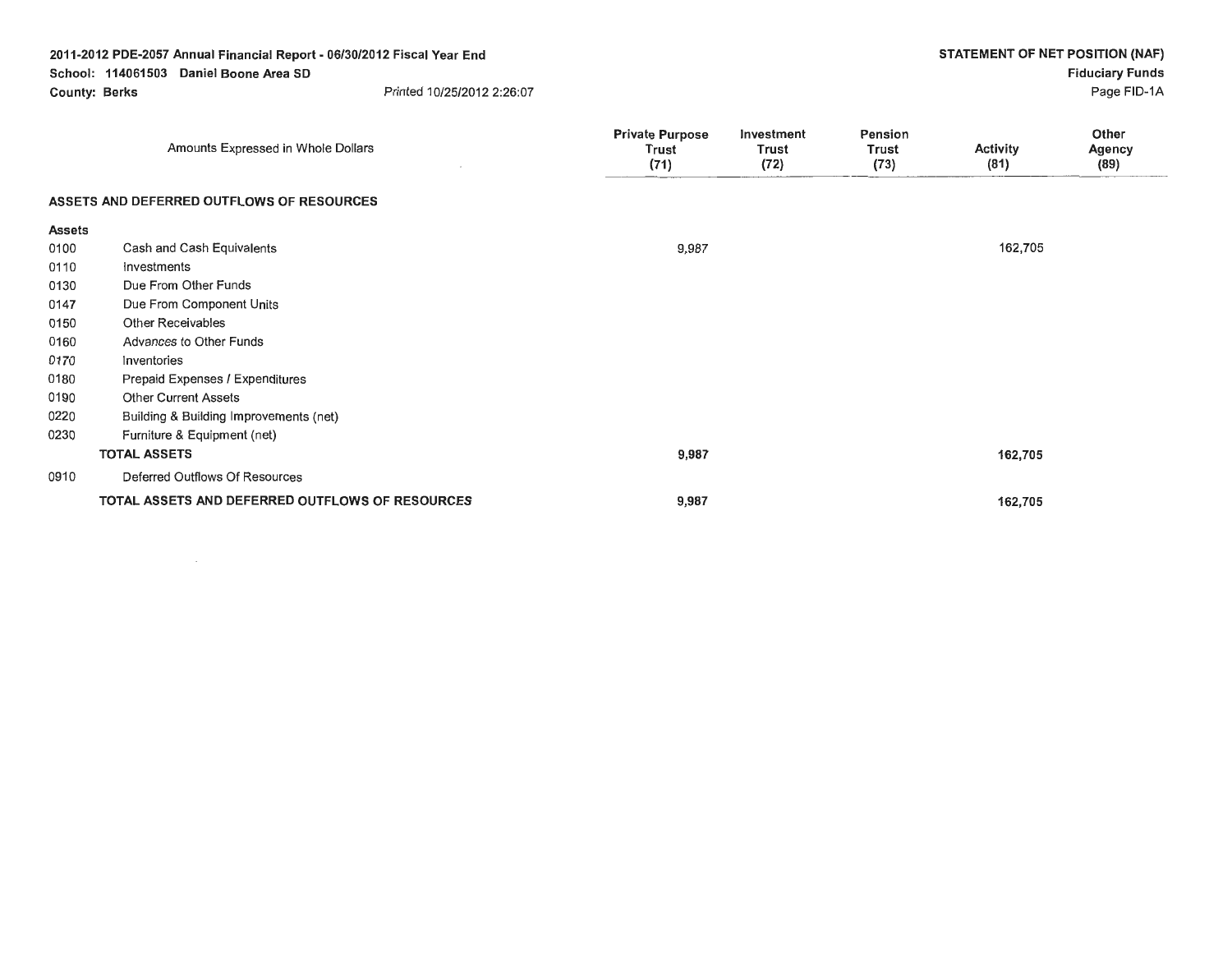| Component | Component    | Total                       |
|-----------|--------------|-----------------------------|
| Units     | <b>Units</b> | Fiduciary                   |
| (98)      | (99)         | Funds                       |
| _________ |              | ___<br>----------<br>______ |

| 172,692 | 0100 |
|---------|------|
|         | 0110 |
|         | 0130 |
|         | 0147 |
|         | 0150 |
|         | 0160 |
|         | 0170 |
|         | 0180 |
|         | 0190 |
|         | 0220 |
|         | 0230 |
| 172,692 |      |
|         | 0910 |
| 172,692 |      |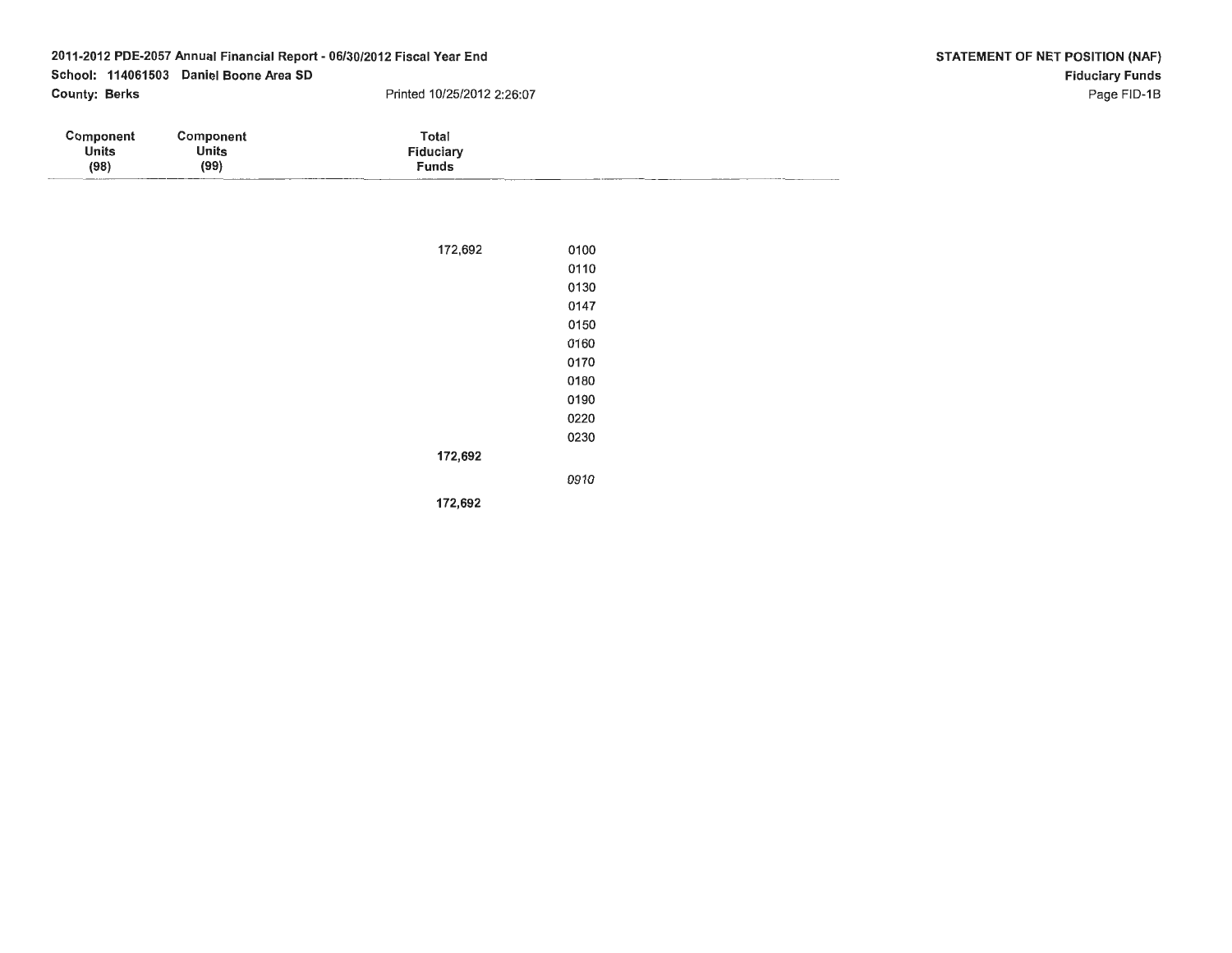| 2011-2012 PDE-2057 Annual Financial Report - 06/30/2012 Fiscal Year End<br>School: 114061503 Daniel Boone Area SD<br><b>County: Berks</b><br>Printed 10/25/2012 2:26:07 |                                                             |                                         |                             |                                 |                         | STATEMENT OF NET POSITION (NAF)<br><b>Fiduciary Funds</b><br>Page FID-2A |
|-------------------------------------------------------------------------------------------------------------------------------------------------------------------------|-------------------------------------------------------------|-----------------------------------------|-----------------------------|---------------------------------|-------------------------|--------------------------------------------------------------------------|
|                                                                                                                                                                         | Amounts Expressed in Whole Dollars                          | <b>Private Purpose</b><br>Trust<br>(71) | Investment<br>Trust<br>(72) | <b>Pension</b><br>Trust<br>(73) | <b>Activity</b><br>(81) | Other<br>Agency<br>(89)                                                  |
|                                                                                                                                                                         | LIABILITIES, DEFERRED INFLOWS OF RESOURCES AND NET POSITION |                                         |                             |                                 |                         |                                                                          |

| <b>Liabilities</b>  |                                                                   |       |         |
|---------------------|-------------------------------------------------------------------|-------|---------|
| 0400                | Due to Other Funds                                                |       |         |
| 0411                | Due to Other Governments                                          |       |         |
| 0412                | Due to Primary Government                                         |       |         |
| 0413                | Due to Component Units                                            |       |         |
| 0420                | Accounts Payable                                                  |       |         |
| 0430                | <b>Contracts Payable</b>                                          |       |         |
| 0450                | Short-Term Payables                                               |       |         |
| 0461                | Accrued Salaries and Benefits                                     |       |         |
| 0462                | Payroll Deductions and Withholdings                               |       |         |
| 0470                | Advances from Other Funds                                         |       |         |
| 0480                | <b>Deferred Revenues</b>                                          |       |         |
| 0490                | <b>Other Current Liabilities</b>                                  |       | 162,705 |
|                     | <b>TOTAL LIABILITIES</b>                                          |       | 162,705 |
| 0950                | Deferred Inflows Of Resources                                     |       |         |
| <b>Net Position</b> |                                                                   |       |         |
| 0791                | Invested in Capital Assets Net of Related Debt                    |       |         |
| 0798                | Restricted for Legal Purposes (0792-0798)                         | 9,987 |         |
| 0799                | Unrestricted                                                      |       |         |
|                     | <b>TOTAL NET POSITION</b>                                         | 9,987 |         |
|                     | TOTAL LIABILITIES, DEFERRED INFLOWS OF RESOURCES AND NET POSITION | 9,987 | 162,705 |

 $\mathcal{L}(\mathcal{L}(\mathcal{L}))$  and  $\mathcal{L}(\mathcal{L}(\mathcal{L}))$  . The contribution of  $\mathcal{L}(\mathcal{L})$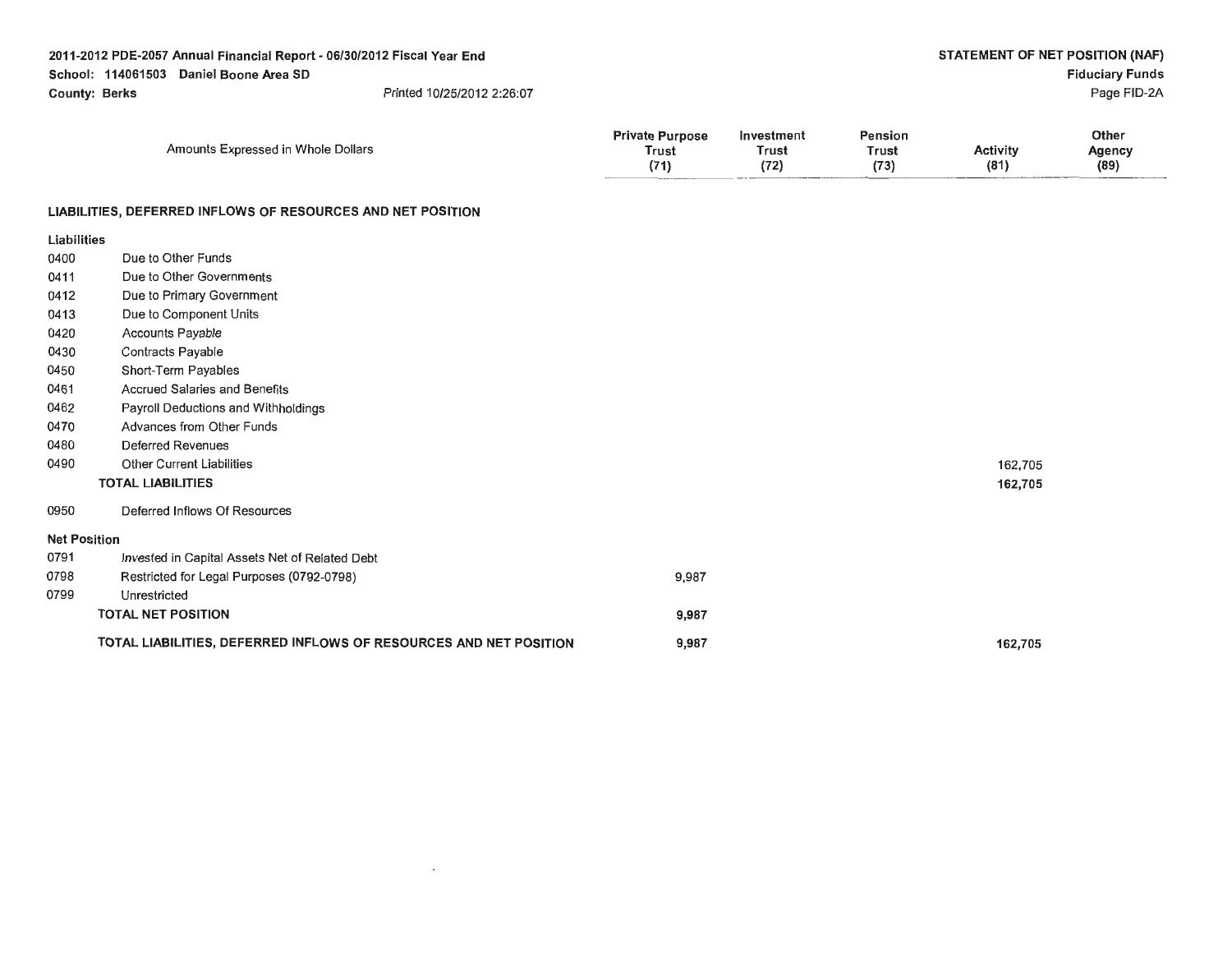| <b>Component</b>         | Component    | Total           |                   |
|--------------------------|--------------|-----------------|-------------------|
| <b>Units</b>             | <b>Units</b> | Fiduciary       |                   |
| (98)                     | (99)         | Funds           |                   |
| $\overline{\phantom{a}}$ |              | _______<br>____ | _________________ |

|         | 0400 |
|---------|------|
|         | 0411 |
|         | 0412 |
|         | 0413 |
|         | 0420 |
|         | 0430 |
|         | 0450 |
|         | 0461 |
|         | 0462 |
|         | 0470 |
|         | 0480 |
| 162,705 | 0490 |
| 162,705 |      |
|         | 0950 |
|         | 0791 |
| 9,987   | 0798 |
|         | 0799 |
| 9,987   |      |
| 172,692 |      |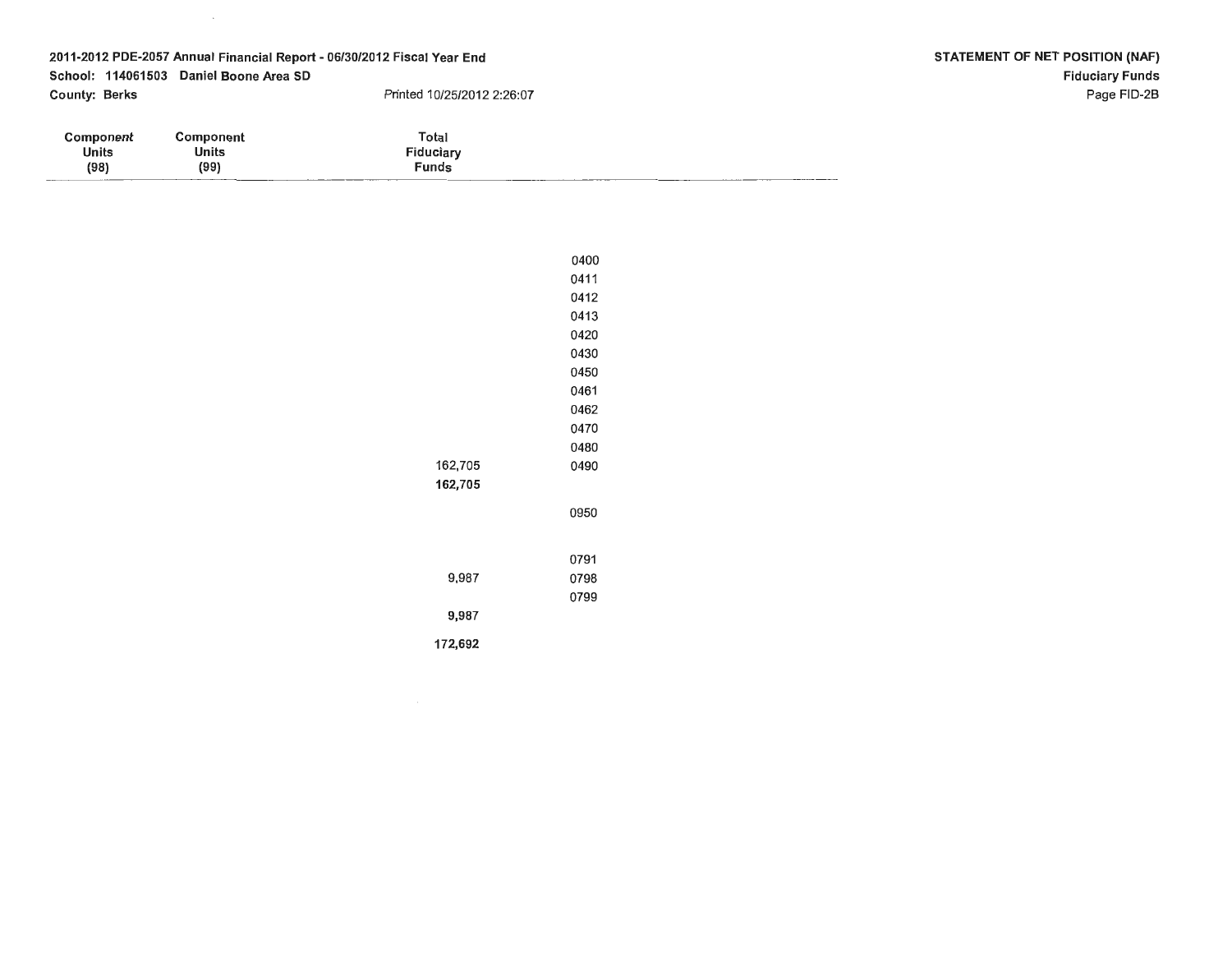Page FID-3A

|                               | Amounts Expressed in Whole Dollars              | <b>Private Purpose</b><br>Trust<br>(71) | Investment<br>Trust<br>(72) | Pension<br>Trust<br>(73) | Component<br>Units<br>(98) | Component<br><b>Units</b><br>(99) |
|-------------------------------|-------------------------------------------------|-----------------------------------------|-----------------------------|--------------------------|----------------------------|-----------------------------------|
| <b>Additions</b>              |                                                 |                                         |                             |                          |                            |                                   |
| 9945                          | Gifts and Contributions                         |                                         |                             |                          |                            |                                   |
| 9946                          | Other Additions                                 | 54                                      |                             |                          |                            |                                   |
| <b>Deductions</b>             |                                                 |                                         |                             |                          |                            |                                   |
| 9947                          | Scholarships Awarded                            | 1,250                                   |                             |                          |                            |                                   |
| 9948                          | Other Deductions                                |                                         |                             |                          |                            |                                   |
| <b>Change In Net Position</b> |                                                 | (1, 196)                                |                             |                          |                            |                                   |
| 0041                          | Net Position - Beginning of Fiscal Year         | 11,183                                  |                             |                          |                            |                                   |
| 9949                          | Net Position Held in Trust for Pension Benefits |                                         |                             |                          |                            |                                   |
|                               | Net Position - End of Fiscal Year               | 9,987                                   |                             |                          |                            |                                   |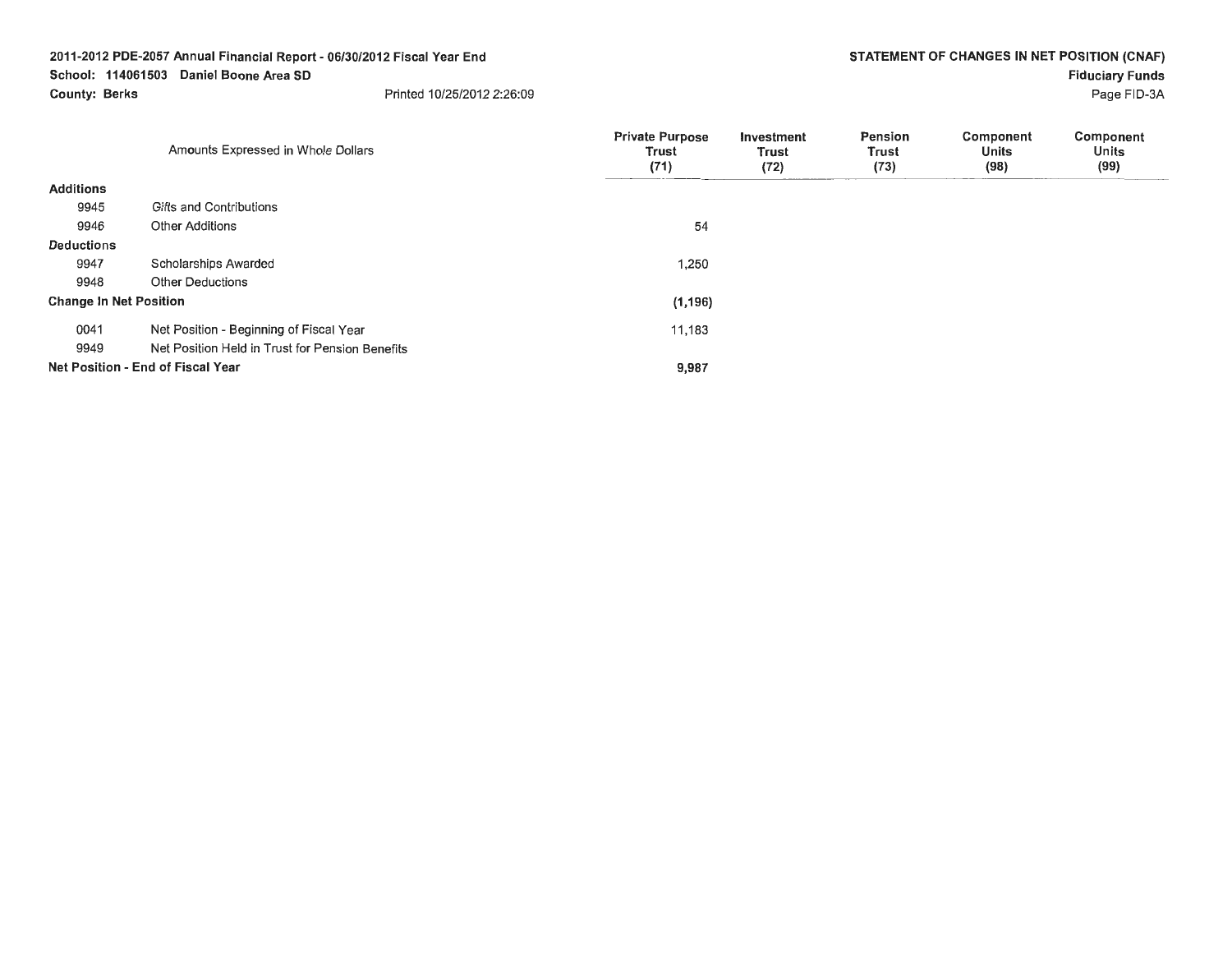| 2011-2012 PDE-2057 Annual Financial Report - 06/30/2012 Fiscal Year End |                      |                             | STATEMENT OF CHANGES IN NET POSITION (CNAF) |                            |                        |             |
|-------------------------------------------------------------------------|----------------------|-----------------------------|---------------------------------------------|----------------------------|------------------------|-------------|
| School: 114061503 Daniel Boone Area SD                                  |                      |                             |                                             |                            | <b>Fiduciary Funds</b> |             |
|                                                                         | <b>County: Berks</b> |                             |                                             | Printed 10/25/2012 2:26:09 |                        | Page FID-3B |
|                                                                         |                      | Total<br>Fiduciary<br>Funds |                                             |                            |                        |             |
|                                                                         |                      |                             | 9945                                        |                            |                        |             |
|                                                                         |                      | 54                          | 9946                                        |                            |                        |             |
|                                                                         |                      | 1,250                       | 9947                                        |                            |                        |             |
|                                                                         |                      | (1, 196)                    | 9948                                        |                            |                        |             |
|                                                                         |                      | 11,183                      | 0041                                        |                            |                        |             |
|                                                                         |                      |                             | 9949                                        |                            |                        |             |
|                                                                         |                      | 9,987                       |                                             |                            |                        |             |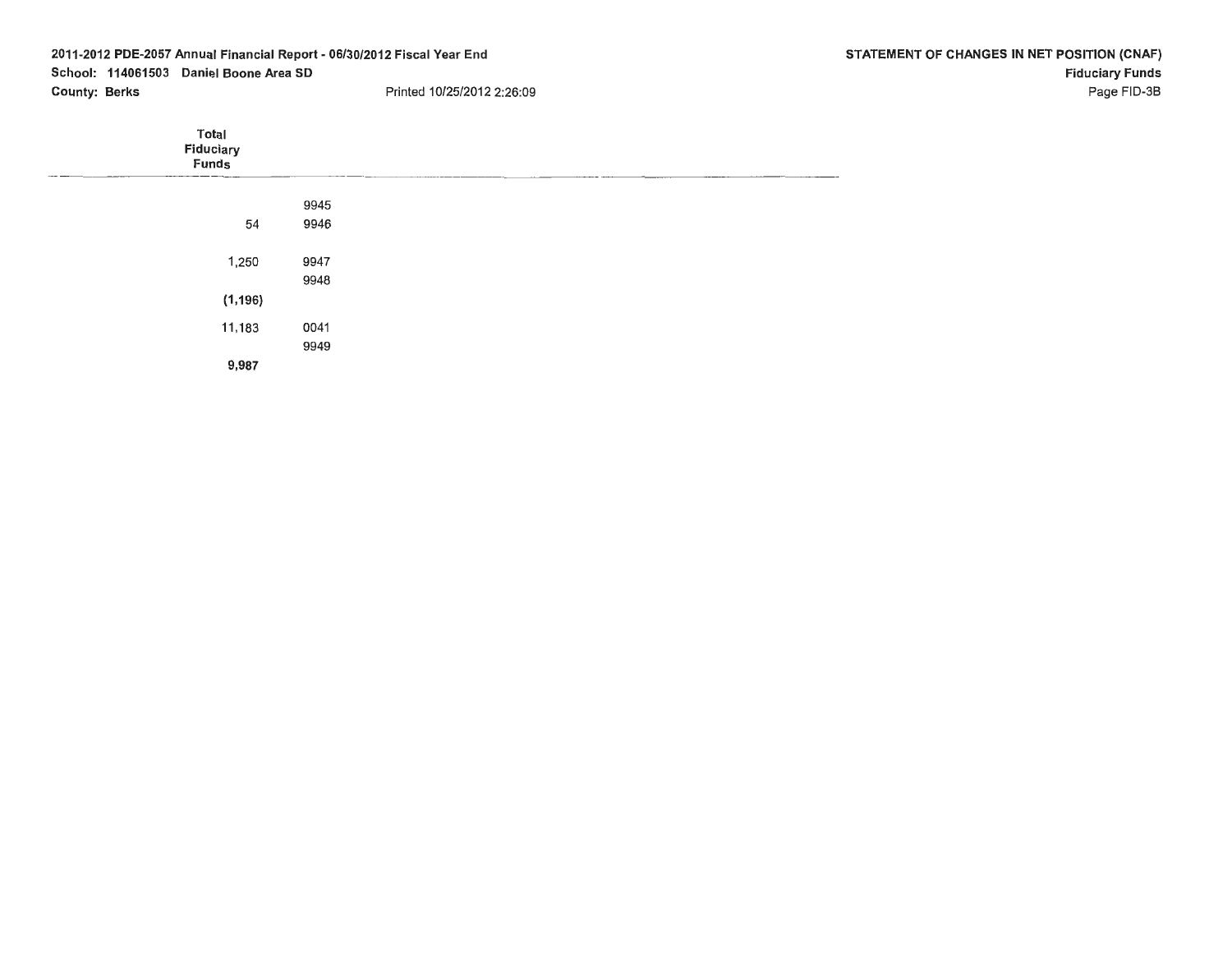Page REV-1

|      |                                                   | <b>AMOUNT</b> | <b>TOTAL</b>  |
|------|---------------------------------------------------|---------------|---------------|
| 6000 | <b>Revenue from Local Sources</b>                 |               |               |
| 6111 | <b>Current Real Estate Taxes</b>                  | 27,815,248.73 |               |
| 6112 | Interim Real Estate Taxes                         | 79,884.09     |               |
| 6113 | Public Utility Realty Tax                         | 43,464.44     |               |
| 6114 | Payments in Lieu of Current Taxes / State & Local | 8,336.18      |               |
| 6120 | Current Per Capita Taxes, Sec. 679                | 58,953.60     |               |
| 6140 | Current Act 511 Taxes - Flat Rate Assessments     | 58,928.60     |               |
| 6150 | Current Act 511 Taxes - Proportional Assessments  | 2,882,390.26  |               |
| 6400 | Deling on Taxes Levied/Assessed by the LEA        | 1,230,697.80  |               |
| 6500 | Earnings on Investments                           | 21,872.13     |               |
| 6700 | Revenue From Student Activities                   | 200,179.00    |               |
| 6821 | State Rev. Rcvd. from Other PA Public Schools     | 3,224.00      |               |
| 6831 | Federal Rev. Rcvd, from Other PA Public Schools   | 6,834.76      |               |
| 6832 | Federal IDEA Pass Through Revenue                 | 503,676.00    |               |
| 6910 | Rentals                                           | 79,950.00     |               |
| 6920 | Contributions and Donations From Private Sources  | 50,794.25     |               |
| 6942 | <b>Summer School Tuition</b>                      | 19,890.00     |               |
| 6944 | Receipts from Other LEAS in PA - Education        | 28,914.78     |               |
| 6991 | Refunds of Prior Years' Expenditures              | 44,954.97     |               |
| 6999 | All Other Local Revenues Not Specified            | 51,292.44     |               |
| 6000 | <b>Total Revenue from Local Sources</b>           |               | 33.189.486.03 |

**33,189,486.03**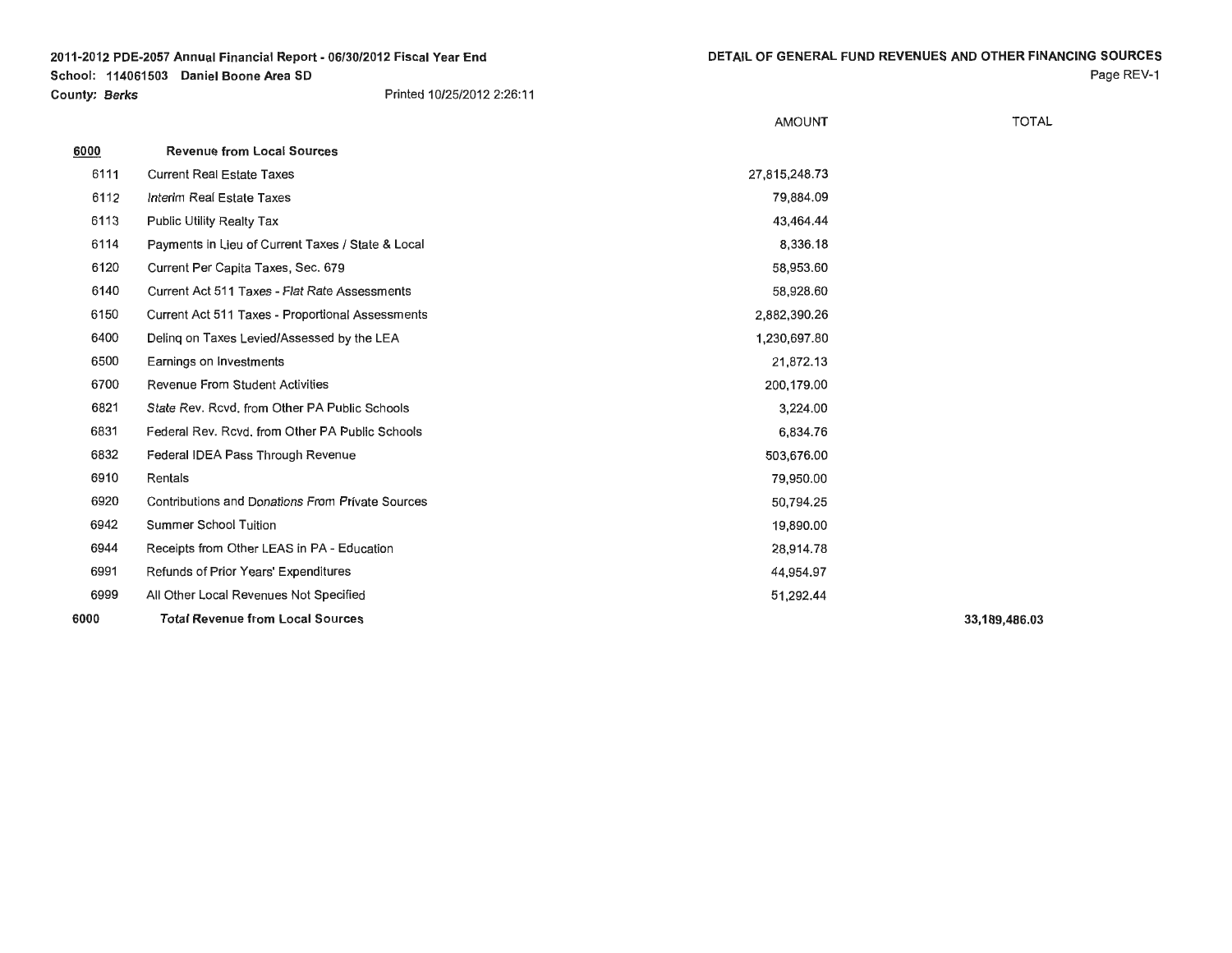Page REV-2

|      |                                                    | <b>AMOUNT</b> | <b>TOTAL</b>  |
|------|----------------------------------------------------|---------------|---------------|
| 7000 | <b>Revenue from State Sources</b>                  |               |               |
| 7110 | Basic Education Funding (Gross)                    | 7,852,672.42  |               |
| 7160 | Tuition - Orphans & Children Placed in Priv. Homes | 16,227.07     |               |
| 7271 | Special Education Funding for School Aged Pupils   | 1,523,980.42  |               |
| 7310 | Transportation (Regular and Additional)            | 1,374,622.19  |               |
| 7320 | Rental and Sinking Fund Payments                   | 901,564.92    |               |
| 7330 | <b>Health Services</b>                             | 74,319.21     |               |
| 7340 | State Property Tax Reduction Allocation            | 1,197,237.77  |               |
| 7501 | PA Accountability Grant                            | 154,447.00    |               |
| 7810 | Revenue for Social Security Payments               | 899,581.37    |               |
| 7820 | Revenue for Retirement Payments                    | 1,094,518.29  |               |
| 7000 | <b>Total Revenue from State Sources</b>            |               | 15,089,170.66 |
| 8000 | <b>Revenue from Federal Sources</b>                |               |               |
| 8514 | NCLB, Title I - Imprv. Acad. Ach. (Disadvantaged)  | 249,487.00    |               |
| 8515 | NCLB, Title II - Prep/Trng/Recruit. HQ Tchrs/Prin. | 46,236.48     |               |
| 8709 | <b>ARRA Education Jobs Fund</b>                    | 8,927.00      |               |
| 8810 | Schl Based ACCESS Med Reimb Prog                   | 617,978.09    |               |
| 8820 | Medical Asst Reimb for Admin Claiming              | 5,176.51      |               |
| 8000 | <b>Total Revenue from Federal Sources</b>          |               | 927,805.08    |
| 9000 | <b>Other Financing Sources</b>                     |               |               |
| 9320 | Special Revenue Fund Transfers                     | 12,645.11     |               |
| 9380 | <b>Activity Fund Transfers</b>                     | 6,310.44      |               |
| 9000 | <b>Total Other Financing Sources</b>               |               | 18,955.55     |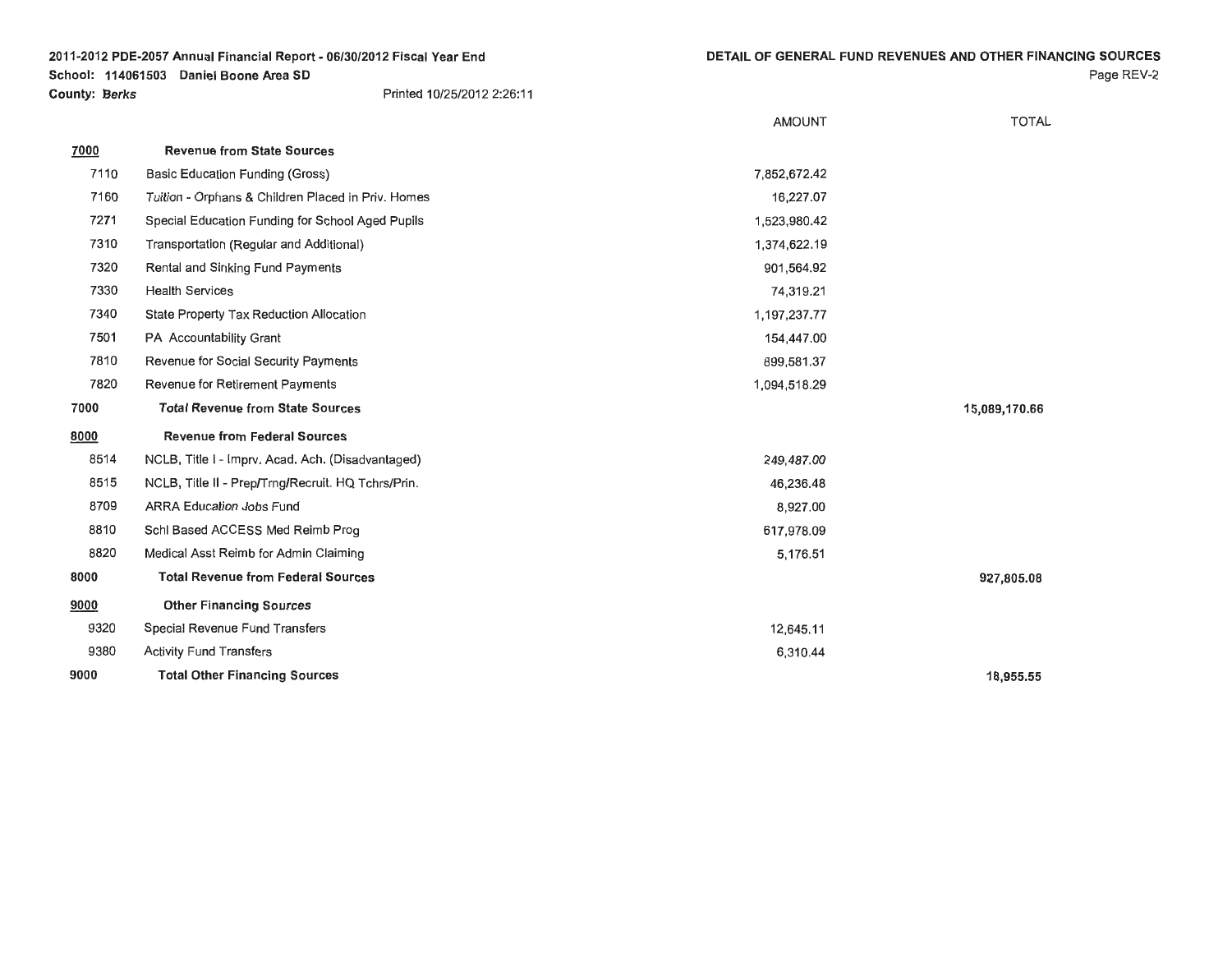**AMOUNT** 

Page REV-3

**TOTAL** 

#### **SUMMARY OF GENERAL FUND REVENUES AND OTHER FINANCING SOURCES**

|                              | <b>AMOUNT</b> | <b>TOTAL</b> |
|------------------------------|---------------|--------------|
| Revenue from Local Sources   | 33,189,486.03 |              |
| Revenue from State Sources   | 15,089,170.66 |              |
| Revenue from Federal Sources | 927,805.08    |              |
| Other Financing Sources      | 18,955.55     |              |

**49,225,417.32**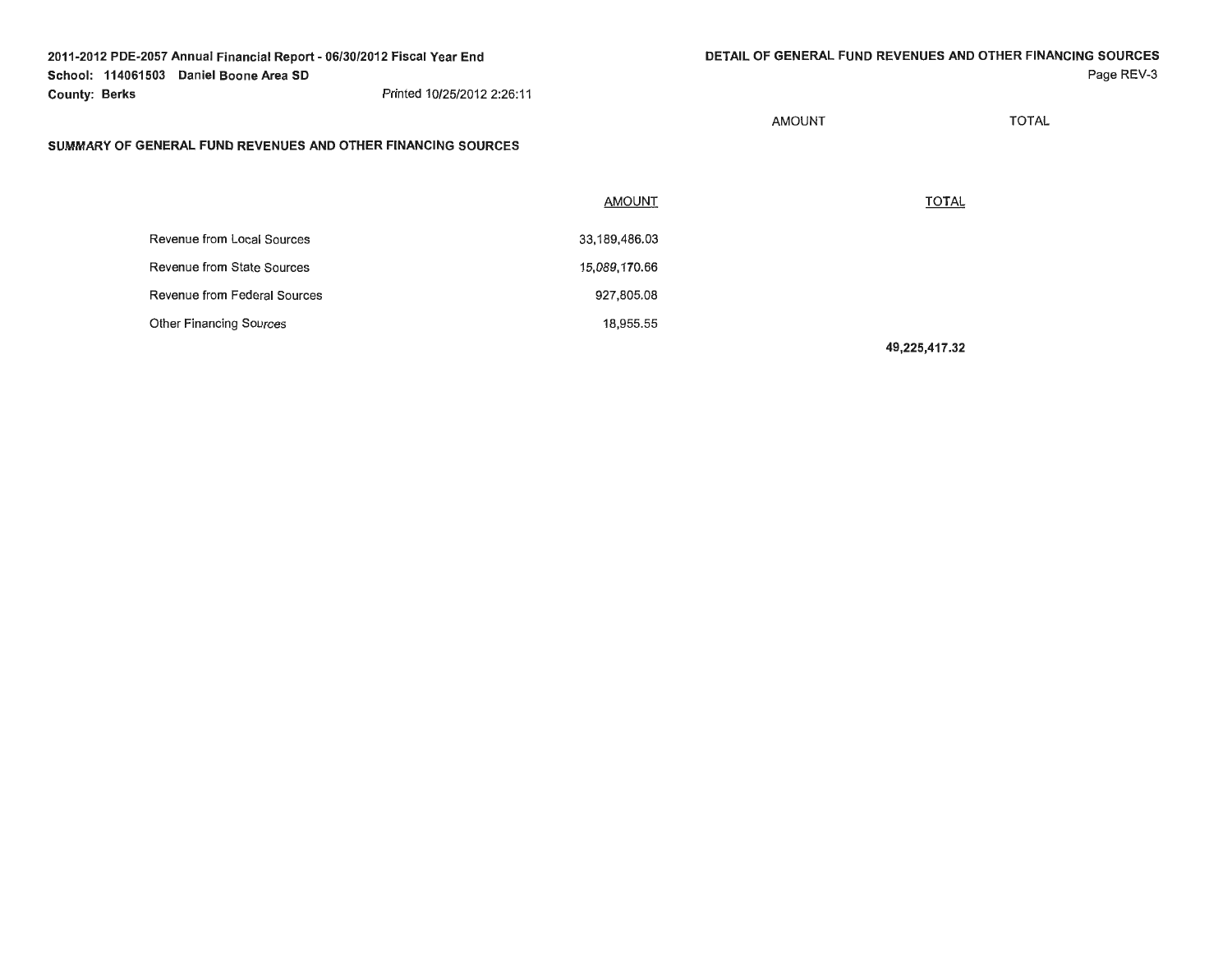# **2011-2012 PDE-2057 Annual Financial Report - 06/30/2012 Fiscal Year End School: 114061503 Daniel Boone Area SD**

**County: Berks** 

 $\frac{1}{2} \frac{1}{2} \frac{1}{2} \frac{1}{2}$ 

|                              |      | Taxable Assessed Value                           | Tax Levy     | <b>Taxes Collected</b> |  |
|------------------------------|------|--------------------------------------------------|--------------|------------------------|--|
| 1.053.971.700<br>6111 Totals |      |                                                  | 29,327,719   | 27,815,249             |  |
|                              |      |                                                  |              |                        |  |
| 6140                         |      | Current Act 511 Taxes - Flat Rate Assessments    |              |                        |  |
|                              | 6141 | Per Capita Taxes                                 | 58,928.60    |                        |  |
| 6140                         |      | Current Act 511 Taxes - Flat Rate Assessments    |              | 58,928.60              |  |
| 6150                         |      | Current Act 511 Taxes - Proportional Assessments |              |                        |  |
|                              | 6151 | Earned Income Taxes                              | 2,576,801.71 |                        |  |
|                              | 6153 | <b>Real Estate Transfer Taxes</b>                | 305,588.55   |                        |  |
| 6150                         |      | Current Act 511 Taxes - Proportional Assessments |              | 2,882,390.26           |  |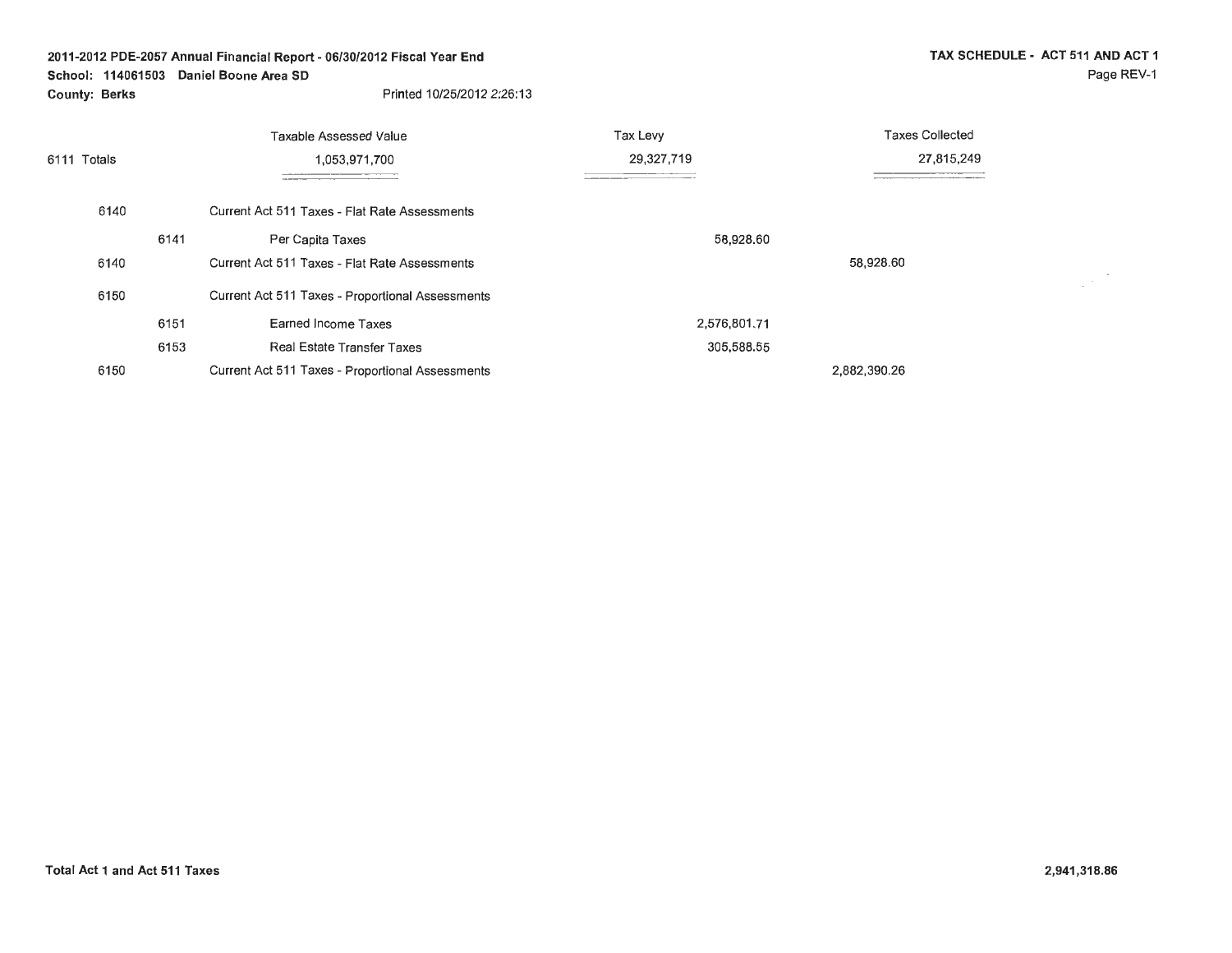# **2011-2012 POE-2057 Annual Financial Report- 06/30/2012 Fiscal Year End**

 $\Delta$ 

**School: 114061503 Daniel Boone Area SO** 

**County: Berks** Printed 10/25/2012 2:26:15

| Page REV-4 |  |
|------------|--|
|------------|--|

|      |                                                   | <b>TAX REVENUE REPORTED</b> | <b>CURRENT YEAR</b> | PRIOR YEAR         | TAXES COLLECTED |
|------|---------------------------------------------------|-----------------------------|---------------------|--------------------|-----------------|
|      | <b>REVENUE FROM LOCAL SOURCES</b>                 | IN CURRENT YEAR             | <b>TAX ACCRUAL</b>  | <b>TAX ACCRUAL</b> | IN CURRENT YEAR |
| 6111 | <b>Current Real Estate Taxes</b>                  | 27,815,248.73               | 0.00                | 0.00               | 27,815,248.73   |
| 6112 | Interim Real Estate Taxes                         | 79.884.09                   | 0.00                | 0.00               | 79,884.09       |
| 6113 | <b>Public Utility Realty Tax</b>                  | 43.464.44                   | 0.00                | 0.00               | 43,464.44       |
| 6114 | Payments in Lieu of Current Taxes / State & Local | 8.336.18                    | 0.00                | 0.00               | 8.336.18        |
| 6120 | Current Per Capita Taxes, Sec. 679                | 58.953.60                   | 0.00                | 0.00               | 58,953.60       |
| 6140 | Current Act 511 Taxes - Flat Rate Assessments     | 58.928.60                   | 0.00                | 0.00               | 58,928.60       |
| 6150 | Current Act 511 Taxes - Proportional Assessments  | 2.882.390.26                | 0.00                | 0.00               | 2,882,390.26    |
| 6400 | Deling on Taxes Levied/Assessed by the LEA        | 1,230,697.80                | 0.00                | 0.00               | 1.230.697.80    |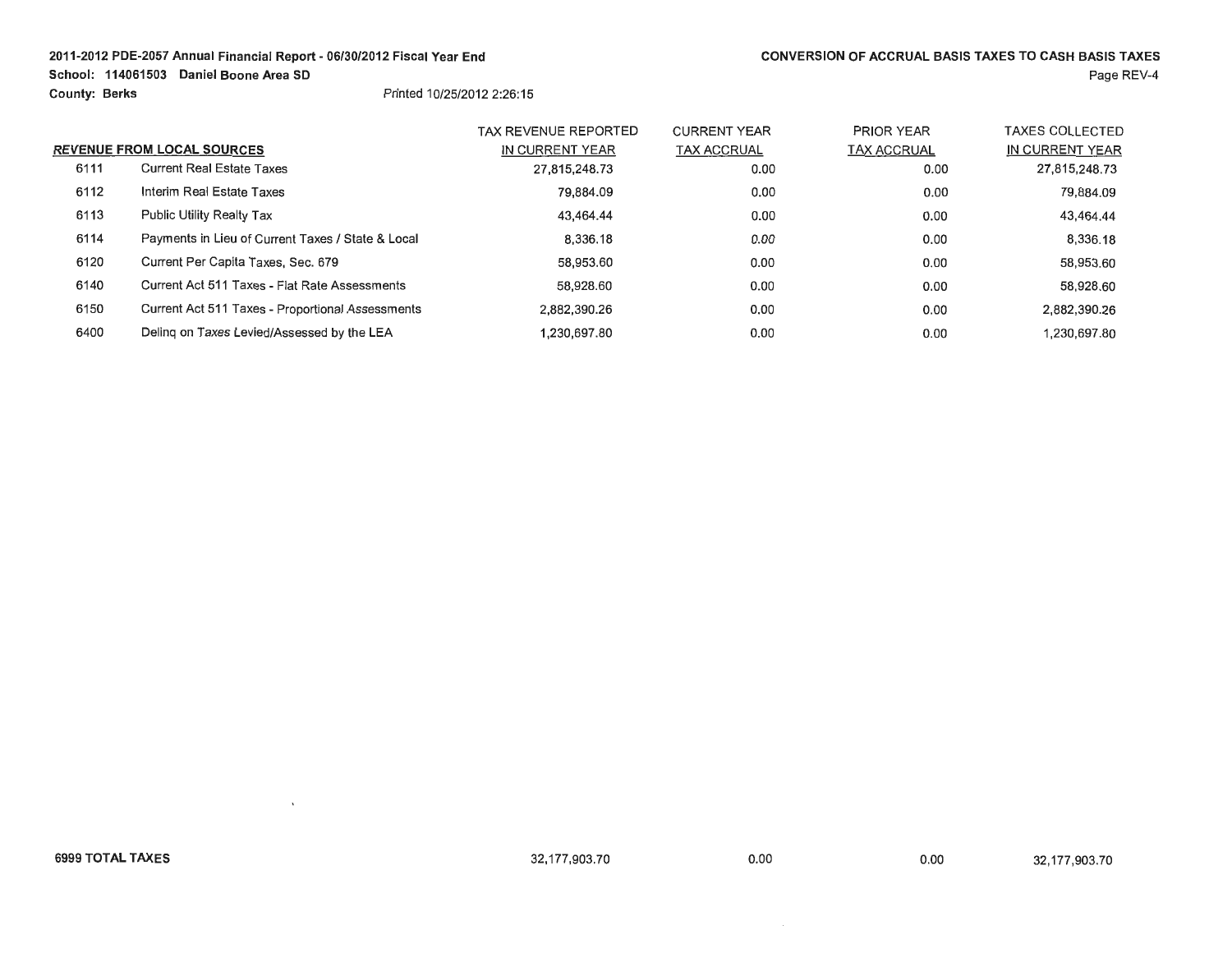|                                      |                                        | TAX REVENUE REPORTED | <b>CURRENT YEAR</b> | PRIOR YEAR         | <b>TAXES COLLECTED</b> |
|--------------------------------------|----------------------------------------|----------------------|---------------------|--------------------|------------------------|
| <b>REVENUE FROM DELINQUENT TAXES</b> |                                        | IN CURRENT YEAR      | <b>TAX ACCRUAL</b>  | <b>TAX ACCRUAL</b> | IN CURRENT YEAR        |
| 6411                                 | Delinguent Real Estate Taxes           |                      |                     |                    |                        |
| 6412                                 | Delinquent Interim Real Estate Taxes   |                      |                     |                    |                        |
| 6431                                 | Delinguent Act 1 Earned Income Taxes   |                      |                     |                    |                        |
| 6432                                 | Delinguent Act 1 Personal Income Taxes |                      |                     |                    |                        |
| 6451                                 | Delinguent Act 511 Earned Income Taxes |                      |                     |                    |                        |
| 6461                                 | Delinquent Earned Income Taxes         |                      |                     |                    |                        |
|                                      |                                        |                      |                     |                    |                        |

**TOTAL TAXES**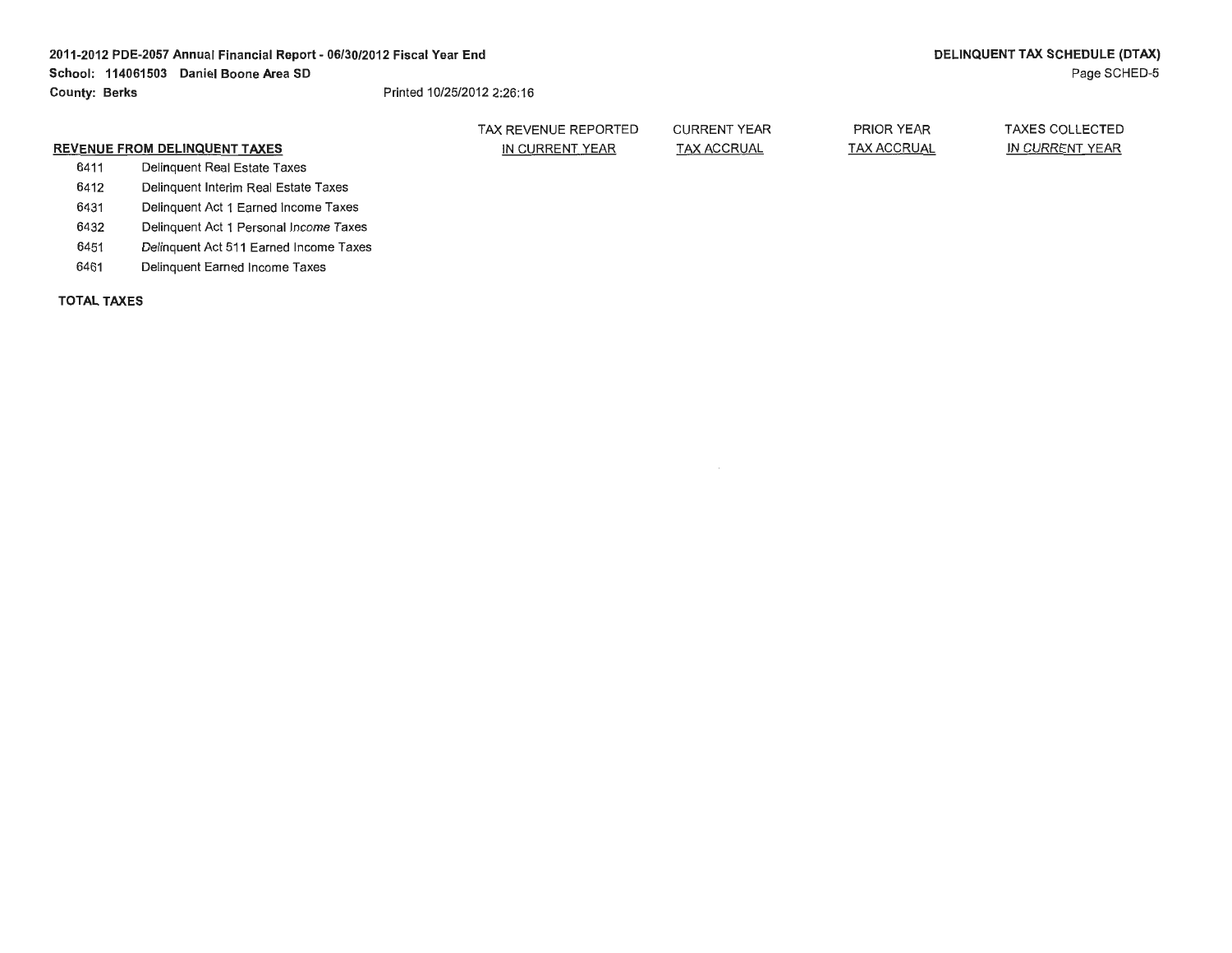|                      | 2011-2012 PDE-2057 Annual Financial Report - 06/30/2012 Fiscal Year End | DETAIL OF GENERAL FUND EXPENDITURES AND OTHER FINANCING USES |
|----------------------|-------------------------------------------------------------------------|--------------------------------------------------------------|
|                      | School: 114061503 Daniel Boone Area SD                                  | Page EXP-1                                                   |
| <b>County: Berks</b> | Printed 10/25/2012 2:26:19                                              |                                                              |
| 1000 Instruction     |                                                                         | Total                                                        |
| 100                  | <b>Personnel Services-Salaries</b>                                      |                                                              |
|                      | <b>Total Personnel Services-Salaries</b>                                | 16,961,171.33                                                |
|                      | 200 Personnel Services-Employee Benefits                                |                                                              |
|                      | 210 Grp Ins - Contracted Provider                                       | 2,845,952.45                                                 |
|                      | 220 Social Security Contributions                                       | 1,262,744.03                                                 |
|                      | 230 PSERS Retirement Contributions                                      | 1,432,233.82                                                 |
|                      | 240 Tuition Reimbursements                                              | 99,476.00                                                    |
|                      | 250 Unemployment Compensation                                           | 193,881.77                                                   |
|                      | 260 Workmen's Compensation                                              | 180,238.00                                                   |
|                      | 290 Other Employee Benefits                                             | 220,000.00                                                   |
|                      | <b>Total Personnel Services-Employee Benefits</b>                       | 6,234,526.07                                                 |
| 300                  | <b>Purchased Professional &amp; Technical Services</b>                  |                                                              |
|                      | <b>Total Purchased Professional &amp; Technical Services</b>            | 671,080.70                                                   |
| 400                  | <b>Purchased Property Services</b>                                      |                                                              |
|                      | <b>Total Purchased Property Services</b>                                | 55,812.61                                                    |
| 500                  | <b>Other Purchased Services</b>                                         |                                                              |
|                      | 510 Student Transportation Services                                     | 5,291.42                                                     |
|                      | 550 Printing & Binding                                                  | 3,081.35                                                     |
|                      | 560 Tuition                                                             | 2,746,293.91                                                 |
|                      | 580 Travel                                                              | 42,223.63                                                    |
|                      | 590 Miscellaneous Purchased Services                                    | 1,203.00                                                     |
|                      | <b>Total Other Purchased Services</b>                                   | 2,798,093.31                                                 |
| 600                  | <b>Supplies</b>                                                         |                                                              |
|                      | 610 General Supplies                                                    | 257,323.51                                                   |
|                      | 640 Books & Periodicals                                                 | 283,714.72                                                   |
|                      | 650 Supplies - Technology Related                                       | 11,829.60                                                    |
|                      | <b>Total Supplies</b>                                                   | 552,867.83                                                   |
| 700                  | Property                                                                |                                                              |
|                      | 750 Equipment - Original & Additional                                   | 32,916.26                                                    |
|                      | 760 Equipment - Replacement                                             | 3,742.84                                                     |
|                      | <b>Total Property</b>                                                   | 36,659.10                                                    |
|                      | 800 Other Objects                                                       |                                                              |
|                      | <b>Total Other Objects</b>                                              | 88,148.05                                                    |
|                      | Total 1000 Instruction                                                  | 27,398,359.00                                                |

 $\sim 100$  km s  $^{-1}$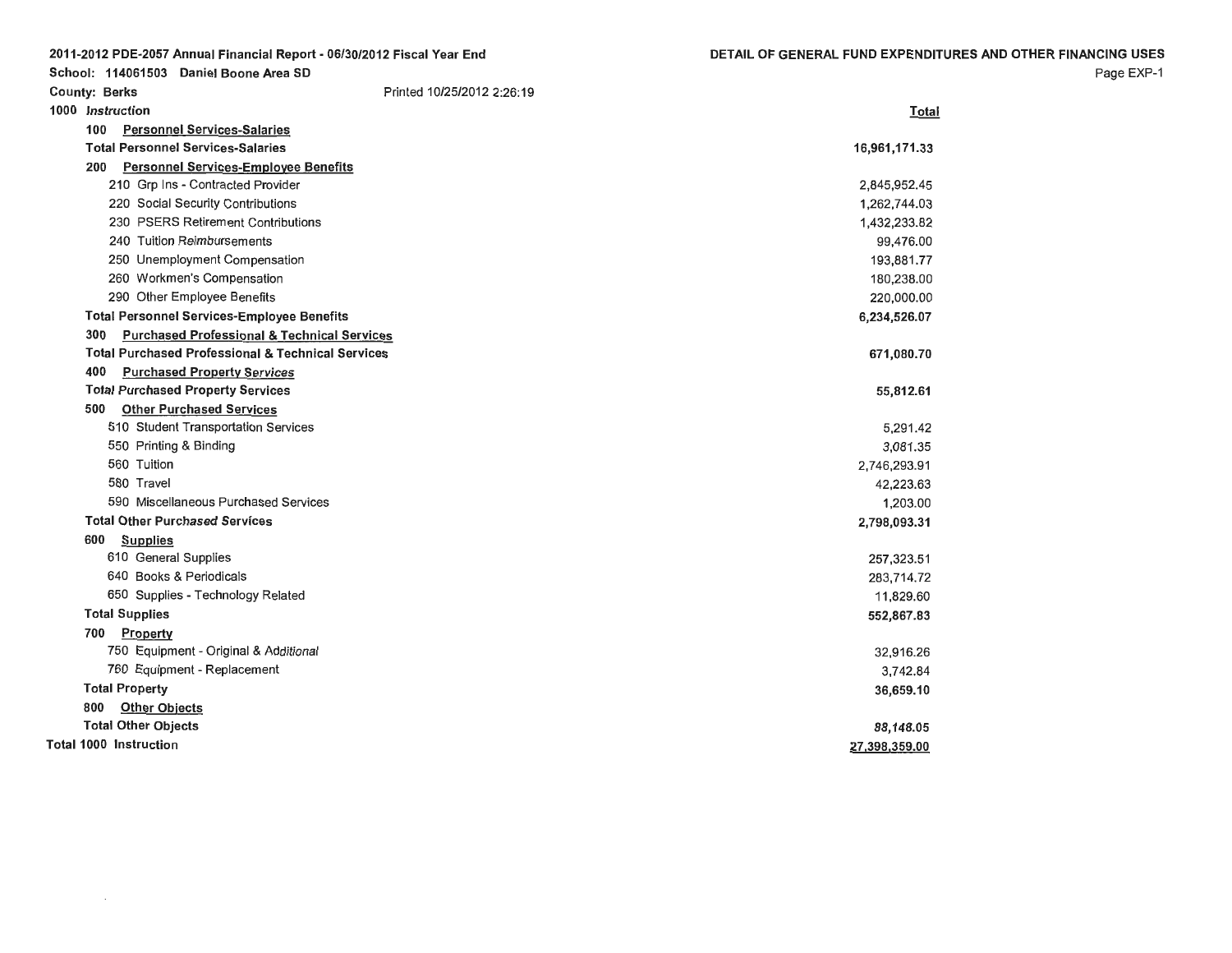| 2011-2012 PDE-2057 Annual Financial Report - 06/30/2012 Fiscal Year End |  |  |
|-------------------------------------------------------------------------|--|--|
|-------------------------------------------------------------------------|--|--|

School: 114061503 Daniel Boone Area SD

| <b>County: Berks</b>                                          | Printed 10/25/2012 2:26:19 |              |            |               |                       |                      |
|---------------------------------------------------------------|----------------------------|--------------|------------|---------------|-----------------------|----------------------|
| 1100 Regular Programs - E/S                                   | Elementary                 | Secondary    | Federal    | Total         | <b>BEF Elementary</b> | <b>BEF Secondary</b> |
| <b>Personnel Services-Salaries</b><br>100                     |                            |              |            |               |                       |                      |
| <b>Total Personnel Services-Salaries</b>                      | 7,153,985.77               | 6,083,300.31 | 137,440.15 | 13,374,726.23 |                       |                      |
| Personnel Services-Employee Benefits<br>200                   |                            |              |            |               |                       |                      |
| 210 Grp Ins - Contracted Provider                             | 1,171,281.03               | 1,024,734.81 | 15,016.47  | 2,211,032.31  | 8,927.00              |                      |
| 220 Social Security Contributions                             | 534,577.06                 | 452,845.46   | 10,014.49  | 997,437.01    |                       |                      |
| 230 PSERS Retirement Contributions                            | 595,891.39                 | 522,494.87   | 10,495.15  | 1,128,881.41  |                       |                      |
| 240 Tuition Reimbursements                                    | 53,115.16                  | 32,314.84    |            | 85,430,00     |                       |                      |
| 250 Unemployment Compensation                                 |                            | 193,881.77   |            | 193,881.77    |                       |                      |
| 260 Workmen's Compensation                                    | 130,373.26                 | 49,864.74    |            | 180,238.00    |                       |                      |
| 290 Other Employee Benefits                                   | 146,800.00                 | 53,200.00    |            | 200,000.00    |                       |                      |
| <b>Total Personnel Services-Employee Benefits</b>             | 2,632,037.90               | 2,329,336.49 | 35,526.11  | 4,996,900.50  | 8,927.00              |                      |
| <b>Purchased Professional &amp; Technical Services</b><br>300 |                            |              |            |               |                       |                      |
| <b>Total Purchased Professional &amp; Technical Services</b>  | 36,320.43                  | 32,208.68    |            | 68,529.11     |                       |                      |
| <b>Purchased Property Services</b><br>400                     |                            |              |            |               |                       |                      |
| <b>Total Purchased Property Services</b>                      | 34,362.47                  | 19,258.46    |            | 53,620.93     |                       |                      |
| <b>Other Purchased Services</b><br>500                        |                            |              |            |               |                       |                      |
| 510 Student Transportation Services                           | 1,239.53                   | 1,534.21     |            | 2,773.74      |                       |                      |
| 550 Printing & Binding                                        | 378.95                     | 2,702.40     |            | 3,081.35      |                       |                      |
| 560 Tuition                                                   | 512,952.87                 | 454,882.73   |            | 967,835.60    |                       |                      |
| 580 Travel                                                    | 6,086.40                   | 4,914.88     | 4,301.67   | 15,302.95     |                       |                      |
| 590 Miscellaneous Purchased Services                          | 104.94                     | 93.06        | 1,005.00   | 1,203.00      |                       |                      |
| <b>Total Other Purchased Services</b>                         | 520,762.69                 | 464,127.28   | 5,306.67   | 990,196.64    |                       |                      |
| <b>Supplies</b><br>600                                        |                            |              |            |               |                       |                      |
| 610 General Supplies                                          | 119,154.18                 | 86,035.55    | 37,422.33  | 242,612.06    |                       |                      |
| 640 Books & Periodicals                                       | 76,059.22                  | 45,466.94    | 99,001.00  | 220,527.16    |                       |                      |
| 650 Supplies - Technology Related                             | 4,793.85                   | 4,251.15     |            | 9,045.00      |                       |                      |
| <b>Total Supplies</b>                                         | 200,007.25                 | 135,753.64   | 136,423.33 | 472,184.22    |                       |                      |
| Property<br>700                                               |                            |              |            |               |                       |                      |
| 750 Equipment - Original & Additional                         | 644.03                     | 3,449.14     |            | 4,093.17      |                       |                      |
| 760 Equipment - Replacement                                   |                            | 3,742.84     |            | 3,742.84      |                       |                      |
| <b>Total Property</b>                                         | 644.03                     | 7,191.98     |            | 7,836.01      |                       |                      |
| <b>Other Objects</b><br>800                                   |                            |              |            |               |                       |                      |
| <b>Total Other Objects</b>                                    | 182.58                     | 786.42       |            | 969.00        |                       |                      |
| Total 1100 Regular Programs - E/S                             | 10,578,303.12              | 9,071,963.26 | 314,696.26 | 19,964,962.64 | 8,927.00              |                      |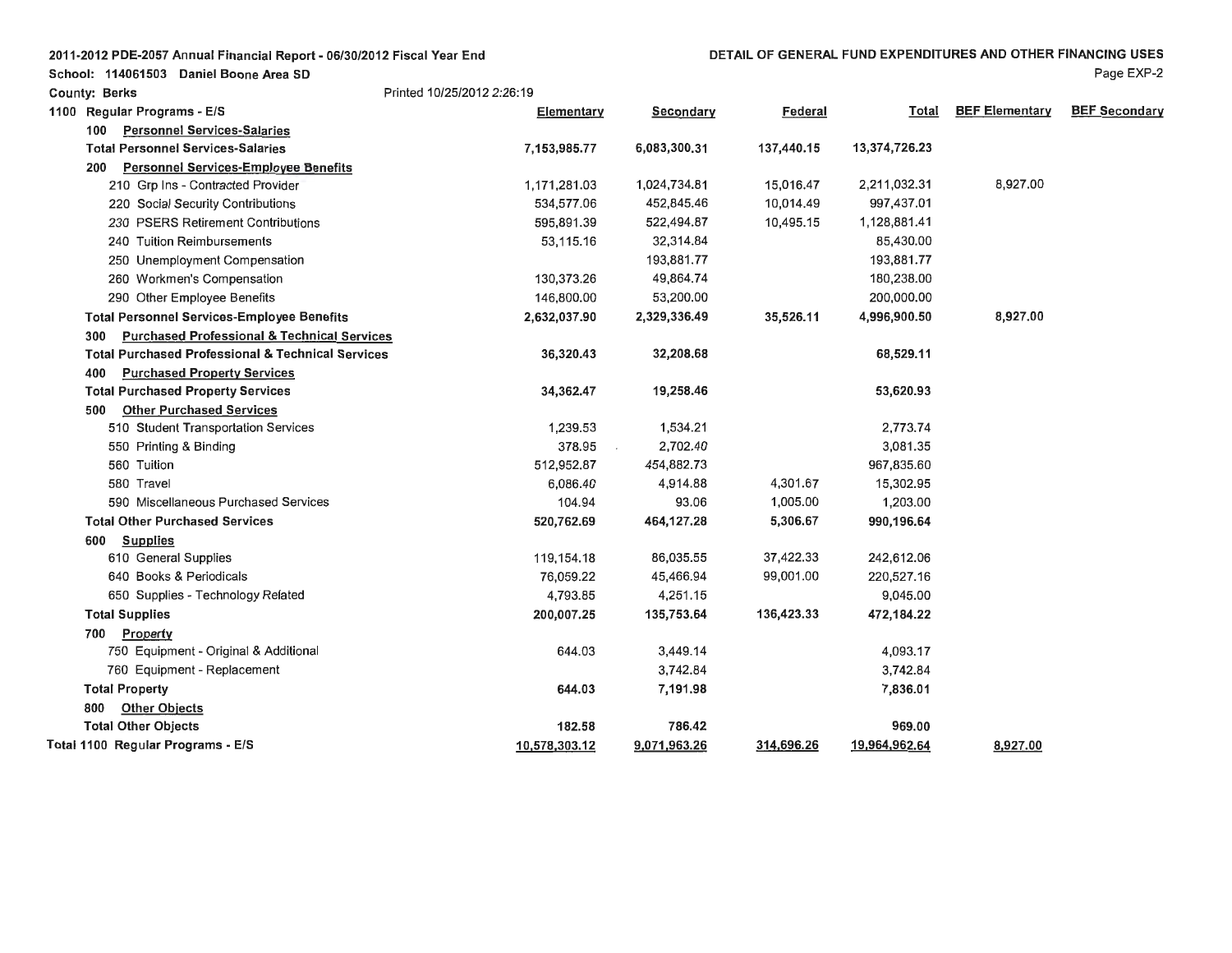| 2011-2012 PDE-2057 Annual Financial Report - 06/30/2012 Fiscal Year End |  |  |  |  |  |  |
|-------------------------------------------------------------------------|--|--|--|--|--|--|
|-------------------------------------------------------------------------|--|--|--|--|--|--|

**County: Berks** Printed 10/25/2012 2:26: 19

Page EXP-3

| 1200 | <b>Special and Gifted Education</b>                           | Elementary   | Secondary    | <b>Federal</b> | Total        | <b>BEF Elementary</b> | <b>BEF Secondary</b> |
|------|---------------------------------------------------------------|--------------|--------------|----------------|--------------|-----------------------|----------------------|
|      | <b>Personnel Services-Salaries</b><br>100                     |              |              |                |              |                       |                      |
|      | <b>Total Personnel Services-Salaries</b>                      | 1,391,851.86 | 1,022,867.71 | 950,097.43     | 3,364,817.00 |                       |                      |
|      | Personnel Services-Employee Benefits<br>200                   |              |              |                |              |                       |                      |
|      | 210 Grp Ins - Contracted Provider                             | 230,511.77   | 169,661.27   | 198,185.70     | 598,358.74   |                       |                      |
|      | 220 Social Security Contributions                             | 103,160.63   | 75,388.00    | 70,496.63      | 249,045.26   |                       |                      |
|      | 230 PSERS Retirement Contributions                            | 115,839.17   | 86,675.40    | 81,809.59      | 284,324.16   |                       |                      |
|      | 240 Tuition Reimbursements                                    | 8,044.16     | 3,072.84     |                | 11,117.00    |                       |                      |
|      | 290 Other Employee Benefits                                   | 6,800.00     | 13,200.00    |                | 20,000.00    |                       |                      |
|      | <b>Total Personnel Services-Employee Benefits</b>             | 464,355.73   | 347,997.51   | 350,491.92     | 1,162,845.16 |                       |                      |
|      | <b>Purchased Professional &amp; Technical Services</b><br>300 |              |              |                |              |                       |                      |
|      | <b>Total Purchased Professional &amp; Technical Services</b>  | 313,106.82   | 277,660.77   | 6,850.00       | 597,617.59   |                       |                      |
|      | <b>Purchased Property Services</b><br>400                     |              |              |                |              |                       |                      |
|      | <b>Total Purchased Property Services</b>                      |              |              | 2,191.68       | 2,191.68     |                       |                      |
|      | <b>Other Purchased Services</b><br>500                        |              |              |                |              |                       |                      |
|      | 510 Student Transportation Services                           | 1,873,34     | 644.34       |                | 2,517.68     |                       |                      |
|      | 560 Tuition                                                   | 534,791.04   | 474,248.66   | 9,746.26       | 1,018,785.96 |                       |                      |
|      | 580 Travel                                                    | 6,197.51     | 2,873.17     | 17,850.00      | 26,920.68    |                       |                      |
|      | <b>Total Other Purchased Services</b>                         | 542,861.89   | 477,766.17   | 27,596.26      | 1,048,224.32 |                       |                      |
|      | <b>Supplies</b><br>600                                        |              |              |                |              |                       |                      |
|      | 610 General Supplies                                          | 1,021.37     | 367.87       | 12,145.07      | 13,534.31    |                       |                      |
|      | 640 Books & Periodicals                                       | 3,921.06     | 6,014.50     | 52,658.46      | 62,594.02    |                       |                      |
|      | 650 Supplies - Technology Related                             |              |              | 2,784.60       | 2,784.60     |                       |                      |
|      | <b>Total Supplies</b>                                         | 4,942.43     | 6,382.37     | 67,588.13      | 78,912.93    |                       |                      |
|      | Property<br>700                                               |              |              |                |              |                       |                      |
|      | 750 Equipment - Original & Additional                         | 674.16       | 597.84       | 27,551.09      | 28,823.09    |                       |                      |
|      | <b>Total Property</b>                                         | 674.16       | 597.84       | 27,551.09      | 28,823.09    |                       |                      |
|      | <b>Other Objects</b><br>800                                   |              |              |                |              |                       |                      |
|      | <b>Total Other Objects</b>                                    | 34,196.05    | 27,073.95    | 25,909.05      | 87,179.05    |                       |                      |
|      | <b>Total 1200 Special and Gifted Education</b>                | 2,751,988.94 | 2,160,346.32 | 1,458,275.56   | 6,370,610.82 |                       |                      |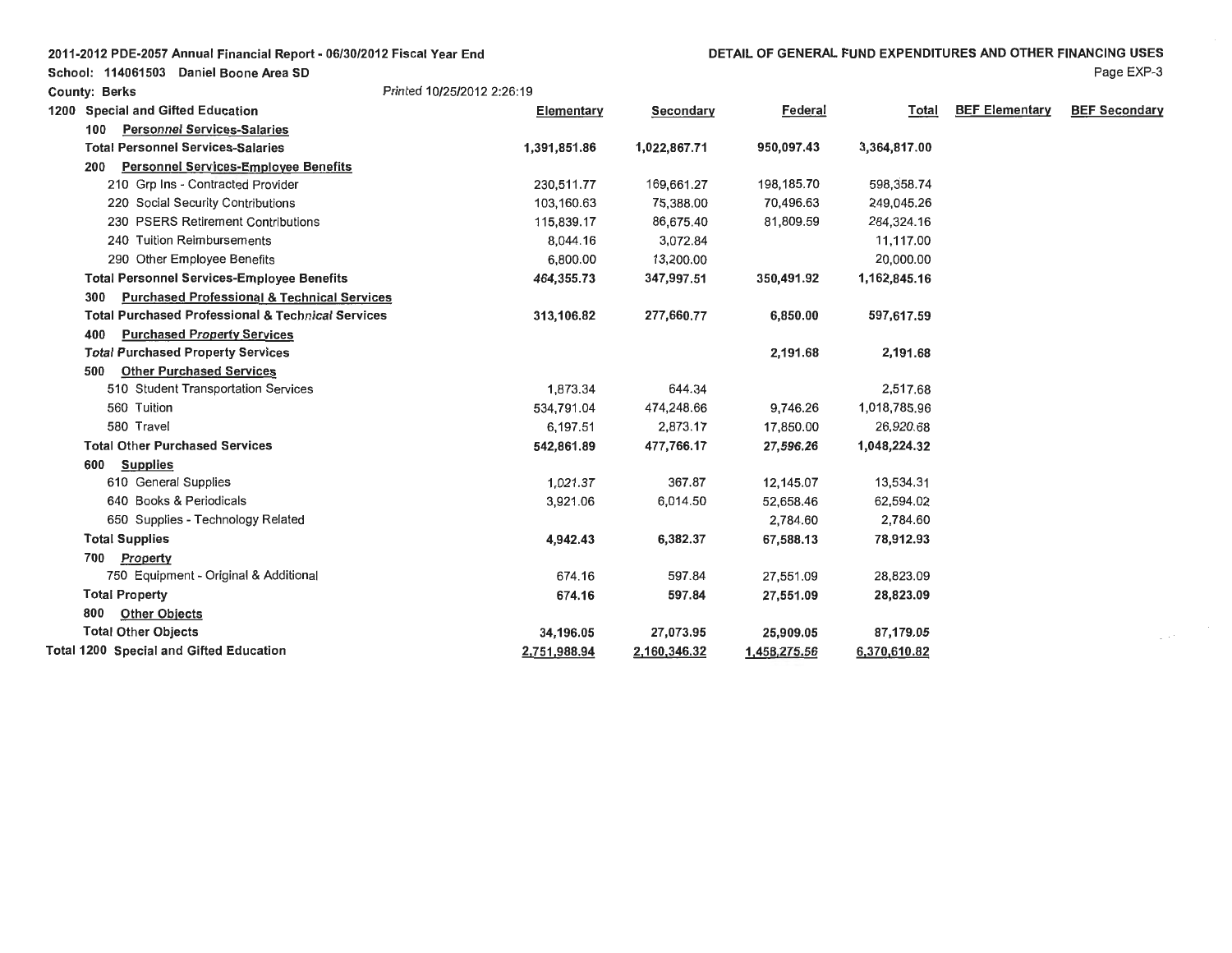| 2011-2012 PDE-2057 Annual Financial Report - 06/30/2012 Fiscal Year End | DETAIL OF GENERAL FUND EXPENDITURES AND OTHER FINANCING USES |              |         |              |                       |                      |
|-------------------------------------------------------------------------|--------------------------------------------------------------|--------------|---------|--------------|-----------------------|----------------------|
| Daniel Boone Area SD<br>School: 114061503                               |                                                              |              |         |              |                       | Page EXP-4           |
| <b>County: Berks</b>                                                    | Printed 10/25/2012 2:26:19                                   |              |         |              |                       |                      |
| <b>Vocational Education Programs</b><br>1300                            |                                                              | Secondary    | Federal | Total        | <b>BEF Elementary</b> | <b>BEF Secondary</b> |
| <b>Personnel Services-Salaries</b><br>100                               |                                                              |              |         |              |                       |                      |
| <b>Total Personnel Services-Salaries</b>                                |                                                              | 195,212.02   |         | 195,212.02   |                       |                      |
| <b>Personnel Services-Employee Benefits</b><br>200                      |                                                              |              |         |              |                       |                      |
| 210 Grp Ins - Contracted Provider                                       |                                                              | 36,561.40    |         | 36,561.40    |                       |                      |
| 220 Social Security Contributions                                       |                                                              | 14,268.66    |         | 14,268.66    |                       |                      |
| 230 PSERS Retirement Contributions                                      |                                                              | 16,743.28    |         | 16,743.28    |                       |                      |
| 240 Tuition Reimbursements                                              |                                                              | 2,929.00     |         | 2,929.00     |                       |                      |
| <b>Total Personnel Services-Employee Benefits</b>                       |                                                              | 70,502.34    |         | 70,502.34    |                       |                      |
| <b>Other Purchased Services</b><br>500                                  |                                                              |              |         |              |                       |                      |
| 560 Tuition                                                             |                                                              | 752,114.04   |         | 752,114.04   |                       |                      |
| <b>Total Other Purchased Services</b>                                   |                                                              | 752,114.04   |         | 752,114.04   |                       |                      |
| 600<br><b>Supplies</b>                                                  |                                                              |              |         |              |                       |                      |
| 610 General Supplies                                                    |                                                              | 134.85       |         | 134.85       |                       |                      |
| 640 Books & Periodicals                                                 |                                                              | 593.54       |         | 593.54       |                       |                      |
| <b>Total Supplies</b>                                                   |                                                              | 728.39       |         | 728.39       |                       |                      |
| <b>Total 1300 Vocational Education Programs</b>                         |                                                              | 1,018,556.79 |         | 1,018,556.79 |                       |                      |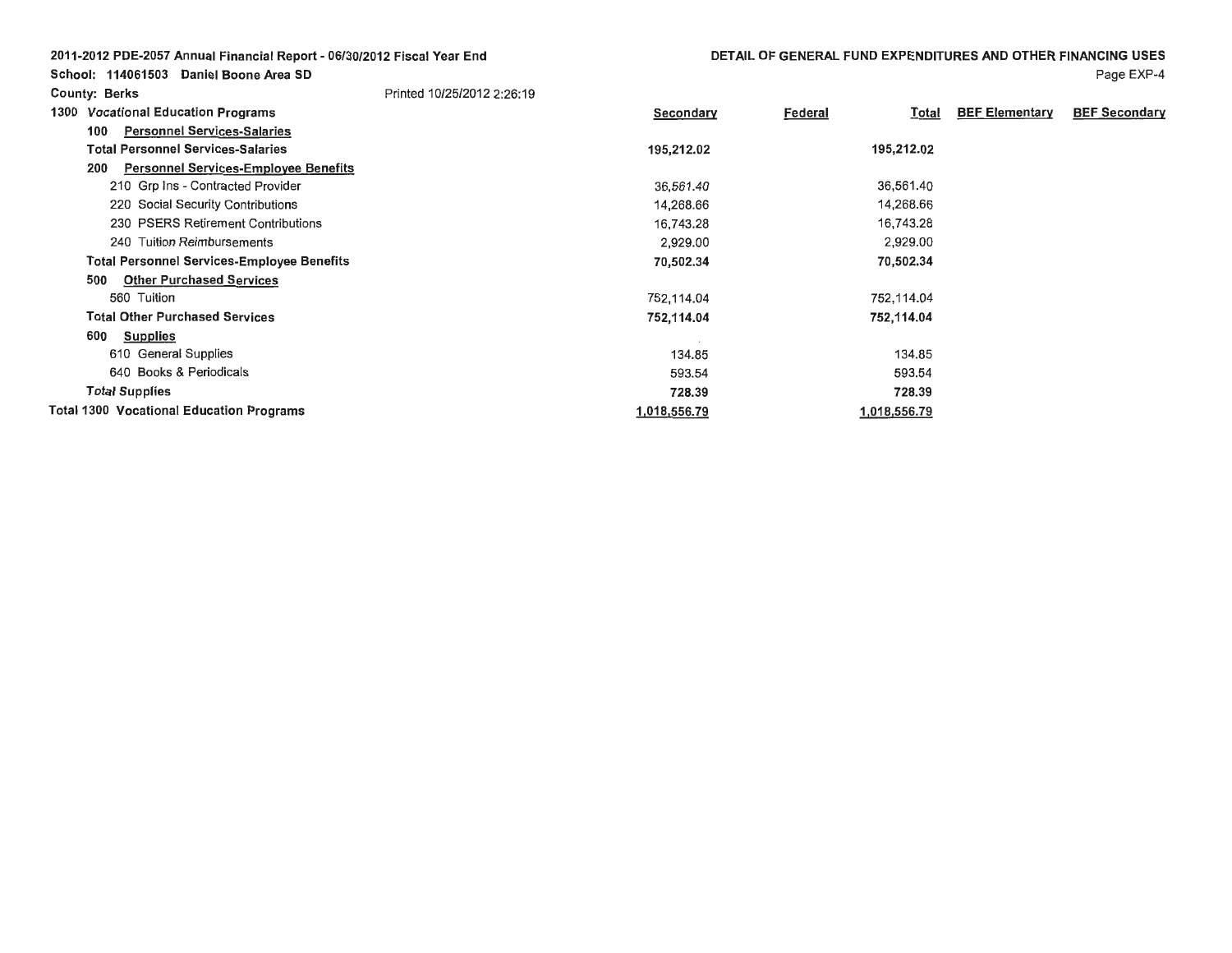| 2011-2012 PDE-2057 Annual Financial Report - 06/30/2012 Fiscal Year End |  |
|-------------------------------------------------------------------------|--|
|                                                                         |  |

School: 114061503 Daniel Boone Area SD

### Page EXP-5

| <b>County: Berks</b>                               | Printed 10/25/2012 2:26:19 |            |           |         |           |                       |                      |
|----------------------------------------------------|----------------------------|------------|-----------|---------|-----------|-----------------------|----------------------|
| <b>Other Instructional Programs - E/S</b><br>1400  |                            | Elementary | Secondary | Federal | Total     | <b>BEF Elementary</b> | <b>BEF Secondary</b> |
| <b>Personnel Services-Salaries</b><br>100          |                            |            |           |         |           |                       |                      |
| <b>Total Personnel Services-Salaries</b>           |                            | 4,780.77   | 21,635.31 |         | 26,416.08 |                       |                      |
| <b>Personnel Services-Employee Benefits</b><br>200 |                            |            |           |         |           |                       |                      |
| 220 Social Security Contributions                  |                            | 360.44     | 1,632.66  |         | 1,993.10  |                       |                      |
| 230 PSERS Retirement Contributions                 |                            | 413.53     | 1,871.44  |         | 2,284.97  |                       |                      |
| <b>Total Personnel Services-Employee Benefits</b>  |                            | 773.97     | 3,504.10  |         | 4,278.07  |                       |                      |
| <b>Other Purchased Services</b><br>500             |                            |            |           |         |           |                       |                      |
| 560 Tuition                                        |                            | 4,005.90   | 3,552.41  |         | 7,558.31  |                       |                      |
| <b>Total Other Purchased Services</b>              |                            | 4,005.90   | 3,552.41  |         | 7,558.31  |                       |                      |
| <b>Supplies</b><br>600                             |                            |            |           |         |           |                       |                      |
| 610 General Supplies                               |                            |            | 1,042.29  |         | 1,042.29  |                       |                      |
| <b>Total Supplies</b>                              |                            |            | 1,042.29  |         | 1.042.29  |                       |                      |
| Total 1400 Other Instructional Programs - E/S      |                            | 9,560.64   | 29,734.11 |         | 39,294.75 |                       |                      |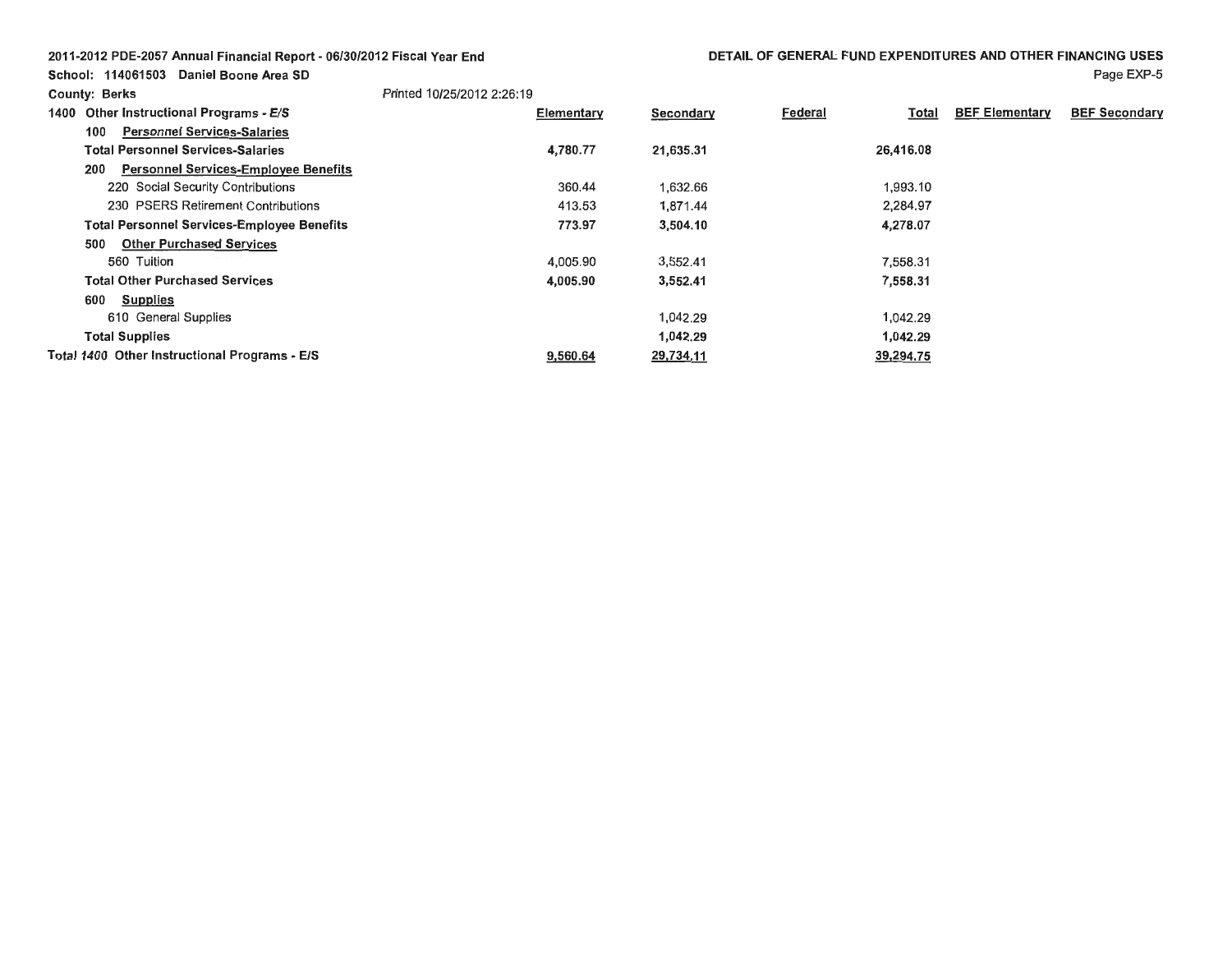# 2011-2012 PDE-2057 Annual Financial Report - 06/30/2012 Fiscal Year End

Page EXP-6

| <b>County: Berks</b> |                                                    | Printed 10/25/2012 2:26:19 |           |                         |                       |                      |
|----------------------|----------------------------------------------------|----------------------------|-----------|-------------------------|-----------------------|----------------------|
|                      | 1420 Summer School                                 | Elementary                 | Secondary | Federal<br><u>Total</u> | <b>BEF Elementary</b> | <b>BEF Secondary</b> |
|                      | <b>Personnel Services-Salaries</b><br>100          |                            |           |                         |                       |                      |
|                      | <b>Total Personnel Services-Salaries</b>           | 3,975.65                   | 10,813.18 | 14,788.83               |                       |                      |
|                      | <b>Personnel Services-Employee Benefits</b><br>200 |                            |           |                         |                       |                      |
|                      | 220 Social Security Contributions                  | 299.58                     | 818.33    | 1.117.91                |                       |                      |
|                      | 230 PSERS Retirement Contributions                 | 343.89                     | 935.37    | 1,279,26                |                       |                      |
|                      | <b>Total Personnel Services-Employee Benefits</b>  | 643.47                     | 1,753.70  | 2,397.17                |                       |                      |
|                      | 600<br><b>Supplies</b>                             |                            |           |                         |                       |                      |
|                      | 610 General Supplies                               |                            | 1.042.29  | 1.042.29                |                       |                      |
|                      | <b>Total Supplies</b>                              |                            | 1,042.29  | 1,042.29                |                       |                      |
|                      | <b>Total 1420 Summer School</b>                    | 4,619.12                   | 13,609.17 | 18,228.29               |                       |                      |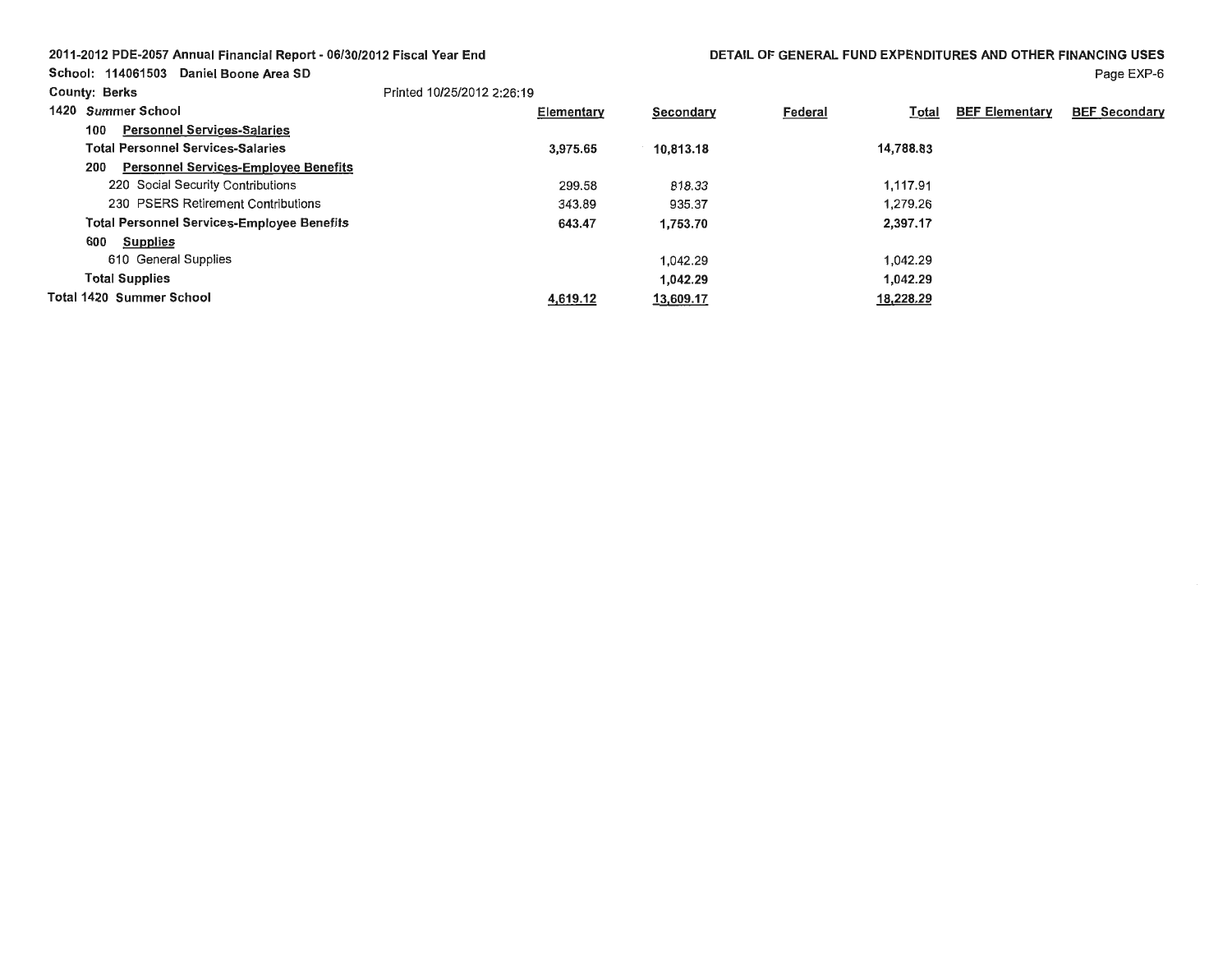# 2011-2012 PDE-2057 Annual Financial Report- 06/30/2012 Fiscal Year End

DETAIL OF GENERAL FUND EXPENDITURES AND OTHER **FINANCING** USES

School: 114061503 Daniel Boone **Area SD** 

| Printed 10/25/2012 2:26:19 |
|----------------------------|
|                            |

| <b>County: Berks</b>                               | Printed 10/25/2012 2:26:19 |           |                                |                       |                      |
|----------------------------------------------------|----------------------------|-----------|--------------------------------|-----------------------|----------------------|
| 1430 Homebound Instruction                         | Elementary                 | Secondary | <b>Federal</b><br><u>Total</u> | <b>BEF Elementary</b> | <b>BEF Secondary</b> |
| <b>Personnel Services-Salaries</b><br>100          |                            |           |                                |                       |                      |
| Total Personnel Services-Salaries                  | 805.12                     | 10.822.13 | 11.627.25                      |                       |                      |
| <b>Personnel Services-Employee Benefits</b><br>200 |                            |           |                                |                       |                      |
| 220 Social Security Contributions                  | 60.86                      | 814.33    | 875.19                         |                       |                      |
| 230 PSERS Retirement Contributions                 | 69.64                      | 936.07    | 1.005.71                       |                       |                      |
| <b>Total Personnel Services-Employee Benefits</b>  | 130.50                     | 1.750.40  | 1.880.90                       |                       |                      |
| <b>Total 1430 Homebound Instruction</b>            | 935.62                     | 12,572.53 | 13,508.15                      |                       |                      |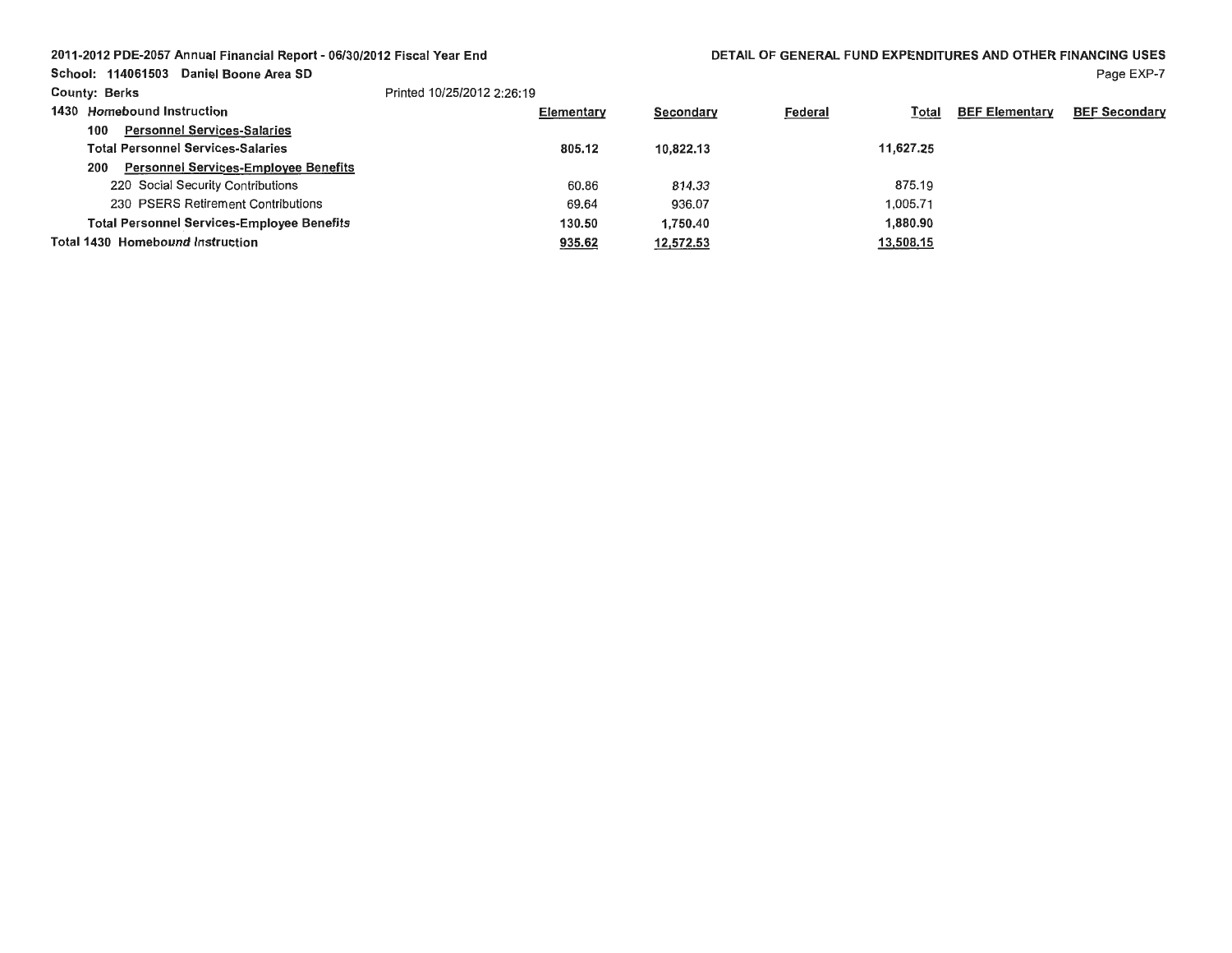### 2011-2012 PDE-2057 Annual Financial Report - 06/30/2012 Fiscal Year End

DETAIL OF GENERAL FUND EXPENDITURES AND OTHER **FINANCING** USES Page EXP-8

 $\sim$ 

School: 114061503 Daniel Boone Area SD

| <b>County: Berks</b>                     | Printed 10/25/2012 2:26:19 |           |                |                 |                       |                      |
|------------------------------------------|----------------------------|-----------|----------------|-----------------|-----------------------|----------------------|
| 1440 Alternative Regular Education       | Elementary                 | Secondary | <b>Federal</b> | Total           | <b>BEF Elementary</b> | <b>BEF Secondary</b> |
| <b>Other Purchased Services</b><br>500   |                            |           |                |                 |                       |                      |
| 560 Tuition                              | 4.005.90                   | 3,552.41  |                | 7.558.31        |                       |                      |
| <b>Total Other Purchased Services</b>    | 4.005.90                   | 3,552.41  |                | 7.558.31        |                       |                      |
| Total 1440 Alternative Regular Education | <u>4,005.90</u>            | 3,552.41  |                | <u>7,558.31</u> |                       |                      |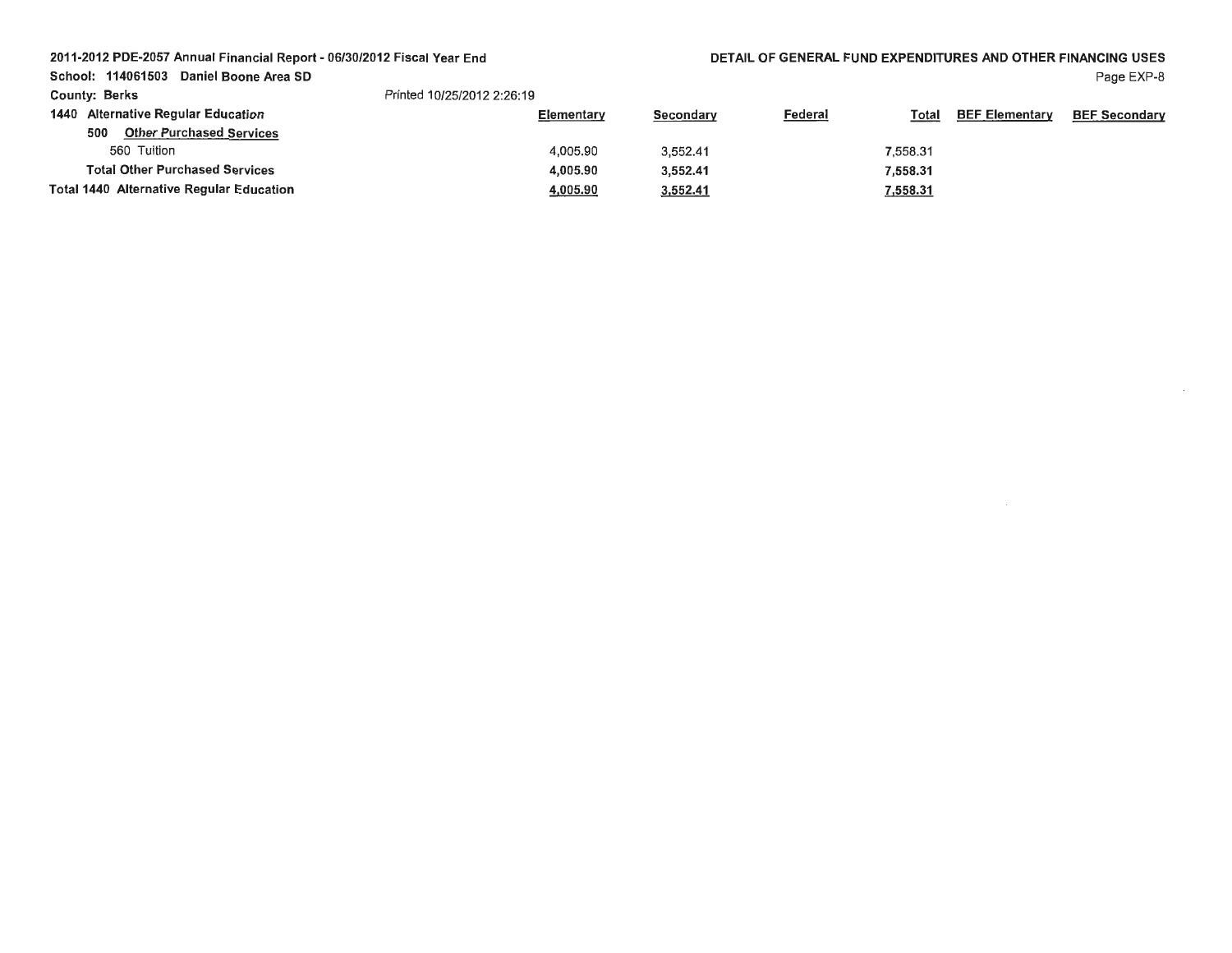2011-2012 PDE-2057 Annual Financial Report - 06/30/2012 Fiscal Year End

School: 114061503 Daniel Boone Area SD

| <b>County: Berks</b>                           | Printed 10/25/2012 2:26:19 |           |                |                 |                       |                      |
|------------------------------------------------|----------------------------|-----------|----------------|-----------------|-----------------------|----------------------|
| 1441 Adjudicated / Court Placed Programs       | Elementary                 | Secondary | <u>Federal</u> | <b>Total</b>    | <b>BEF Elementary</b> | <b>BEF Secondary</b> |
| <b>Other Purchased Services</b><br>500         |                            |           |                |                 |                       |                      |
| 560 Tuition                                    | 4,005.90                   | 3,552.41  |                | 7,558.31        |                       |                      |
| <b>Total Other Purchased Services</b>          | 4.005.90                   | 3.552.41  |                | 7.558.31        |                       |                      |
| Total 1441 Adjudicated / Court Placed Programs | 4,005.90                   | 3,552.41  |                | <u>7,558.31</u> |                       |                      |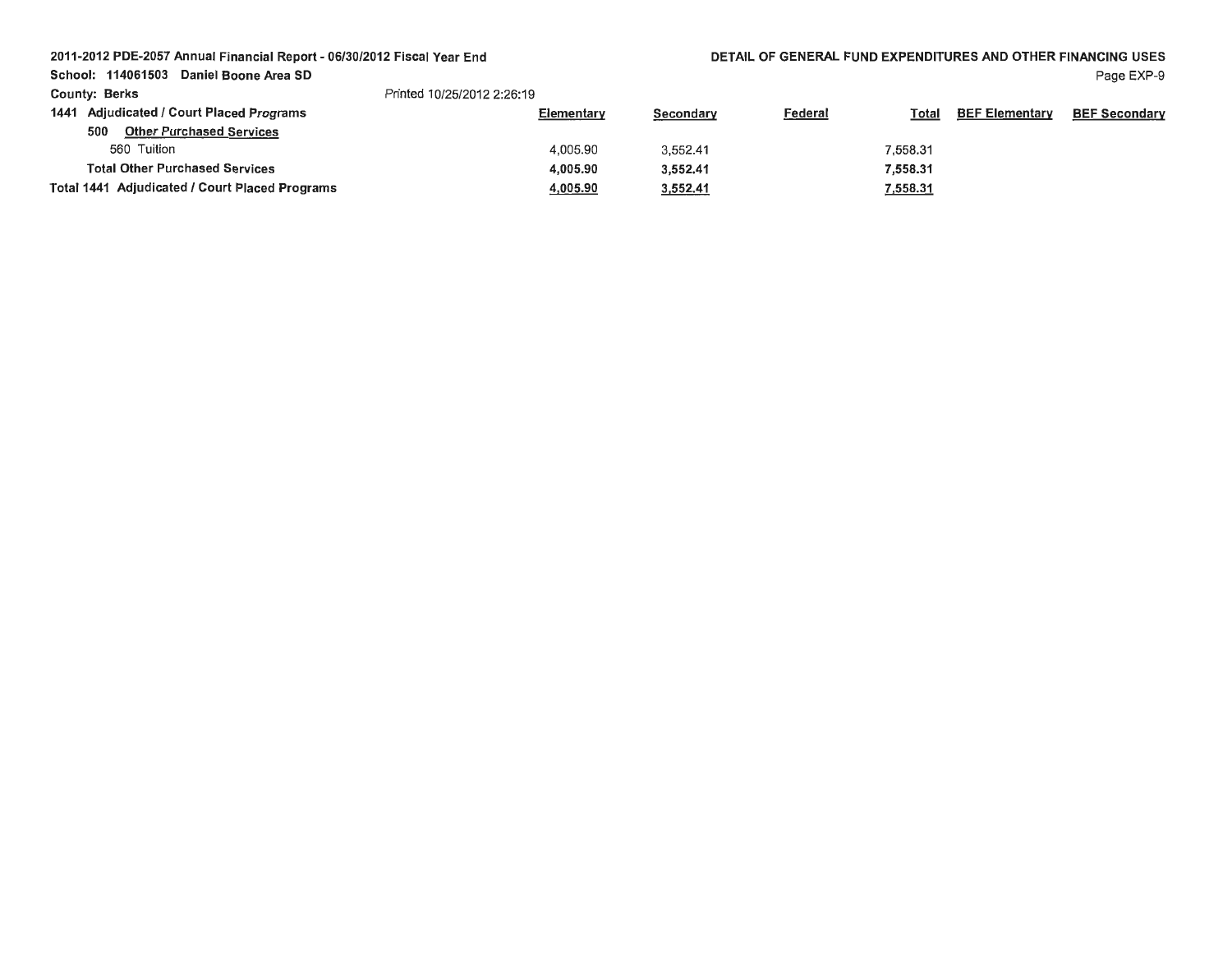| 2011-2012 PDE-2057 Annual Financial Report - 06/30/2012 Fiscal Year End<br>School: 114061503 Daniel Boone Area SD |                            | DETAIL OF GENERAL FUND EXPENDITURES AND OTHER FINANCING USES |          |                       | Page EXP-10          |
|-------------------------------------------------------------------------------------------------------------------|----------------------------|--------------------------------------------------------------|----------|-----------------------|----------------------|
| <b>County: Berks</b>                                                                                              | Printed 10/25/2012 2:26:19 |                                                              |          |                       |                      |
| 1500 Nonpublic School Programs                                                                                    |                            | Federal                                                      | Total    | <b>BEF Elementary</b> | <b>BEF Secondary</b> |
| <b>Purchased Professional &amp; Technical Services</b><br>300                                                     |                            |                                                              |          |                       |                      |
| <b>Total Purchased Professional &amp; Technical Services</b>                                                      |                            | 4.934.00                                                     | 4.934.00 |                       |                      |
| <b>Total 1500 Nonpublic School Programs</b>                                                                       |                            | 4,934.00                                                     | 4,934.00 |                       |                      |
|                                                                                                                   |                            |                                                              |          |                       |                      |

 $\mathcal{L}(\mathcal{A})$  and  $\mathcal{L}(\mathcal{A})$  . The set of  $\mathcal{L}(\mathcal{A})$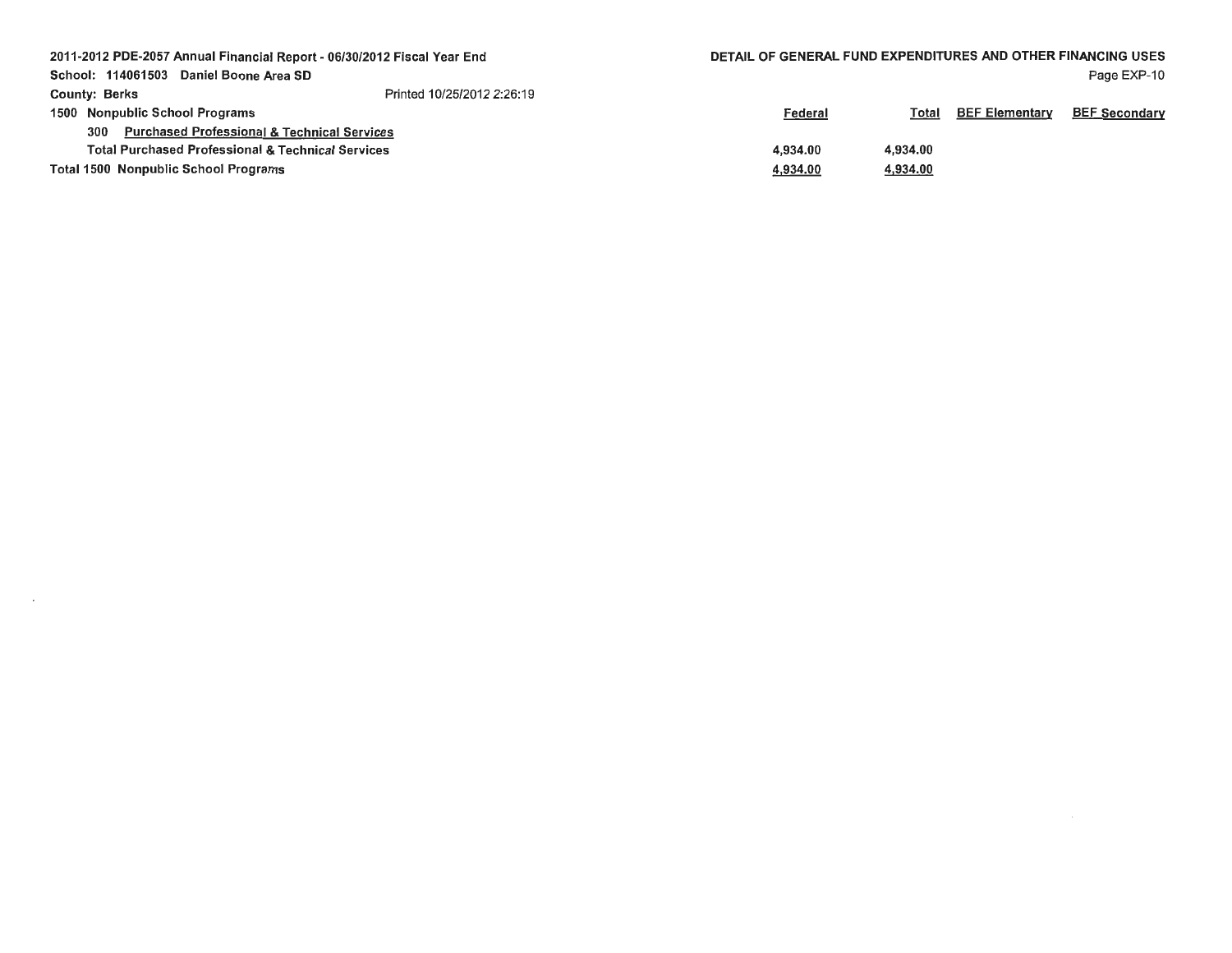| 2011-2012 PDE-2057 Annual Financial Report - 06/30/2012 Fiscal Year End | DETAIL OF GENERAL FUND EXPENDITURES AND OTHER FINANCING USES |
|-------------------------------------------------------------------------|--------------------------------------------------------------|
| School: 114061503 Daniel Boone Area SD                                  | Page EXP-11                                                  |
| Printed 10/25/2012 2:26:19<br><b>County: Berks</b>                      |                                                              |
| 2000 Support Services                                                   | Total                                                        |
| 100 Personnel Services-Salaries                                         |                                                              |
| <b>Total Personnel Services-Salaries</b>                                | 5,899,710.70                                                 |
| <b>Personnel Services-Employee Benefits</b><br>200                      |                                                              |
| 210 Grp Ins - Contracted Provider                                       | 1,101,127.90                                                 |
| 220 Social Security Contributions                                       | 433,314.21                                                   |
| 230 PSERS Retirement Contributions                                      | 491,583.94                                                   |
| 240 Tuition Reimbursements                                              | 4,552.00                                                     |
| 290 Other Employee Benefits                                             | 20,000.00                                                    |
| <b>Total Personnel Services-Employee Benefits</b>                       | 2,050,578.05                                                 |
| <b>Purchased Professional &amp; Technical Services</b><br>300           |                                                              |
| <b>Total Purchased Professional &amp; Technical Services</b>            | 726,516.46                                                   |
| <b>Purchased Property Services</b><br>400                               |                                                              |
| <b>Total Purchased Property Services</b>                                | 637,534.50                                                   |
| <b>Other Purchased Services</b><br>500                                  |                                                              |
| 510 Student Transportation Services                                     | 3,031,438.94                                                 |
| 520 Insurance-General                                                   | 111,836.00                                                   |
| 530 Communications                                                      | 89,303.93                                                    |
| 540 Advertising                                                         | 7,135.98                                                     |
| 550 Printing & Binding                                                  | 6,056.77                                                     |
| 580 Travel                                                              | 23,100.50                                                    |
| 590 Miscellaneous Purchased Services                                    | 38,289.59                                                    |
| <b>Total Other Purchased Services</b>                                   | 3,307,161.71                                                 |
| 600 Supplies                                                            |                                                              |
| 610 General Supplies                                                    | 392,247.05                                                   |
| 620 Energy                                                              | 936,138.22                                                   |
| 630 Food                                                                | 1,655.50                                                     |
| 640 Books & Periodicals                                                 | 22,647.06                                                    |
| <b>Total Supplies</b>                                                   | 1,352,687.83                                                 |
| 700 Property                                                            |                                                              |
| 750 Equipment - Original & Additional                                   | 66,222.85                                                    |
| 760 Equipment - Replacement                                             | 29,893.14                                                    |
| <b>Total Property</b>                                                   | 96,115.99                                                    |
| 800 Other Objects                                                       |                                                              |
| <b>Total Other Objects</b>                                              | 36,455.05                                                    |
| <b>Total 2000 Support Services</b>                                      | 14,106,760.29                                                |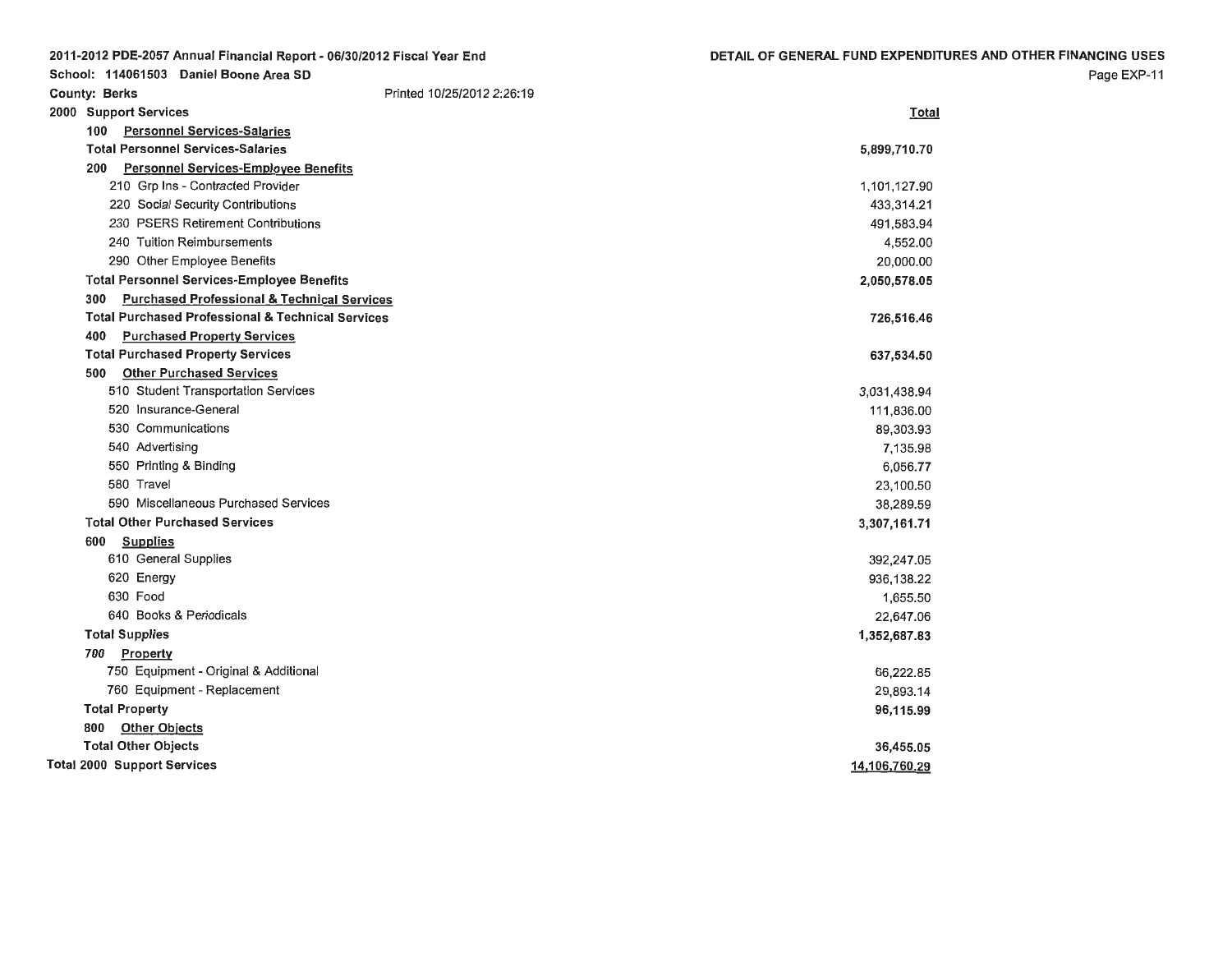Federal

|  | Page EXP-12 |
|--|-------------|
|--|-------------|

 $\sim$ 

Total BEF Elementary BEF Secondary

2011-2012 PDE-2057 Annual Financial Report - 06/30/2012 Fiscal Year End School: 114061503 Daniel Boone Area SD County: Berks 2100 Pupil Personnel Printed 10/25/2012 2:26:19

| <b>Personnel Services-Salaries</b><br>100                     |        |              |  |
|---------------------------------------------------------------|--------|--------------|--|
| <b>Total Personnel Services-Salaries</b>                      |        | 920,440.20   |  |
| <b>Personnel Services-Employee Benefits</b><br>200            |        |              |  |
| 210 Grp Ins - Contracted Provider                             |        | 179,388.72   |  |
| 220 Social Security Contributions                             |        | 68,267.11    |  |
| 230 PSERS Retirement Contributions                            |        | 79,804.78    |  |
| 240 Tuition Reimbursements                                    |        | 2,755.00     |  |
| <b>Total Personnel Services-Employee Benefits</b>             |        | 330,215.61   |  |
| <b>Purchased Professional &amp; Technical Services</b><br>300 |        |              |  |
| <b>Total Purchased Professional &amp; Technical Services</b>  |        | 607.77       |  |
| <b>Purchased Property Services</b><br>400                     |        |              |  |
| <b>Total Purchased Property Services</b>                      |        | 235.37       |  |
| <b>Other Purchased Services</b><br>500                        |        |              |  |
| 510 Student Transportation Services                           |        | 418.88       |  |
| 580 Travel                                                    |        | 3,941.12     |  |
| <b>Total Other Purchased Services</b>                         |        | 4,360.00     |  |
| <b>Supplies</b><br>600                                        |        |              |  |
| 610 General Supplies                                          |        | 4,712.97     |  |
| 640 Books & Periodicals                                       | 94.80  | 1,746.23     |  |
| <b>Total Supplies</b>                                         | 94.80  | 6,459.20     |  |
| <b>Other Objects</b><br>800                                   |        |              |  |
| <b>Total Other Objects</b>                                    | 10.00  | 520.00       |  |
| Total 2100 Pupil Personnel                                    | 104.80 | 1,262,838.15 |  |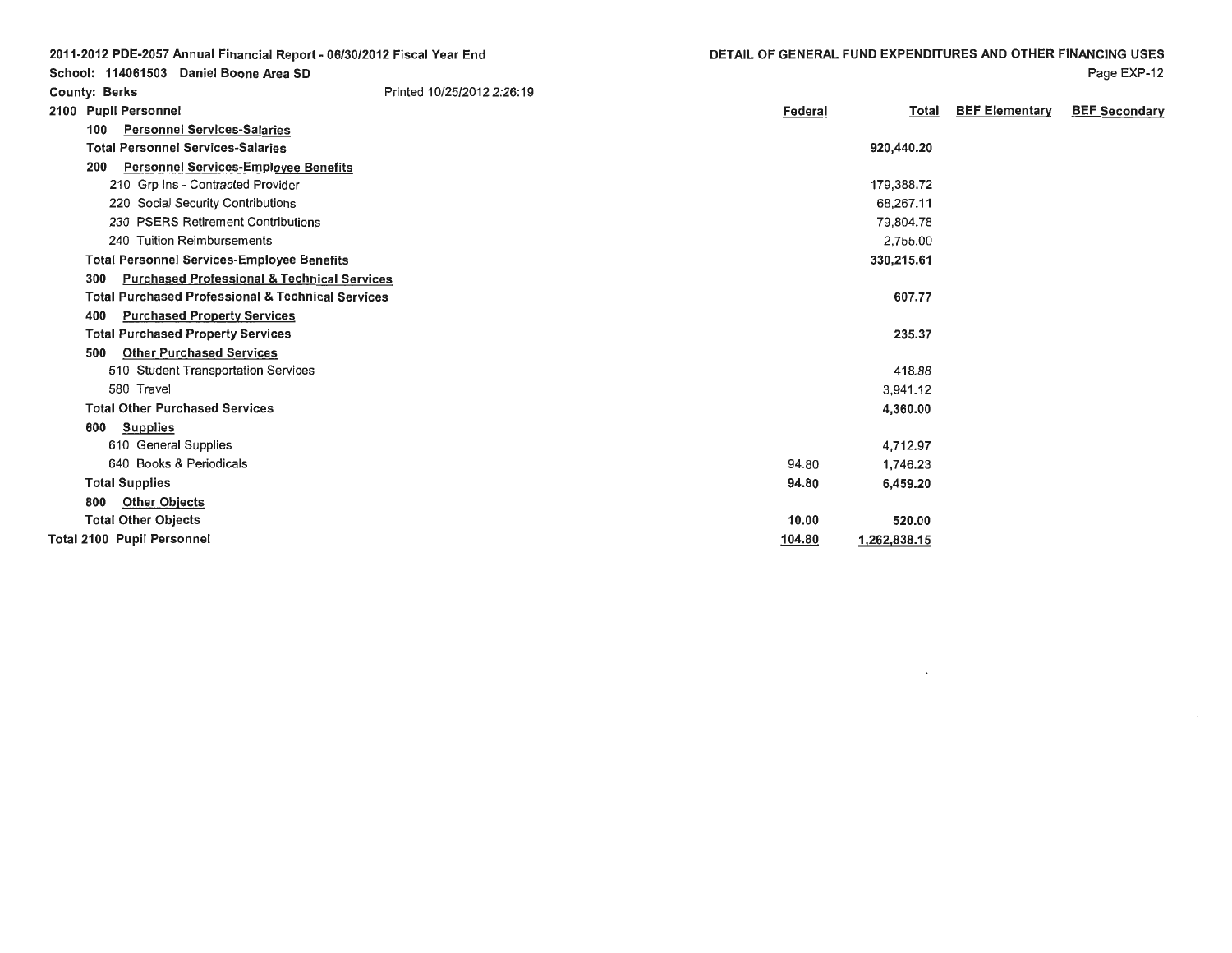| 2011-2012 PDE-2057 Annual Financial Report - 06/30/2012 Fiscal Year End |  |  |
|-------------------------------------------------------------------------|--|--|
|-------------------------------------------------------------------------|--|--|

School: 114061503 Daniel Boone Area SD

| <b>County: Berks</b>                                      | Printed 10/25/2012 2:26:19 |                  |         |              |                       |                      |
|-----------------------------------------------------------|----------------------------|------------------|---------|--------------|-----------------------|----------------------|
| <b>Supervision Of Pupil Personnel Services</b><br>2110    | Elementary                 | <b>Secondary</b> | Federal | <b>Total</b> | <b>BEF Elementary</b> | <b>BEF Secondary</b> |
| 100<br><b>Personnel Services-Salaries</b>                 |                            |                  |         |              |                       |                      |
| <b>Total Personnel Services-Salaries</b>                  | 62,097.34                  | 55,067.45        |         | 117,164.79   |                       |                      |
| <b>Personnel Services-Employee Benefits</b><br>200        |                            |                  |         |              |                       |                      |
| 210 Grp Ins - Contracted Provider                         | 10,847.45                  | 9,619.43         |         | 20,466.88    |                       |                      |
| 220 Social Security Contributions                         | 4,602.50                   | 4,081.47         |         | 8,683.97     |                       |                      |
| 230 PSERS Retirement Contributions                        | 5,281.61                   | 4,683.69         |         | 9,965.30     |                       |                      |
| 240 Tuition Reimbursements                                | 376.30                     | 333.70           |         | 710.00       |                       |                      |
| <b>Total Personnel Services-Employee Benefits</b>         | 21,107.86                  | 18,718.29        |         | 39,826.15    |                       |                      |
| <b>Other Purchased Services</b><br>500                    |                            |                  |         |              |                       |                      |
| 580 Travel                                                | 1,184.08                   | 1,050.04         |         | 2,234.12     |                       |                      |
| <b>Total Other Purchased Services</b>                     | 1,184.08                   | 1,050.04         |         | 2,234.12     |                       |                      |
| <b>Supplies</b><br>600                                    |                            |                  |         |              |                       |                      |
| 610 General Supplies                                      | 814.35                     | 722.16           |         | 1,536.51     |                       |                      |
| 640 Books & Periodicals                                   | 386.21                     | 342.49           | 94.80   | 823.50       |                       |                      |
| <b>Total Supplies</b>                                     | 1,200.56                   | 1,064.65         | 94.80   | 2,360.01     |                       |                      |
| <b>Other Objects</b><br>800                               |                            |                  |         |              |                       |                      |
| <b>Total Other Objects</b>                                | 143.10                     | 126.90           | 10.00   | 280.00       |                       |                      |
| <b>Total 2110 Supervision Of Pupil Personnel Services</b> | 85,732.94                  | 76,027.33        | 104.80  | 161,865.07   |                       |                      |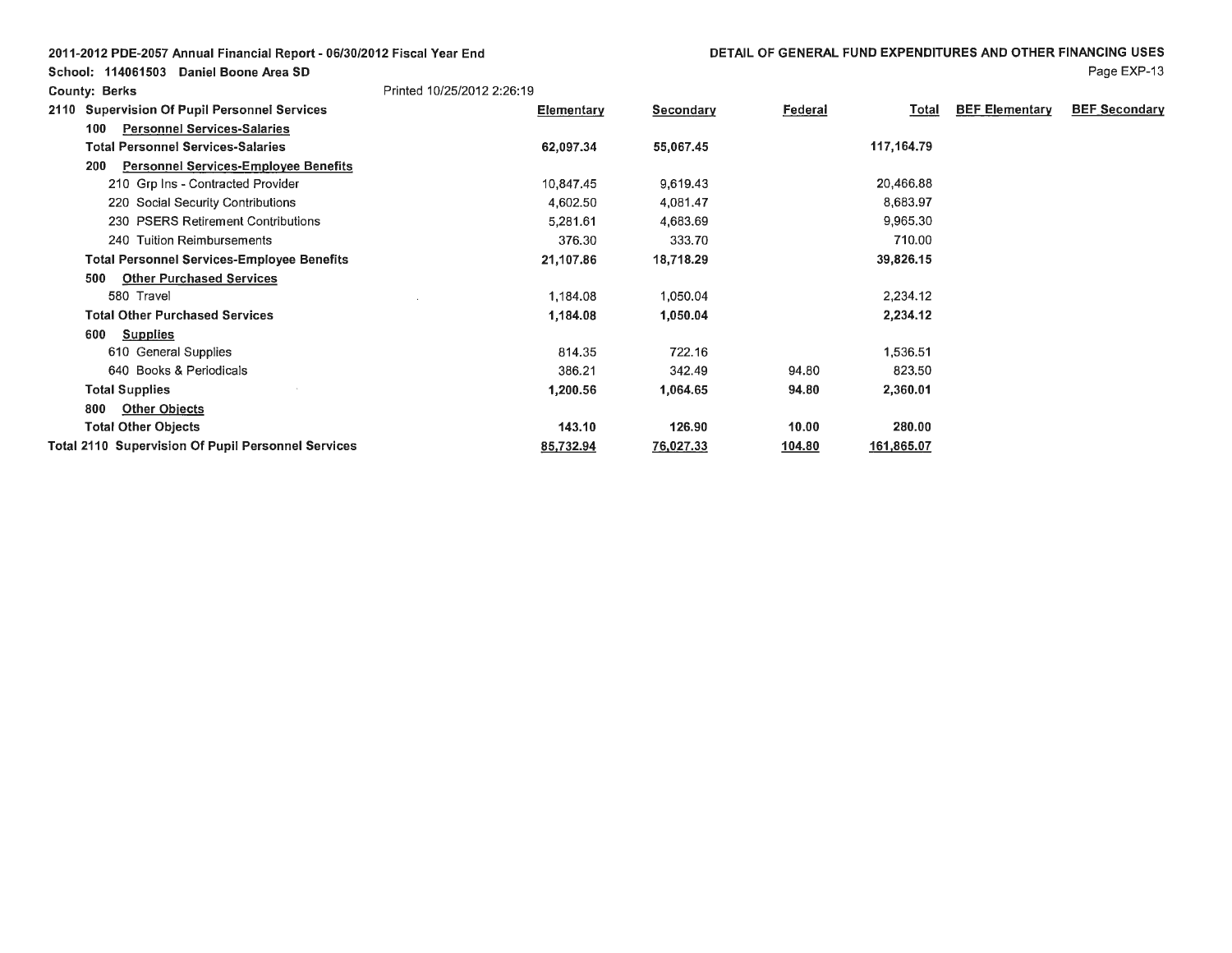Printed 10/25/2012 2:26:19

County: Berks

| 2120 | <b>Guidance Services</b>                                      | Elementary | Secondary  | <b>Federal</b><br><u>Total</u> | <b>BEF Elementary</b> | <b>BEF Secondary</b> |
|------|---------------------------------------------------------------|------------|------------|--------------------------------|-----------------------|----------------------|
|      | <b>Personnel Services-Salaries</b><br>100                     |            |            |                                |                       |                      |
|      | <b>Total Personnel Services-Salaries</b>                      | 301,092.80 | 415,054.45 | 716,147.25                     |                       |                      |
|      | <b>Personnel Services-Employee Benefits</b><br>200            |            |            |                                |                       |                      |
|      | 210 Grp Ins - Contracted Provider                             | 38,681.08  | 84,150.93  | 122,832.01                     |                       |                      |
|      | 220 Social Security Contributions                             | 22,696.13  | 30,446.73  | 53,142.86                      |                       |                      |
|      | 230 PSERS Retirement Contributions                            | 25,766.15  | 36,536.70  | 62,302.85                      |                       |                      |
|      | 240 Tuition Reimbursements                                    |            | 2,045.00   | 2,045.00                       |                       |                      |
|      | <b>Total Personnel Services-Employee Benefits</b>             | 87,143.36  | 153,179.36 | 240,322.72                     |                       |                      |
|      | <b>Purchased Professional &amp; Technical Services</b><br>300 |            |            |                                |                       |                      |
|      | <b>Total Purchased Professional &amp; Technical Services</b>  |            | 607.77     | 607.77                         |                       |                      |
|      | <b>Purchased Property Services</b><br>400                     |            |            |                                |                       |                      |
|      | <b>Total Purchased Property Services</b>                      | 54.90      | 180.47     | 235.37                         |                       |                      |
|      | <b>Other Purchased Services</b><br>500                        |            |            |                                |                       |                      |
|      | 510 Student Transportation Services                           |            | 418.88     | 418.88                         |                       |                      |
|      | <b>Total Other Purchased Services</b>                         |            | 418.88     | 418.88                         |                       |                      |
|      | <b>Supplies</b><br>600                                        |            |            |                                |                       |                      |
|      | 610 General Supplies                                          | 2,374.77   | 687.69     | 3,062.46                       |                       |                      |
|      | 640 Books & Periodicals                                       | 782.15     | 105.58     | 887.73                         |                       |                      |
|      | <b>Total Supplies</b>                                         | 3,156.92   | 793.27     | 3,950.19                       |                       |                      |
|      | <b>Other Objects</b><br>800                                   |            |            |                                |                       |                      |
|      | <b>Total Other Objects</b>                                    | 18.70      | 221.30     | 240.00                         |                       |                      |
|      | <b>Total 2120 Guidance Services</b>                           | 391,466.68 | 570,455.50 | 961,922.18                     |                       |                      |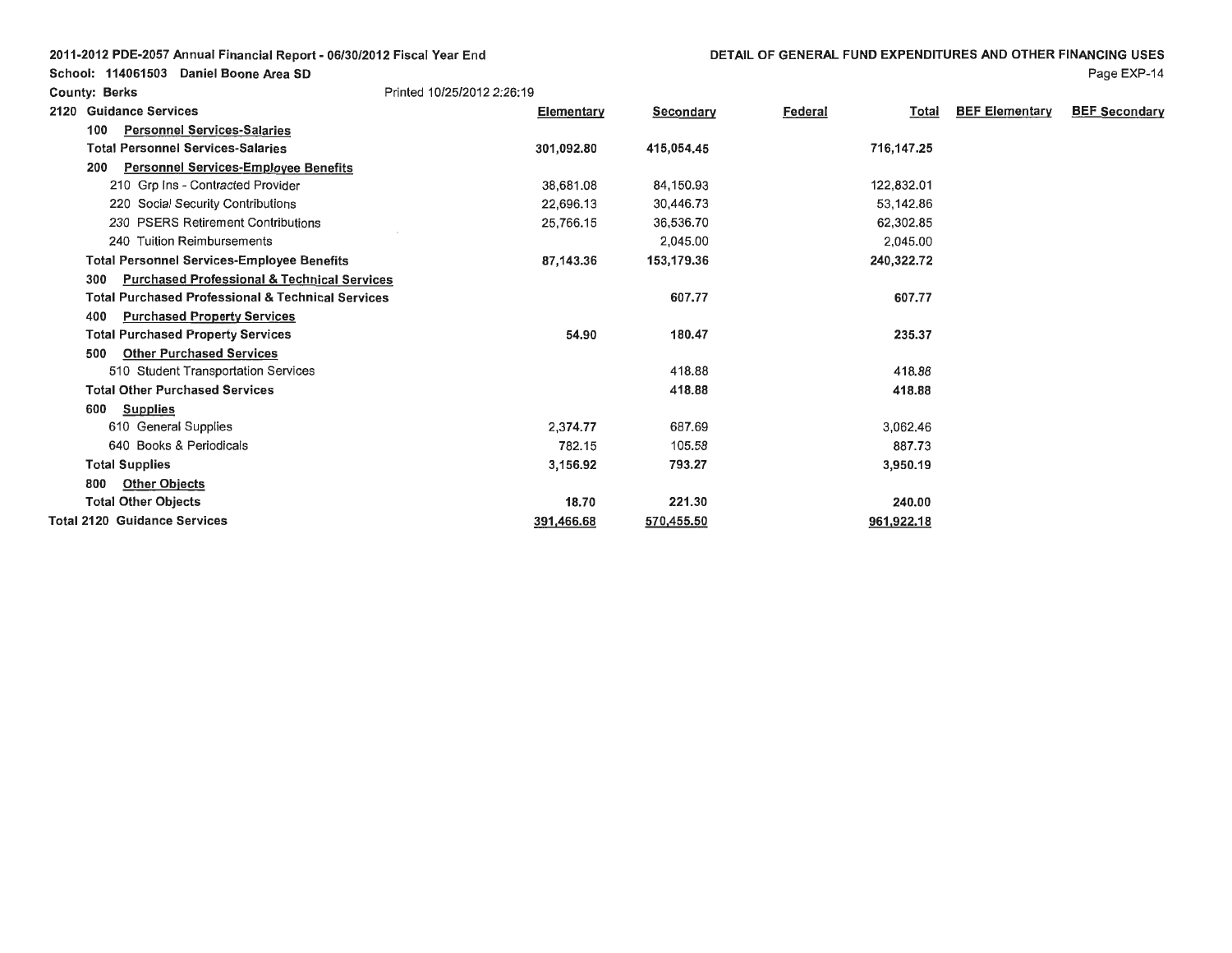**School: 114061503 Daniel Boone Area SD** 

|                      | $117001000$ Dunch DUCING |
|----------------------|--------------------------|
| <b>County: Berks</b> |                          |

| Page EXP-15 |
|-------------|
|             |

| 2140 Psychological Services                        | Elementary | Secondary | Federal | Total      | <b>BEF Elementary</b> | <b>BEF Secondary</b> |
|----------------------------------------------------|------------|-----------|---------|------------|-----------------------|----------------------|
| <b>Personnel Services-Salaries</b><br>100          |            |           |         |            |                       |                      |
| <b>Total Personnel Services-Salaries</b>           | 46,177.92  | 40,950.24 |         | 87,128.16  |                       |                      |
| <b>Personnel Services-Employee Benefits</b><br>200 |            |           |         |            |                       |                      |
| 210 Grp Ins - Contracted Provider                  | 19,127.61  | 16,962.22 |         | 36,089.83  |                       |                      |
| 220 Social Security Contributions                  | 3,413.35   | 3,026.93  |         | 6,440.28   |                       |                      |
| 230 PSERS Retirement Contributions                 | 3,994.41   | 3,542.22  |         | 7,536.63   |                       |                      |
| <b>Total Personnel Services-Employee Benefits</b>  | 26,535.37  | 23,531.37 |         | 50,066.74  |                       |                      |
| <b>Other Purchased Services</b><br>500             |            |           |         |            |                       |                      |
| 580 Travel                                         | 904.71     | 802.29    |         | 1,707.00   |                       |                      |
| <b>Total Other Purchased Services</b>              | 904.71     | 802.29    |         | 1,707.00   |                       |                      |
| 600<br><b>Supplies</b>                             |            |           |         |            |                       |                      |
| 610 General Supplies                               | 60.42      | 53.58     |         | 114.00     |                       |                      |
| 640 Books & Periodicals                            | 18.55      | 16.45     |         | 35.00      |                       |                      |
| <b>Total Supplies</b>                              | 78.97      | 70.03     |         | 149.00     |                       |                      |
| <b>Total 2140 Psychological Services</b>           | 73,696.97  | 65,353.93 |         | 139,050.90 |                       |                      |

Printed 10/25/2012 2:26:19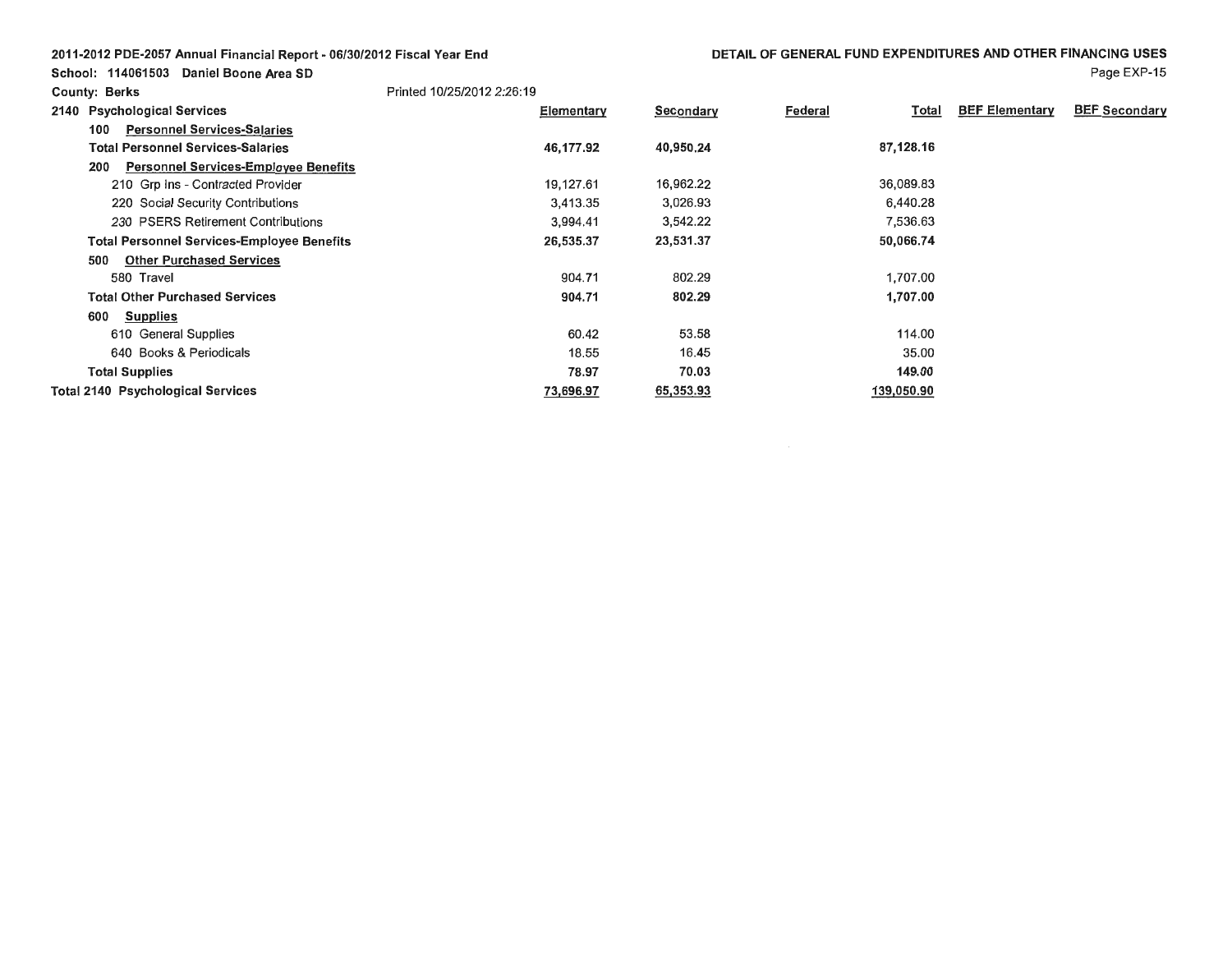Page EXP-16

School: 114061503 Daniel Boone Area SD **County: Berks** Printed 10/25/2012 2:26:19 **2200 Instructional Staff 100 Personnel Services-Salaries Total Personnel Services-Salaries 200 Personnel Services-Employee Benefits**  210 Grp Ins - Contracted Provider 220 Social Security Contributions 230 PSERS Retirement Contributions 240 Tuition Reimbursements 290 Other Employee Benefits **Total Personnel Services-Employee Benefits 300 Purchased Professional** & **Technical Services Total Purchased Professional** & **Technical Services 400 Purchased Property Services Total Purchased Property Services 500 Other Purchased Services**  530 Communications 550 Printing & Binding 580 Travel **Total Other Purchased Services 600 Supplies**  610 General Supplies 630 Food 640 Books & Periodicals **Total Supplies 700 Property**  750 Equipment - Original & Additional 760 Equipment - Replacement **Total Property 800 Other Objects Total Other Objects Total 2200 Instructional Staff Elementary 524,671.84**  72,356.11 38,108.28 41,491.45 17.00 10,600.00 **162,572.84 91,066.04 29,024.50**  69.26 1,676.63 4,483.86 **6,229.75**  46,603.81 180.47 11,883.42 **58,667.70**  29,523.71 15,843.36 **45,367.07 6,259.97 923,859.71 Secondary Federal Total BEF Elementary BEF Secondary 345,544.64**  51 ,034.50 25,141.91 26,650.16 9,400.00 **112,226.57 76,851.02 24,073.64**  61.42 1,486.82 3,857.03 **5,405.27**  54,884.22 160.03 7,321 .86 **62,366.11**  26,181.40 14,049.78 **40,231.18 874.03 667,572.46 13,705.80**  1,180.80 859.12 1,163.24 **3,203.16 205.00 17,113.96 883,922.28**  124,571.41 64,109.31 69,304.85 17.00 20,000.00 **278,002.57 168,122.06 53,098.14**  130.68 3,163.45 8,340.89 **11,635.02**  101,488.03 340.50 19,205.28 **121,033.81**  55,705.11 29,893.14 **85,598.25 7,134.00 1,608,546.13**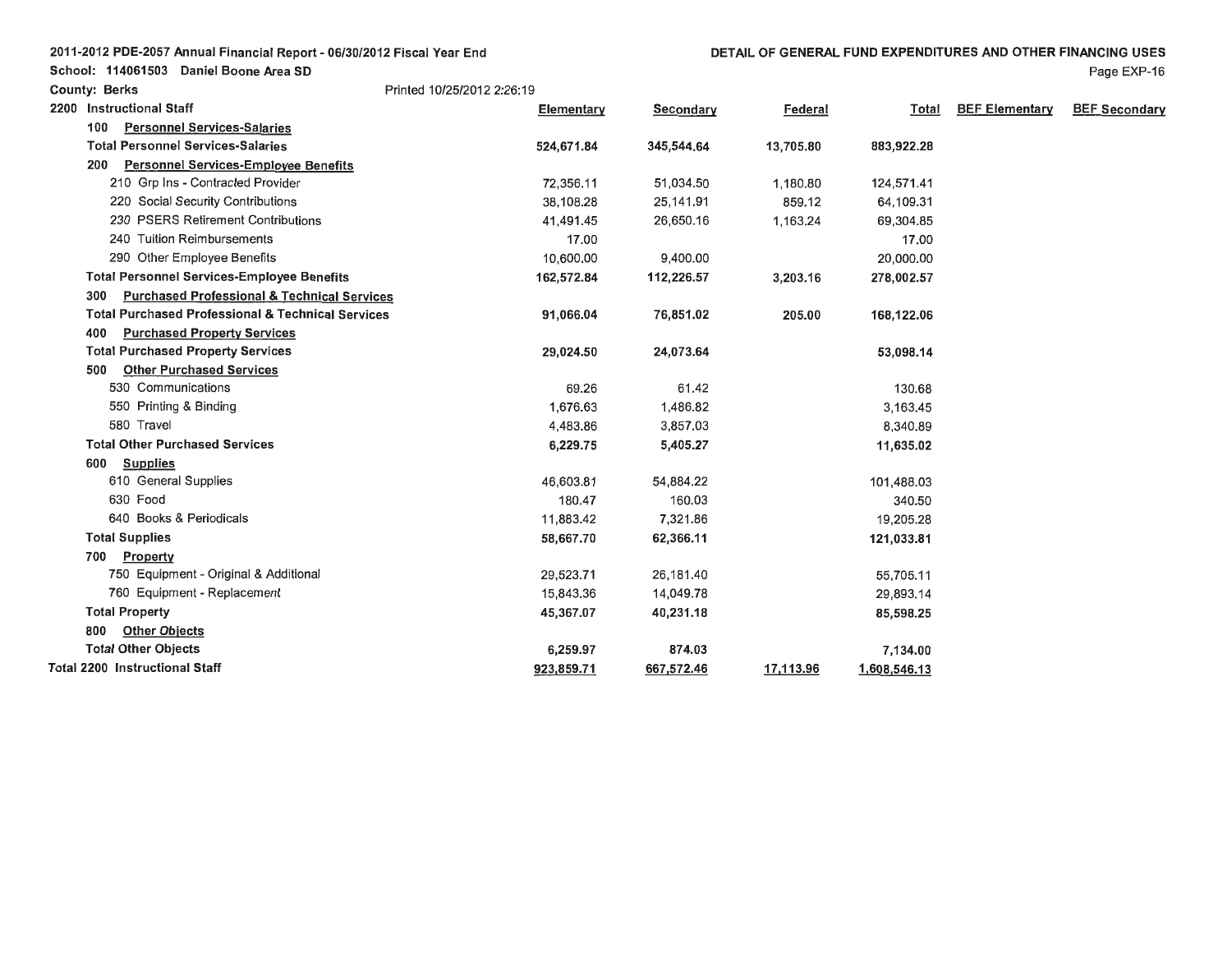| 2011-2012 PDE-2057 Annual Financial Report - 06/30/2012 Fiscal Year End |
|-------------------------------------------------------------------------|
| School: 114061503 Daniel Boone Area SD                                  |

 $\sim$ 

| <b>County: Berks</b>                                          | Printed 10/25/2012 2:26:19 |         |              |                       |                      |
|---------------------------------------------------------------|----------------------------|---------|--------------|-----------------------|----------------------|
| 2300 Administration                                           |                            | Federal | <b>Total</b> | <b>BEF Elementary</b> | <b>BEF Secondary</b> |
| <b>Personnel Services-Salaries</b><br>100                     |                            |         |              |                       |                      |
| <b>Total Personnel Services-Salaries</b>                      |                            |         | 1,548,981.67 |                       |                      |
| <b>Personnel Services-Employee Benefits</b><br>200            |                            |         |              |                       |                      |
| 210 Grp Ins - Contracted Provider                             |                            |         | 228,471.39   |                       |                      |
| 220 Social Security Contributions                             |                            |         | 112,334.10   |                       |                      |
| 230 PSERS Retirement Contributions                            |                            |         | 128,194.01   |                       |                      |
| <b>Total Personnel Services-Employee Benefits</b>             |                            |         | 468,999.50   |                       |                      |
| <b>Purchased Professional &amp; Technical Services</b><br>300 |                            |         |              |                       |                      |
| <b>Total Purchased Professional &amp; Technical Services</b>  |                            |         | 383,905.78   |                       |                      |
| 400<br><b>Purchased Property Services</b>                     |                            |         |              |                       |                      |
| <b>Total Purchased Property Services</b>                      |                            |         | 17,554.59    |                       |                      |
| <b>Other Purchased Services</b><br>500                        |                            |         |              |                       |                      |
| 520 Insurance-General                                         |                            |         | 25,386.00    |                       |                      |
| 530 Communications                                            |                            |         | 15,544.09    |                       |                      |
| 540 Advertising                                               |                            |         | 7,135.98     |                       |                      |
| 550 Printing & Binding                                        |                            |         | 2,808.32     |                       |                      |
| 580 Travel                                                    |                            |         | 7,121.28     |                       |                      |
| <b>Total Other Purchased Services</b>                         |                            |         | 57,995.67    |                       |                      |
| 600<br><b>Supplies</b>                                        |                            |         |              |                       |                      |
| 610 General Supplies                                          |                            |         | 25,353.31    |                       |                      |
| 630 Food                                                      |                            |         | 1,215.00     |                       |                      |
| 640 Books & Periodicals                                       |                            |         | 1,695.55     |                       |                      |
| <b>Total Supplies</b>                                         |                            |         | 28,263.86    |                       |                      |
| Property<br>700                                               |                            |         |              |                       |                      |
| 750 Equipment - Original & Additional                         |                            |         | 6,730.74     |                       |                      |
| <b>Total Property</b>                                         |                            |         | 6,730.74     |                       |                      |
| <b>Other Objects</b><br>800                                   |                            |         |              |                       |                      |
| <b>Total Other Objects</b>                                    |                            |         | 18,897.45    |                       |                      |
| <b>Total 2300 Administration</b>                              |                            |         | 2,531,329.26 |                       |                      |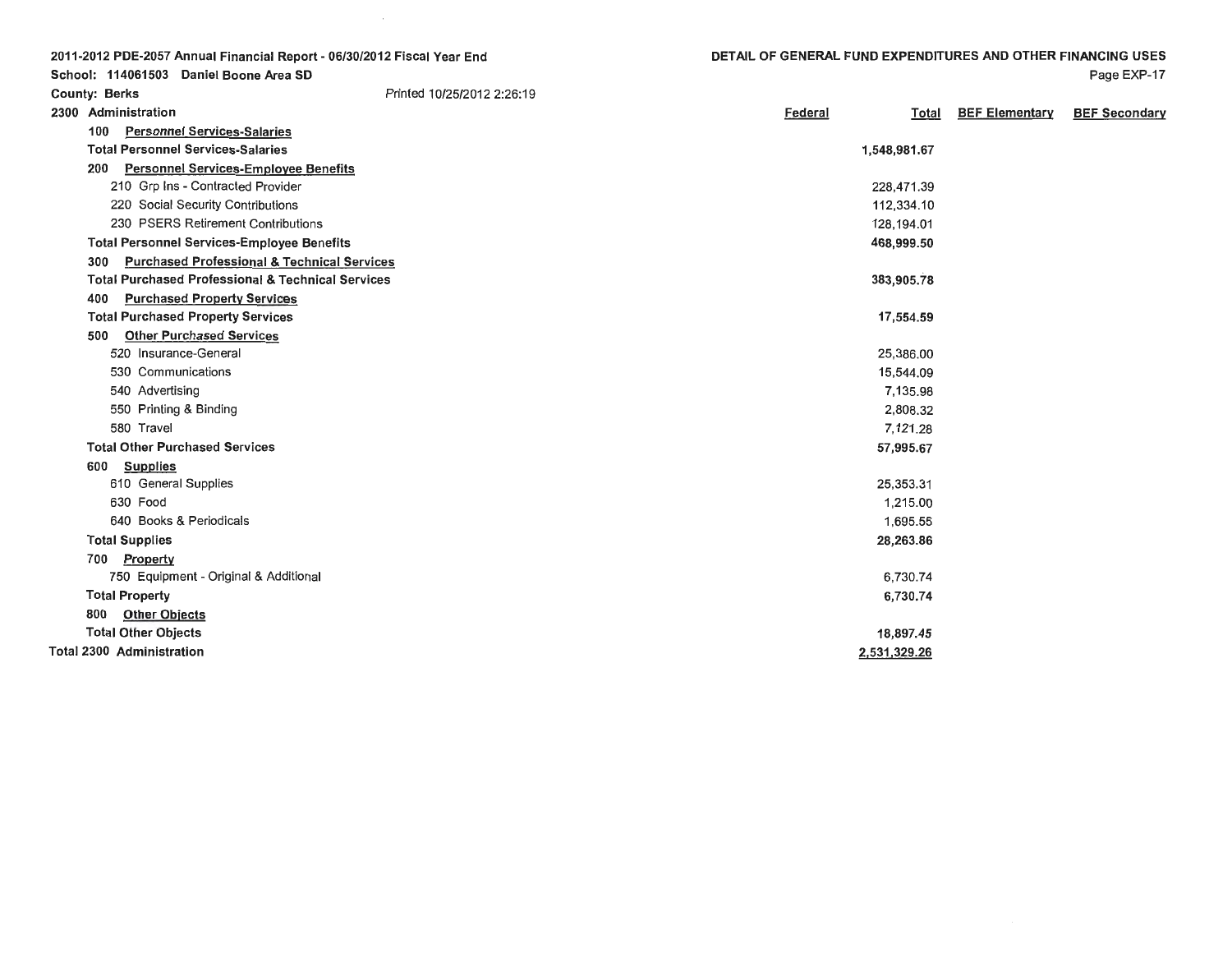| DETAIL OF GENERAL FUND EXPENDITURES AND OTHER FINANCING USES |
|--------------------------------------------------------------|
|--------------------------------------------------------------|

|  | 2011-2012 PDE-2057 Annual Financial Report - 06/30/2012 Fiscal Year End |  |
|--|-------------------------------------------------------------------------|--|
|  | School: 114061503 Daniel Boone Area SD                                  |  |

| <b>County: Berks</b>             |                                       | Printed 10/25/2012 2:26:19 |         |           |                       |                      |
|----------------------------------|---------------------------------------|----------------------------|---------|-----------|-----------------------|----------------------|
| 2310 Board Services              |                                       |                            | Federal | Total     | <b>BEF Elementary</b> | <b>BEF Secondary</b> |
| 500                              | <b>Other Purchased Services</b>       |                            |         |           |                       |                      |
|                                  | 520 Insurance-General                 |                            |         | 21,191.00 |                       |                      |
|                                  | 540 Advertising                       |                            |         | 7,135.98  |                       |                      |
| 580 Travel                       |                                       |                            |         | 1,321.22  |                       |                      |
|                                  | <b>Total Other Purchased Services</b> |                            |         | 29,648.20 |                       |                      |
| 600                              | <b>Supplies</b>                       |                            |         |           |                       |                      |
|                                  | 610 General Supplies                  |                            |         | 512.34    |                       |                      |
| 630 Food                         |                                       |                            |         | 675.00    |                       |                      |
| <b>Total Supplies</b>            |                                       |                            |         | 1,187.34  |                       |                      |
| 800                              | <b>Other Objects</b>                  |                            |         |           |                       |                      |
| <b>Total Other Objects</b>       |                                       |                            |         | 11,003.45 |                       |                      |
| <b>Total 2310 Board Services</b> |                                       |                            |         | 41,838.99 |                       |                      |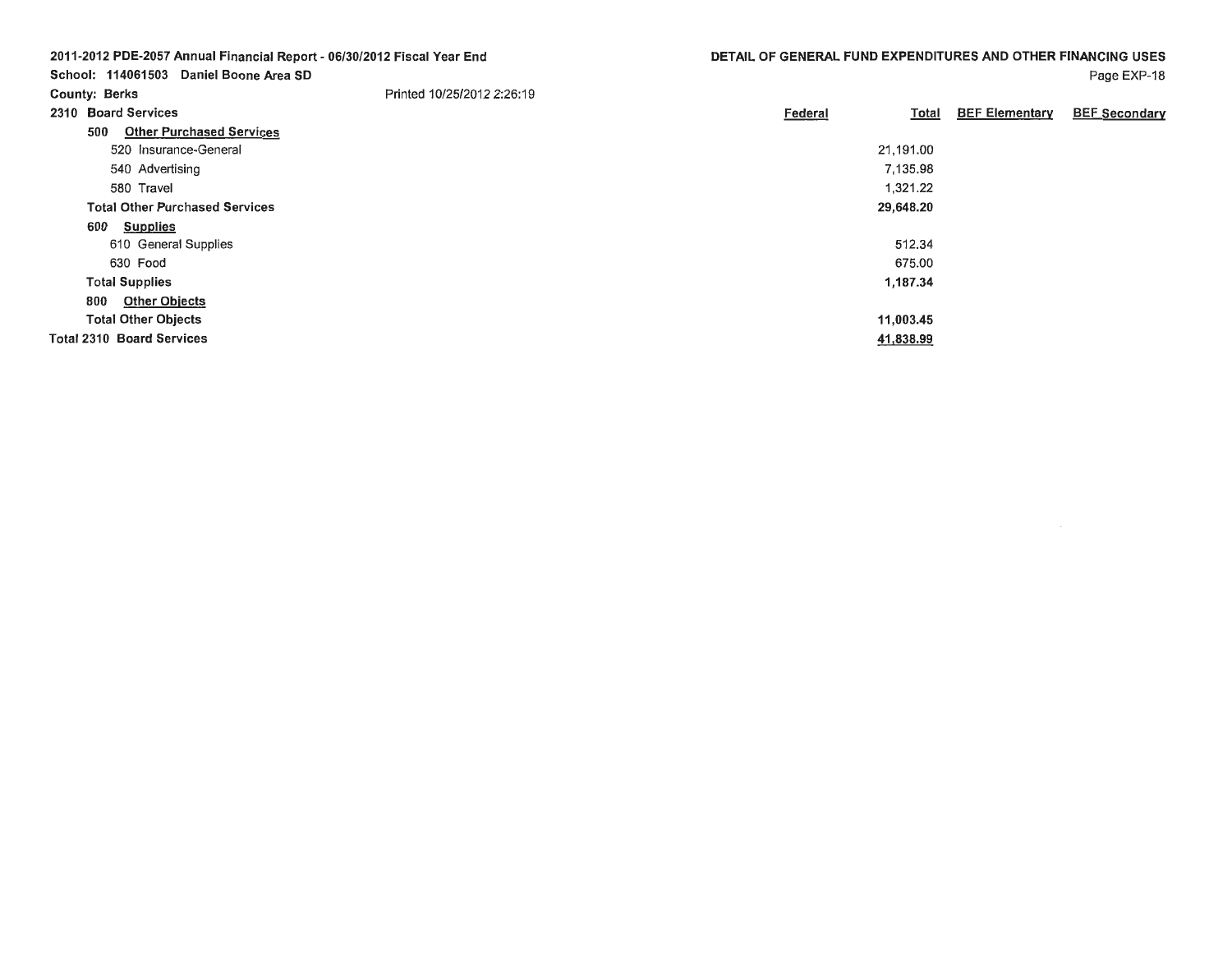|                      | 2011-2012 PDE-2057 Annual Financial Report - 06/30/2012 Fiscal Year End | DETAIL OF GENERAL FUND EXPENDITURES AND OTHER FINANCING USES |                       |                      |
|----------------------|-------------------------------------------------------------------------|--------------------------------------------------------------|-----------------------|----------------------|
|                      | School: 114061503 Daniel Boone Area SD                                  |                                                              |                       | Page EXP-19          |
| <b>County: Berks</b> | Printed 10/25/2012 2:26:19                                              |                                                              |                       |                      |
|                      | 2330 Tax Assessment And Collection Services                             | Federal<br>Total                                             | <b>BEF Elementary</b> | <b>BEF Secondary</b> |
| 100                  | <b>Personnel Services-Salaries</b>                                      |                                                              |                       |                      |
|                      | <b>Total Personnel Services-Salaries</b>                                | 5,013.00                                                     |                       |                      |
| 200                  | <b>Personnel Services-Employee Benefits</b>                             |                                                              |                       |                      |
|                      | 220 Social Security Contributions                                       | 383.47                                                       |                       |                      |
|                      | <b>Total Personnel Services-Employee Benefits</b>                       | 383.47                                                       |                       |                      |
| 300                  | <b>Purchased Professional &amp; Technical Services</b>                  |                                                              |                       |                      |
|                      | <b>Total Purchased Professional &amp; Technical Services</b>            | 48,287.31                                                    |                       |                      |
| 500                  | <b>Other Purchased Services</b>                                         |                                                              |                       |                      |
|                      | 520 Insurance-General                                                   | 4,195.00                                                     |                       |                      |
|                      | 530 Communications                                                      | 8.295.65                                                     |                       |                      |
|                      | <b>Total Other Purchased Services</b>                                   | 12,490.65                                                    |                       |                      |
|                      | <b>Total 2330 Tax Assessment And Collection Services</b>                | 66,174.43                                                    |                       |                      |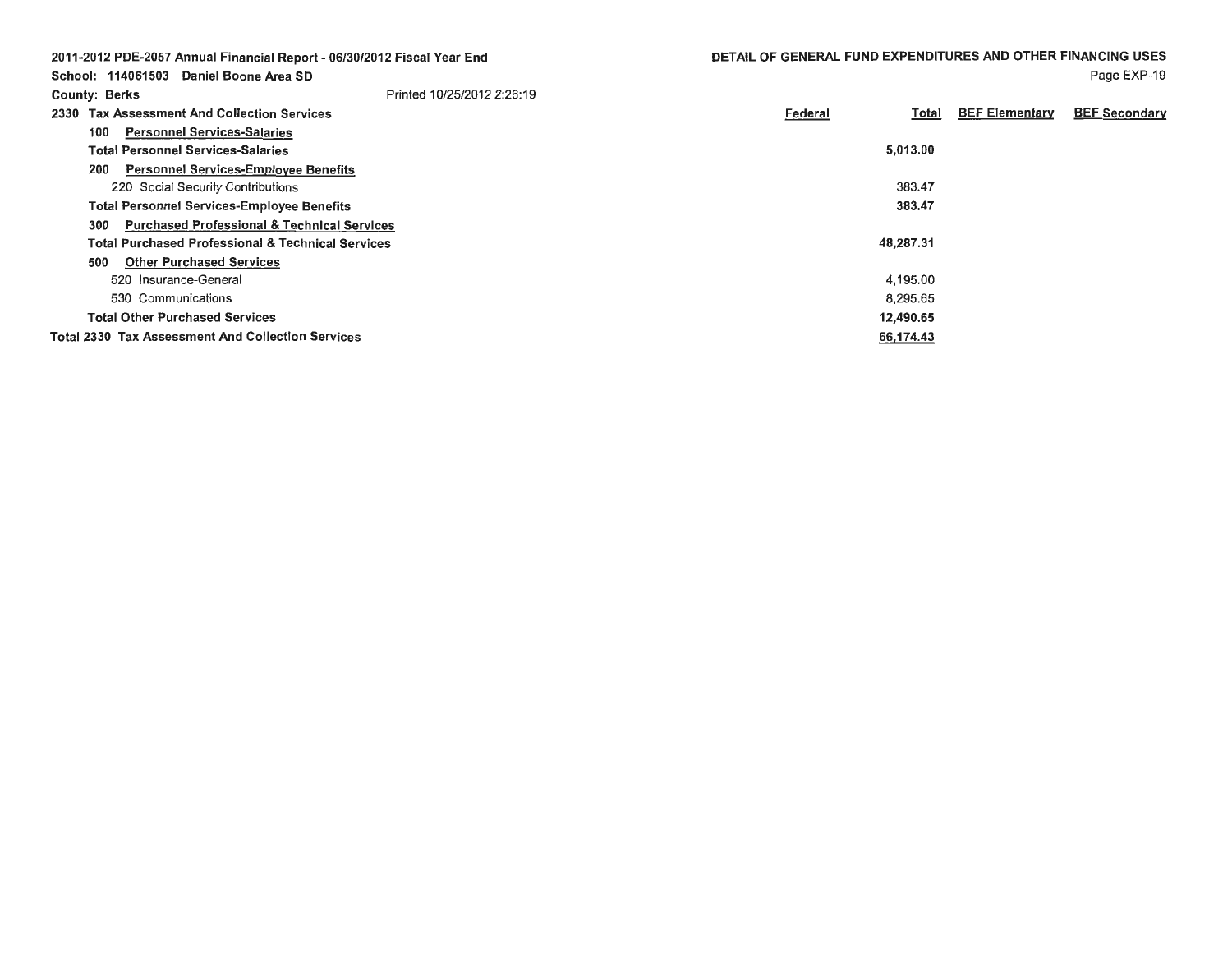| 2011-2012 PDE-2057 Annual Financial Report - 06/30/2012 Fiscal Year End<br>DETAIL OF GENERAL FUND EXPENDITURES AND OTHER FINANCING USES |                            |                |            |                       |                      |
|-----------------------------------------------------------------------------------------------------------------------------------------|----------------------------|----------------|------------|-----------------------|----------------------|
| School: 114061503<br>Daniel Boone Area SD                                                                                               |                            |                |            |                       | Page EXP-20          |
| County: Berks                                                                                                                           | Printed 10/25/2012 2:26:19 |                |            |                       |                      |
| 2350 Legal and Accounting Services                                                                                                      |                            | <u>Federal</u> | Total      | <b>BEF Elementary</b> | <b>BEF Secondary</b> |
| <b>Purchased Professional &amp; Technical Services</b><br>300                                                                           |                            |                |            |                       |                      |
| <b>Total Purchased Professional &amp; Technical Services</b>                                                                            |                            |                | 176.787.07 |                       |                      |
| <b>Total 2350 Legal and Accounting Services</b>                                                                                         |                            |                | 176,787.07 |                       |                      |
|                                                                                                                                         |                            |                |            |                       |                      |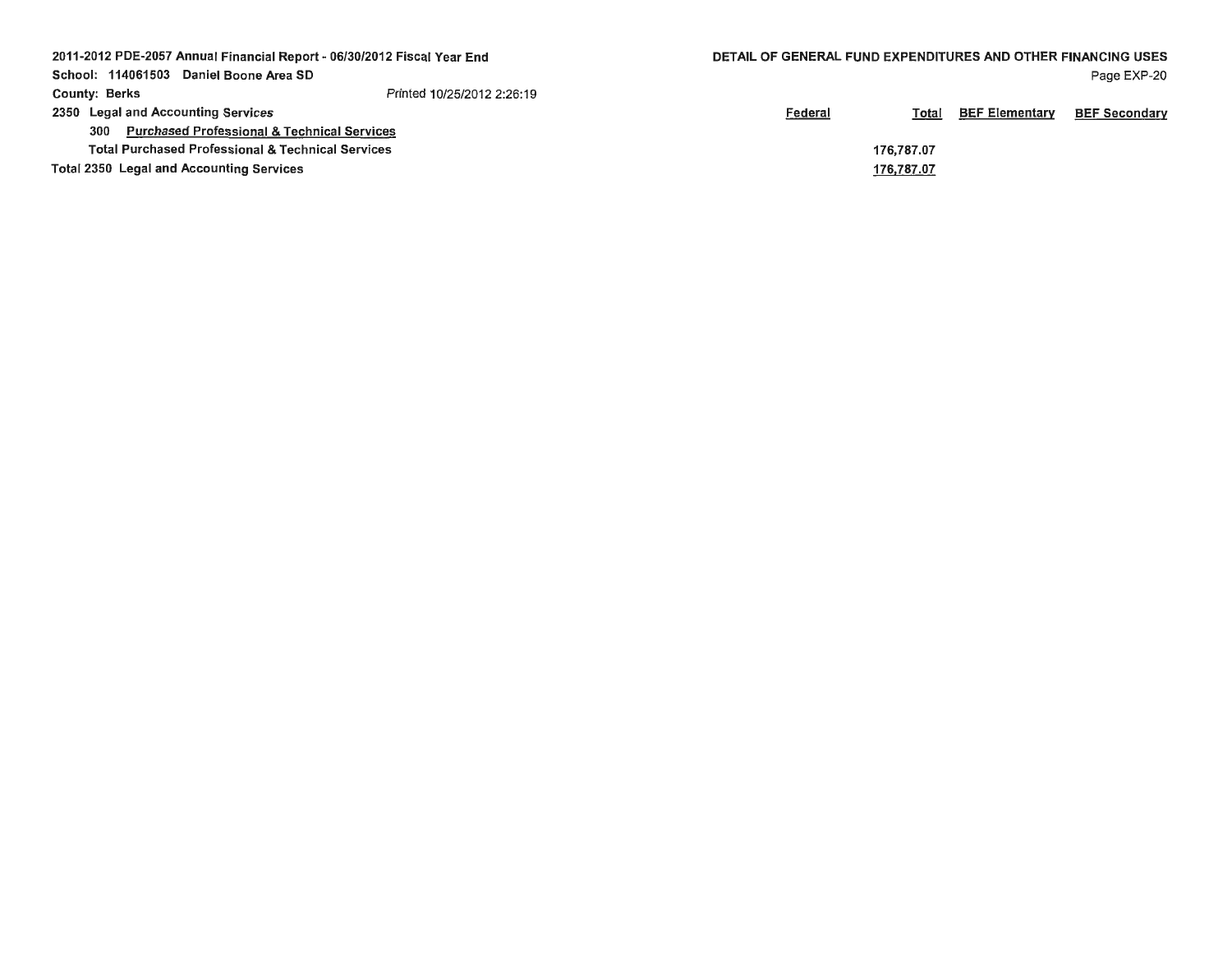| 2011-2012 PDE-2057 Annual Financial Report - 06/30/2012 Fiscal Year End<br>School: 114061503 Daniel Boone Area SD |                            | DETAIL OF GENERAL FUND EXPENDITURES AND OTHER FINANCING USES |           |         | Page EXP-21 |                       |                      |
|-------------------------------------------------------------------------------------------------------------------|----------------------------|--------------------------------------------------------------|-----------|---------|-------------|-----------------------|----------------------|
| <b>County: Berks</b>                                                                                              | Printed 10/25/2012 2:26:19 |                                                              |           |         |             |                       |                      |
|                                                                                                                   |                            |                                                              |           |         |             |                       | <b>BEF Secondary</b> |
| 2360 Office Of The Superintendent (Exec Dir.) Svcs.                                                               |                            | Elementary                                                   | Secondary | Federal | Total       | <b>BEF Elementary</b> |                      |
| <b>Personnel Services-Salaries</b><br>100                                                                         |                            |                                                              |           |         |             |                       |                      |
| <b>Total Personnel Services-Salaries</b>                                                                          |                            |                                                              |           |         | 210,777.59  |                       |                      |
| <b>Personnel Services-Employee Benefits</b><br>200                                                                |                            |                                                              |           |         |             |                       |                      |
| 210 Grp Ins - Contracted Provider                                                                                 |                            |                                                              |           |         | 22,031.89   |                       |                      |
| 220 Social Security Contributions                                                                                 |                            |                                                              |           |         | 14,272.89   |                       |                      |
| 230 PSERS Retirement Contributions                                                                                |                            |                                                              |           |         | 17,329.19   |                       |                      |
| <b>Total Personnel Services-Employee Benefits</b>                                                                 |                            |                                                              |           |         | 53,633.97   |                       |                      |
| <b>Other Purchased Services</b><br>500                                                                            |                            |                                                              |           |         |             |                       |                      |
| 550 Printing & Binding                                                                                            |                            |                                                              |           |         | 425.00      |                       |                      |
| 580 Travel                                                                                                        |                            |                                                              |           |         | 4,687.44    |                       |                      |
| <b>Total Other Purchased Services</b>                                                                             |                            |                                                              |           |         | 5,112.44    |                       |                      |
| <b>Supplies</b><br>600                                                                                            |                            |                                                              |           |         |             |                       |                      |
| 610 General Supplies                                                                                              |                            |                                                              |           |         | 14,403.87   |                       |                      |
| 630 Food                                                                                                          |                            |                                                              |           |         | 540.00      |                       |                      |
| 640 Books & Periodicals                                                                                           |                            |                                                              |           |         | 1,190.80    |                       |                      |
| <b>Total Supplies</b>                                                                                             |                            |                                                              |           |         | 16,134.67   |                       |                      |
| <b>Other Objects</b><br>800                                                                                       |                            |                                                              |           |         |             |                       |                      |
| <b>Total Other Objects</b>                                                                                        |                            |                                                              |           |         | 3,776.00    |                       |                      |
| Total 2360 Office Of The Superintendent (Exec Dir.) Svcs.                                                         |                            |                                                              |           |         | 289,434.67  |                       |                      |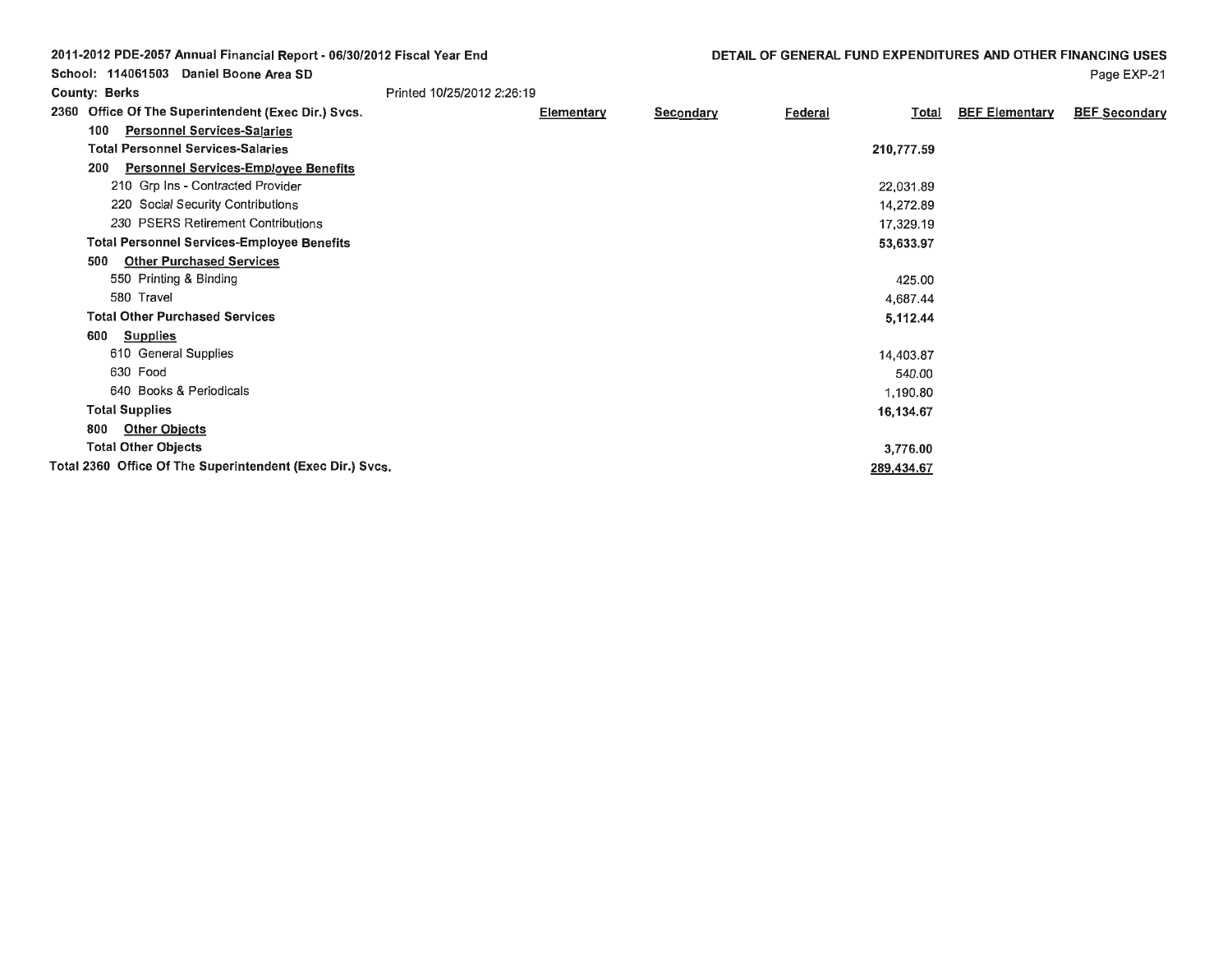| 2011-2012 PDE-2057 Annual Financial Report - 06/30/2012 Fiscal Year End |  |
|-------------------------------------------------------------------------|--|
|-------------------------------------------------------------------------|--|

**County: Berks** Printed 10/25/2012 2:26: 19

School: 114061503 Daniel Boone Area SD

| 2380 | <b>Office Of The Principal Services</b>            | <b>Elementary</b> | Secondary  | <u>Federal</u><br>Total | <b>BEF Elementary</b> | <b>BEF Secondary</b> |
|------|----------------------------------------------------|-------------------|------------|-------------------------|-----------------------|----------------------|
|      | <b>Personnel Services-Salaries</b><br>100          |                   |            |                         |                       |                      |
|      | <b>Total Personnel Services-Salaries</b>           | 741,958.14        | 591,232.94 | 1,333,191.08            |                       |                      |
|      | <b>Personnel Services-Employee Benefits</b><br>200 |                   |            |                         |                       |                      |
|      | 210 Grp Ins - Contracted Provider                  | 118,406.56        | 88,032.94  | 206,439.50              |                       |                      |
|      | 220 Social Security Contributions                  | 54,871.36         | 42,806.38  | 97,677.74               |                       |                      |
|      | 230 PSERS Retirement Contributions                 | 61,814.33         | 49,050.49  | 110,864.82              |                       |                      |
|      | <b>Total Personnel Services-Employee Benefits</b>  | 235,092.25        | 179,889.81 | 414,982.06              |                       |                      |
|      | <b>Purchased Property Services</b><br>400          |                   |            |                         |                       |                      |
|      | <b>Total Purchased Property Services</b>           | 9,523,22          | 8,031.37   | 17,554.59               |                       |                      |
|      | <b>Other Purchased Services</b><br>500             |                   |            |                         |                       |                      |
|      | 530 Communications                                 | 405.96            | 6,842.48   | 7,248.44                |                       |                      |
|      | 550 Printing & Binding                             | 849.93            | 1,533.39   | 2,383.32                |                       |                      |
|      | 580 Travel                                         | 901.99            | 210.63     | 1,112.62                |                       |                      |
|      | <b>Total Other Purchased Services</b>              | 2,157.88          | 8,586.50   | 10,744.38               |                       |                      |
|      | <b>Supplies</b><br>600                             |                   |            |                         |                       |                      |
|      | 610 General Supplies                               | 4,769.22          | 5,667.88   | 10,437.10               |                       |                      |
|      | 640 Books & Periodicals                            | 184.04            | 320.71     | 504.75                  |                       |                      |
|      | <b>Total Supplies</b>                              | 4.953.26          | 5,988.59   | 10,941.85               |                       |                      |
|      | <b>Property</b><br>700                             |                   |            |                         |                       |                      |
|      | 750 Equipment - Original & Additional              | 6,730.74          |            | 6,730.74                |                       |                      |
|      | <b>Total Property</b>                              | 6,730.74          |            | 6,730.74                |                       |                      |
|      | <b>Other Objects</b><br>800                        |                   |            |                         |                       |                      |
|      | <b>Total Other Objects</b>                         | 2,288.38          | 1,829.62   | 4,118.00                |                       |                      |
|      | Total 2380 Office Of The Principal Services        | 1.002.703.87      | 795,558.83 | 1,798,262.70            |                       |                      |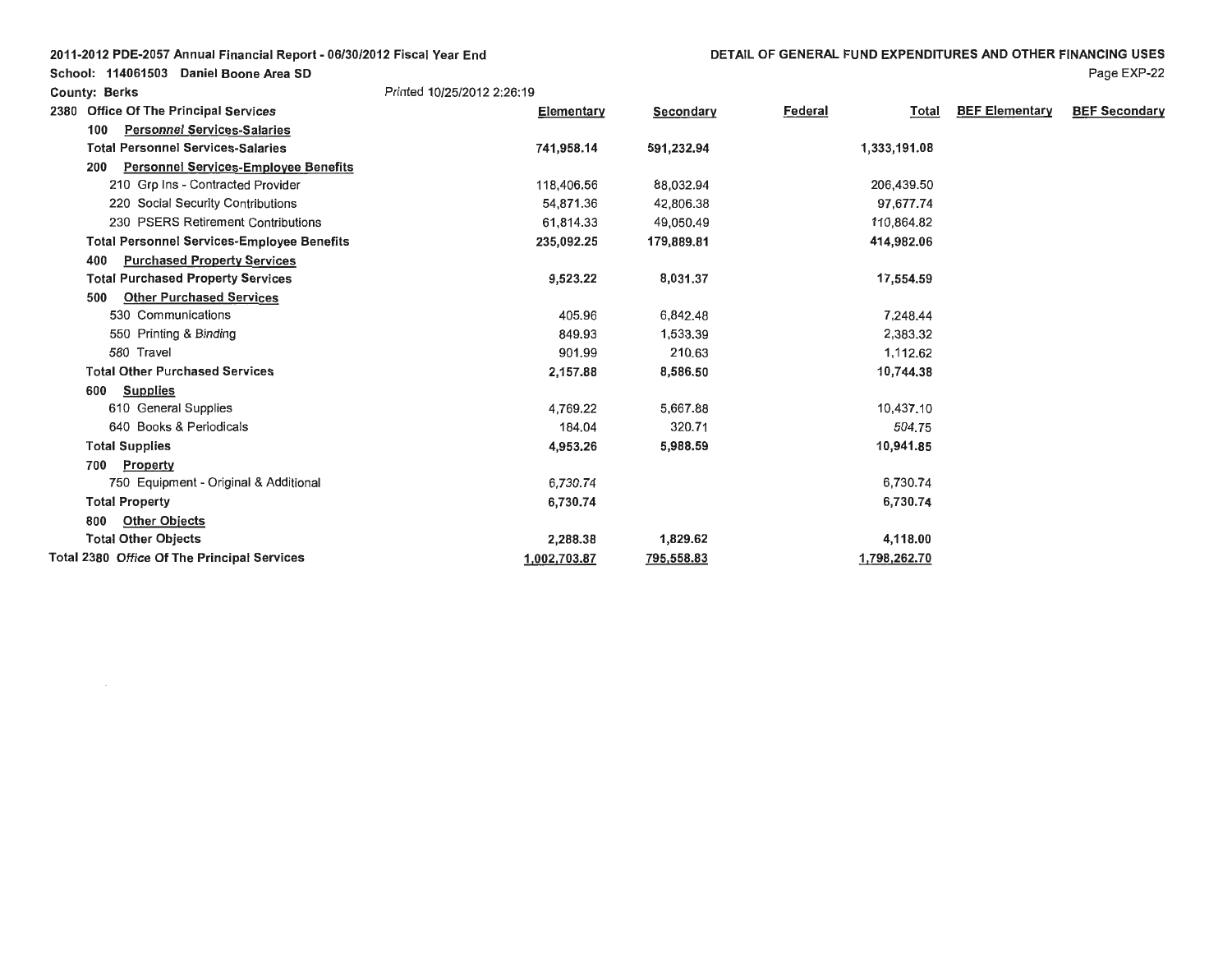| 2011-2012 PDE-2057 Annual Financial Report - 06/30/2012 Fiscal Year End | DETAIL OF GENERAL FUND EXPENDITURES AND OTHER FINANCING USES |                |            |                       |                      |
|-------------------------------------------------------------------------|--------------------------------------------------------------|----------------|------------|-----------------------|----------------------|
| School: 114061503 Daniel Boone Area SD                                  |                                                              |                |            |                       | Page EXP-23          |
| <b>County: Berks</b>                                                    | Printed 10/25/2012 2:26:19                                   |                |            |                       |                      |
| 2390 Other Administration Services                                      |                                                              | <b>Federal</b> | Total      | <b>BEF Elementary</b> | <b>BEF Secondary</b> |
| <b>Purchased Professional &amp; Technical Services</b><br>300           |                                                              |                |            |                       |                      |
| <b>Total Purchased Professional &amp; Technical Services</b>            |                                                              |                | 158.831.40 |                       |                      |
| <b>Total 2390 Other Administration Services</b>                         |                                                              |                | 158,831.40 |                       |                      |
|                                                                         |                                                              |                |            |                       |                      |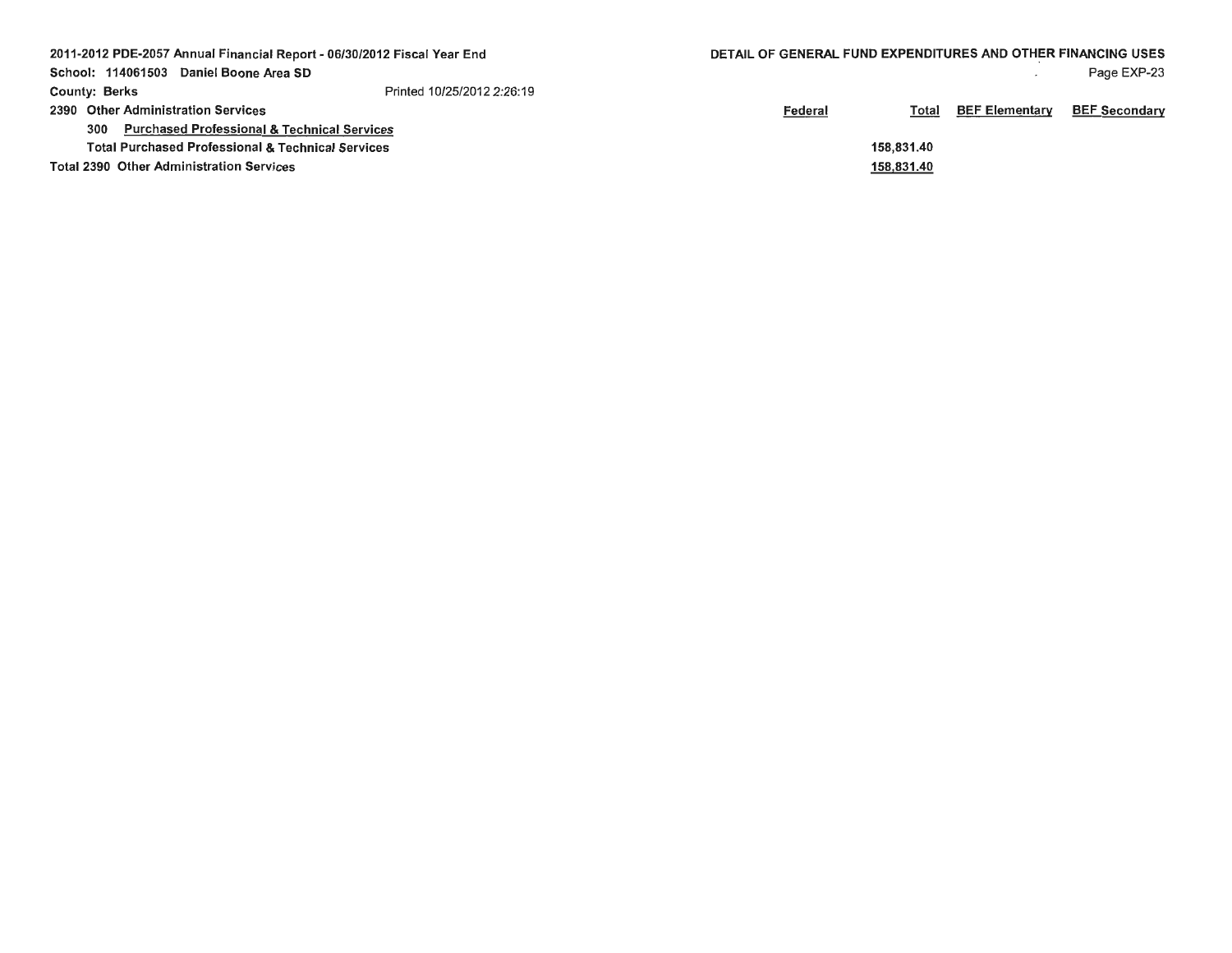| DETAIL OF GENERAL FUND EXPENDITURES AND OTHER FINANCING USES |  |
|--------------------------------------------------------------|--|
|--------------------------------------------------------------|--|

Federal

Page EXP-24

Total BEF Elementary BEF Secondary

 $\Lambda$ 

2011-2012 PDE-2057 Annual Financial Report - 06/30/2012 Fiscal Year End School: 114061503 Daniel Boone Area SD County: Berks 2400 Pupil Health 100 Personnel Services-Salaries Total Personnel Services-Salaries 200 Personnel Services-Employee Benefits 210 Grp Ins - Contracted Provider 220 Social Security Contributions 230 PSERS Retirement Contributions 240 Tuition Reimbursements Total Personnel Services-Employee Benefits Printed 10/25/2012 2:26: 19

| <b>Total Personnel Services-Salaries</b>                      | 448,981.29 |
|---------------------------------------------------------------|------------|
| 200<br><b>Personnel Services-Employee Benefits</b>            |            |
| 210 Grp Ins - Contracted Provider                             | 58,483.18  |
| 220 Social Security Contributions                             | 33,989.47  |
| 230 PSERS Retirement Contributions                            | 38,374.90  |
| 240 Tuition Reimbursements                                    | 1,780.00   |
| <b>Total Personnel Services-Employee Benefits</b>             | 132,627.55 |
| <b>Purchased Professional &amp; Technical Services</b><br>300 |            |
| <b>Total Purchased Professional &amp; Technical Services</b>  | 3,152.00   |
| <b>Purchased Property Services</b><br>400                     |            |
| <b>Total Purchased Property Services</b>                      | 72.00      |
| 500<br><b>Other Purchased Services</b>                        |            |
| 550 Printing & Binding                                        | 85.00      |
| <b>Total Other Purchased Services</b>                         | 85.00      |
| 600<br><b>Supplies</b>                                        |            |
| 610 General Supplies                                          | 6,661.52   |
| <b>Total Supplies</b>                                         | 6,661.52   |
| <b>Other Objects</b><br>800                                   |            |
| <b>Total Other Objects</b>                                    | 60.00      |
| Total 2400 Pupil Health                                       | 591,639.36 |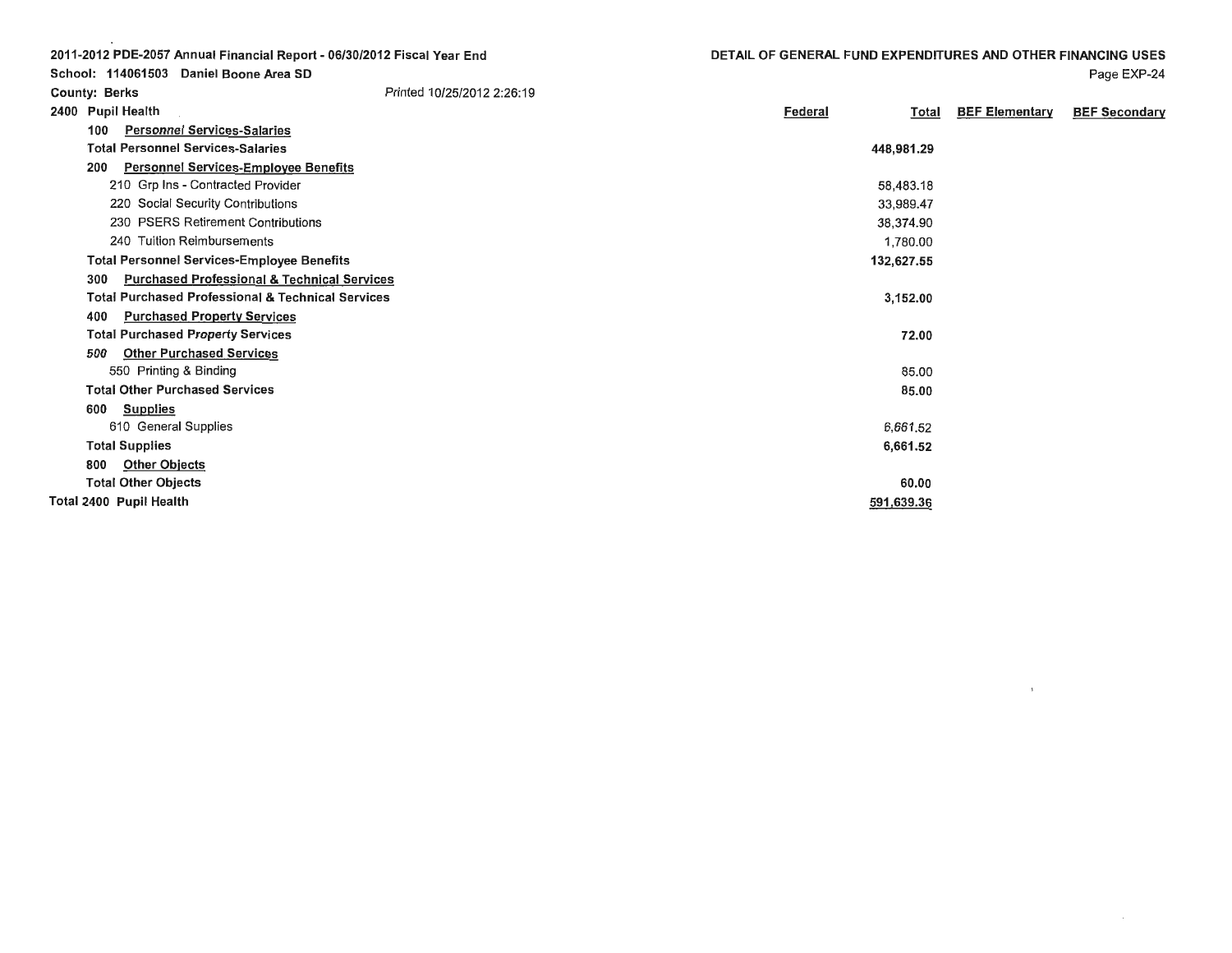**Federal** 

Total BEF Elementary BEF Secondary

2011-2012 PDE-2057 Annual Financial Report - 06/30/2012 Fiscal Year End School: 114061503 Daniel Boone Area SD County: Berks 2500 Business 100 Personnel Services-Salaries Total Personnel Services-Salaries Printed 10/25/2012 2:26:19

| יטע<br>Personnel Services-Salaries                            |            |  |
|---------------------------------------------------------------|------------|--|
| <b>Total Personnel Services-Salaries</b>                      | 339,247.95 |  |
| <b>Personnel Services-Employee Benefits</b><br>200            |            |  |
| 210 Grp Ins - Contracted Provider                             | 33,100.46  |  |
| 220 Social Security Contributions                             | 25,190.05  |  |
| 230 PSERS Retirement Contributions                            | 27,724.76  |  |
| <b>Total Personnel Services-Employee Benefits</b>             | 86,015.27  |  |
| <b>Purchased Professional &amp; Technical Services</b><br>300 |            |  |
| <b>Total Purchased Professional &amp; Technical Services</b>  | 7.594.71   |  |
| <b>Other Purchased Services</b><br>500                        |            |  |
| 580 Travel                                                    | 2,980.29   |  |
| <b>Total Other Purchased Services</b>                         | 2,980.29   |  |
| <u>Supplies</u><br>600                                        |            |  |
| 610 General Supplies                                          | 4,459.44   |  |
| <b>Total Supplies</b>                                         | 4,459.44   |  |
| 800<br><b>Other Objects</b>                                   |            |  |
| <b>Total Other Objects</b>                                    | 721.00     |  |
| <b>Total 2500 Business</b>                                    | 441,018.66 |  |
|                                                               |            |  |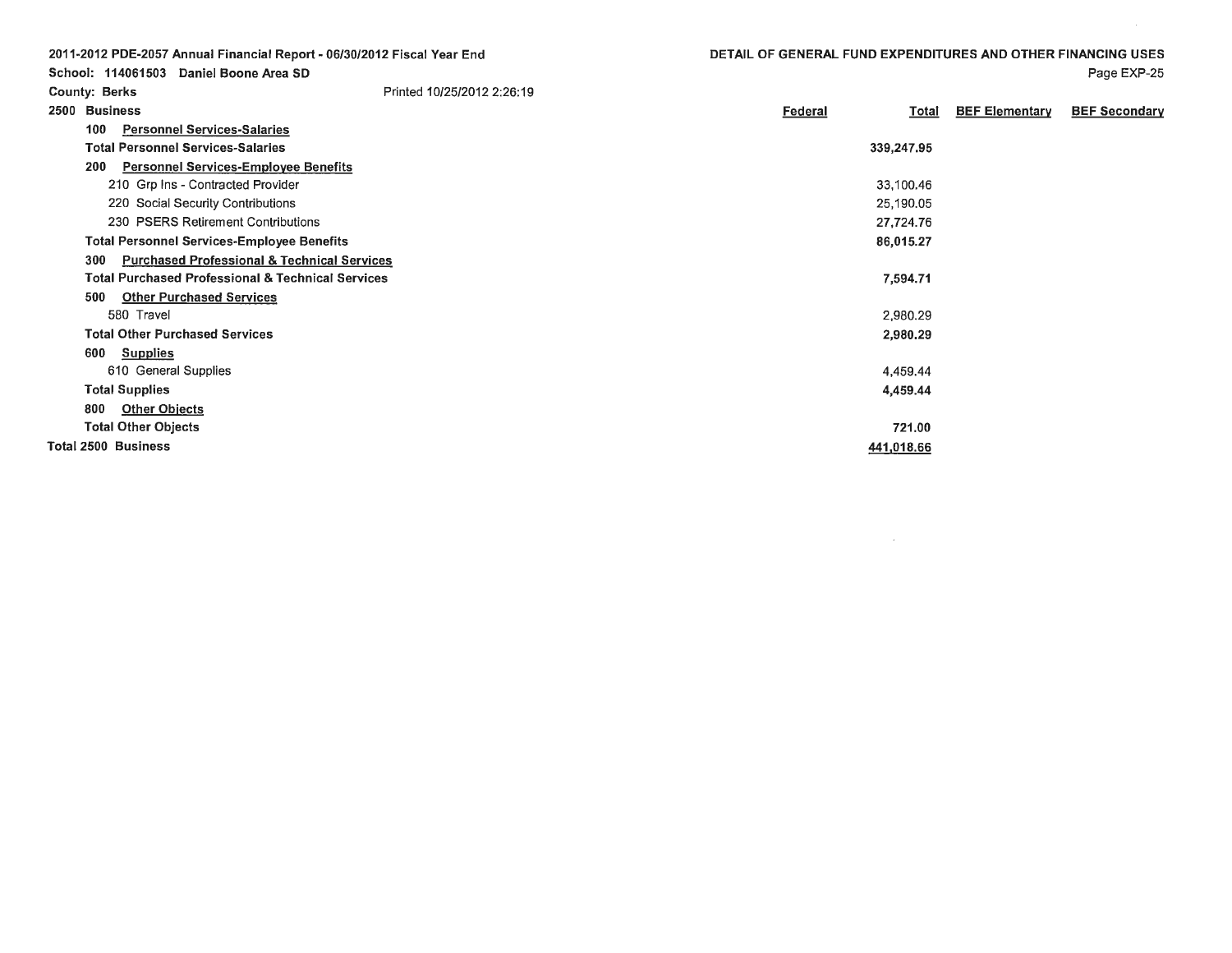| 2011-2012 PDE-2057 Annual Financial Report - 06/30/2012 Fiscal Year End |            |            | DETAIL OF GENERAL FUND EXPENDITURES AND OTHER FINANCING USES |                                       |                      |
|-------------------------------------------------------------------------|------------|------------|--------------------------------------------------------------|---------------------------------------|----------------------|
| School: 114061503 Daniel Boone Area SD                                  |            |            |                                                              |                                       | Page EXP-26          |
| Printed 10/25/2012 2:26:19<br><b>County: Berks</b>                      |            |            |                                                              |                                       |                      |
| 2600 Operation & Maintenance of Plant Services                          | Elementary | Secondary  | <b>Federal</b>                                               | <b>BEF</b> Elementary<br><b>Total</b> | <b>BEF Secondary</b> |
| <b>Personnel Services-Salaries</b><br>100                               |            |            |                                                              |                                       |                      |
| <b>Total Personnel Services-Salaries</b>                                |            |            | 1,718,419.27                                                 |                                       |                      |
| <b>Personnel Services-Employee Benefits</b><br>200                      |            |            |                                                              |                                       |                      |
| 210 Grp Ins - Contracted Provider                                       |            |            | 477,093.30                                                   |                                       |                      |
| 220 Social Security Contributions                                       |            |            | 126,385.76                                                   |                                       |                      |
| 230 PSERS Retirement Contributions                                      |            |            | 144,896.74                                                   |                                       |                      |
| <b>Total Personnel Services-Employee Benefits</b>                       |            |            | 748,375.80                                                   |                                       |                      |
| <b>Purchased Professional &amp; Technical Services</b><br>300           |            |            |                                                              |                                       |                      |
| <b>Total Purchased Professional &amp; Technical Services</b>            |            |            |                                                              | 135.00                                |                      |
| <b>Purchased Property Services</b><br>400                               |            |            |                                                              |                                       |                      |
| <b>Total Purchased Property Services</b>                                |            |            | 560,460.64                                                   |                                       |                      |
| <b>Other Purchased Services</b><br>500                                  |            |            |                                                              |                                       |                      |
| 521 Fire Insurance                                                      |            |            | 68,343.00                                                    |                                       |                      |
| 522 Automotive Liability Insurance                                      |            |            | 9,587.00                                                     |                                       |                      |
| 523 General Property and Liability Insurance                            |            |            | 8,520.00                                                     |                                       |                      |
| 580 Travel                                                              |            |            |                                                              | 716.92                                |                      |
| <b>Total Other Purchased Services</b>                                   |            |            | 87,166.92                                                    |                                       |                      |
| <b>Supplies</b><br>600                                                  |            |            |                                                              |                                       |                      |
| 610 General Supplies                                                    | 125,009.04 | 122,229.16 | 247.238.20                                                   |                                       |                      |
| 620 Energy                                                              |            |            | 936,138.22                                                   |                                       |                      |
| <b>Total Supplies</b>                                                   |            |            | 1,183,376.42                                                 |                                       |                      |
| Property<br>700                                                         |            |            |                                                              |                                       |                      |
| 750 Equipment - Original & Additional                                   |            |            | 3,787.00                                                     |                                       |                      |
| <b>Total Property</b>                                                   |            |            | 3,787.00                                                     |                                       |                      |
| <b>Other Objects</b><br>800                                             |            |            |                                                              |                                       |                      |
| <b>Total Other Objects</b>                                              |            |            | 4,773.85                                                     |                                       |                      |
| Total 2600 Operation & Maintenance of Plant Services                    |            |            | 4,306,494.90                                                 |                                       |                      |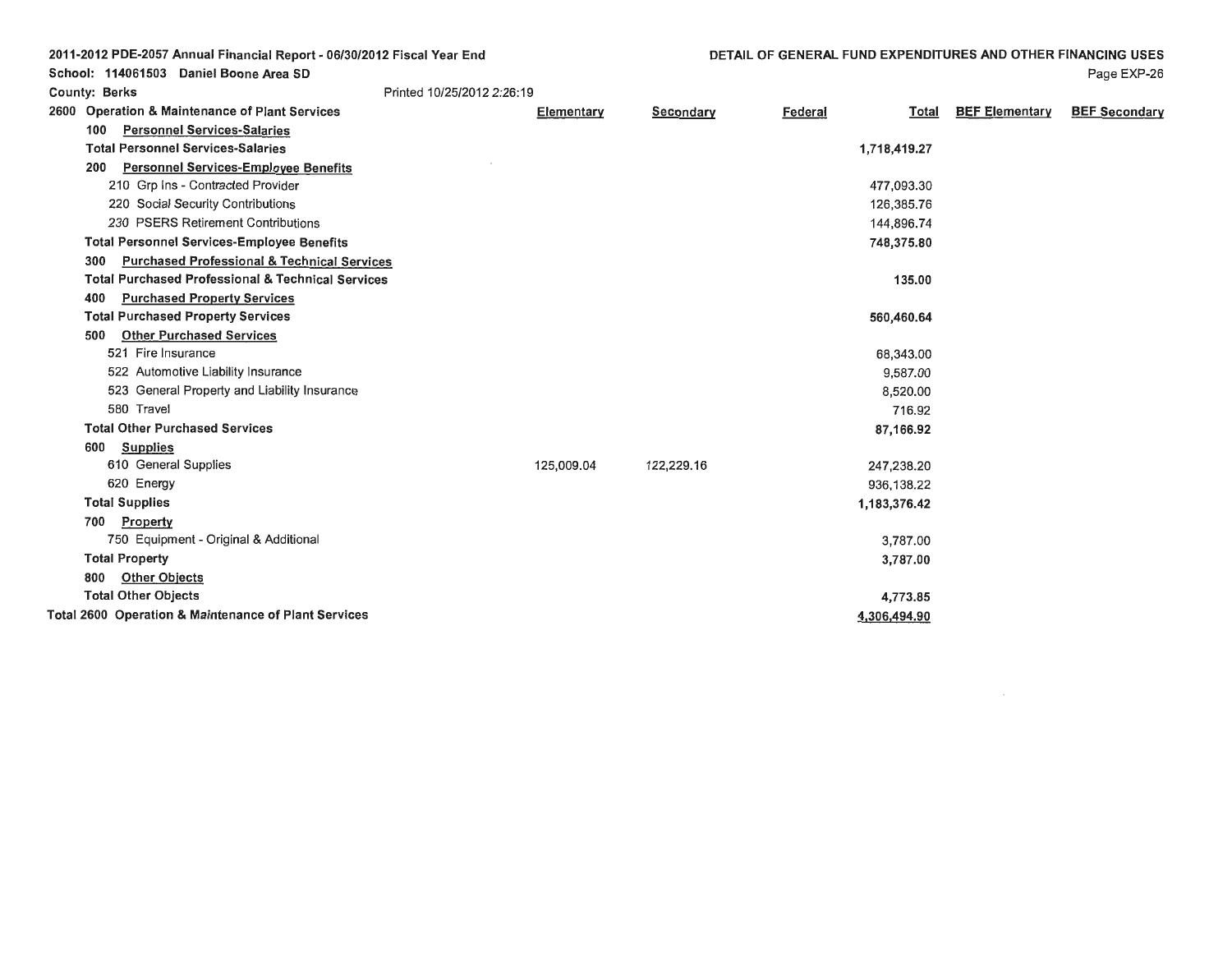| 2011-2012 PDE-2057 Annual Financial Report - 06/30/2012 Fiscal Year End |                            | DETAIL OF GENERAL FUND EXPENDITURES AND OTHER FINANCING USES |              |                       |                      |
|-------------------------------------------------------------------------|----------------------------|--------------------------------------------------------------|--------------|-----------------------|----------------------|
| School: 114061503 Daniel Boone Area SD                                  |                            |                                                              |              |                       | Page EXP-27          |
| <b>County: Berks</b>                                                    | Printed 10/25/2012 2:26:19 |                                                              |              |                       |                      |
| 2700 Student Transportation Services                                    |                            | Federal                                                      | Total        | <b>BEF Elementary</b> | <b>BEF Secondary</b> |
| <b>Purchased Professional &amp; Technical Services</b><br>300           |                            |                                                              |              |                       |                      |
| <b>Total Purchased Professional &amp; Technical Services</b>            |                            |                                                              | 4,000.00     |                       |                      |
| <b>Other Purchased Services</b><br>500                                  |                            |                                                              |              |                       |                      |
| 513 St Tr Syc-Contr Carrier                                             |                            | 37.371.49                                                    | 2,875,689.50 |                       |                      |
| 516 St Tr Syc from the IU                                               |                            |                                                              | 155,330,56   |                       |                      |
| <b>Total Other Purchased Services</b>                                   |                            | 37.371.49                                                    | 3,031,020.06 |                       |                      |
| <b>Supplies</b><br>600                                                  |                            |                                                              |              |                       |                      |
| 630 Food                                                                |                            |                                                              | 100.00       |                       |                      |
| <b>Total Supplies</b>                                                   |                            |                                                              | 100.00       |                       |                      |
| <b>Total 2700 Student Transportation Services</b>                       |                            | 37,371.49                                                    | 3,035,120.06 |                       |                      |

 $\label{eq:2.1} \mathcal{L}(\mathcal{L}^{\text{max}}_{\mathcal{L}}(\mathcal{L}^{\text{max}}_{\mathcal{L}}),\mathcal{L}^{\text{max}}_{\mathcal{L}}(\mathcal{L}^{\text{max}}_{\mathcal{L}}))$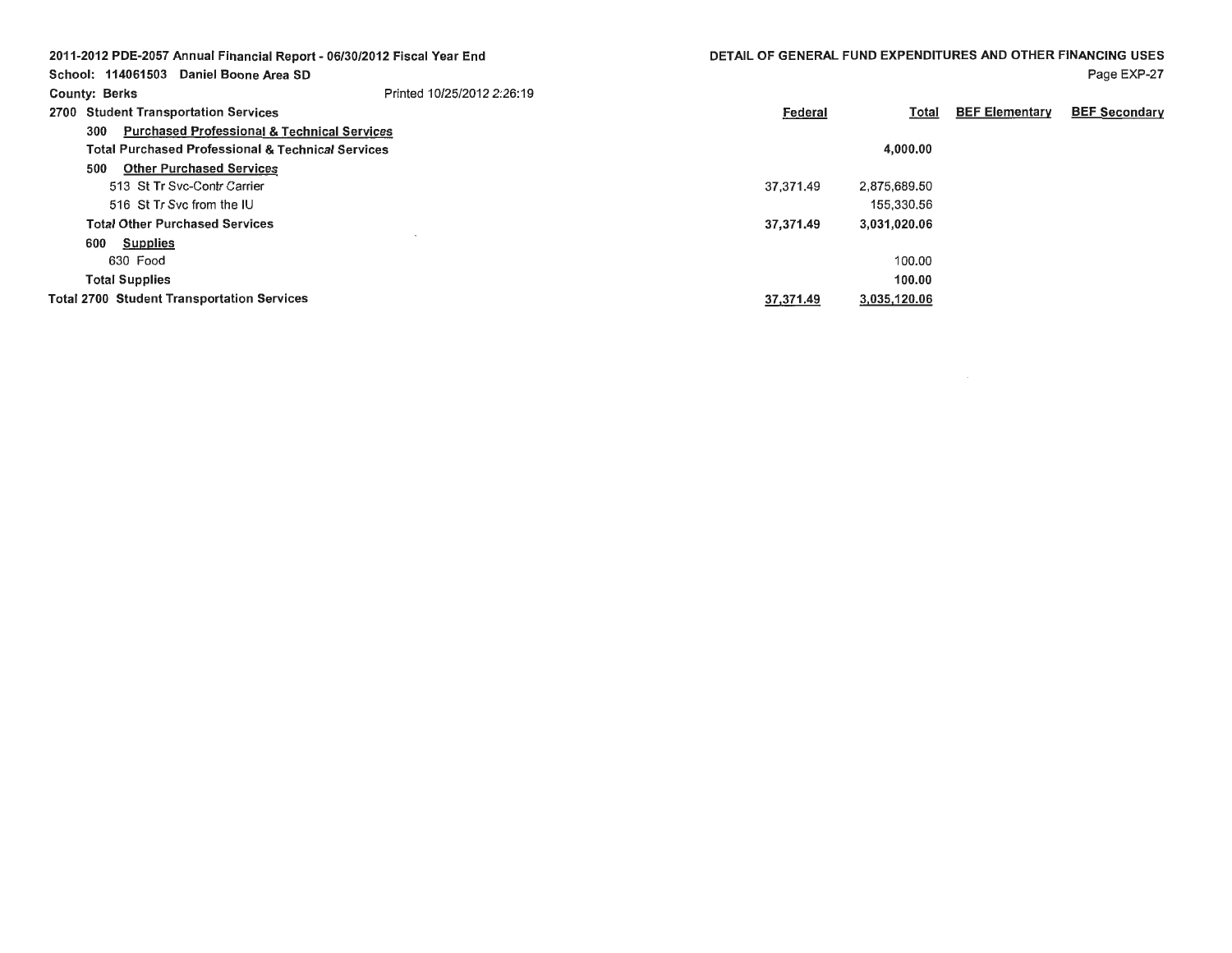Page EXP-28

2011-2012 PDE-2057 Annual Financial Report - 06/30/2012 Fiscal Year End School: 114061503 Daniel Boone **Area SD**  County: Berks 2800 Central Printed 10/25/2012 2:26: 19

| 2800 | Central                                                      | Federal<br>Total | <b>BEF Elementary</b> | <b>BEF Secondary</b> |
|------|--------------------------------------------------------------|------------------|-----------------------|----------------------|
| 100  | <b>Personnel Services-Salaries</b>                           |                  |                       |                      |
|      | <b>Total Personnel Services-Salaries</b>                     | 39,718.04        |                       |                      |
| 200  | <b>Personnel Services-Employee Benefits</b>                  |                  |                       |                      |
|      | 210 Grp Ins - Contracted Provider                            | 19.44            |                       |                      |
|      | 220 Social Security Contributions                            | 3,038.41         |                       |                      |
|      | 230 PSERS Retirement Contributions                           | 3,283.90         |                       |                      |
|      | <b>Total Personnel Services-Employee Benefits</b>            | 6,341.75         |                       |                      |
| 300  | <b>Purchased Professional &amp; Technical Services</b>       |                  |                       |                      |
|      | <b>Total Purchased Professional &amp; Technical Services</b> | 158,999.14       |                       |                      |
| 400  | <b>Purchased Property Services</b>                           |                  |                       |                      |
|      | <b>Total Purchased Property Services</b>                     | 6,113.76         |                       |                      |
| 500  | <b>Other Purchased Services</b>                              |                  |                       |                      |
|      | 530 Communications                                           | 73,629.16        |                       |                      |
|      | <b>Total Other Purchased Services</b>                        | 73,629.16        |                       |                      |
| 600  | <b>Supplies</b>                                              |                  |                       |                      |
|      | 610 General Supplies                                         | 2,333.58         |                       |                      |
|      | <b>Total Supplies</b>                                        | 2,333.58         |                       |                      |
| 800  | <b>Other Objects</b>                                         |                  |                       |                      |
|      | <b>Total Other Objects</b>                                   | 4,348.75         |                       |                      |
|      | <b>Total 2800 Central</b>                                    | 291,484.18       |                       |                      |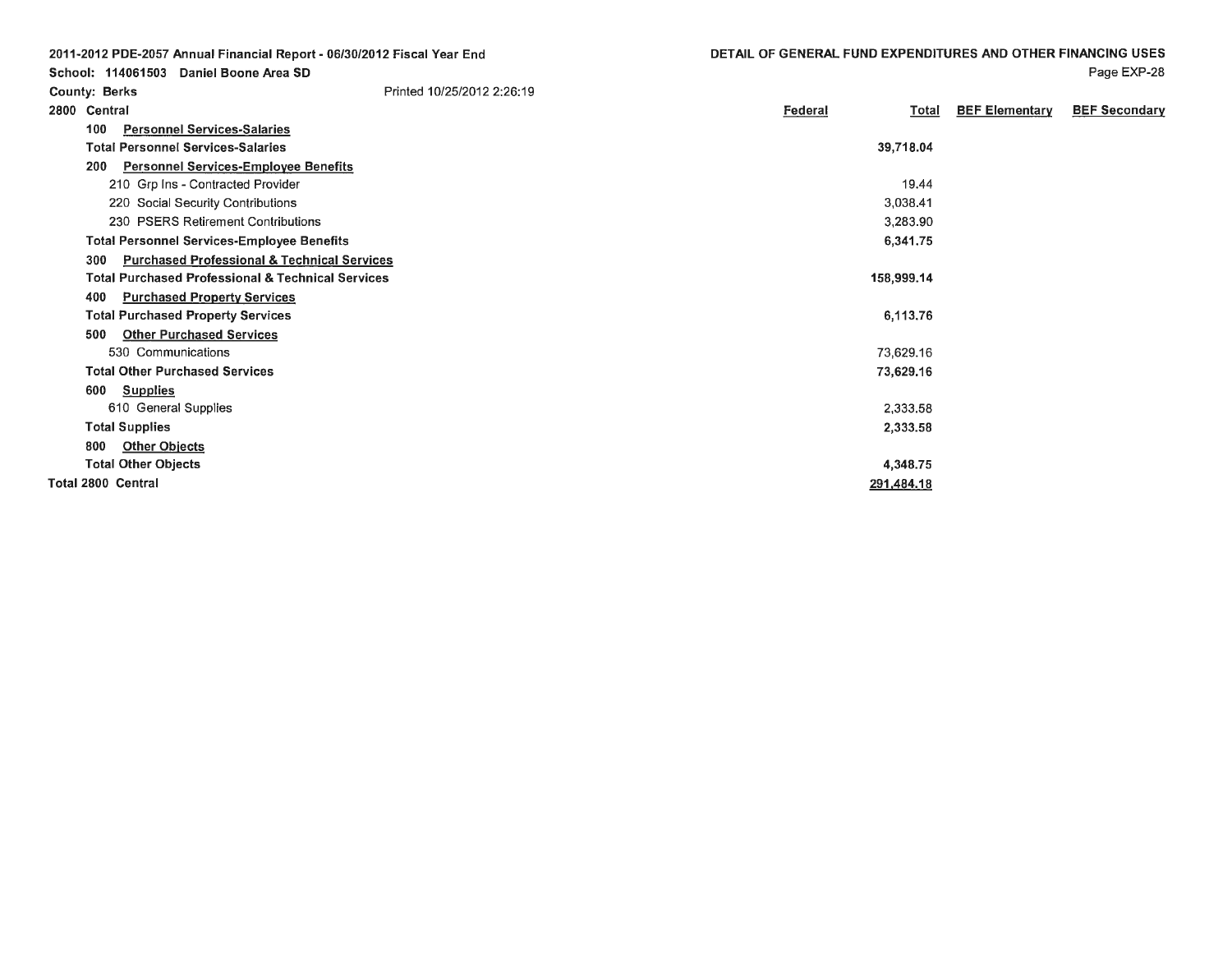| 2011-2012 PDE-2057 Annual Financial Report - 06/30/2012 Fiscal Year End |                            | DETAIL OF GENERAL FUND EXPENDITURES AND OTHER FINANCING USES |           |                       |                      |
|-------------------------------------------------------------------------|----------------------------|--------------------------------------------------------------|-----------|-----------------------|----------------------|
| School: 114061503<br>Daniel Boone Area SD                               |                            |                                                              |           |                       | Page EXP-29          |
| <b>County: Berks</b>                                                    | Printed 10/25/2012 2:26:19 |                                                              |           |                       |                      |
| 2900 Other Support Services                                             |                            | <b>Federal</b>                                               | Total     | <b>BEF Elementary</b> | <b>BEF Secondary</b> |
| <b>Other Purchased Services</b><br>500                                  |                            |                                                              |           |                       |                      |
| 590 Miscellaneous Purchased Services                                    |                            |                                                              | 38,289.59 |                       |                      |
| <b>Total Other Purchased Services</b>                                   |                            |                                                              | 38,289.59 |                       |                      |
| <b>Total 2900 Other Support Services</b>                                |                            |                                                              | 38,289.59 |                       |                      |
|                                                                         |                            |                                                              |           |                       |                      |

 $\label{eq:2.1} \mathcal{L}(\mathcal{L}^{\text{max}}_{\mathcal{L}}(\mathcal{L}^{\text{max}}_{\mathcal{L}}(\mathcal{L}^{\text{max}}_{\mathcal{L}}(\mathcal{L}^{\text{max}}_{\mathcal{L}^{\text{max}}_{\mathcal{L}}(\mathcal{L}^{\text{max}}_{\mathcal{L}^{\text{max}}_{\mathcal{L}^{\text{max}}_{\mathcal{L}^{\text{max}}_{\mathcal{L}^{\text{max}}_{\mathcal{L}^{\text{max}}_{\mathcal{L}^{\text{max}}_{\mathcal{L}^{\text{max}}_{\mathcal{L}^{\text{max}}$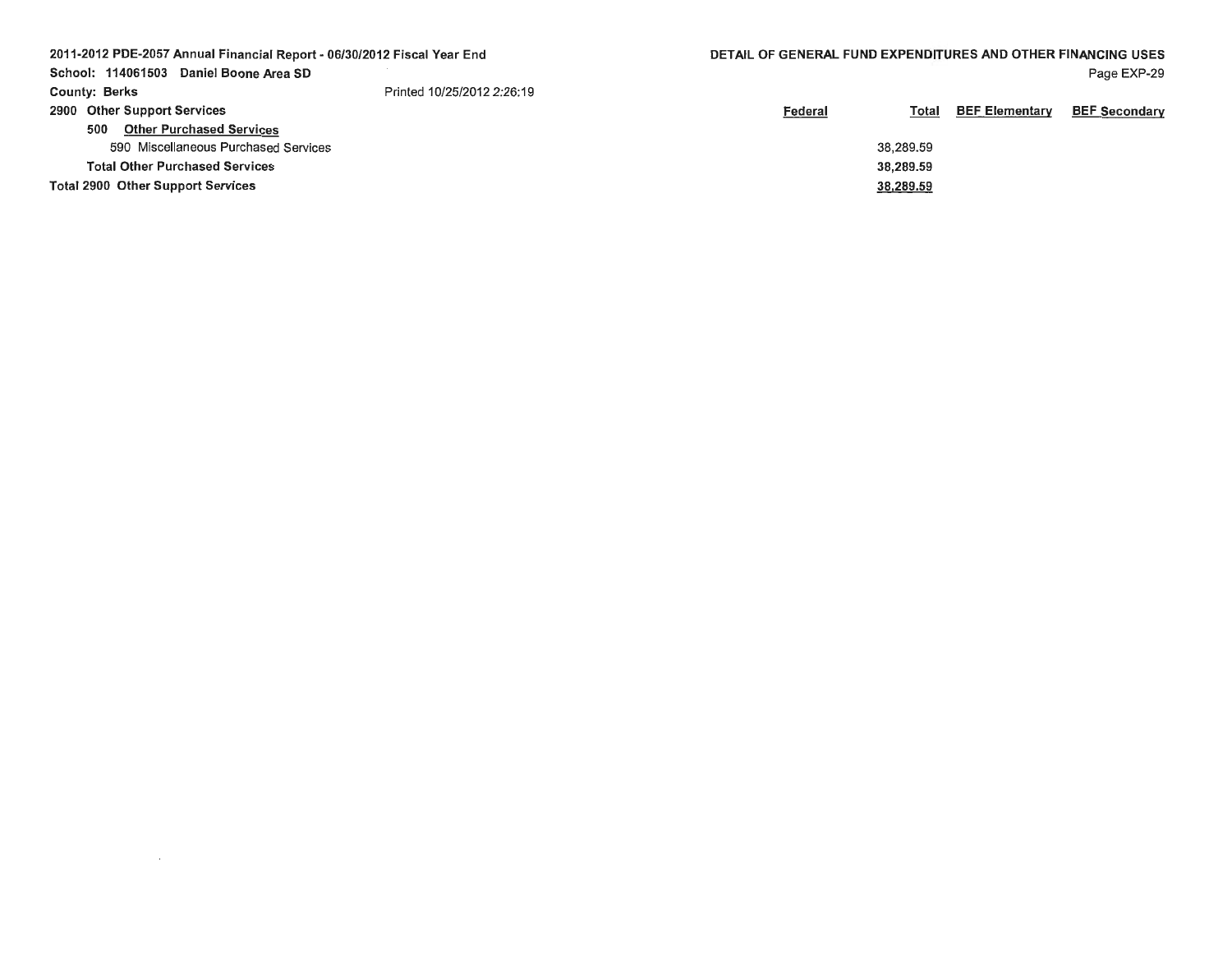| 2011-2012 PDE-2057 Annual Financial Report - 06/30/2012 Fiscal Year End | DETAIL OF GENERAL FUND EXPENDITURES AND OTHER FINANCING USES |                       |                      |
|-------------------------------------------------------------------------|--------------------------------------------------------------|-----------------------|----------------------|
| School: 114061503 Daniel Boone Area SD                                  |                                                              |                       | Page EXP-30          |
| Printed 10/25/2012 2:26:19<br><b>County: Berks</b>                      |                                                              |                       |                      |
| 3000 Operation of Noninstructional Services                             | Federal<br>Total                                             | <b>BEF Elementary</b> | <b>BEF Secondary</b> |
| <b>Personnel Services-Salaries</b><br>100                               |                                                              |                       |                      |
| <b>Total Personnel Services-Salaries</b>                                | 396,574.01                                                   |                       |                      |
| <b>Personnel Services-Employee Benefits</b><br>200                      |                                                              |                       |                      |
| 210 Grp Ins - Contracted Provider                                       | 5,831.30                                                     |                       |                      |
| 220 Social Security Contributions                                       | 30,057.21                                                    |                       |                      |
| 230 PSERS Retirement Contributions                                      | 21,337.04                                                    |                       |                      |
| <b>Total Personnel Services-Employee Benefits</b>                       | 57,225.55                                                    |                       |                      |
| <b>Purchased Professional &amp; Technical Services</b><br>300           |                                                              |                       |                      |
| <b>Total Purchased Professional &amp; Technical Services</b>            | 43,010.25                                                    |                       |                      |
| <b>Purchased Property Services</b><br>400                               |                                                              |                       |                      |
| <b>Total Purchased Property Services</b>                                | 27,805.52                                                    |                       |                      |
| <b>Other Purchased Services</b><br>500                                  |                                                              |                       |                      |
| 510 Student Transportation Services                                     | 60,406.10                                                    |                       |                      |
| 520 Insurance-General                                                   | 9,896.00                                                     |                       |                      |
| 580 Travel                                                              | 6,435.00                                                     |                       |                      |
| <b>Total Other Purchased Services</b>                                   | 76,737.10                                                    |                       |                      |
| <b>Supplies</b><br>600                                                  |                                                              |                       |                      |
| 610 General Supplies                                                    | 14,786.35                                                    |                       |                      |
| 620 Energy                                                              | 2,735.17                                                     |                       |                      |
| <b>Total Supplies</b>                                                   | 17,521.52                                                    |                       |                      |
| Property<br>700                                                         |                                                              |                       |                      |
| 750 Equipment - Original & Additional                                   | 2,809.25                                                     |                       |                      |
| 760 Equipment - Replacement                                             | 3,042.34                                                     |                       |                      |
| <b>Total Property</b>                                                   | 5,851.59                                                     |                       |                      |
| <b>Other Objects</b><br>800                                             |                                                              |                       |                      |
| <b>Total Other Objects</b>                                              | 8,492.99                                                     |                       |                      |
| <b>Total 3000 Operation of Noninstructional Services</b>                | 633,218.53                                                   |                       |                      |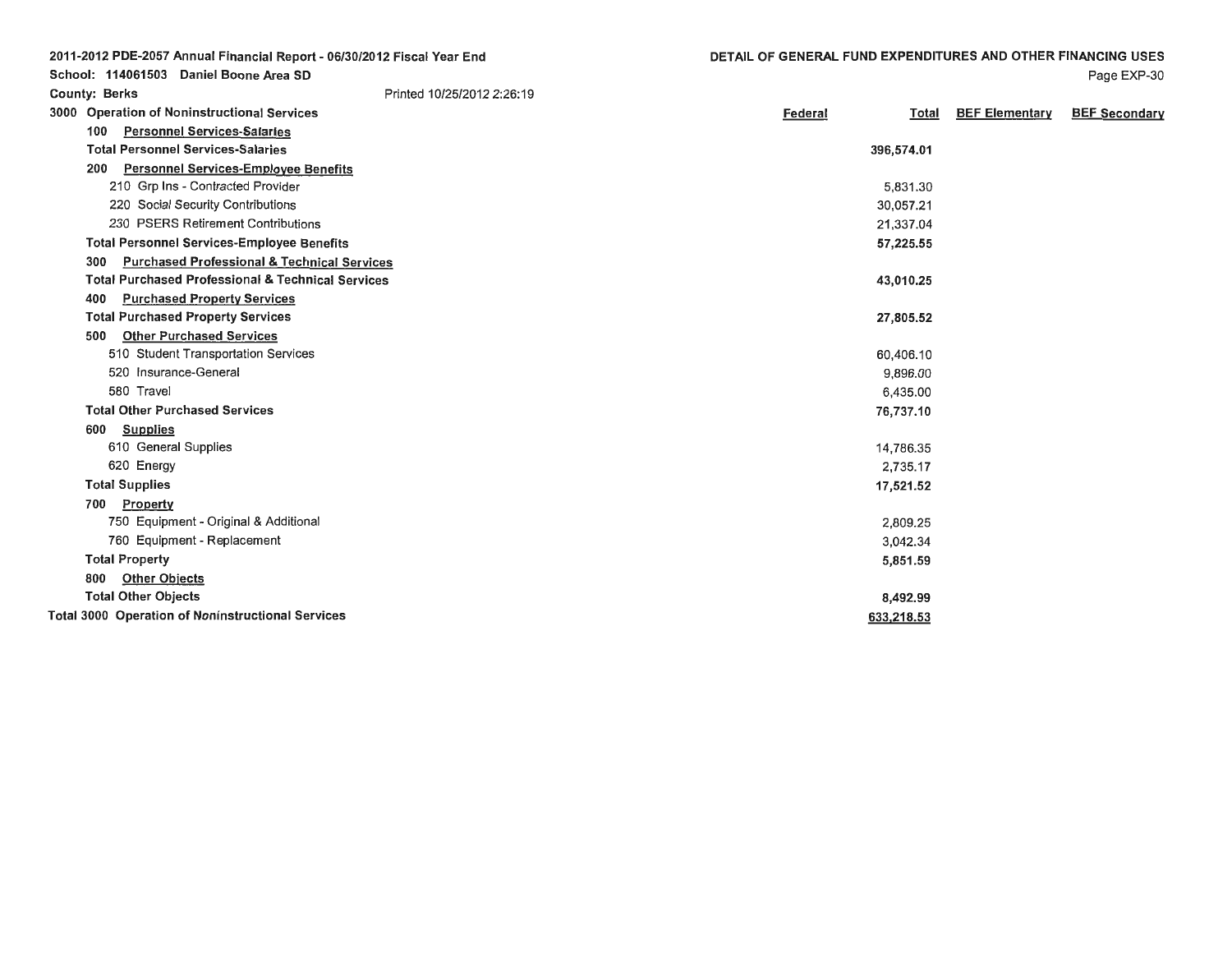5,831 .30 30,057.21 21,337.04 57,225.55

43,010.25

27,805.52

60,406.10 9,896.00 6,435.00 76,737.10

14,789.31 2,735.17 17,524.48

> 2,809.25 3,042.34 5,851.59

7,592.99 632,321.49 Page EXP-31

Total BEF Elementary BEF Secondary

School: 114061503 Daniel Boone Area SD Printed 10/25/2012 2:26: 19 County: Berks 3200 Student Activities Federal 100 Personnel Services-Salaries 396,574.01 Total Personnel Services-Salaries 200 Personnel Services-Employee Benefits 210 Grp Ins - Contracted Provider 220 Social Security Contributions 230 PSERS Retirement Contributions Total Personnel Services-Employee Benefits 300 Purchased Professional & Technical Services Total Purchased Professional & Technical Services 400 Purchased Property Services Total Purchased Property Services 500 Other Purchased Services 510 Student Transportation Services 520 Insurance-General 580 Travel Total Other Purchased Services 600 Supplies 610 General Supplies 620 Energy Total Supplies 700 Property 750 Equipment - Original & Additional 760 Equipment - Replacement Total Property

2011-2012 PDE-2057 Annual Financial Report- 06/30/2012 Fiscal Year End

800 Other Objects Total Other Objects Total 3200 Student Activities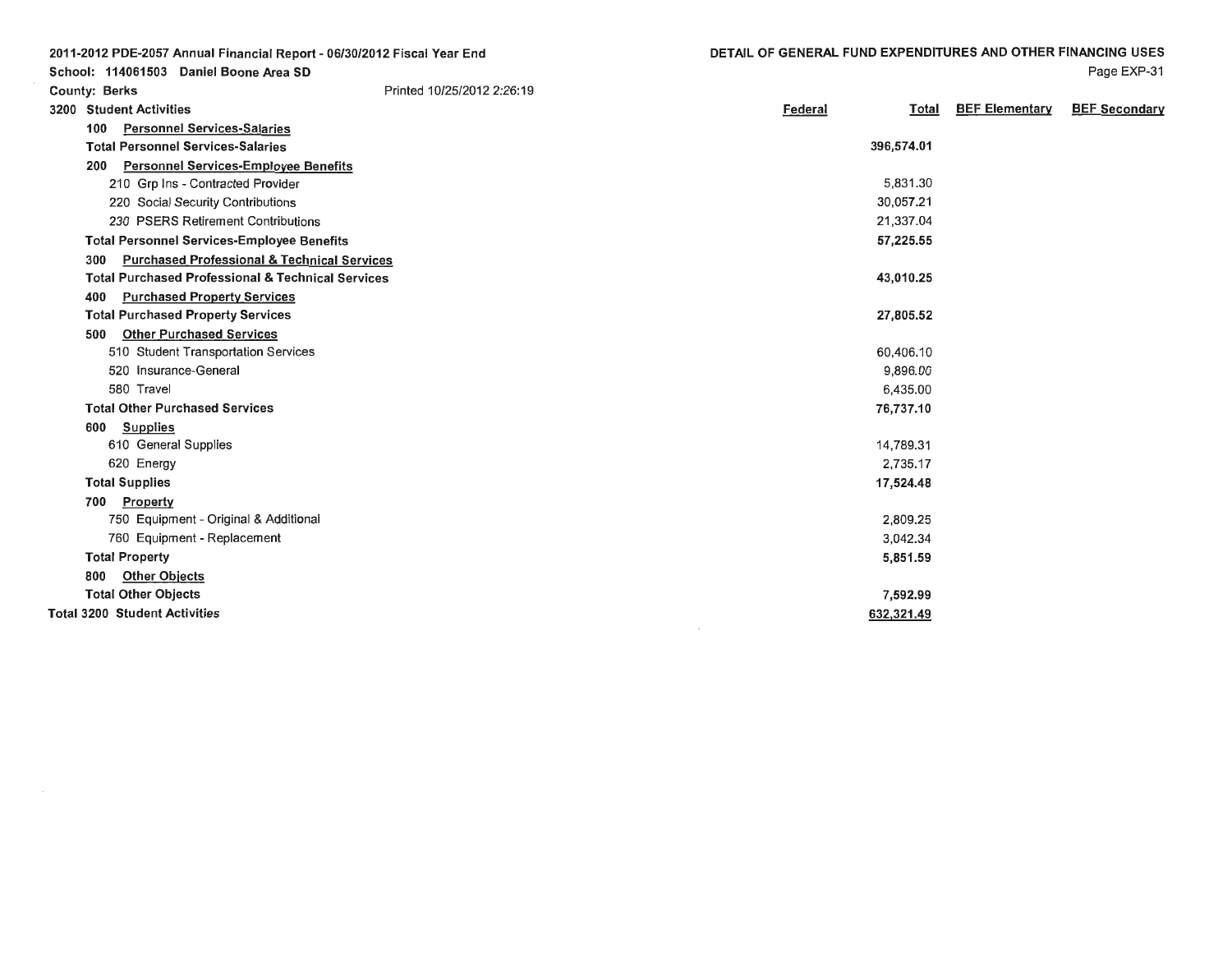| DETAIL OF GENERAL FUND EXPENDITURES AND OTHER FINANCING USES<br>Page EXP-32 |
|-----------------------------------------------------------------------------|
|                                                                             |
| <b>BEF Secondary</b>                                                        |
|                                                                             |
|                                                                             |
|                                                                             |
|                                                                             |
|                                                                             |
|                                                                             |
|                                                                             |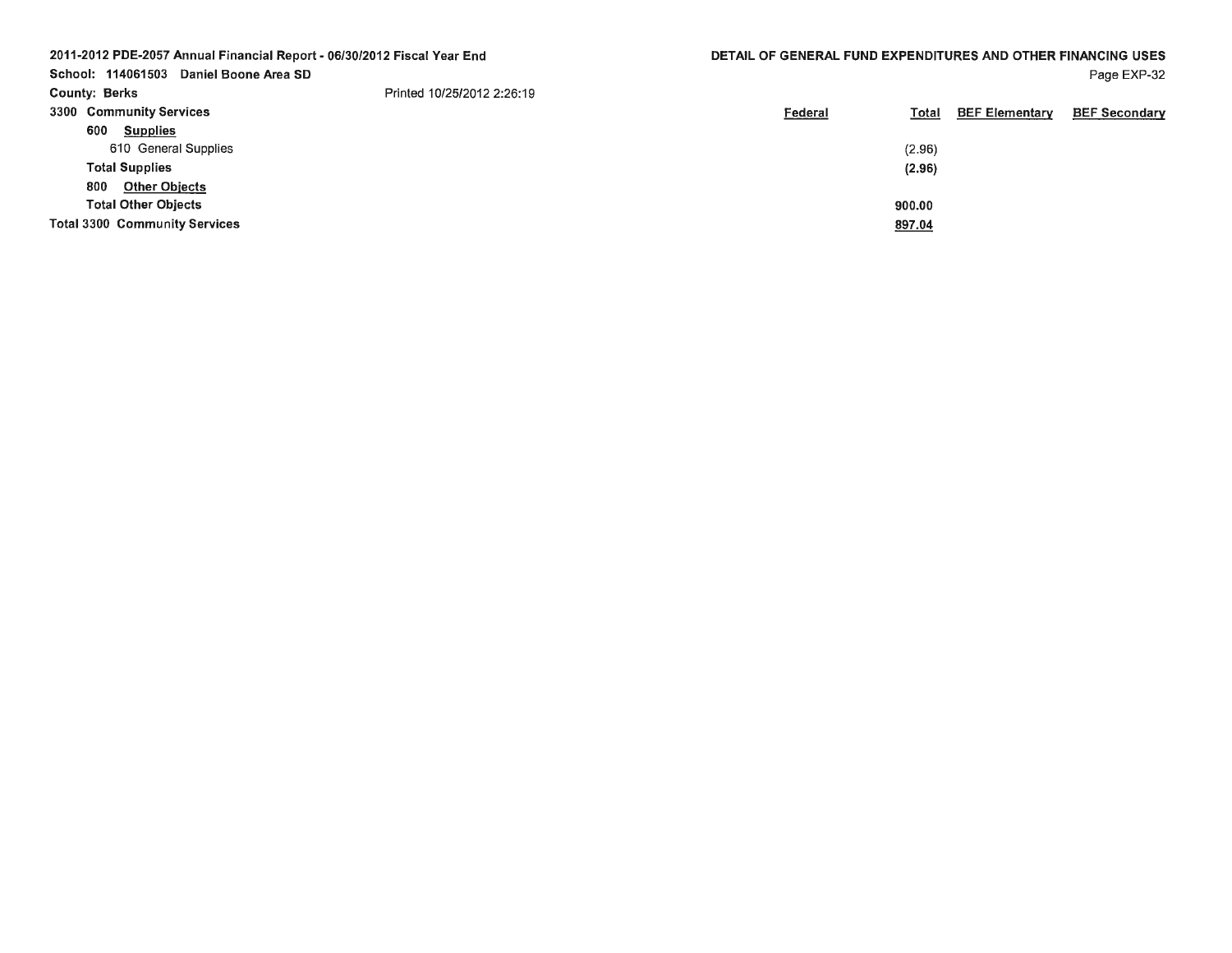| 2011-2012 PDE-2057 Annual Financial Report - 06/30/2012 Fiscal Year End |                            | DETAIL OF GENERAL FUND EXPENDITURES AND OTHER FINANCING USES |
|-------------------------------------------------------------------------|----------------------------|--------------------------------------------------------------|
| School: 114061503 Daniel Boone Area SD                                  |                            | Page EXP-33                                                  |
| <b>County: Berks</b>                                                    | Printed 10/25/2012 2:26:19 |                                                              |
| 5000 Other Expenditures and Financing Uses                              |                            | Total                                                        |
| <b>Other Objects</b><br>800                                             |                            |                                                              |
| 830 Interest                                                            |                            | 2.422.388.66                                                 |
| 880 Refund of Prior Year's Receipts                                     |                            | 14.828.08                                                    |
| <b>Total Other Objects</b>                                              |                            | 2,437,216.74                                                 |
| 900<br><b>Other Financing Uses</b>                                      |                            |                                                              |
| 910 Redemption of Principal                                             |                            | 2.291.163.38                                                 |
| 920 Authority Obligations                                               |                            | 2.241,750.00                                                 |
| <b>Total Other Financing Uses</b>                                       |                            | 4,532,913.38                                                 |
| <b>Total 5000 Other Expenditures and Financing Uses</b>                 |                            | 6,970,130.12                                                 |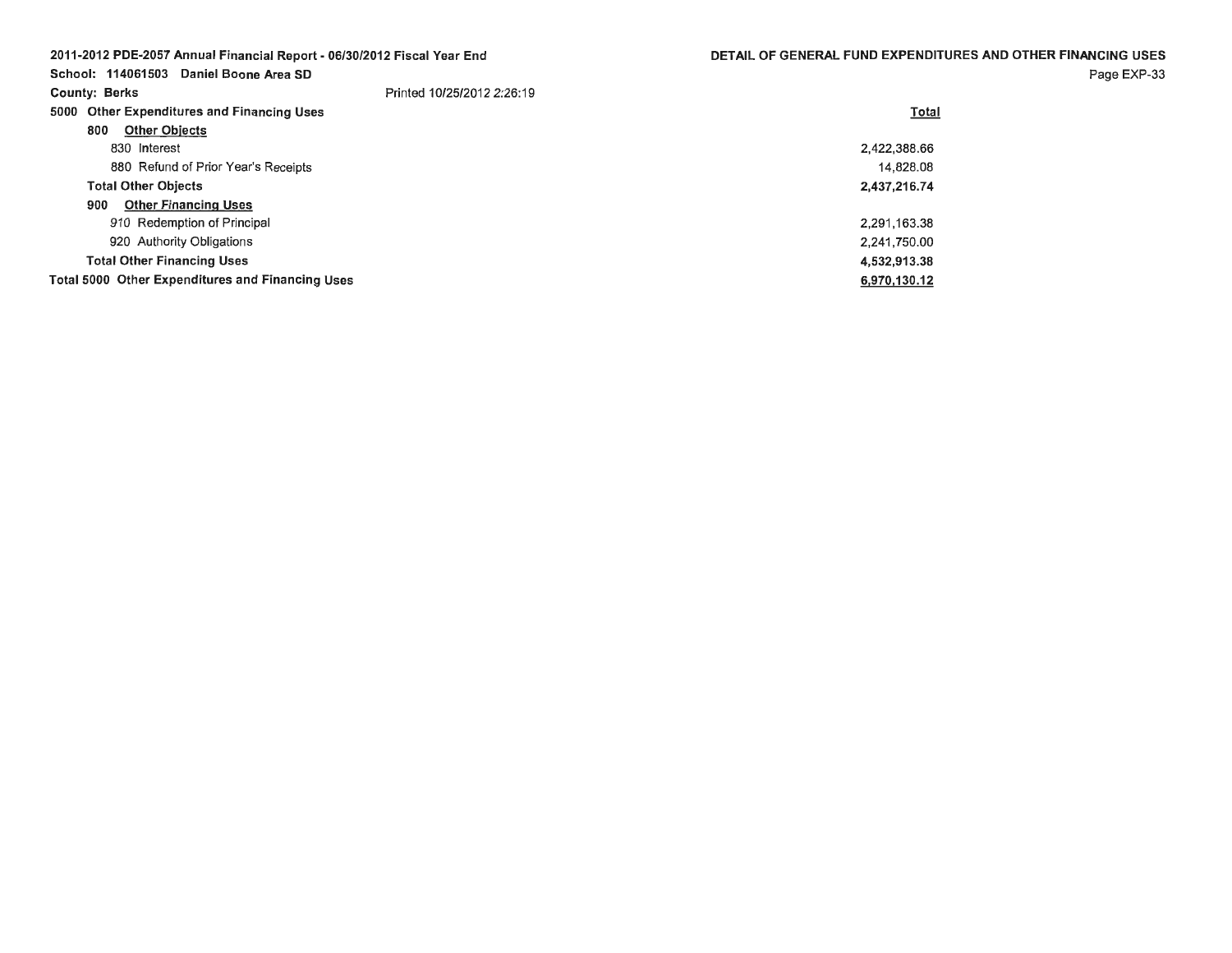| 2011-2012 PDE-2057 Annual Financial Report - 06/30/2012 Fiscal Year End |                            | DETAIL OF GENERAL FUND EXPENDITURES AND OTHER FINANCING USES |              |                       |                      |
|-------------------------------------------------------------------------|----------------------------|--------------------------------------------------------------|--------------|-----------------------|----------------------|
| School: 114061503 Daniel Boone Area SD                                  |                            |                                                              |              |                       | Page EXP-34          |
| <b>County: Berks</b>                                                    | Printed 10/25/2012 2:26:19 |                                                              |              |                       |                      |
| 5100 Debt Service, Other Expenditures and Fin Uses                      |                            | Federal                                                      | Total        | <b>BEF Elementary</b> | <b>BEF Secondary</b> |
| <b>Other Objects</b><br>800                                             |                            |                                                              |              |                       |                      |
| 830 Interest                                                            |                            |                                                              | 2.422.388.66 |                       |                      |
| 880 Refund of Prior Year's Receipts                                     |                            |                                                              | 14.828.08    |                       |                      |
| <b>Total Other Objects</b>                                              |                            |                                                              | 2,437,216.74 |                       |                      |
| <b>Other Financing Uses</b><br>900                                      |                            |                                                              |              |                       |                      |
| 910 Redemption of Principal                                             |                            |                                                              | 2.291.163.38 |                       |                      |
| 920 Authority Obligations                                               |                            |                                                              | 2.241.750.00 |                       |                      |
| <b>Total Other Financing Uses</b>                                       |                            |                                                              | 4.532.913.38 |                       |                      |
| Total 5100 Debt Service, Other Expenditures and Fin Uses                |                            |                                                              | 6,970,130.12 |                       |                      |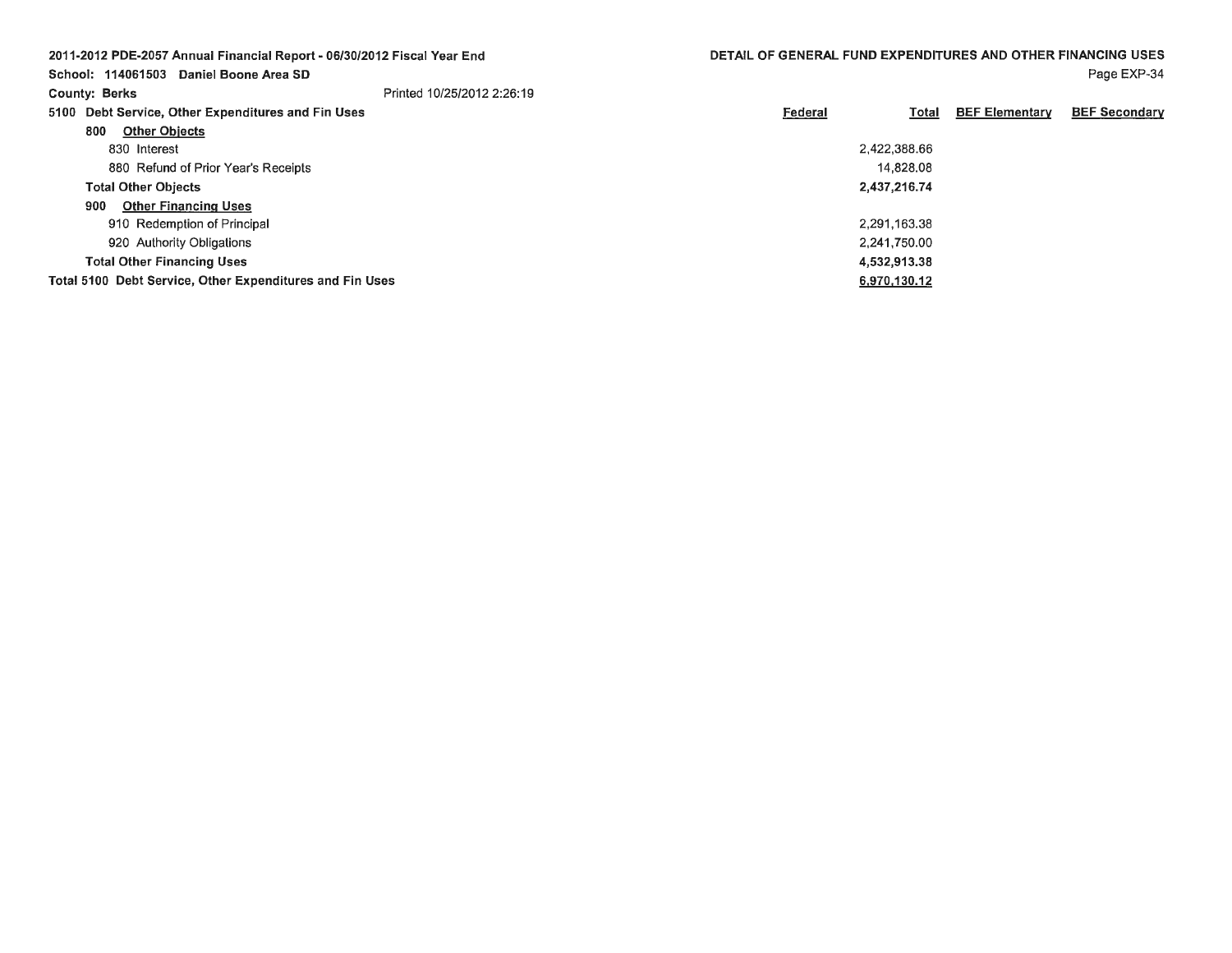| 2011-2012 PDE-2057 Annual Financial Report - 06/30/2012 Fiscal Year End<br>School: 114061503<br>Daniel Boone Area SD |                            | DETAIL OF GENERAL FUND EXPENDITURES AND OTHER FINANCING USES |              |                       | Page EXP-35          |
|----------------------------------------------------------------------------------------------------------------------|----------------------------|--------------------------------------------------------------|--------------|-----------------------|----------------------|
| <b>County: Berks</b>                                                                                                 | Printed 10/25/2012 2:26:19 |                                                              |              |                       |                      |
| 5110 Debt Service                                                                                                    |                            | Federal                                                      | Total        | <b>BEF Elementary</b> | <b>BEF Secondary</b> |
| <b>Other Objects</b><br>800                                                                                          |                            |                                                              |              |                       |                      |
| 830 Interest                                                                                                         |                            |                                                              | 2,422,388.66 |                       |                      |
| <b>Total Other Objects</b>                                                                                           |                            |                                                              | 2,422,388.66 |                       |                      |
| <b>Other Financing Uses</b><br>900                                                                                   |                            |                                                              |              |                       |                      |
| 910 Redemption of Principal                                                                                          |                            |                                                              | 2,291,163,38 |                       |                      |
| 920 Authority Obligations                                                                                            |                            |                                                              | 2.241.750.00 |                       |                      |
| <b>Total Other Financing Uses</b>                                                                                    |                            |                                                              | 4.532,913.38 |                       |                      |
| Total 5110 Debt Service                                                                                              |                            |                                                              | 6,955,302.04 |                       |                      |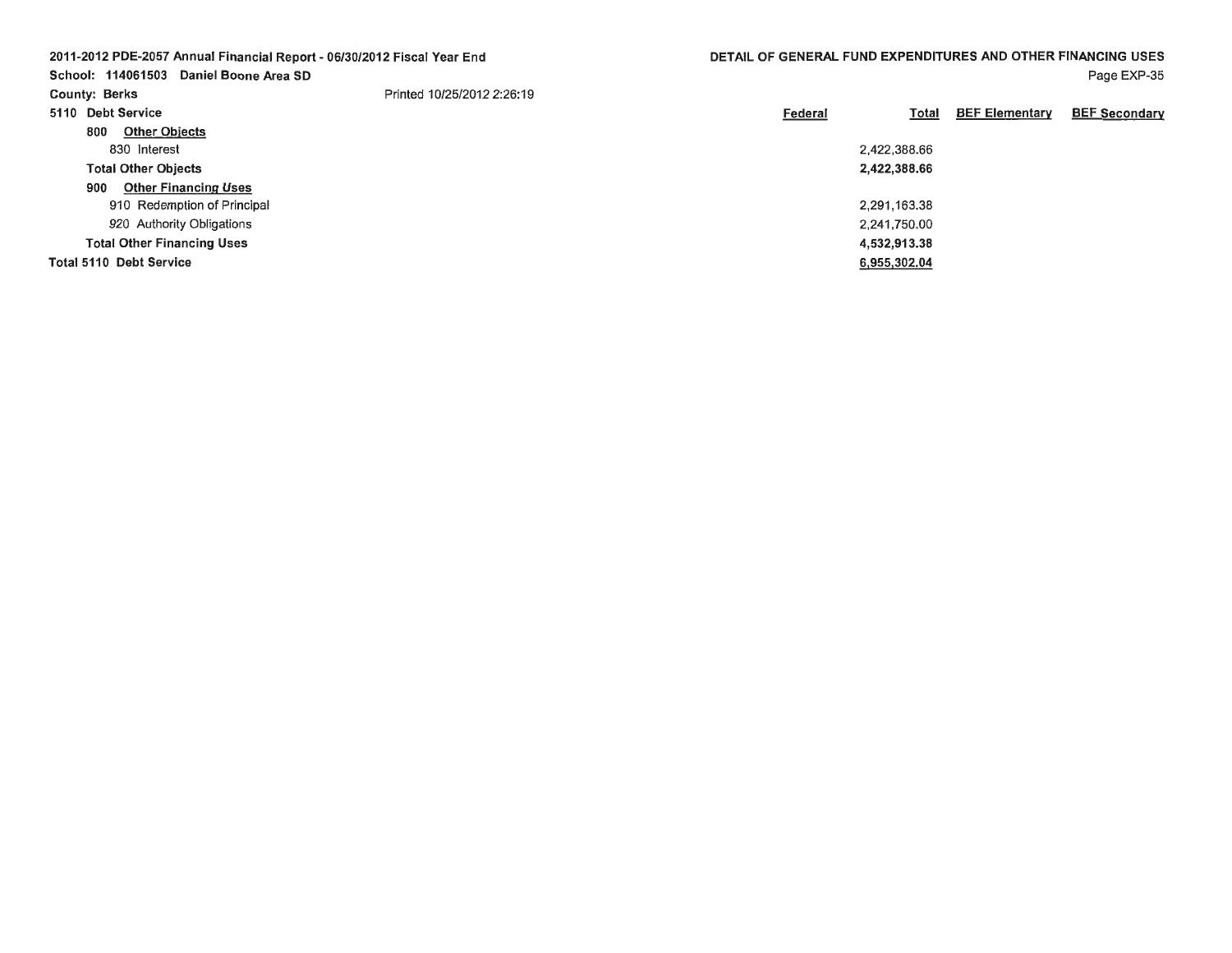| 2011-2012 PDE-2057 Annual Financial Report - 06/30/2012 Fiscal Year End |                            |         | DETAIL OF GENERAL FUND EXPENDITURES AND OTHER FINANCING USES |                       |                      |  |
|-------------------------------------------------------------------------|----------------------------|---------|--------------------------------------------------------------|-----------------------|----------------------|--|
| School: 114061503<br>Daniel Boone Area SD                               |                            |         |                                                              |                       | Page EXP-36          |  |
| <b>County: Berks</b>                                                    | Printed 10/25/2012 2:26:20 |         |                                                              |                       |                      |  |
| 5130 Refund of Prior Years' Revenues/Receipts                           |                            | Federal | Total                                                        | <b>BEF Elementary</b> | <b>BEF Secondary</b> |  |
| <b>Other Objects</b><br>800                                             |                            |         |                                                              |                       |                      |  |
| 880 Refund of Prior Year's Receipts                                     |                            |         | 14,828.08                                                    |                       |                      |  |
| <b>Total Other Objects</b>                                              |                            |         | 14,828,08                                                    |                       |                      |  |
| Total 5130 Refund of Prior Years' Revenues/Receipts                     |                            |         | 14,828.08                                                    |                       |                      |  |
|                                                                         |                            |         |                                                              |                       |                      |  |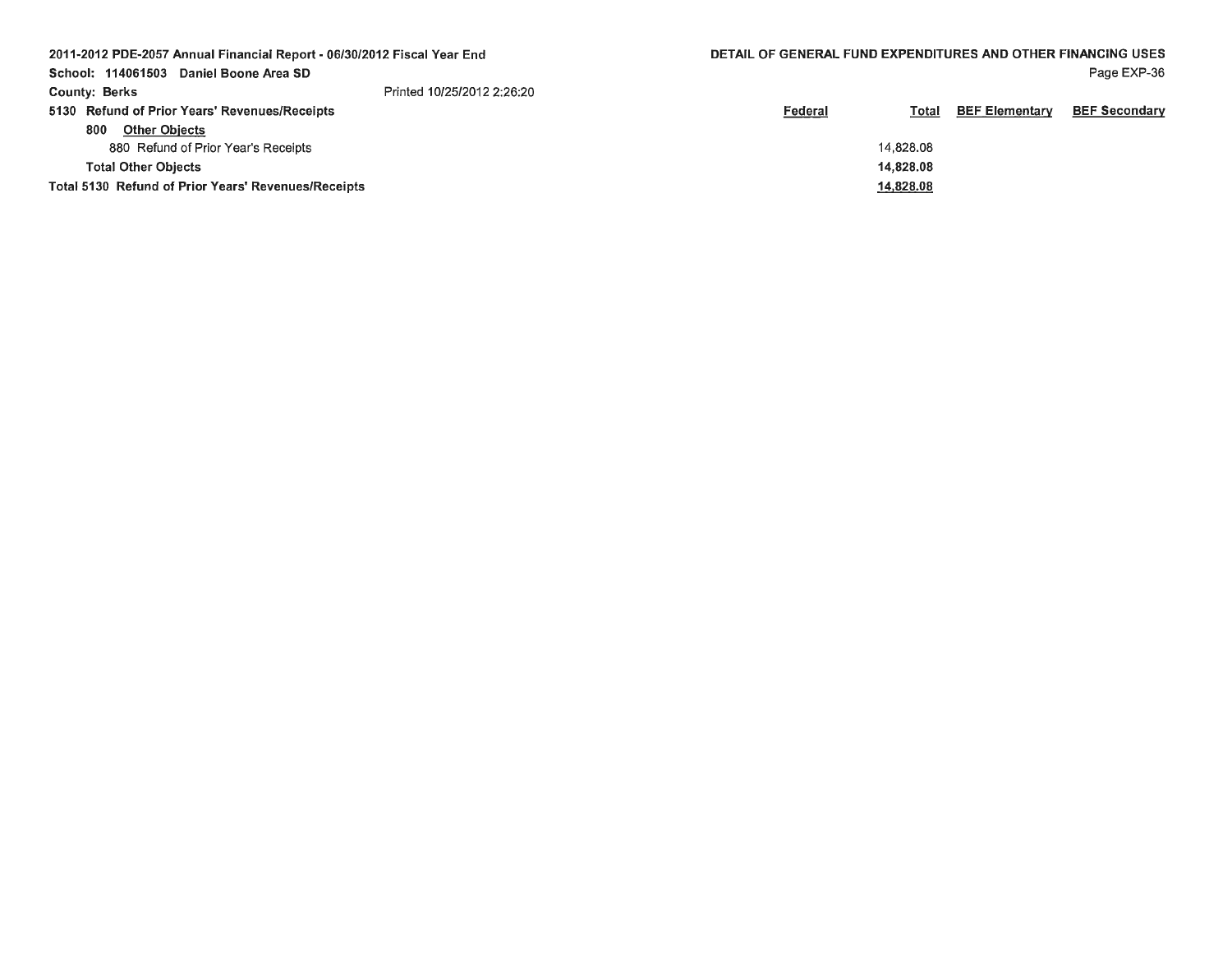| 2011-2012 PDE-2057 Annual Financial Report - 06/30/2012 Fiscal Year End |                                                    | SUMMARY OF GENERAL FUND EXPENDITURES AND OTHER FINANCING USES (TOTE) |               |                        |
|-------------------------------------------------------------------------|----------------------------------------------------|----------------------------------------------------------------------|---------------|------------------------|
|                                                                         | School: 114061503 Daniel Boone Area SD             |                                                                      |               | <b>BY SUBFUNCTIONS</b> |
| <b>County: Berks</b>                                                    |                                                    | Printed 10/25/2012 2:26:21                                           |               | Page EXP-1             |
|                                                                         |                                                    |                                                                      | Amount        | Total                  |
| 1000                                                                    | Instruction                                        |                                                                      |               |                        |
|                                                                         | 1100 Regular Programs - E/S                        |                                                                      | 19,964,962.64 |                        |
|                                                                         | 1200 Special and Gifted Education                  |                                                                      | 6,370,610.82  |                        |
|                                                                         | 1300 Vocational Education Programs                 |                                                                      | 1,018,556.79  |                        |
|                                                                         | 1400 Other Instructional Programs - E/S            |                                                                      | 39,294.75     |                        |
|                                                                         | 1500 Nonpublic School Programs                     |                                                                      | 4,934.00      |                        |
|                                                                         |                                                    |                                                                      |               | 27,398,359.00          |
| 2000                                                                    | <b>Support Services</b>                            |                                                                      |               |                        |
|                                                                         | 2100 Pupil Personnel                               |                                                                      | 1,262,838.15  |                        |
|                                                                         | 2200 Instructional Staff                           |                                                                      | 1,608,546.13  |                        |
|                                                                         | 2300 Administration                                |                                                                      | 2,531,329.26  |                        |
|                                                                         | 2400 Pupil Health                                  |                                                                      | 591,639.36    |                        |
|                                                                         | 2500 Business                                      |                                                                      | 441,018.66    |                        |
|                                                                         | 2600 Operation & Maintenance of Plant Services     |                                                                      | 4,306,494.90  |                        |
|                                                                         | 2700 Student Transportation Services               |                                                                      | 3,035,120.06  |                        |
|                                                                         | 2800 Central                                       |                                                                      | 291,484.18    |                        |
|                                                                         | 2900 Other Support Services                        |                                                                      | 38,289.59     |                        |
|                                                                         |                                                    |                                                                      |               | 14,106,760.29          |
| 3000                                                                    | <b>Operation of Noninstructional Services</b>      |                                                                      |               |                        |
|                                                                         | 3200 Student Activities                            |                                                                      | 632,321.49    |                        |
|                                                                         | 3300 Community Services                            |                                                                      | 897.04        |                        |
|                                                                         |                                                    |                                                                      |               | 633,218.53             |
| 5000                                                                    | <b>Other Expenditures and Financing Uses</b>       |                                                                      |               |                        |
|                                                                         | 5100 Debt Service, Other Expenditures and Fin Uses |                                                                      | 6,970,130.12  |                        |
|                                                                         |                                                    |                                                                      |               | 6,970,130.12           |
|                                                                         | TOTAL ACTUAL EXPENDITURES OTHER FINANCING USES     |                                                                      |               | 49,108,467.94          |
|                                                                         |                                                    |                                                                      |               |                        |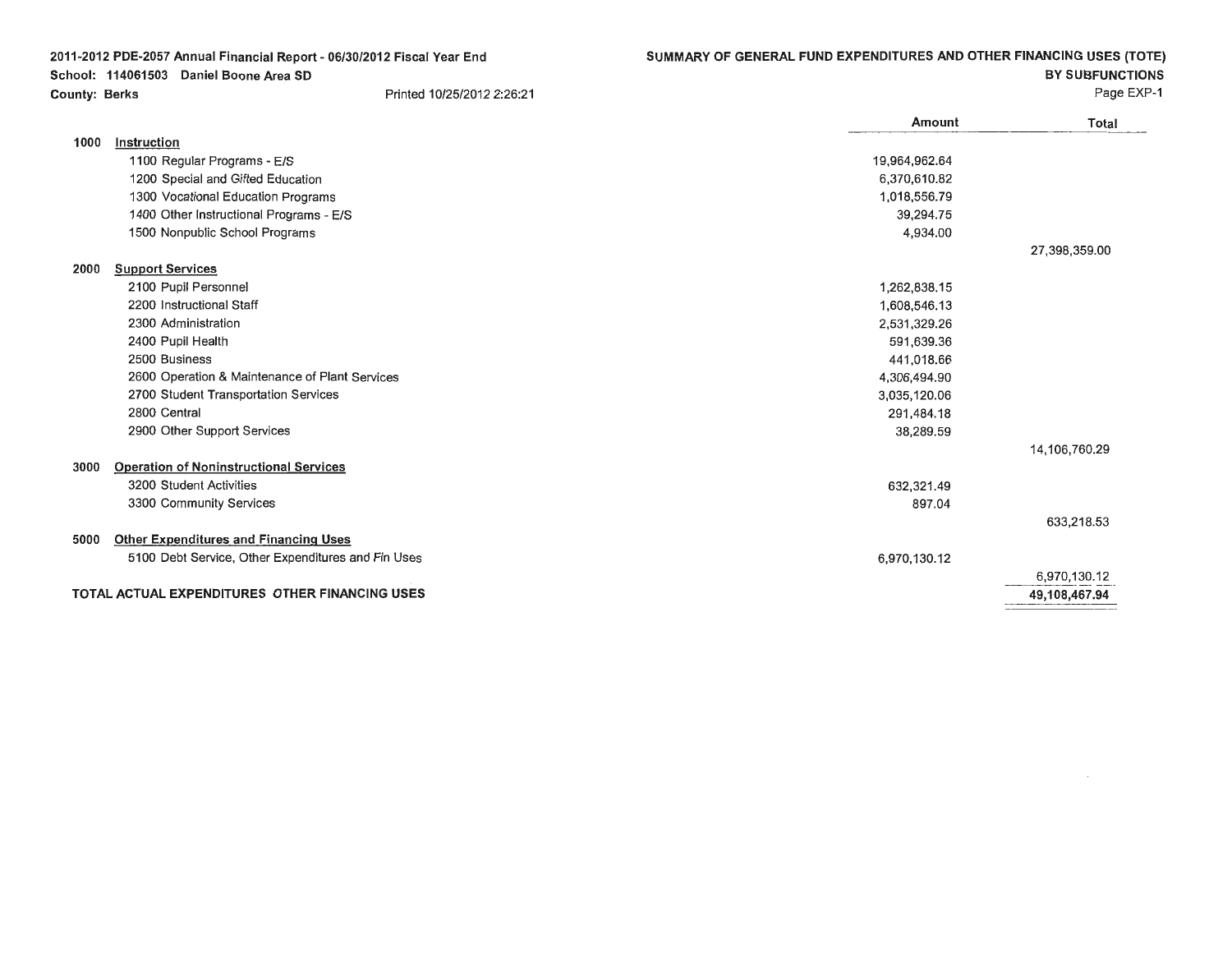#### **2011-2012 PDE-2057 Annual Financial Report** - **06/30/2012 Fiscal Year End School: 114061503 Daniel Boone Area SD County: Berks**  Printed 10/25/2012 2:26:23

### **(PRINCIPAL AMOUNTS ONLY)**

| ALL GOVERNMENTAL FUND TYPES                | <b>Short-Term</b><br><b>Borrowing</b> | General<br><b>Obligation</b><br><b>Bonds</b> | <b>Authority</b><br><b>Building</b><br><b>Obligations</b> | Other Long-Term<br>Debt | <b>Other Post</b><br>Employment<br><b>Benefits (OPEB)</b> | Compensated<br><b>Absences</b> | Total      |
|--------------------------------------------|---------------------------------------|----------------------------------------------|-----------------------------------------------------------|-------------------------|-----------------------------------------------------------|--------------------------------|------------|
| 1 Debt at Beginning of Fiscal Year         |                                       | 50.725.000                                   | 40.015.000                                                | 5.155.141               | 453.402                                                   | 884.526                        | 97.233.069 |
| 2 Additional Debt Incurred During Year     |                                       |                                              |                                                           |                         | 165,228                                                   | 318.323                        | 483.551    |
| 3 Retirements and Repayments               |                                       | 1.945.000                                    | 500,000                                                   | 346,163                 |                                                           | 373.054                        | 3.164.217  |
| 4 Debt at End of Fiscal Year               |                                       | 48.780.000                                   | 39.515.000                                                | 4,808,978               | 618.630                                                   | 829.795                        | 94,552,403 |
| 5 Current Portion P&I - Due within 1 year  |                                       | 4.168.263                                    | 2.244.250                                                 | 536.662                 |                                                           |                                | 6,949,175  |
| 6 Interest Paid during current fiscal year |                                       | 2.231.890                                    | 1,741,750                                                 | 190,499                 |                                                           |                                | 4,164,139  |

## **(PRINCIPAL AMOUNTS ONLY)**

| ALL PROPRIETARY TYPE FUNDS             | <b>Short-Term</b><br><b>Borrowing</b> | General<br><b>Obligation</b><br><b>Bonds</b> | <b>Authority</b><br><b>Building</b><br><b>Obligations</b> | <b>Other Long-Term</b><br><b>Debt</b> | <b>Other Post</b><br><b>Employment</b><br><b>Benefits (OPEB)</b> | <b>Compensated</b><br><b>Absences</b> | Total  |
|----------------------------------------|---------------------------------------|----------------------------------------------|-----------------------------------------------------------|---------------------------------------|------------------------------------------------------------------|---------------------------------------|--------|
| 1 Debt at Beginning of Fiscal Year     |                                       |                                              |                                                           |                                       | 6,996                                                            | 8,845                                 | 15,841 |
| 2 Additional Debt Incurred During Year |                                       |                                              |                                                           |                                       | 1.646                                                            | 3,860                                 | 5.506  |
| 3 Retirements and Repayments           |                                       |                                              |                                                           |                                       |                                                                  | 3.210                                 | 3.210  |
| 4 Debt at End of Fiscal Year           |                                       |                                              |                                                           |                                       | 8.642                                                            | 9.495                                 | 18.137 |

5 Current Portion P&I - Due within 1 year

6 Interest Paid during current fiscal year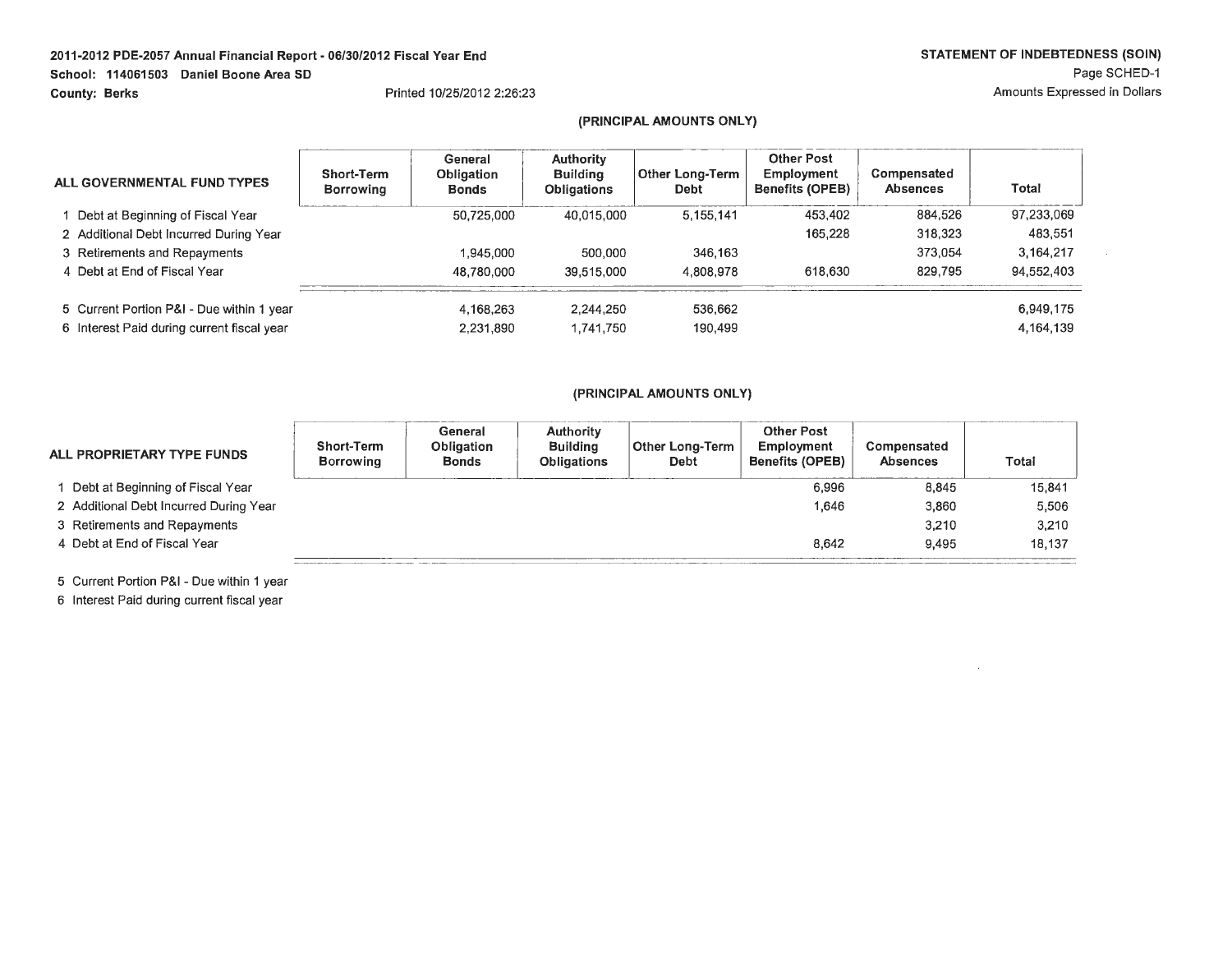#### **2011-2012 PDE-2057 Annual Financial Report- 06/30/2012 Fiscal Year End School: 114061503 Daniel Boone Area SD County: Berks**  Printed 10/25/2012 2:26:25

|            |                                                                                                                                        | <b>Tuition Paid To</b><br><b>Other LEAs During</b>     | <b>Portion of Total Tuition</b><br><b>Paid Utilizing ARRA</b> |
|------------|----------------------------------------------------------------------------------------------------------------------------------------|--------------------------------------------------------|---------------------------------------------------------------|
|            | <b>Tuition Paid to Other LEAs During Fiscal Year</b>                                                                                   | <b>Fiscal Year</b>                                     | Funds                                                         |
| 561        | Tuition to Other School Districts Within The State                                                                                     | 56,945.26                                              |                                                               |
| 562        | Tuition to Pennsylvania Charter Schools                                                                                                | 863,838.68                                             |                                                               |
| 563<br>564 | Tuition to Nonpublic Schools                                                                                                           | 588,327.11<br>784,549.94                               |                                                               |
| 566        | Tuition to Career and Technology Centers<br>Tuition to Institutions of Higher Ed and Technical Institutes                              | 976.00                                                 |                                                               |
| 567        | Tuition to Approved Private and PA Chartered Schools                                                                                   | 357,491.00                                             |                                                               |
| 568        | Tuition for PRRIs (in-state) and Detention Centers                                                                                     | 18,983.32                                              |                                                               |
| 569        | Tuition - Other                                                                                                                        | 75,182.60                                              |                                                               |
|            | <b>Total Tuition Paid During Fiscal Year</b>                                                                                           | 2,746,293.91                                           |                                                               |
| 594<br>597 | IU Payment by Withholding for Institutionalized Children's Programs<br>Direct Payments to IUs for Institutionalized Children's Program |                                                        |                                                               |
|            | <b>Total Tuition Paid During Fiscal Year</b>                                                                                           |                                                        |                                                               |
|            | <b>Tuition Paid to Institution Types During Fiscal Year</b>                                                                            | <b>Tuition Paid For</b><br><b>Nonspecial Education</b> | <b>Tuition Paid For</b><br><b>Special Education</b>           |
| 1          | 1306 Institutions                                                                                                                      |                                                        |                                                               |
| 2          | Institutionalized Children's Programs                                                                                                  |                                                        |                                                               |
| 3          | Juveniles incarcerated in adult facilities                                                                                             |                                                        |                                                               |
| 4          | <b>Residential Treatment Facilities</b>                                                                                                |                                                        |                                                               |
| 5          | Other Local Education Agencies                                                                                                         | 18,982.57                                              | 20,658.12                                                     |
| 6          | <b>Brick and Mortar Charter Schools</b>                                                                                                | 68,433.30                                              |                                                               |
| 7          | <b>Cyber Charter Schools</b>                                                                                                           | 597,785.64                                             | 197,619.74                                                    |
| 8          | Career and Technology Centers                                                                                                          | 752,114.04                                             | 32,435.90                                                     |
| 9          | <b>Approved Private Schools</b>                                                                                                        | 59,497.03                                              | 896,067.34                                                    |
| 10         | PA Chartered Schools for the Deaf and Bli                                                                                              |                                                        |                                                               |
| 11         | Private Residential Rehabilitative Institutio                                                                                          | 18,983.32                                              |                                                               |
| 12         | Juvenile detention centers                                                                                                             | 7,558.31                                               |                                                               |
| 13         | Special Program Jointures                                                                                                              |                                                        |                                                               |
| 14         | Other Tuition Not Included Elsewhere In T                                                                                              | 6,534.00                                               | 69,624.60                                                     |
|            | <b>Total Amounts Paid to Institutions</b>                                                                                              | 1,529,888.21                                           | 1,216,405.70                                                  |
|            |                                                                                                                                        |                                                        |                                                               |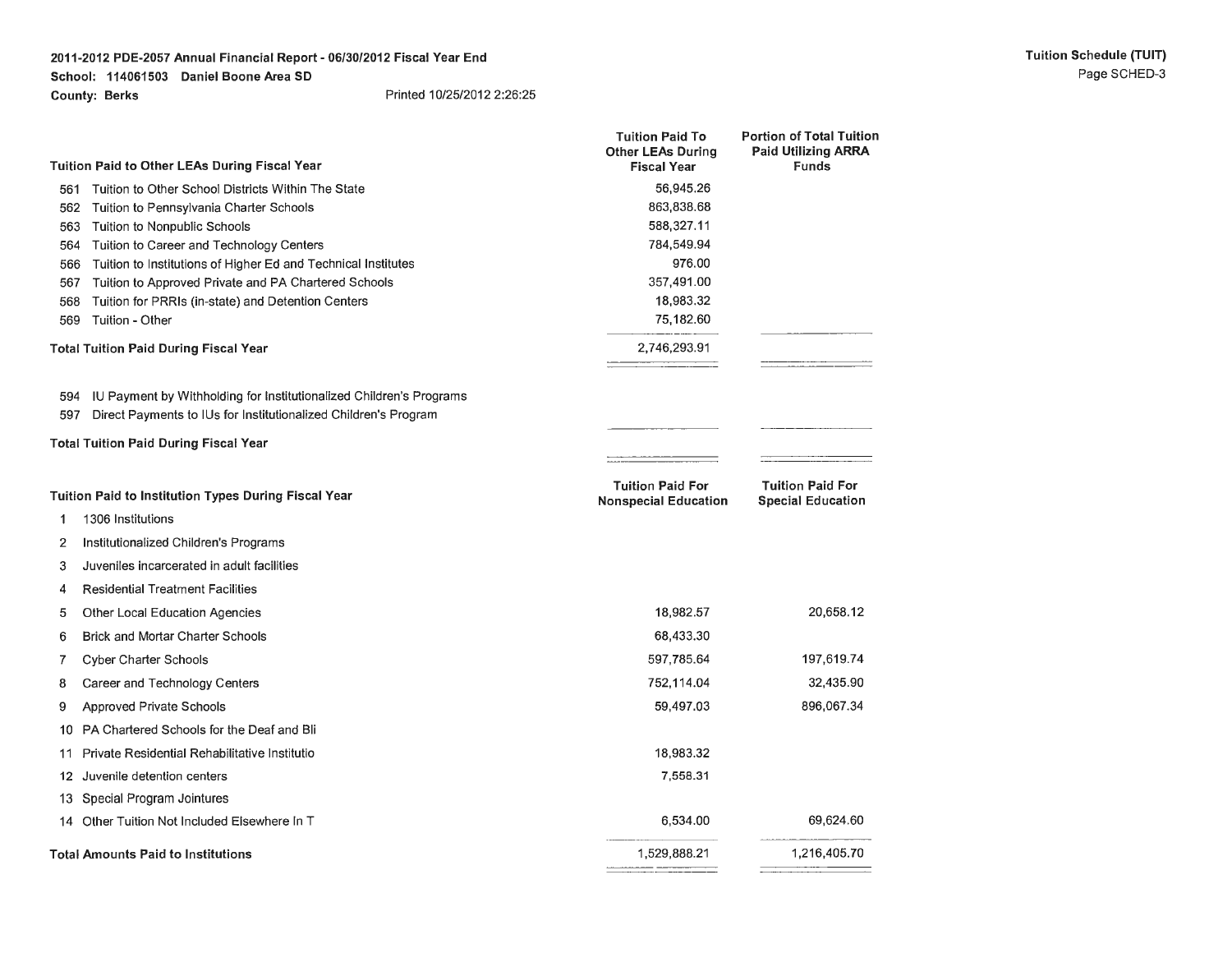## **2011-2012 PDE-2057 Annual Financial Report- 06/30/2012 Fiscal Year End School: 114061503 Daniel Boone Area SD County: Berks** Printed 10/25/2012 2:26:26

 $\lambda$ 

|                                              |                   | DO NOT INCLUDE FEDERAL EXPENDITURES |              |  |
|----------------------------------------------|-------------------|-------------------------------------|--------------|--|
| FUNCTION-OBJECT                              | <b>ELEMENTARY</b> | SECONDARY                           | <b>TOTAL</b> |  |
| 1100-322<br>1100-323<br>1100-324<br>1100-329 | 15,470.23         | 13,718.88                           | 29,189.11    |  |
| Total 320                                    | 15,470.23         | 13,718.88                           | 29,189.11    |  |
| 1200-322                                     | 140,660.93        | 124,737.05                          | 265,397.98   |  |
| 1200-323                                     |                   |                                     | 1,000.00     |  |
| 1200-324                                     | 530.00            | 470.00<br>11,646.92                 | 24,780.69    |  |
| 1200-329                                     | 13,133.77         |                                     | 291,178.67   |  |
| Total 320                                    | 154,324.70        | 136,853.97                          |              |  |
| 1300-322                                     |                   |                                     |              |  |
| 1300-323                                     |                   |                                     |              |  |
| 1300-324                                     |                   |                                     |              |  |
| 1300-329                                     |                   |                                     |              |  |
| Total 320                                    |                   |                                     |              |  |
| 2200-322                                     |                   |                                     |              |  |
| 2200-323                                     |                   |                                     |              |  |
| 2200-324                                     |                   |                                     |              |  |
| 2200-329                                     |                   |                                     |              |  |
| Total 320                                    |                   |                                     |              |  |
| 2400-322                                     |                   |                                     |              |  |
| 2400-323                                     |                   |                                     |              |  |
| 2400-324                                     |                   |                                     |              |  |
| 2400-329                                     |                   |                                     |              |  |
| Total 320                                    |                   |                                     |              |  |
| 2450-322                                     |                   |                                     |              |  |
| 2450-323                                     |                   |                                     |              |  |
| 2450-324                                     |                   |                                     |              |  |
| 2450-329                                     |                   |                                     |              |  |
| Total 320                                    |                   |                                     |              |  |
| 2900-322                                     |                   |                                     |              |  |
| 2900-323                                     |                   |                                     |              |  |
| 2900-324                                     |                   |                                     |              |  |
| 2900-329                                     |                   |                                     |              |  |
| Total 320                                    |                   |                                     |              |  |
|                                              |                   |                                     |              |  |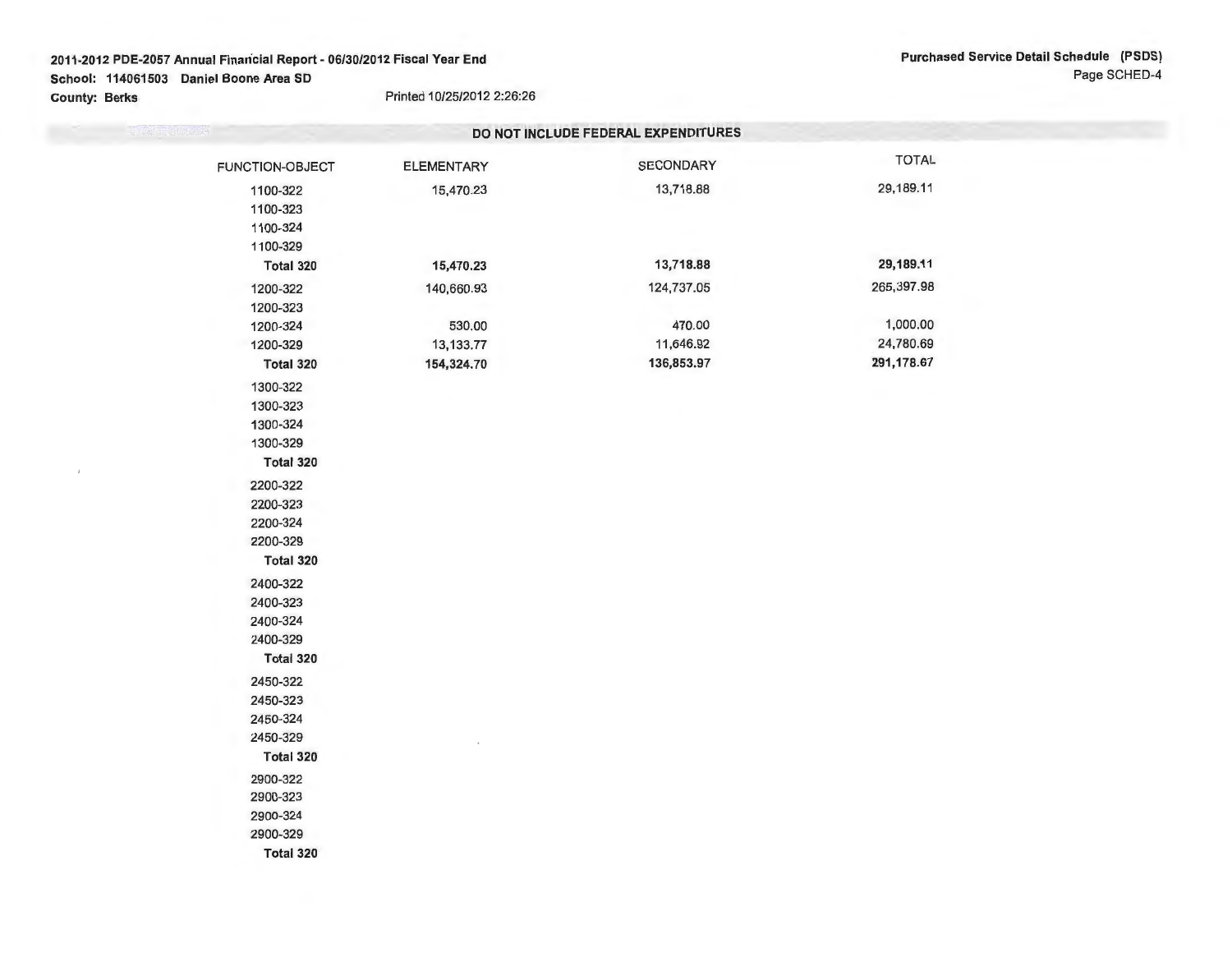# **Federal Revenues** as reported in the General Fund Revenue Detail

### **Non-ARRA Revenue**

| Federal Revenue: 8110-8690, 8810-8830       | 918,878.08 |              |
|---------------------------------------------|------------|--------------|
| Federal Pass Thru Revenue: 6831, 6832, 6839 | 510,510.76 |              |
| <b>Total Non-ARRA Federal Revenue</b>       |            | 1,429,388.84 |
| <b>ARRA Revenue</b>                         |            |              |
| Federal ARRA BEF Revenue: 8708              | 0.00       |              |
| Federal ARRA Edujobs Revenue: 8709          | 8.927.00   |              |
| Federal ARRA Revenue: 8701-8707, 8721-8799  | 0.00       |              |
| Federal ARRA Pass Thru Revenue: 6833-6835   | 0.00       |              |
| <b>Total ARRA Federal Revenue</b>           |            | 8,927.00     |
| <b>Total Federal Revenue</b>                |            | 1.438.315.84 |

**Federal Expenditures:** as reported in the General Fund Expenditure Detail (Federal Column)

| Total Federal Expenditures reported in General Fund |                 | 1,832,496.07 |
|-----------------------------------------------------|-----------------|--------------|
| Function 5000                                       | 0.00<br>_______ |              |
| Function 4000                                       | 0.00            |              |
| Function 3000                                       | 0.00            |              |
| Function 2000                                       | 54,590.25       |              |
| Function 1000                                       | 1,777,905.82    |              |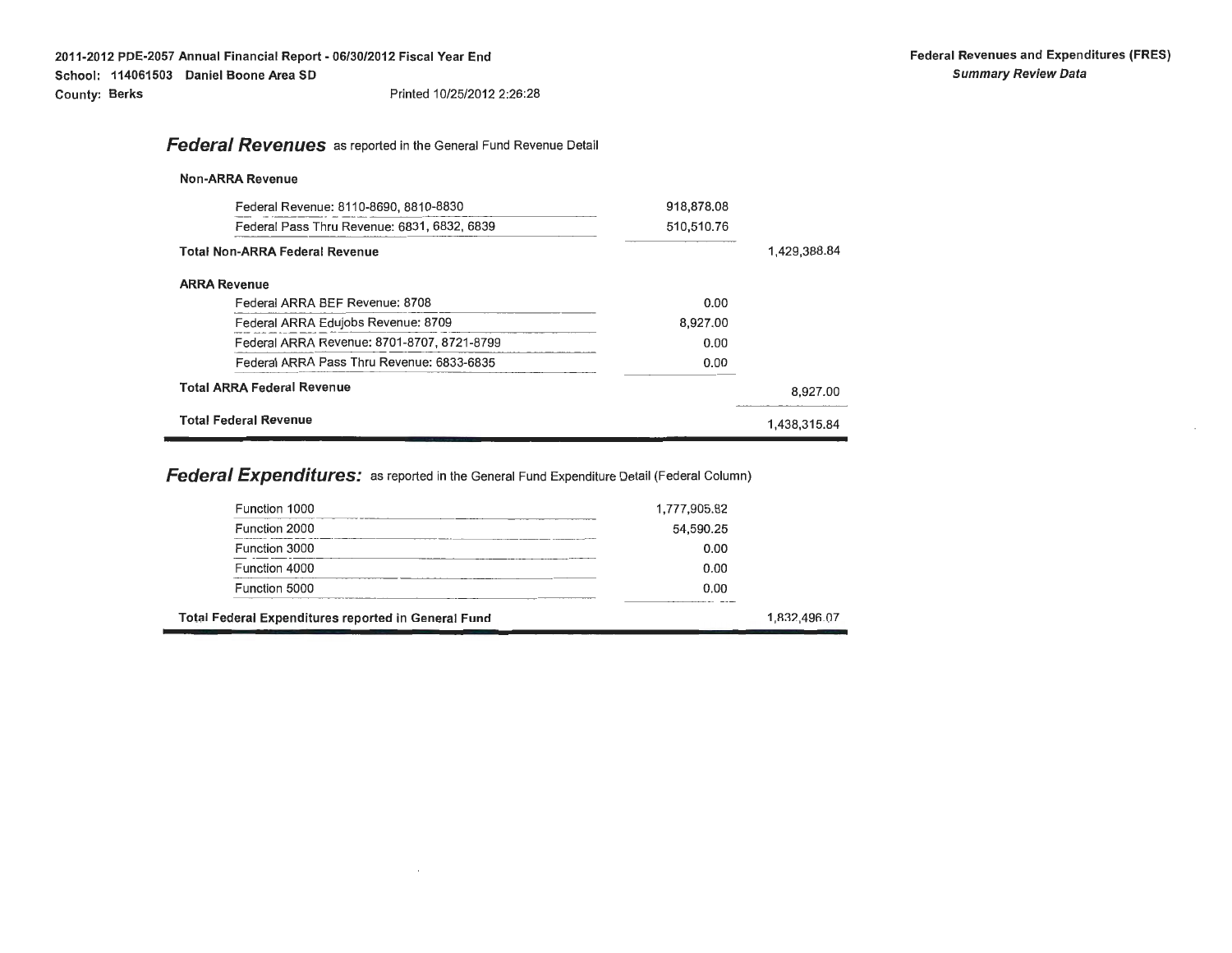## 2011-2012 PDE-2057 Annual Financial Report- 06/30/2012 Fiscal Year End

School: 114061503 Daniel Boone Area SD

Page SCHED -1

| <b>County: Berks</b>                                          | Printed 10/25/2012 2:26:30 |                  |            |
|---------------------------------------------------------------|----------------------------|------------------|------------|
| <b>Gifted Support</b><br>1243                                 | Elementary                 | <b>Secondary</b> | Total      |
| <b>Personnel Services-Salaries</b><br>100                     |                            |                  |            |
| <b>Total Personnel Services-Salaries</b>                      | 191,365.32                 | 43,280.09        | 234,645.41 |
| <b>Personnel Services-Employee Benefits</b><br>200            |                            |                  |            |
| 210 Grp Ins - Contracted Provider                             | 38,303.06                  | 10,792.88        | 49,095.94  |
| 220 Social Security Contributions                             | 14,248.88                  | 3,234,48         | 17,483.36  |
| 230 PSERS Retirement Contributions                            | 15,840,44                  | 3,743.78         | 19,584.22  |
| 240 Tuition Reimbursements                                    | 1,178.00                   |                  | 1,178.00   |
| <b>Total Personnel Services-Employee Benefits</b>             | 69,570.38                  | 17,771.14        | 87,341.52  |
| <b>Purchased Professional &amp; Technical Services</b><br>300 |                            |                  |            |
| <b>Total Purchased Professional &amp; Technical Services</b>  | 318.00                     | 282.00           | 600.00     |
| <b>Other Purchased Services</b><br>500                        |                            |                  |            |
| 580 Travel                                                    | 3.113.50                   | 232.41           | 3,345.91   |
| <b>Total Other Purchased Services</b>                         | 3,113.50                   | 232.41           | 3,345.91   |
| <b>Other Objects</b><br>800                                   |                            |                  |            |
| Total Other Objects                                           | 3,625.90                   | 164.10           | 3,790.00   |
| Total 1243 Gifted Support                                     | 267,993.10                 | 61,729.74        | 329,722.84 |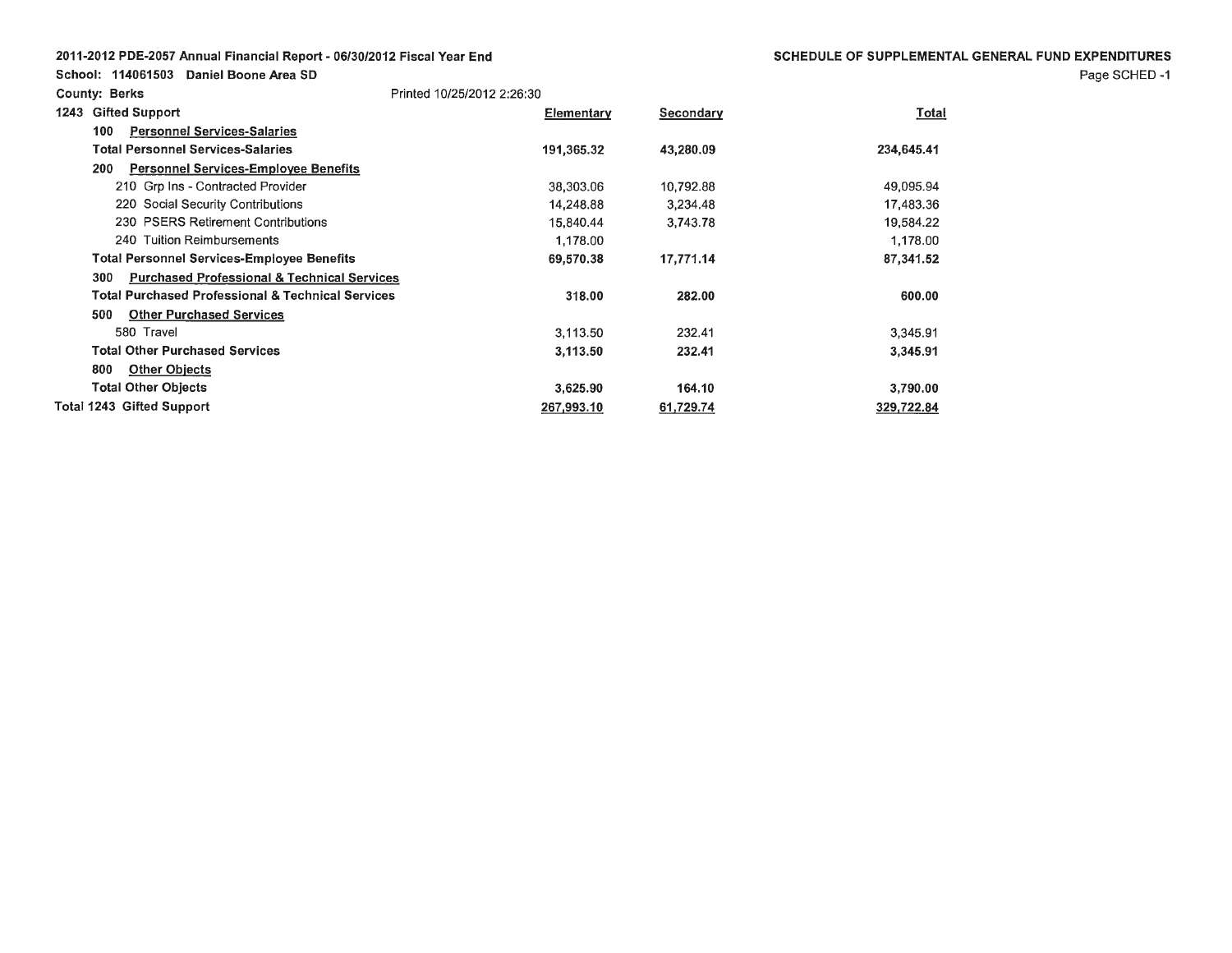| 2011-2012 PDE-2057 Annual Financial Report - 06/30/2012 Fiscal Year End |  |  |  |  |
|-------------------------------------------------------------------------|--|--|--|--|
|-------------------------------------------------------------------------|--|--|--|--|

**School: 114061503 Daniel Boone Area SD** 

Page SCHED -2

| <b>County: Berks</b>                               | Printed 10/25/2012 2:26:30 |                  |                  |                       |                      |
|----------------------------------------------------|----------------------------|------------------|------------------|-----------------------|----------------------|
| <b>School Library Services</b><br>2250             | Elementary                 | <b>Secondary</b> | Federal<br>Total | <b>BEF Elementary</b> | <b>BEF Secondary</b> |
| <b>Personnel Services-Salaries</b><br>100          |                            |                  |                  |                       |                      |
| <b>Total Personnel Services-Salaries</b>           | 236,125.20                 | 89,663.64        | 325,788.84       |                       |                      |
| <b>Personnel Services-Employee Benefits</b><br>200 |                            |                  |                  |                       |                      |
| 210 Grp Ins - Contracted Provider                  | 34,881.22                  | 17,786.91        | 52,668.13        |                       |                      |
| 220 Social Security Contributions                  | 17,319.93                  | 6,706.95         | 24,026.88        |                       |                      |
| 230 PSERS Retirement Contributions                 | 19,910.44                  | 7,512.30         | 27,422.74        |                       |                      |
| 240 Tuition Reimbursements                         | 17.00                      |                  | 17.00            |                       |                      |
| <b>Total Personnel Services-Employee Benefits</b>  | 72,128.59                  | 32,006.16        | 104,134.75       |                       |                      |
| <b>Purchased Property Services</b><br>400          |                            |                  |                  |                       |                      |
| <b>Total Purchased Property Services</b>           | 6,853.59                   | 4,412.64         | 11,266.23        |                       |                      |
| 600<br><b>Supplies</b>                             |                            |                  |                  |                       |                      |
| 610 General Supplies                               | 1,558.21                   | 316.08           | 1,874.29         |                       |                      |
| 640 Books & Periodicals                            | 11,883.42                  | 7,321.86         | 19,205.28        |                       |                      |
| <b>Total Supplies</b>                              | 13,441.63                  | 7,637.94         | 21,079.57        |                       |                      |
| <b>Other Objects</b><br>800                        |                            |                  |                  |                       |                      |
| <b>Total Other Objects</b>                         | 78.20                      | 446.80           | 525.00           |                       |                      |
| <b>Total 2250 School Library Services</b>          | 328,627.21                 | 134,167.18       | 462,794.39       |                       |                      |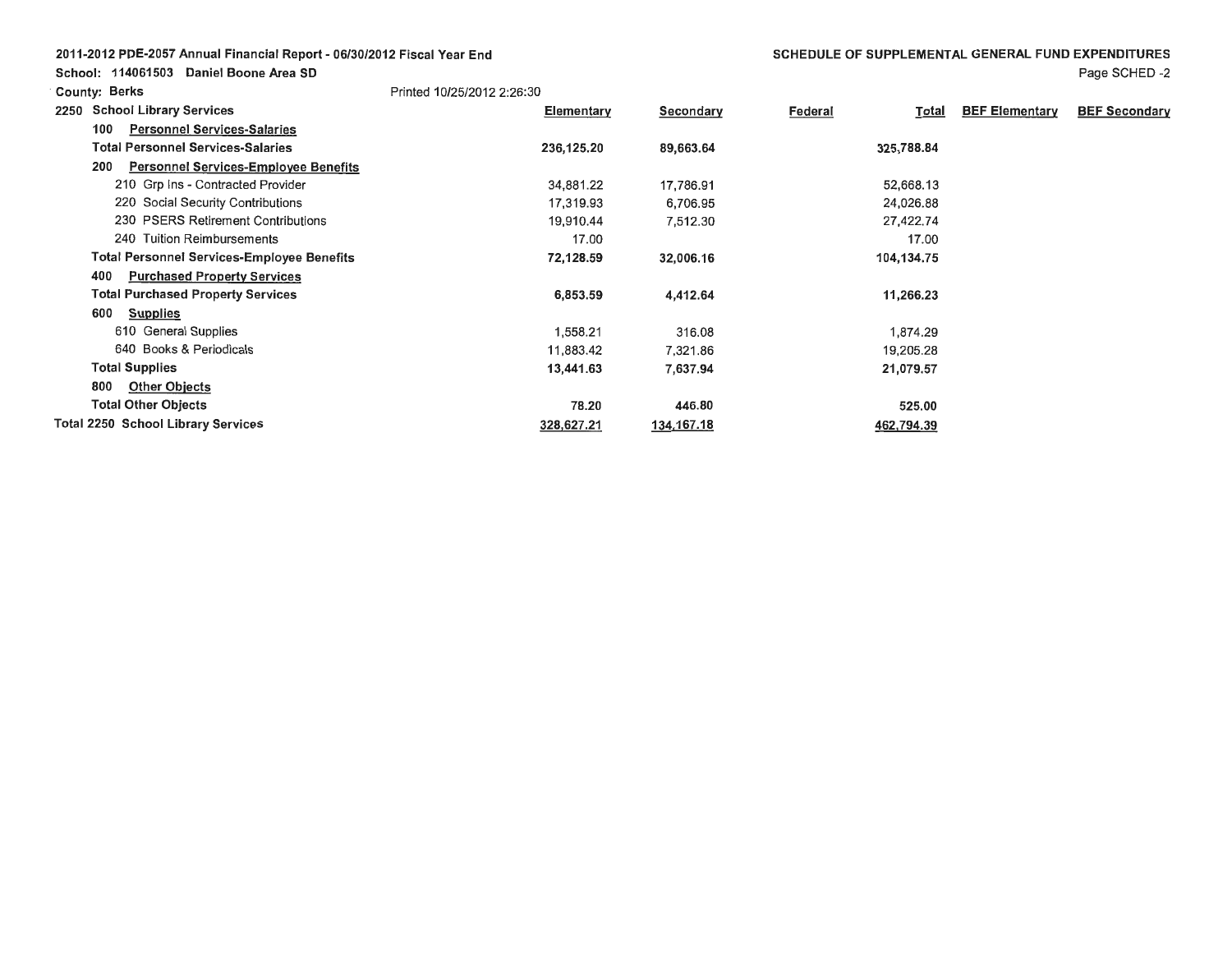| 2011-2012 PDE-2057 Annual Financial Report - 06/30/2012 Fiscal Year End |                                                               |                            |           |                | <b>SCHEDULE OF SUPPLEMENTAL GENERAL FUND EXPENDITURES</b> |                       |                      |  |  |
|-------------------------------------------------------------------------|---------------------------------------------------------------|----------------------------|-----------|----------------|-----------------------------------------------------------|-----------------------|----------------------|--|--|
|                                                                         | School: 114061503 Daniel Boone Area SD                        |                            |           |                |                                                           |                       | Page SCHED -3        |  |  |
|                                                                         | <b>County: Berks</b>                                          | Printed 10/25/2012 2:26:30 |           |                |                                                           |                       |                      |  |  |
|                                                                         | 2280 NonPublic Support Services                               | Elementary                 | Secondary | <u>Federal</u> | <b>Total</b>                                              | <b>BEF Elementary</b> | <b>BEF Secondary</b> |  |  |
|                                                                         | <b>Purchased Professional &amp; Technical Services</b><br>300 |                            |           |                |                                                           |                       |                      |  |  |
|                                                                         | <b>Total Purchased Professional &amp; Technical Services</b>  |                            |           | 205.00         | 205.00                                                    |                       |                      |  |  |
|                                                                         | <b>Total 2280 NonPublic Support Services</b>                  |                            |           | 205.00         | 205.00                                                    |                       |                      |  |  |
|                                                                         |                                                               |                            |           |                |                                                           |                       |                      |  |  |

 $\mathcal{L}(\mathcal{L}^{\mathcal{L}})$  and  $\mathcal{L}^{\mathcal{L}}$  are the set of the set of  $\mathcal{L}^{\mathcal{L}}$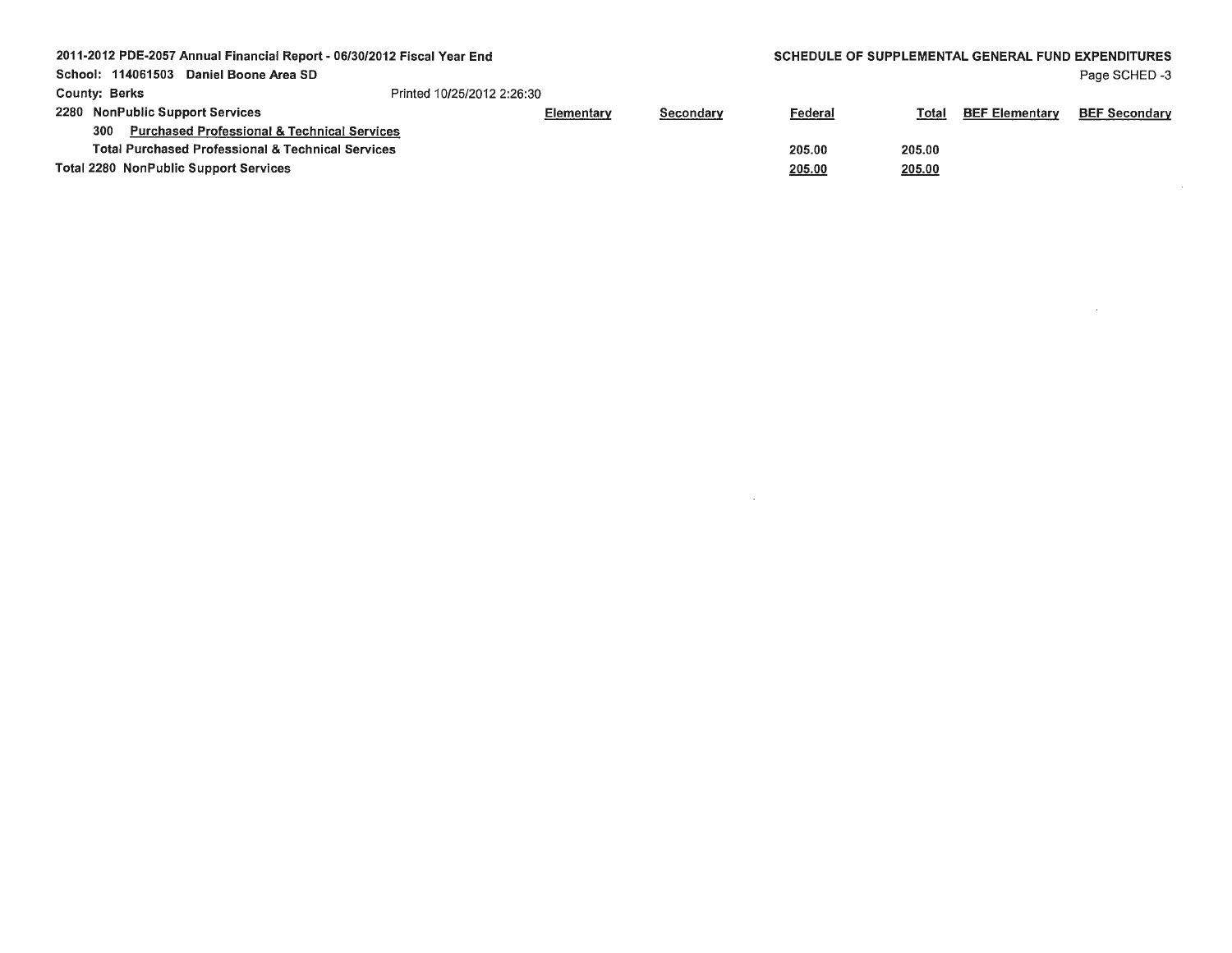| 2011-2012 PDE-2057 Annual Financial Report - 06/30/2012 Fiscal Year End |                            | <b>SCHEDULE OF SUPPLEMENTAL GENERAL FUND EXPENDITURES</b> |  |  |  |
|-------------------------------------------------------------------------|----------------------------|-----------------------------------------------------------|--|--|--|
| School: 114061503 Daniel Boone Area SD                                  |                            | Page SCHED-4                                              |  |  |  |
| <b>County: Berks</b>                                                    | Printed 10/25/2012 2:26:30 |                                                           |  |  |  |
| 2750 Nonpublic Transportation                                           |                            | Total                                                     |  |  |  |
| <b>Other Purchased Services</b><br>500                                  |                            |                                                           |  |  |  |
| 513 St Tr Svc-Contr Carrier                                             |                            | 971.203.43                                                |  |  |  |
| <b>Total Other Purchased Services</b>                                   |                            | 971.203.43                                                |  |  |  |
| <b>Total 2750 Nonpublic Transportation</b>                              |                            | 971,203.43                                                |  |  |  |
|                                                                         |                            |                                                           |  |  |  |

 $\sim 10^{-1}$ 

 $\sim$   $\sim$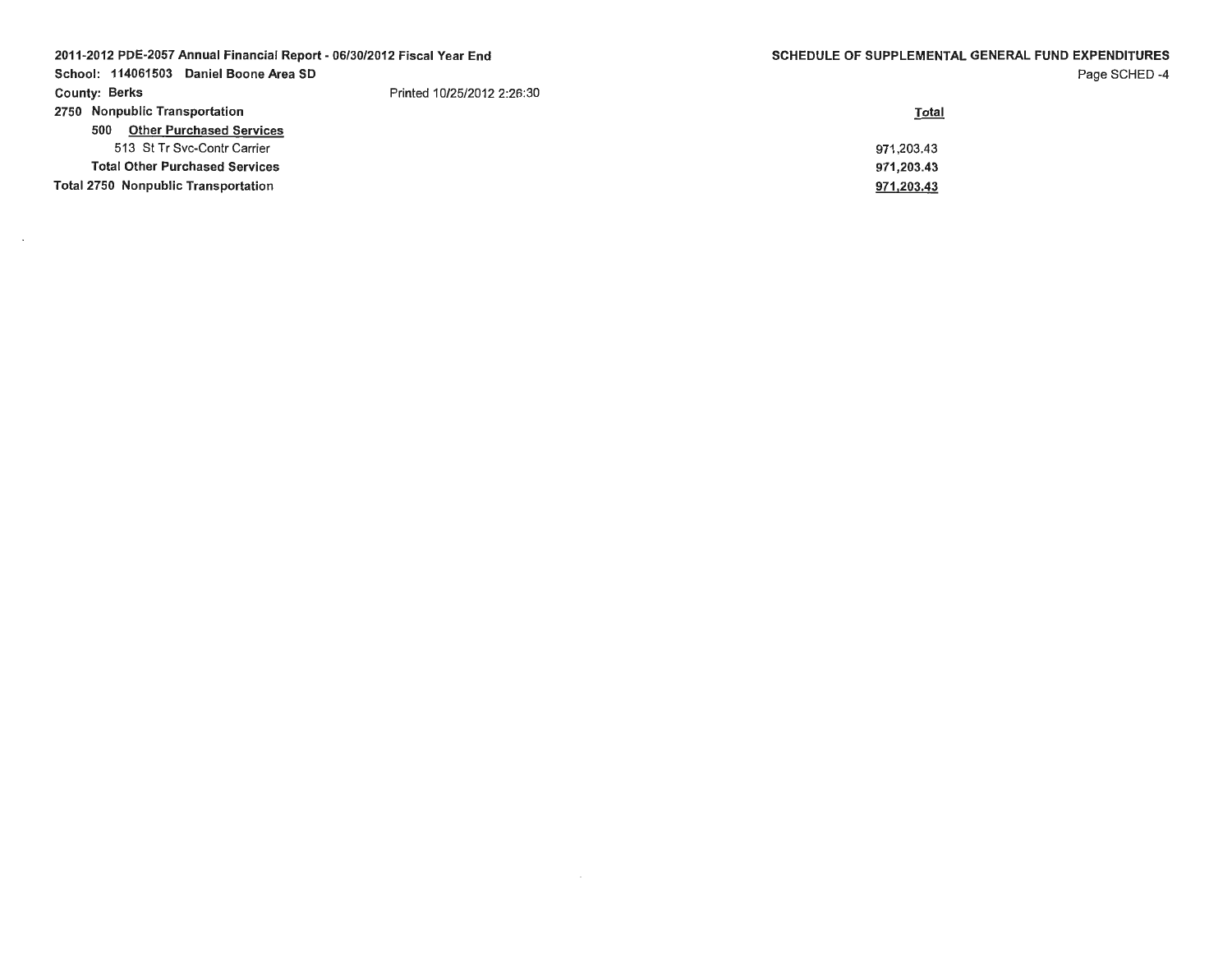I. Student Transportation Services for Educational Field Trips

II. Student Transportation Services for Student Activities

- III. Rental of Vehicles for Student Transportation Services
- IV. Capital Reserve (Special Revenue) Fund

Include only district-owned transportation expenditures paid from State or local money. DO NOT include federal expenditures or payments to contract service providers. Contracted transportation services should not be recorded on this schedule.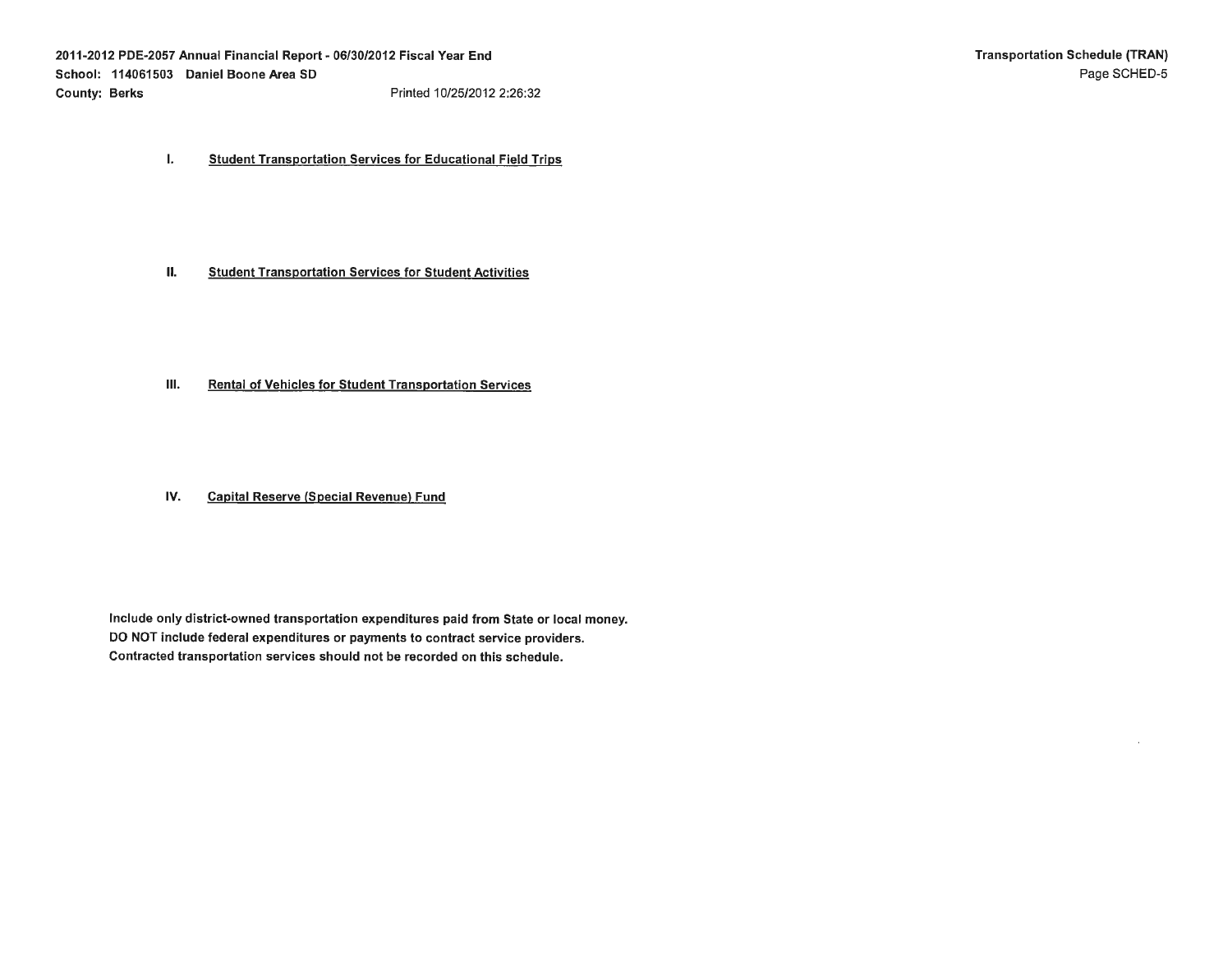|                      |                                           | 2011-2012 PDE-2057 Annual Financial Report - 06/30/2012 Fiscal Year End |                            | <b>General Fund Encumbrance Schedule (ENCU)</b> |        |                 |               |        |              |  |
|----------------------|-------------------------------------------|-------------------------------------------------------------------------|----------------------------|-------------------------------------------------|--------|-----------------|---------------|--------|--------------|--|
|                      | School: 114061503<br>Daniel Boone Area SD |                                                                         |                            |                                                 |        |                 |               |        | Page SCHED-6 |  |
| <b>County: Berks</b> |                                           |                                                                         | Printed 10/25/2012 2:26:33 |                                                 |        |                 |               |        |              |  |
| <b>Function</b>      | <b>Object</b>                             | Amount                                                                  | <b>Function</b>            | Object                                          | Amount | <b>Function</b> | <b>Object</b> | Amount |              |  |

 $\mathcal{L}^{\text{max}}_{\text{max}}$ 

 $\sim 100$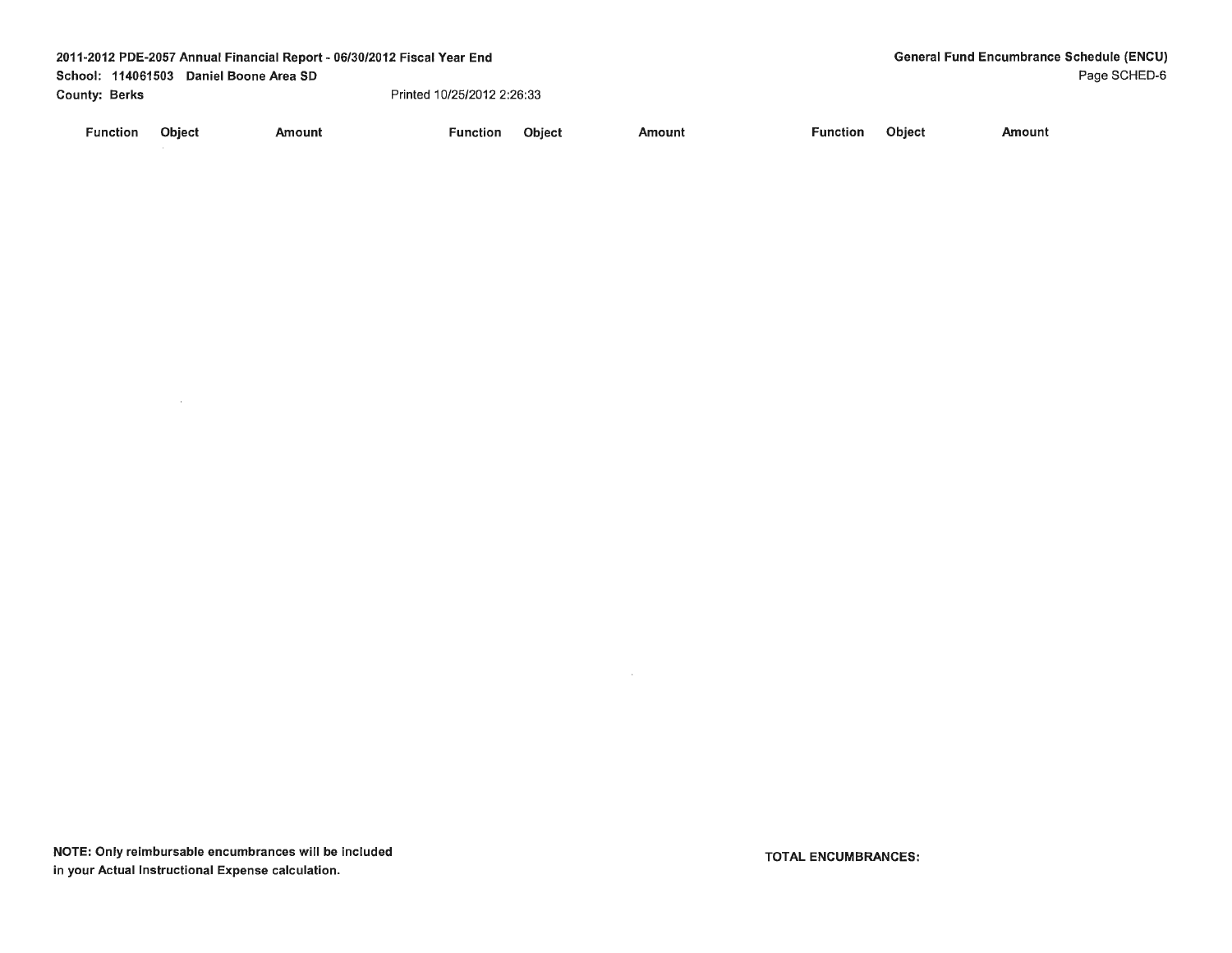$\sim$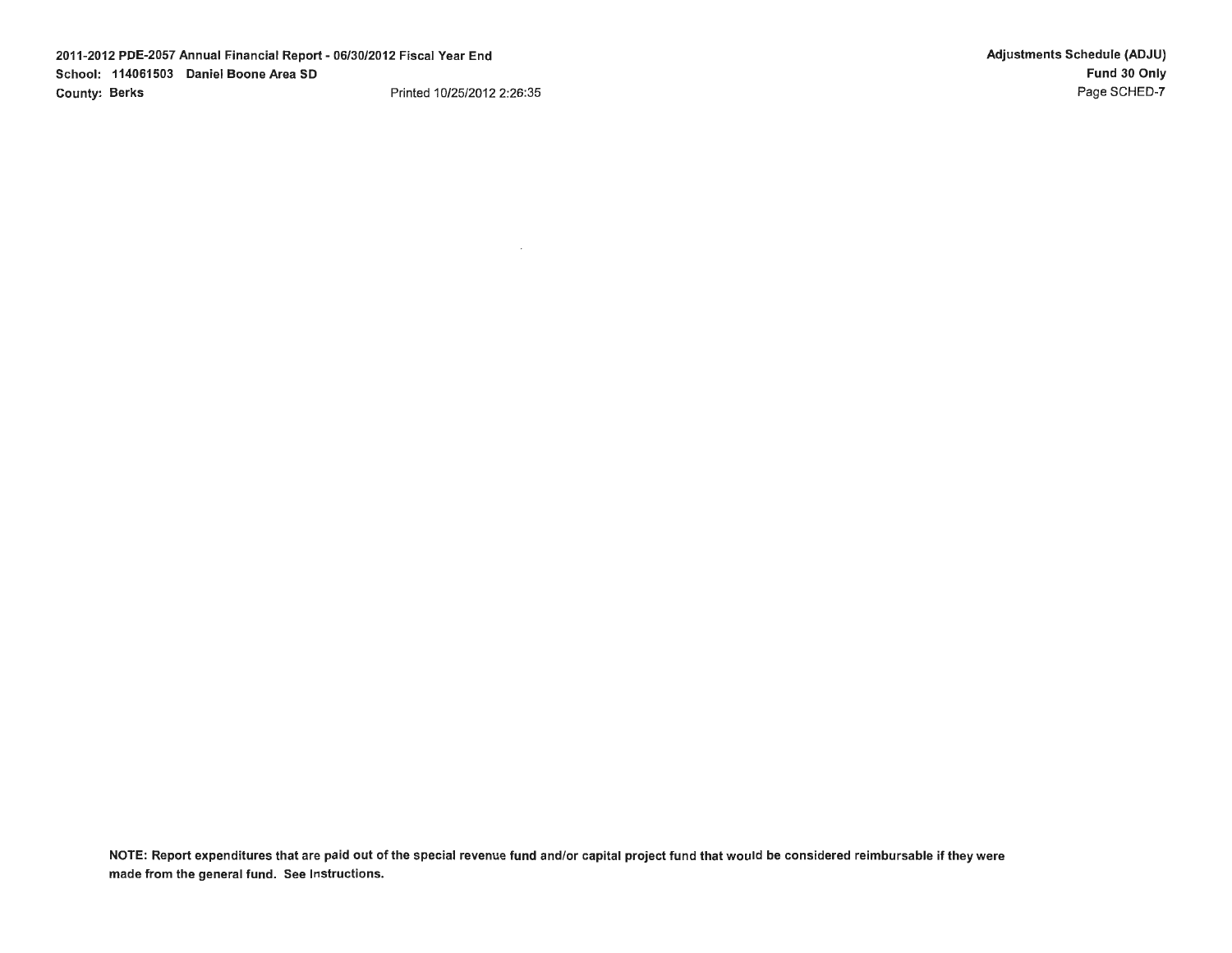Restricted Indirect Costs and Eliminations Page SCHED-8

## **NOTE: You Must Complete This Schedule If You Desire A Certified Restricted Indirect Cost Rate**

Expenditures considered allowable indirect costs for the listed functions, and a brief explanation of those expenditures.

| <b>Function</b> | <b>Indirect Costs</b><br>(General Fund<br>Only) | <b>Termination or</b><br><b>Leave Payout</b><br><b>Salaries</b><br>Object 115 | <b>Explanation</b>                                                                          |
|-----------------|-------------------------------------------------|-------------------------------------------------------------------------------|---------------------------------------------------------------------------------------------|
| 2300            | 22,450.00                                       |                                                                               | General Audit expenditures only                                                             |
| 2310            |                                                 |                                                                               | Business Manager expenditures coded to 2310**                                               |
| 2500            | 441.018.66                                      |                                                                               | Business Office salaries, benefits, supplies                                                |
| 2830            |                                                 |                                                                               |                                                                                             |
| 2840            | 99,702.02                                       |                                                                               | Software services, training, postage machine rent                                           |
| Total           | 563,170.68                                      |                                                                               |                                                                                             |
|                 |                                                 |                                                                               | ** Function 2310 should only be used to report Business Manager related expenditures if the |

| <b>All Termination/Leave Payout</b><br><b>Salaries</b> |        |  |  |  |
|--------------------------------------------------------|--------|--|--|--|
| <b>Function-Object</b>                                 | Amount |  |  |  |
| 1000-115                                               |        |  |  |  |
| 2000-115                                               |        |  |  |  |
| 3000-115                                               |        |  |  |  |
| Total                                                  |        |  |  |  |

On the schedule below, report the amount of expenditures by fund for the functions and objects listed. These expenditures are considered (1) unallowable as indirect costs and must be eliminated from the indirect cost calculation, (2) included in the base for allocation, or (3) are allowable as indirect costs but are not reported in the Annual Financial Report. All other expenditures used in the Indirect Cost Rate Computation are reported in the Annual Financial Report.

| <b>General Fund Expenditures</b> |            |  |  |  |  |  |
|----------------------------------|------------|--|--|--|--|--|
| <b>Function-Object</b>           | Amount     |  |  |  |  |  |
| 1000-322                         | 294,587.09 |  |  |  |  |  |
| 1000-323                         |            |  |  |  |  |  |
| 1200-594                         |            |  |  |  |  |  |
| 1200-597                         |            |  |  |  |  |  |
| 2300-820                         |            |  |  |  |  |  |
| 2900-595                         | 37.799.19  |  |  |  |  |  |
| 2900-596                         |            |  |  |  |  |  |
| 2990-899                         |            |  |  |  |  |  |

Business Manager also holds the position of Board Secretary.

| <b>Cafeteria Fund Food Expense</b> |               |  |  |  |  |  |
|------------------------------------|---------------|--|--|--|--|--|
| <b>Function-Object</b>             | <b>Amount</b> |  |  |  |  |  |
| 3100-571                           | 812,792.00    |  |  |  |  |  |
| 3100-630<br>٠                      | 99,743.00     |  |  |  |  |  |
|                                    |               |  |  |  |  |  |

**LEA acknowledges there are no 2990-899 pass thru funds to report.** 

**LEA acknowledges there are no Termination Leave Payout Salaries to report.**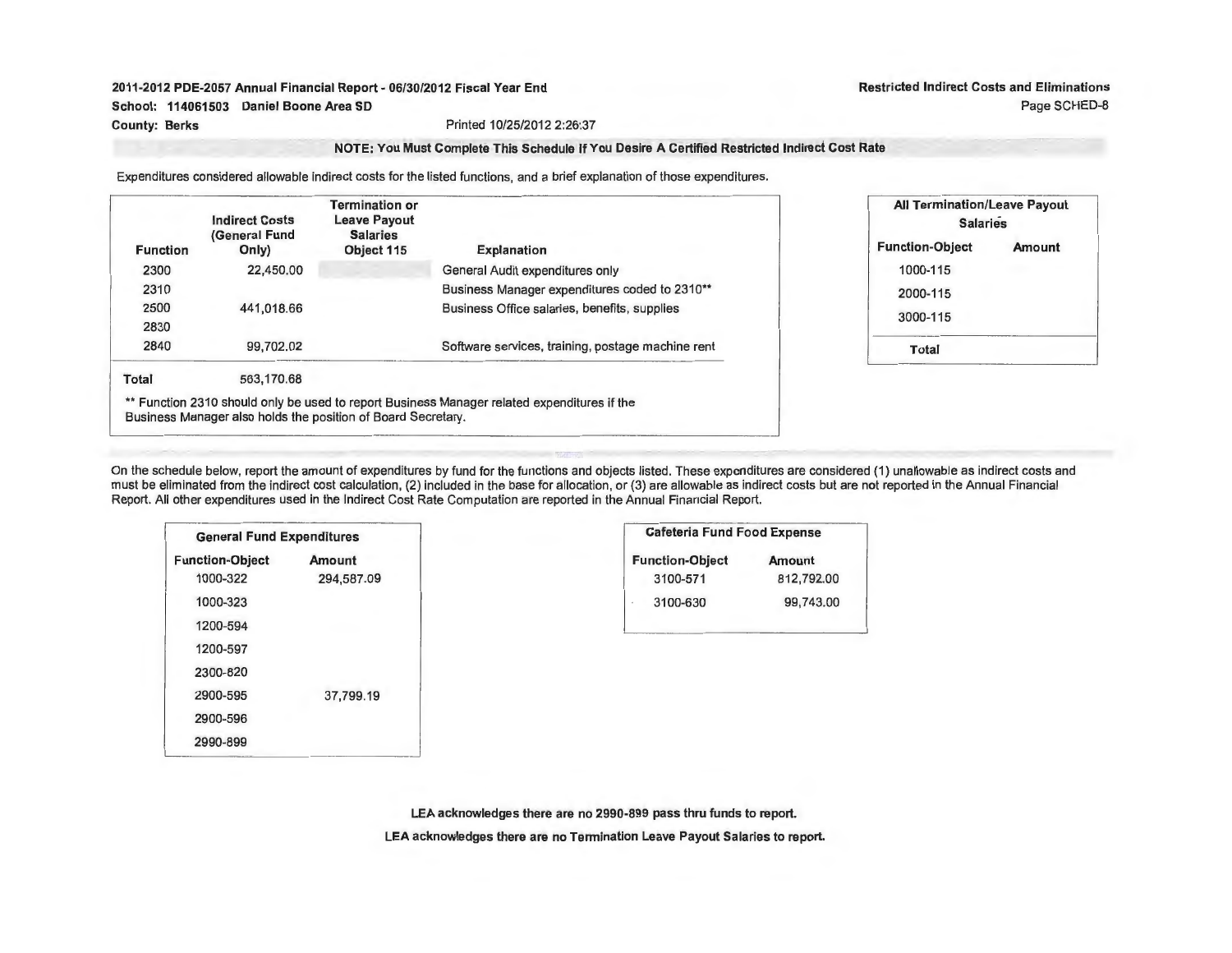|                                                      | <b>SPECIAL</b>   | <b>NONSPECIAL</b> |              |
|------------------------------------------------------|------------------|-------------------|--------------|
| <b>FUNCTION</b>                                      | <b>EDUCATION</b> | <b>EDUCATION</b>  | <b>TOTAL</b> |
| 2120 Guidance Services                               | 240,480.55       | 721,441.63        | 961.922.18   |
| 2140 Psychological Services                          | 125,145.81       | 13,905.09         | 139,050.90   |
| 2150 Speech Pathology And Audiology Services         |                  |                   |              |
| 2160 Social Work Services                            |                  |                   |              |
| 2260 Instruction and Curriculum Development Services | 25,789.97        | 232,109.15        | 257,899.12   |
| 2350 Legal and Accounting Services                   | 40.204.83        | 136,582.24        | 176,787.07   |
| 2420 Medical Services                                |                  |                   |              |
| 2440 Nursing Services                                |                  |                   |              |
| 2700 Student Transportation Services                 | 261.930.86       | 2,773,189.20      | 3,035,120.06 |
| <b>TOTAL</b>                                         | 693,552.02       | 3.877.227.31      | 4,570,779.33 |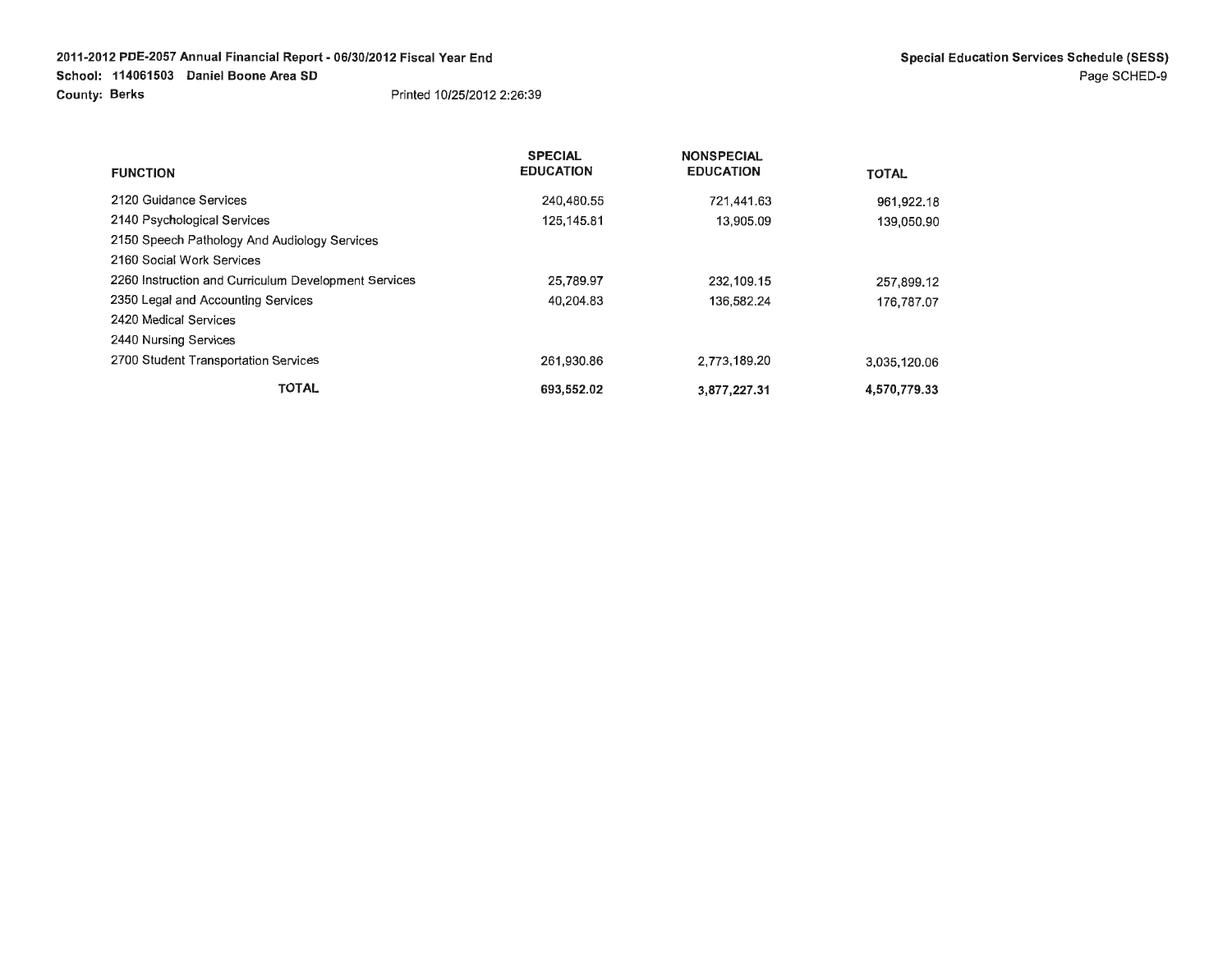Benefits for Staff Relative to

|                          |                                                 | <b>Collective Bargaining Agreements</b> |                    |              |
|--------------------------|-------------------------------------------------|-----------------------------------------|--------------------|--------------|
|                          | <b>OBJECT</b>                                   | <b>COVERED</b>                          | <b>NOT COVERED</b> | <b>TOTAL</b> |
| 10 General Fund          |                                                 |                                         |                    |              |
|                          | 211 Medical Insurance                           | 3,499,091.17                            | 207,228.38         | 3,706,319.55 |
|                          | 212 Dental Insurance                            | 200,674.11                              | 11,858.46          | 212,532.57   |
|                          | 215 Eye Care Insurance                          | 10,778.06                               | 658.30             | 11,436.36    |
|                          | 216 Prescription Insurance                      |                                         |                    |              |
|                          | 271 Self-Insurance Medical Health Benefits      |                                         |                    |              |
|                          | 272 Self-Insurance Dental Health Benefits       |                                         |                    |              |
|                          | 275 Self-Insurance Eye Care Health Benefits     |                                         |                    |              |
|                          | 276 Self-Insurance Prescription Health Benefits |                                         |                    |              |
|                          | <b>FUND TOTAL</b>                               | 3,710,543.34                            | 219,745.14         | 3,930,288.48 |
| 50 Enterprise Fund       |                                                 |                                         |                    |              |
|                          | 211 Medical Insurance                           | 25,168.72                               |                    | 25,168.72    |
|                          | 212 Dental Insurance                            | 2,163.84                                |                    | 2,163.84     |
|                          | 215 Eye Care Insurance                          | 107.36                                  |                    | 107.36       |
|                          | 216 Prescription Insurance                      |                                         |                    |              |
|                          | 271 Self-Insurance Medical Health Benefits      |                                         |                    |              |
|                          | 272 Self-Insurance Dental Health Benefits       |                                         |                    |              |
|                          | 275 Self-Insurance Eye Care Health Benefits     |                                         |                    |              |
|                          | 276 Self-Insurance Prescription Health Benefits |                                         |                    |              |
|                          | <b>FUND TOTAL</b>                               | 27,439.92                               |                    | 27,439.92    |
| 60 Internal Service Fund |                                                 |                                         |                    |              |
|                          | 211 Medical Insurance                           |                                         |                    |              |
|                          | 212 Dental Insurance                            |                                         |                    |              |
|                          | 215 Eye Care Insurance                          |                                         |                    |              |
|                          | 216 Prescription Insurance                      |                                         |                    |              |
|                          | 271 Self-Insurance Medical Health Benefits      |                                         |                    |              |
|                          | 272 Self-Insurance Dental Health Benefits       |                                         |                    |              |
|                          | 275 Self-Insurance Eye Care Health Benefits     |                                         |                    |              |
|                          | 276 Self-Insurance Prescription Health Benefits |                                         |                    |              |
|                          | <b>FUND TOTAL</b>                               |                                         |                    |              |
|                          | <b>TOTAL FOR ALL FUNDS</b>                      | 3,737,983.26                            | 219,745.14         | 3,957,728.40 |

**LEA acknowledges there is no Self Insurance data to report.**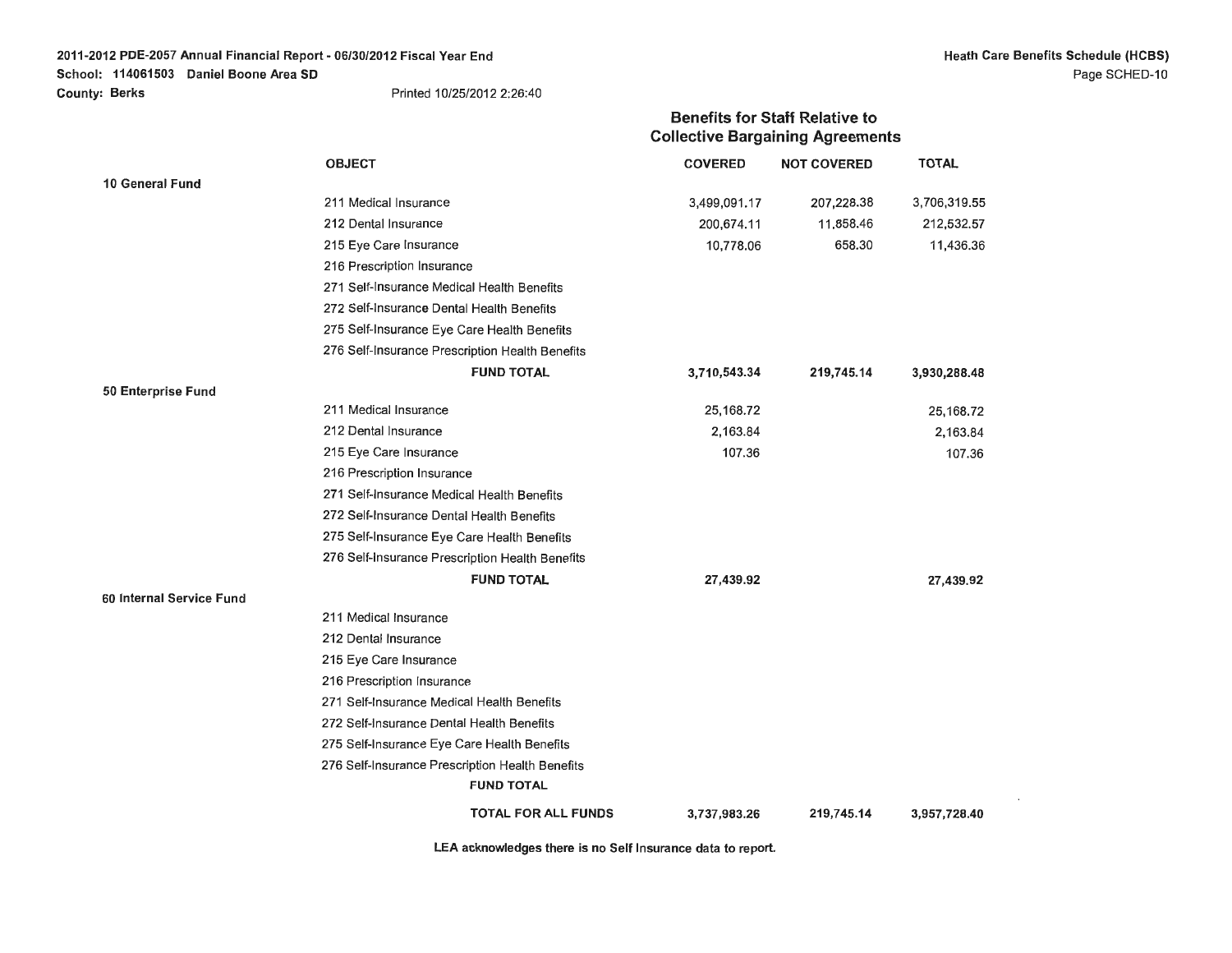| <b>General Fund Expenditures: Functions</b>     | 1000     | 2000               | 3100 | 3200 | 3300 | 4000 | <b>Object Total</b>  |
|-------------------------------------------------|----------|--------------------|------|------|------|------|----------------------|
| 100 Personnel Services-Salaries                 |          |                    |      |      |      |      |                      |
| 200 Personnel Services-Employee Benefits        | 8,927.00 |                    |      |      |      |      | 8,927.00             |
| 300 Purchased Professional & Technical Service  |          |                    |      |      |      |      |                      |
| 400 Purchased Property Services                 |          |                    |      |      |      |      |                      |
| 500 Other Purchased Services                    |          |                    |      |      |      |      |                      |
| 600 Supplies                                    |          |                    |      |      |      |      |                      |
| 700 Property                                    |          |                    |      |      |      |      |                      |
| 810 Dues And Fees                               |          |                    |      |      |      |      |                      |
| 820 Claims and Judgments Against the LEA        |          |                    |      |      |      |      |                      |
| 890 Miscellaneous Expenditures                  |          |                    |      |      |      |      |                      |
| <b>Total GF Expenditures: Functions</b>         | 8,927.00 |                    |      |      |      |      | 8,927.00             |
| <b>General Fund Expenditures: Sub Functions</b> | 1500     | 1600               | 1700 | 2280 | 2450 | 2750 | <b>Object Total</b>  |
| 100 Personnel Services-Salaries                 |          |                    |      |      |      |      |                      |
| 200 Personnel Services-Employee Benefits        |          |                    |      |      |      |      |                      |
| 300 Purchased Professional & Technical Service  |          |                    |      |      |      |      |                      |
| 400 Purchased Property Services                 |          |                    |      |      |      |      |                      |
| 500 Other Purchased Services                    |          |                    |      |      |      |      |                      |
| 600 Supplies                                    |          |                    |      |      |      |      |                      |
| 700 Property                                    |          |                    |      |      |      |      |                      |
| 810 Dues And Fees                               |          |                    |      |      |      |      |                      |
| 820 Claims and Judgments Against the LEA        |          |                    |      |      |      |      |                      |
| 890 Miscellaneous Expenditures                  |          |                    |      |      |      |      |                      |
| <b>Total GF Expenditures: Sub Functions</b>     |          |                    |      |      |      |      |                      |
| <b>Enterprise Fund Expenses</b>                 | Fund 51  | <b>Funds 52-58</b> |      |      |      |      | <b>Account Total</b> |
| 100 Salaries                                    |          |                    |      |      |      |      |                      |
| 200 Employee Benefits                           |          |                    |      |      |      |      |                      |
| 300 Purchased Professional and Technical Servi  |          |                    |      |      |      |      |                      |
| 400 Purchased Property Services                 |          |                    |      |      |      |      |                      |
| 500 Other Purchased Service                     |          |                    |      |      |      |      |                      |
| 600 Supplies                                    |          |                    |      |      |      |      |                      |
| 700 Property                                    |          |                    |      |      |      |      |                      |
| 810 Dues and Fees                               |          |                    |      |      |      |      |                      |
| 820 Claims and Judgments Against the LEA        |          |                    |      |      |      |      |                      |

890 Other Operating Expenditures

**Total Enterprise Fund Expenses**